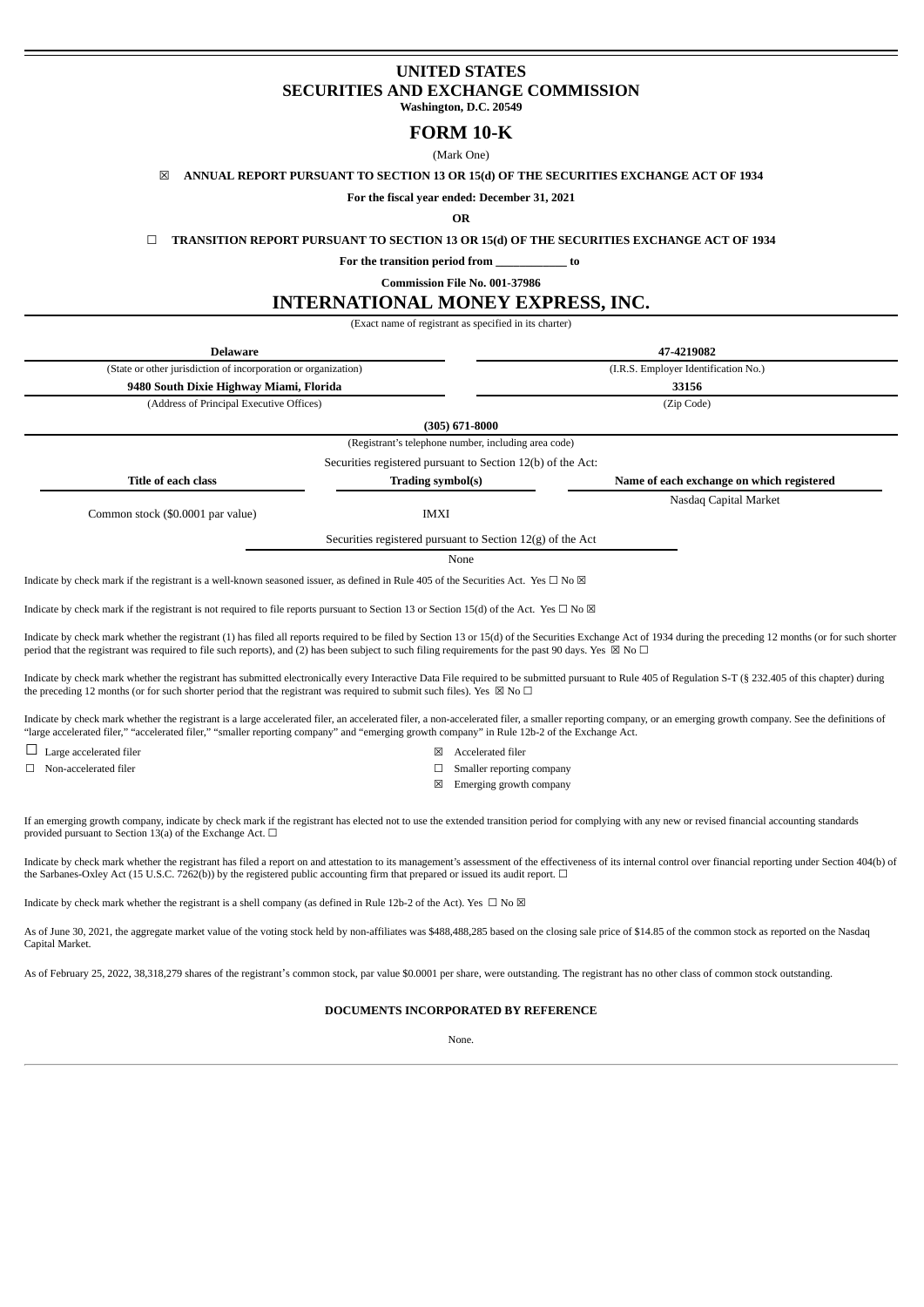# **INTERNATIONAL MONEY EXPRESS, INC. INDEX**

<span id="page-1-0"></span>

|                   |                                                                                                              | Page           |
|-------------------|--------------------------------------------------------------------------------------------------------------|----------------|
|                   |                                                                                                              |                |
|                   | <b>SPECIAL NOTE REGARDING FORWARD-LOOKING STATEMENTS</b>                                                     | $\mathbf{1}$   |
|                   |                                                                                                              |                |
| <b>PART I</b>     |                                                                                                              |                |
| Item 1.           | <b>Business</b>                                                                                              | $\overline{2}$ |
| Item 1A.          | <b>Risk Factors</b>                                                                                          | 10             |
| Item 1B.          | <b>Unresolved Staff Comments</b>                                                                             | 23             |
| Item 2.           | <b>Properties</b>                                                                                            | 23             |
| Item 3.           | <b>Legal Proceedings</b>                                                                                     | 23             |
| Item 4.           | <b>Mine Safety Disclosures</b>                                                                               | 23             |
|                   |                                                                                                              |                |
| <b>PART II</b>    |                                                                                                              |                |
| Item 5.           | Market for Registrant's Common Equity, Related Stockholder Matters and Issuer Purchases of Equity Securities | 24             |
| Item 6.           | <b>Selected Financial Data</b>                                                                               | 25             |
| Item 7.           | <b>Management's Discussion and Analysis of Financial Condition and Results of Operations</b>                 | 26             |
| Item 7A.          | Quantitative and Qualitative Disclosures About Market Risk                                                   | 40             |
| Item 8.           | <b>Financial Statements and Supplementary Data</b>                                                           | 42             |
| Item 9.           | Changes in and Disagreements with Accountants on Accounting and Financial Disclosure                         | 69             |
| Item 9A.          | <b>Controls and Procedures</b>                                                                               | 69             |
| Item 9B.          | <b>Other Information</b>                                                                                     | 69             |
| Item 9C.          | Disclosure Regarding Foreign Jurisdictions that Prevent Inspections                                          | 69             |
|                   |                                                                                                              |                |
| PART III          |                                                                                                              |                |
| Item 10.          | Directors, Executive Officers and Corporate Governance                                                       | 70             |
| Item 11.          | <b>Executive Compensation</b>                                                                                | 73             |
| Item 12.          | Security Ownership of Certain Beneficial Owners and Management and Related Stockholder Matters               | 81             |
| Item 13.          | Certain Relationships and Related Transactions, and Director Independence                                    | 85             |
| Item 14.          | <b>Principal Accounting Fees and Services</b>                                                                | 87             |
|                   |                                                                                                              |                |
| <b>PART IV</b>    |                                                                                                              |                |
| Item 15.          | <b>Exhibits, Financial Statement Schedules</b>                                                               | 89             |
| Item 16.          | Form 10-K Summary                                                                                            | 90             |
|                   |                                                                                                              |                |
| <b>Signatures</b> |                                                                                                              | 91             |
|                   |                                                                                                              |                |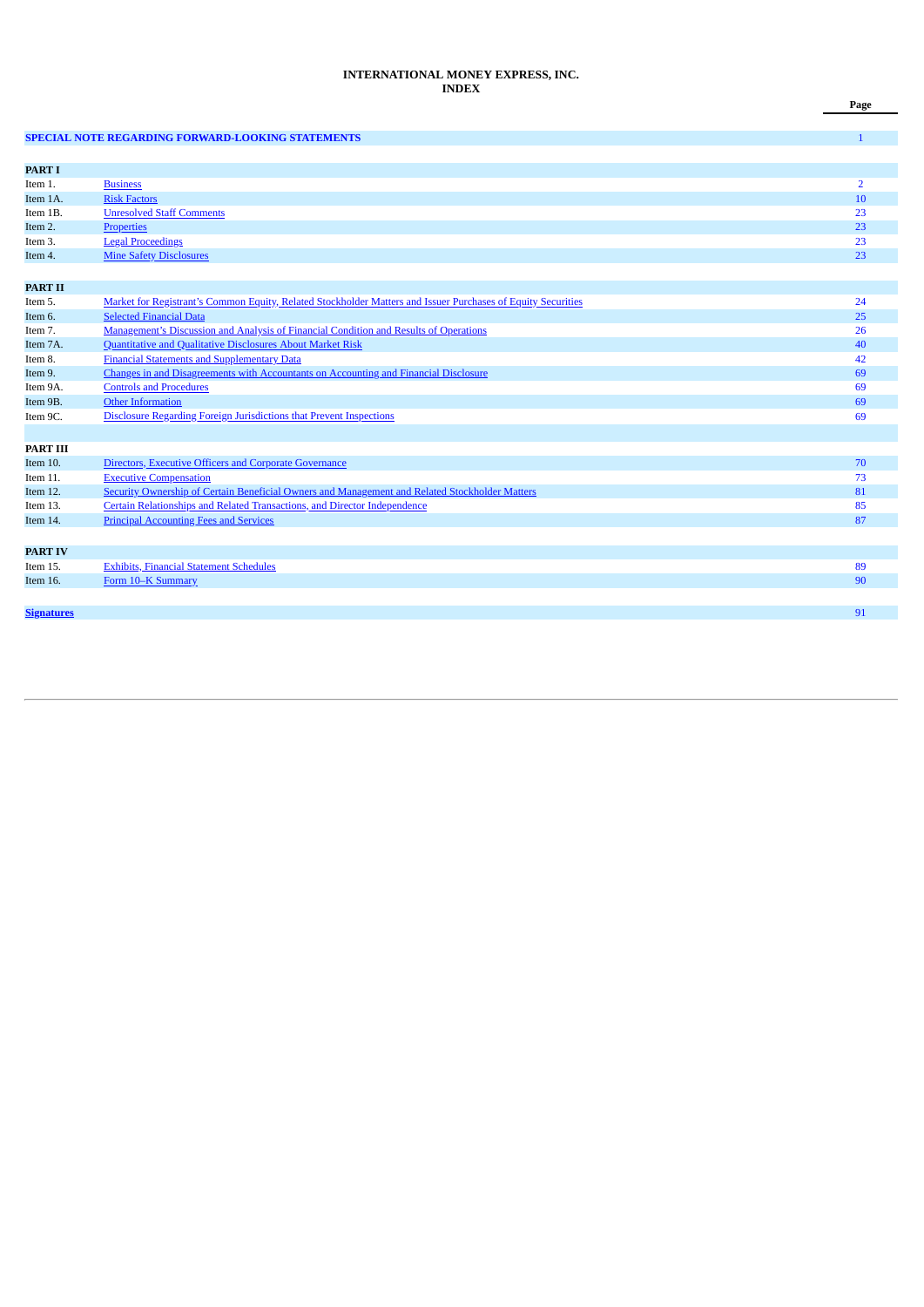## **PART I**

#### **SPECIAL NOTE REGARDING FORWARD-LOOKING STATEMENTS**

This Annual Report on Form 10-K may contain certain "forward-looking statements" within the meaning of the Private Securities Litigation Reform Act, as amended, which reflect our current views with respect to certain events that are not historical facts but could have an effect on our future performance, including but without limitation, statements regarding our plans, objectives, financial performance, business strategies, projected results of operations, and expectations for the Company.

These statements may include and be identified by words or phrase such as, without limitation, "would," "will," "should," "expects," "believes," "anticipates," "continues," "could," "may," "might," "plans," "possible," "potential," "predicts," "projects," "forecasts," "intends," "assumes," "estimates," "approximately," "shall," "our planning assumptions," "future outlook," "currently," "target," "guidance," and similar expressions (including the negative and plural forms of such words and phrases). These forward-looking statements are based largely on information currently available to our management and on our current expectations, assumptions, plans, estimates, judgments, projections about our business and our industry, and macroeconomic conditions, and are subject to various risks, uncertainties, estimates, contingencies and other factors, many of which are outside our control, that could cause actual results to differ materially from those expressed or implied by such forward-looking statements and could materially adversely affect our business, financial condition, results of operations, cash flows and liquidity. Factors that could cause or contribute to such differences include, but are not limited to, those described in Item 1A, "Risk Factors" in this Annual Report on Form 10-K and the following:

- changes in applicable laws or regulations;
	- factors relating to our business, operations and financial performance, including:
	- public health conditions, responses thereto and the economic and market effects thereof;
	- competition in the markets in which we operate;
	- volatility in foreign exchange rates that could affect the volume of consumer remittance activity and/or affect our foreign exchange related gains and losses;
	- our ability to maintain favorable agent relationships;
	- credit risks from our agents and the financial institutions with which we do business;
	- bank failures, sustained financial illiquidity, or financial institution illiquidity;
	- new technology or competitors, such as digital platforms;
	- cyber-attacks or disruptions to our information technology, computer network systems, data centers and phone apps;
	- our ability to satisfy our debt obligations and remain in compliance with our credit facility requirements;
	- our success in developing and introducing new products, services and infrastructure;
	- customer confidence in our brand and in consumer money transfers generally;
	- our ability to maintain compliance with applicable regulatory requirements;
	- international political factors, political stability, tariffs, border taxes or restrictions on remittances or transfers;
	- currency restrictions and volatility in countries in which we operate or plan to operate;
	- consumer fraud and other risks relating to the authenticity of customers' orders;
	- changes in immigration laws and their enforcement;
	- our ability to protect intellectual property rights;
	- our ability to recruit and retain key personnel; and
- other economic, business and/or competitive factors, risks and uncertainties, including those described in the "*Risk Factors*" and "*Management's Discussion and Analysis of Financial Condition and Results of Operations*" sections of this Annual Report on Form 10-K, as well as any additional risk factors that may be described herein in our other filings with the SEC from time to time.

<span id="page-2-0"></span>Accordingly, there is no assurance that our expectations will, in fact, occur or that our estimates or assumptions will be correct, and we caution investors and all others not to place undue reliance on such forward-looking statements. The forward-looking statements included herein are only made as of the date of this Annual Report on Form 10-K. We undertake no obligation to update or revise any forward-looking statements, whether as <sup>a</sup> result of new information, future events or otherwise. <sup>1</sup>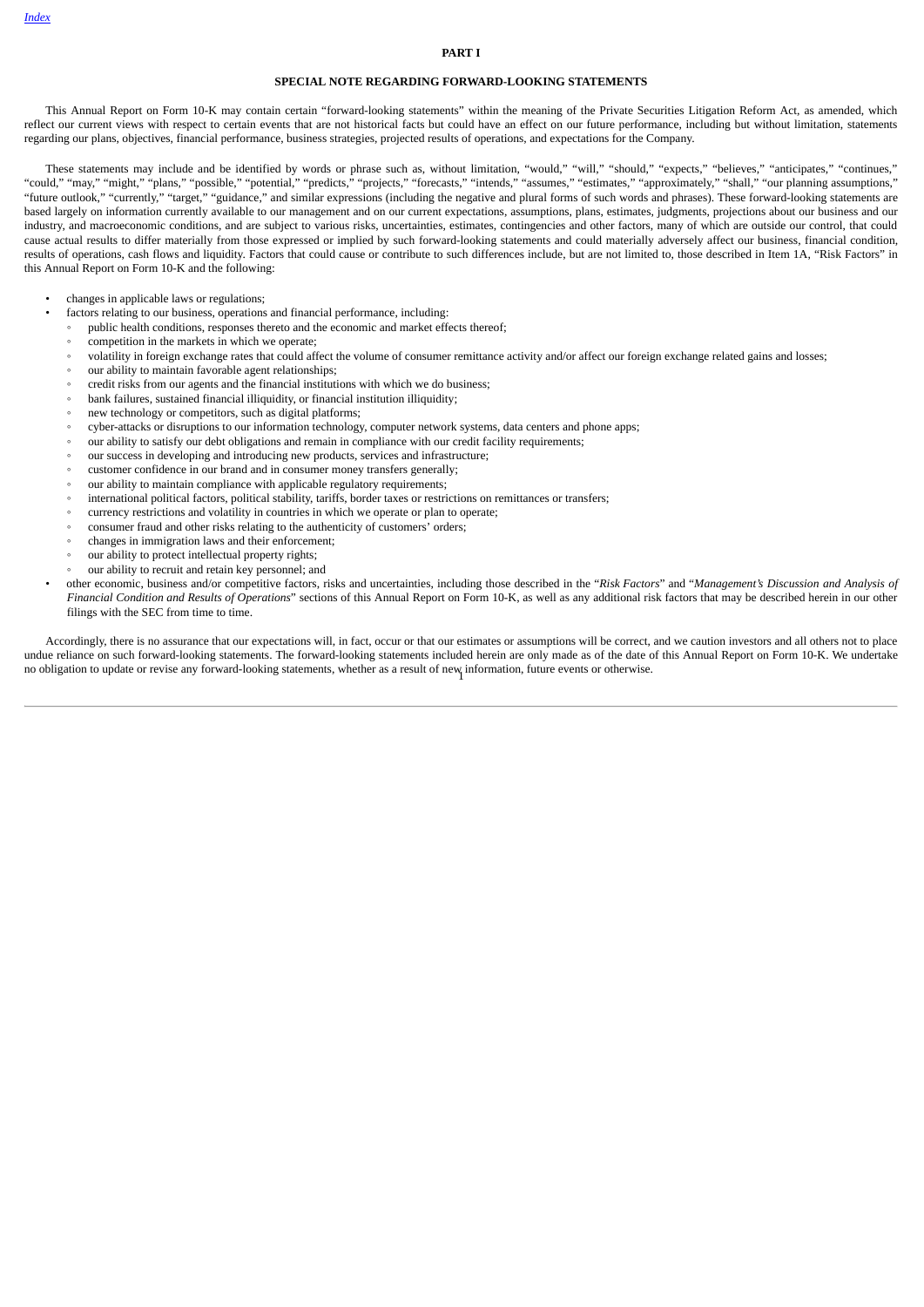# **ITEM 1. BUSINESS**

## **Overview**

International Money Express, Inc. (the "Company" or "Intermex") is a leading omnichannel money remittance services company focused primarily on the United States of America ("United States" or "U.S.") to Latin America and the Caribbean ("LAC") corridor, which includes Mexico, Central and South America and the Caribbean. In recent years, we expanded our services to allow remittances to Africa and Asia from the United States and also began offering sending services from Canada to Latin America and Africa. We utilize our proprietary technology to deliver convenient, reliable and value-added services to our customers through a broad network of sending and paying agents. Our remittance services, which include a comprehensive suite of ancillary financial processing solutions and payment services, are available in all 50 states in the U.S., Washington D.C., Puerto Rico and 13 provinces in Canada, where customers can send money to beneficiaries in 17 LAC countries, eight countries in Africa and two countries in Asia. Our services are accessible in person through over 100,000 sending and paying agents and Company-operated stores, as well as online and via Internet-enabled mobile devices. Additionally, our product and service portfolio includes online payment options, pre-paid debit cards and direct deposit payroll cards, which may present different cost, demand, regulatory and risk profiles relative to our core money remittance business.

Money remittance services to LAC countries, primarily Mexico and Guatemala, are the primary source of our revenue. These services involve the movement of funds on behalf of an originating customer for receipt by a designated beneficiary at a designated receiving location. Our remittances to LAC countries are primarily generated in the United States by customers with roots in Latin American and Caribbean countries, many of whom do not have an existing relationship with a traditional full-service financial institution capable of providing the services we offer. We provide these customers with flexibility and convenience to help them meet their financial needs. We believe many of our customers who use our services may have access to traditional banking services, but prefer to use our services based on reliability, convenience and value. We generate money remittance revenue from fees paid by our customers (i.e., the senders of funds), which we share with our sending agents in the originating country and our paying agents in the destination country. Remittances paid in local currencies that are not pegged to the U.S. dollar also generate revenue as a result of our daily management of currency exchange spreads.

Our money remittance services enable our customers to send funds through our broad network of locations in the United States and Canada that are primarily operated by thirdparty businesses, as well as through 36 Company-operated stores. Transactions are processed and payments are collected by our agent ("sending agent(s)") and those funds become available for pickup by the beneficiary at the designated destination, usually within minutes, at any Intermex payer location ("paying agent(s)"). We refer to our sending agents and our paying agents collectively as agents. In addition, our services are offered digitally through Intermexonline.com and via Internet-enabled mobile devices. Since January 2019 through December 31, 2021, we have grown our agent network by approximately 35.2% and increased our remittance transactions volume by more than 65.5%. In 2021, we processed approximately 40.1 million remittances, representing over 25.4% growth in transactions as compared to 2020.

#### **Our Competitive Strengths**

- *Primary focus on the LAC corridor.* Unlike many of our competitors, who we believe prioritize global reach over growth and profitability, we are focused on a few geographical regions in which there is a concentration of a significant portion of the world's money remittance volume. We believe the LAC corridor provides an attractive operating environment with significant opportunity for future growth. According to latest available data published by the World Bank, the LAC corridor continues to be the most rapidly growing remittance corridor in the world.
- *Highly scalable, proprietary software platform.* We provide our money remittance services utilizing our internally developed proprietary software systems, which we believe enhance the productivity of our network of agents, enabling them to quickly, reliably and cost-effectively process remittance transactions. Our proprietary software systems were designed to incorporate real-time compliance functionality, which improves our regulatory compliance and helps to minimize fraud. We have developed a platform that has the capacity to handle traffic well in excess of the number of transactions we currently process. Our money remittance platform has proven reliable, with our 2021 downtime being less than 0.05%.
- Highly selective agent recruitment process designed to identify productive long-term partners. We strategically target agents for our network only after a metric-based analysis of potential productivity and a thorough vetting process. In our agent selection process, we focus on geographic locations that we believe are likely to have high customer volume and demand for our services. By closely monitoring individual agent performance and money remittance trends, we can offer our agents real-time technical support and marketing assistance to help increase their productivity and remittance volume.
- Strong relationships with major banks and financial institutions. Our relationships with clearing, check processing, trading and exchange rate and cash management banks are critical to an efficient and reliable remittance network. We benefit from our strong and long-term relationships with a number of large banks and financial institutions. We maintain strong relationships with a number of other national and regional banking and financial institutions in the United States, Canada and Latin America. For example, we have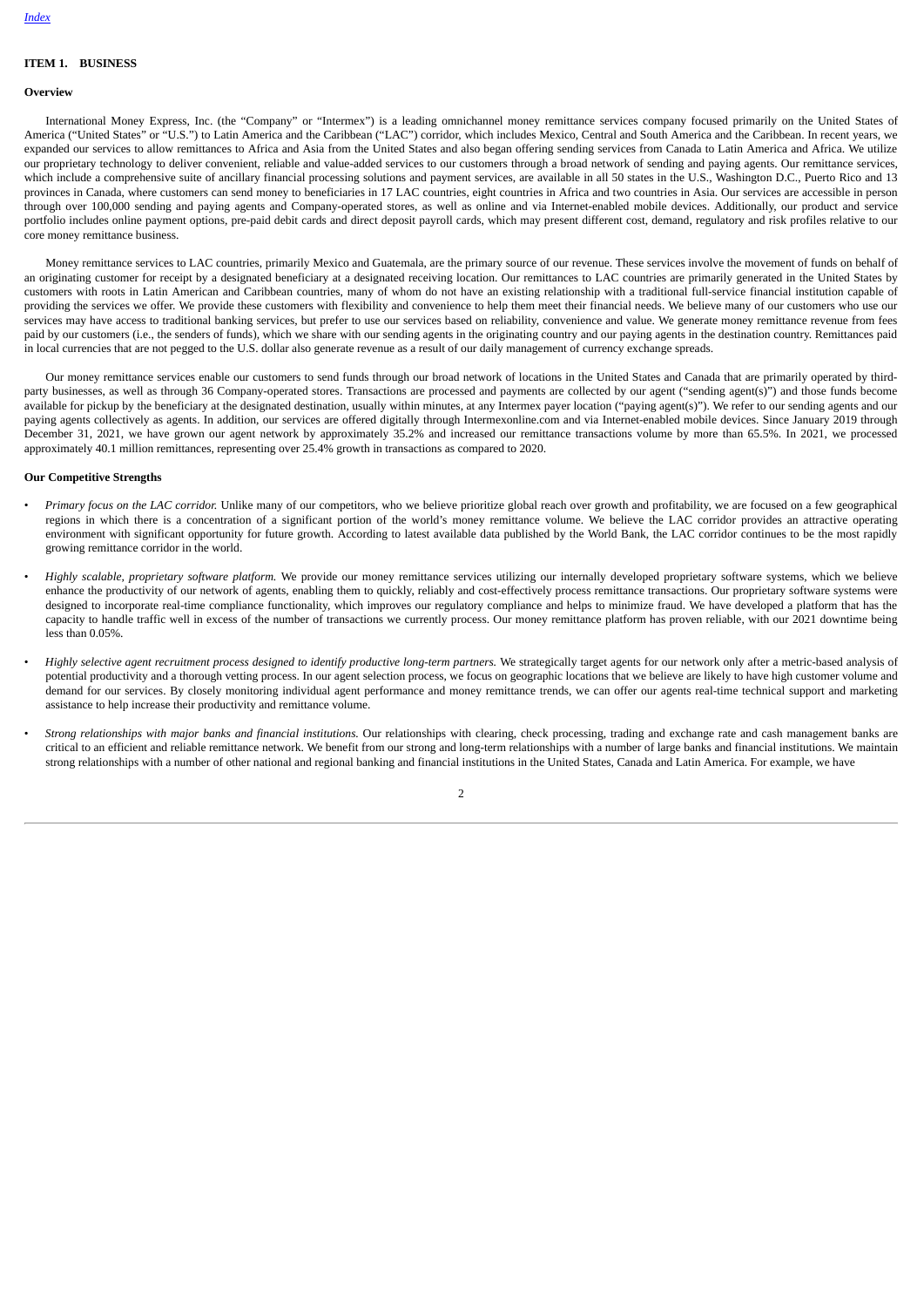maintained a long-term relationship with Wells Fargo, Bank of America and US Bank, among others. Due to increasing regulatory scrutiny of banks and financial institutions, we believe that new banking relationships may be difficult to develop for new, start-up competitors in the industry, hence creating a barrier to entry to new competition and making our existing relationships a competitive advantage.

- Powerful brand with strong consumer awareness and loyalty in the LAC corridor. We believe we are a leading money remittance provider from the United States to the LAC corridor, processing 20.0% of the aggregate volume of remittances to Mexico according to the latest available data published by the Central Bank of Mexico in 2021 and 28.2% of the aggregate volume of remittances to Guatemala according to the latest available data published by the Central Bank of Guatemala in 2021. We believe that our customers associate the Intermex brand with reliability, strong customer service and the ability to safely and efficiently remit their funds. The information contained in this paragraph is based on "Revenues by Workers' Remittances" published in the Central Bank of Mexico's website and "Income from family remittance" published in the Central Bank of Guatemala's website.
- *Strong compliance processes and procedures.* We operate in a highly-regulated environment and are reviewed by regulators and external auditors periodically. We maintain a comprehensive and rigorous compliance process with policies, procedures and internal controls designed to exceed current regulatory requirements. Our software also includes embedded compliance systems that provide real-time transaction alerts and Office of Foreign Assets Control ("OFAC") screening. Our risk and compliance management tools include programs by Equifax, Experian, LexisNexis and TransUnion, among others.
- *Experienced and proven management team.* Our management team consists of industry veterans with a track record of achieving profitable growth. Our team is led by our Chief Executive Officer and President, Robert Lisy, with a successful 30-plus year track record in the retail financial services and electronic payment processing industry.

## **Our Growth Strategy**

We believe we are well positioned to drive continued growth by executing on the following core strategies:

- Expand our market share in our largest corridors. The two largest remittance corridors we serve are the United States to Mexico and United States to Guatemala. According to the latest available data in the World Bank Remittance Matrix, the United States to Mexico remittance continues to be one of the largest in the world. We aim to continue to expand our market share in those states where we are currently well-established and poised for continued profitable growth within those markets via targeted regional penetration. We believe that we can leverage our current customer data to increase repeat customer usage, track and effectively recapture one-time users of our service and improve sending agent productivity to drive growth in these states. We are also staging a targeted marketing effort to realize significantly increased market share growth in large states where we are underrepresented.
- Expand our services into new corridors and emerging markets. We believe that there is significant room to grow our business in underserved geographic regions in the LAC corridor where there is demand from customers and agents for our value-added approach to money remittances. Specifically, we are targeting future growth opportunities via new corridors from the United States to other non-Spanish speaking regions, including the Caribbean and other continents. In recent years, we expanded our services to allow remittances to Africa and Asia from the United States and also began offering sending services from Canada to Latin America and Africa. In 2021, we achieved strong 32.7% growth in remittance transactions to our emerging markets compared to 2020. Our emerging markets include Dominican Republic, Colombia, Ecuador and Nicaragua, among others.
- *Continue to grow online and mobile remittance channels.* Our money remittance platform currently enables our customers to send funds from the United States to the LAC corridor and Africa through the Internet via Intermexonline.com and on their Internet-enabled mobile devices. Also, our enhanced digital mobile money remittance application provides customers with safe, easy-to-use features for remitting funds. We believe these channels not only expand our potential customer base as digital transaction capabilities become more relevant to LAC consumers but also benefit from secular and demographic trends as consumers continue to migrate to conducting financial transactions online.
- *Leverage our technology in the business-to-business market.* We believe that our money remittance platform has significant excess capacity. We believe we can leverage this capacity to sell business-to-business solutions to third parties, such as banks and major retailers.

## **Segments**

Our business is organized around one reportable segment that provides money remittance services primarily between the U.S. and Canada to Mexico, Guatemala and other countries in Latin America, Africa and Asia through a network of authorized agents located in various unaffiliated retail establishments and 36 Company-operated stores throughout the U.S. and Canada. This is based on the objectives of the business and how our chief operating decision maker, the CEO and President, monitors operating performance and allocates resources.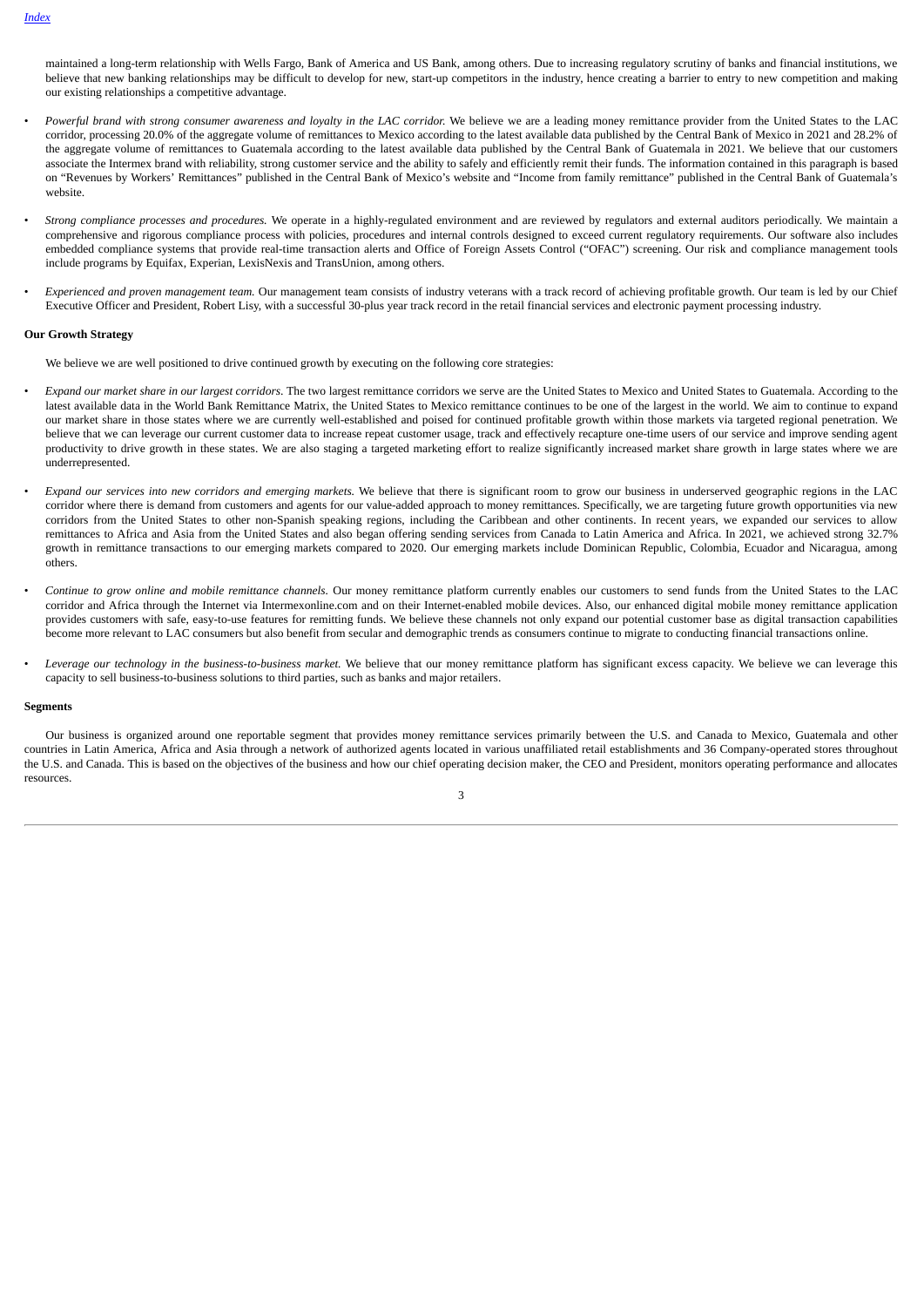#### **Operations and Services**

Money remittance services to LAC countries, primarily Mexico and Guatemala, are the primary source of our revenue. These services involve the movement of funds on behalf of an originating customer for receipt by a designated beneficiary at a designated receiving location. Our remittances to LAC countries are primarily generated in the United States by customers with roots in Latin American and Caribbean countries, many of whom do not have an existing relationship with a traditional full-service financial institution capable of providing the services we offer. We provide these customers with flexibility and convenience to help them meet their financial needs. We believe many of our customers who use our services may have access to traditional banking services, but prefer to use our services based on reliability, convenience and value. We generate money remittance revenue from fees paid by our customers (i.e., the senders of funds), which we share with our sending agents in the originating country and our paying agents in the destination country. Remittances paid in local currencies that are not pegged to the U.S. dollar also earn revenue through our daily management of currency exchange spreads.

The majority of our money remittance transactions are generated through our agent network of retail locations and Company-operated stores where the transaction is processed and payment is collected by our sending agent. Those funds become available for pickup by the beneficiary at the designated receiving destination, usually within minutes, at any Intermex payer location. In select countries, the designated recipient may also receive the remitted funds via a deposit directly to the recipient's bank account, mobile phone account or prepaid card. Our locations in the United States and Canada, also referred to as our sending agents, tend to be individual establishments, such as multi-service stores, grocery stores, convenience stores, bodegas and other retail locations. Our payers in LAC countries are referred to as paying agents, and generally consist of large banks and financial institutions or large retail chains. Grupo Elektra, S.A.B. de C.V. ("Elektra") is our largest paying agent and processes a significant portion of remittances in the LAC corridor. Each of our sending agents and our paying agents are primarily operated by third-party businesses where our money remittance services are offered. Additionally, we operate a small number of retail locations in the United States, which we refer to as Company-operated stores and where our money remittance services are available. We also operate subsidiary payer networks in Mexico under the Pago Express brand and in Guatemala under the Intermex brand. These networks contribute payer locations that reach some of the most remote areas in those countries, providing increased convenience to our customers in the United States, Canada, Mexico and Guatemala.

At our agent sending locations, our customers may initiate a transaction directly with an agent, or through a direct-dialed telephone conversation from our agent location to our call centers. Many of our sending agents operate in locations that are open outside of traditional banking hours, including nights and weekends. Our sending agents understand the markets that they serve and coordinate with our sales and marketing teams to develop business plans for those markets. We hold promotional events for our sending agents to help familiarize them with the Intermex brand and to incent the agents to promote our services to customers.

Our money remittance services are also available on the Internet via Intermexonline.com, enabling customers to send money twenty-four hours a day conveniently from their computer or Internet-enabled mobile device. Those funds can be sent to any of our paying agent locations or to a recipient's bank account, funding the transaction using debit card, credit card, or through electronic funds transfer processed through the automated clearing house ("ACH") payment system. Currently, internet-based money transmission services do not comprise a material percentage of the Company's overall business. On the other hand, some of our peers define a digital transaction where the transactions were initiated as cashless on the send side or settled cashless on the receive side. Based on this definition, Intermex currently processes more than 22.8% of its transactions digitally.

Also, our enhanced digital mobile money remittance application provides customers with safe, easy-to-use features for remitting funds with a debit or credit card, or ACH transfer. Users are able to select a variety of sending methods, including cash pickup at thousands of locations, direct deposit into bank accounts, debit cards, mobile wallets, and home delivery in selected markets.

We maintain call centers in Mexico and Guatemala, providing call center services 365 days per year and customer service in both English and Spanish, as well as the possibility of service in many of the regional dialects that our customers speak. Our call centers are able to provide customer service for inbound customer calls and have technology available for direct calls from customers at our agent locations in processing remittance transactions.

# **Cash Management Bank Relationships**

We buy and sell a number of global currencies and maintain a network of settlement accounts to facilitate the timely funding of money remittances and foreign exchange trades. Our relationships with clearing, check processing, trading and exchange rate and cash management banks are critical to an efficient and reliable remittance network. We benefit from our strong and long-term relationships with a number of large banks and financial institutions. We maintain strong relationships with a number of other national and regional banking and financial institutions in the United States, Canada and Latin America. In addition, we have benefited from our long relationship with US Bank, which manages our main operating account, and from strong relationships with Bancomer, Wells Fargo, Bank of America and KeyBank as our primary banks for exchange rate management with respect to the foreign currencies.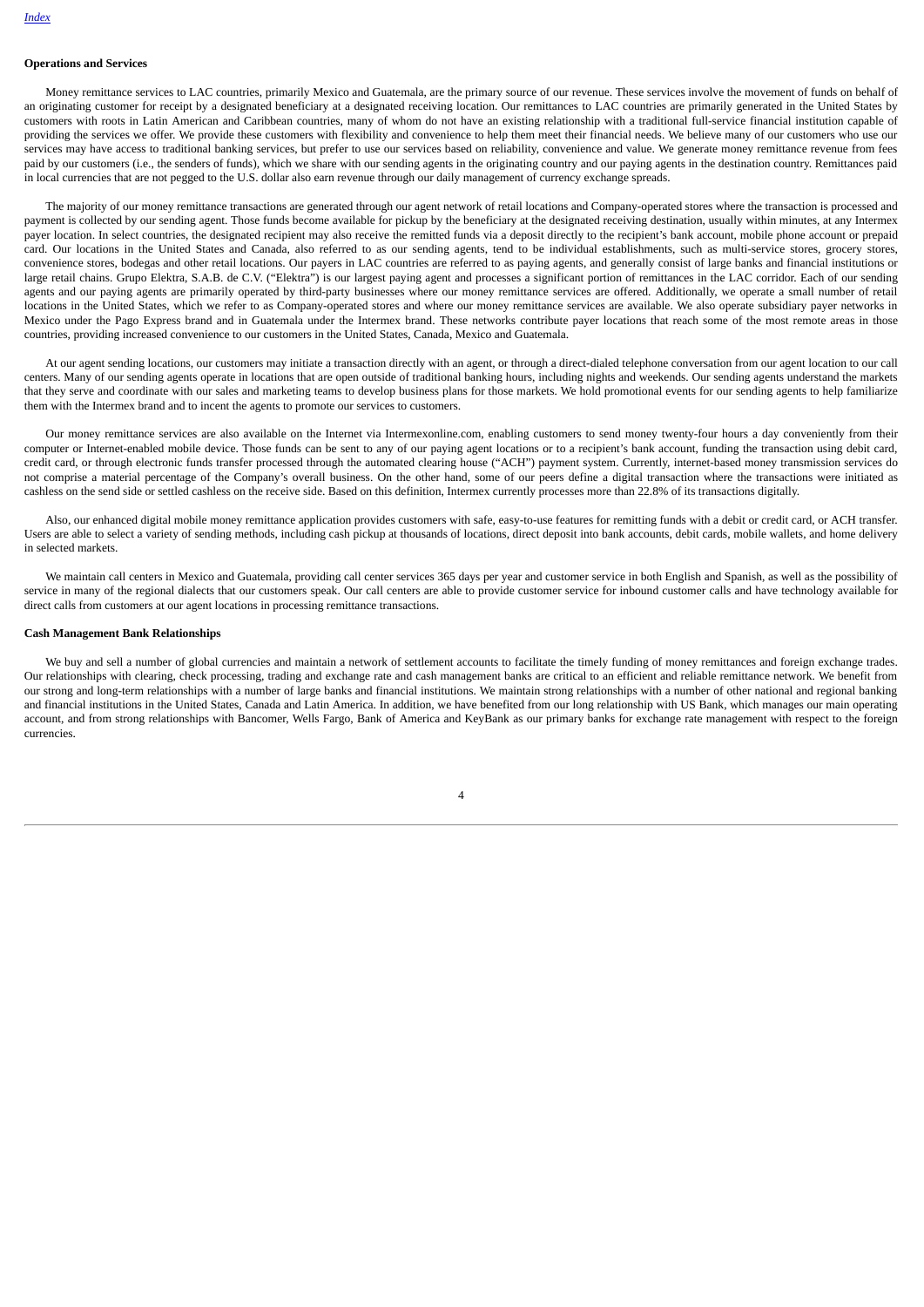# **Information Technology**

Currently, all of our money processing software is proprietary and has been developed primarily by our internal software development team. Our money processing software acts as a point of sale for our money remittance transactions and incorporates real-time compliance functionality, which improves our regulatory compliance and helps to minimize fraud. Our money processing software is critical to our operations while our back-office software is critical for settling our transactions.

Also, our money remittance platform enables our customers to send funds through the Internet via Intermexonline.com and on their Internet-enabled mobile devices and our enhanced digital mobile money remittance application provides customers with safe, easy-to-use features for remitting funds.

In addition to our money remittance software, digital platform and mobile application, we continue to develop programs and defenses against cyber-attacks. We are fully aligned with the National Institute of Standards and Technology cybersecurity framework, which is a voluntary framework that most companies in the financial services industry follow. We utilize a number of third-party vendors that monitor our systems and inform us of any attempted attacks. Our Chief Information Officer and Director of Information Security deliver an annual report to our board of directors regarding our cybersecurity policies and practices at least once during the fiscal year.

In addition to our proprietary and internally developed software systems, we have analytical data which enables us to analyze market trends, performance of market territories, agents' performance and consumers' habits in real time.

We continually invest in our technology platform that has the capacity to handle traffic well in excess of the number of transactions we currently process. A load balancing configuration between tier-1 datacenters, in addition to failover redundancy, provide uptime performance. Our technology platform has experienced limited downtime, with our 2021 downtime being less than 0.05%.

Our Transaction Processing Engine ("TPE"), developed through a combination of databases, web services and applications, allows us to process money remittances reliably and quickly by leveraging a proprietary rules engine to apply granular-level product feature customization. The TPE also leverages real-time risk management algorithms to improve our regulatory compliance and helps to minimize fraud.

Our internally developed and proprietary payer Application Programming Interface platform securely and efficiently integrates our TPE directly with the platforms of our paying agents, so that we can deliver money remittances quickly to our paying agents while optimizing the efficiency/speed of adding new payers to our network and integrating payers' software and systems with our software and systems.

#### **Intellectual Property**

The Intermex brand is critical to our business. In the markets in which we compete, we derive benefit from our brand, as we believe the Intermex brand is recognized for its speed, cost effectiveness and reliability for money remittances throughout the United States, the LAC corridor, Canada and Africa. We use various trademarks and service marks in our business, including, but not limited, to Intermex, International Money Express, CheckDirect and Pago Express, some of which are registered in the United States and other countries. In addition, we rely on trade secret protection to protect certain proprietary rights in our information technology. See the section entitled "*Information Technology*" for more information.

We rely on a combination of patent, trademark and copyright laws and trade secret protection and invention assignment, confidentiality or license agreements to protect our intellectual property rights in products, services, expertise, and information. We believe the intellectual property rights in processing equipment, computer systems, software and business processes held by us and our subsidiaries provide us with a competitive advantage. We take appropriate measures to protect our intellectual property to the extent such intellectual property can be protected.

#### **Sales and Marketing**

The majority of our money remittance transactions are generated through our agent network of retail locations and Company-operated stores where the transaction is processed and payment is collected by our sending agent. Our agent locations include multi-service stores, grocery stores, convenience stores, bodegas and other retail locations. The vast majority of our agents are provided access to our proprietary money remittance software systems, while others have access to our combination telephone and fax/tablet set up, which we call telewire, enabling direct access to our call centers for money remittance services. In all of our independent sending agent locations the agent provides the physical infrastructure and staff required to complete the remittances, while we provide the central operating functions, such as transaction processing, settlement, marketing support, compliance training and support, and customer relationship management. We also maintain 36 Company-operated stores in the United States. We retain customer data, which enables us to increase repeat customer usage, track and effectively recapture one-time users of our service and improve sending agent productivity.

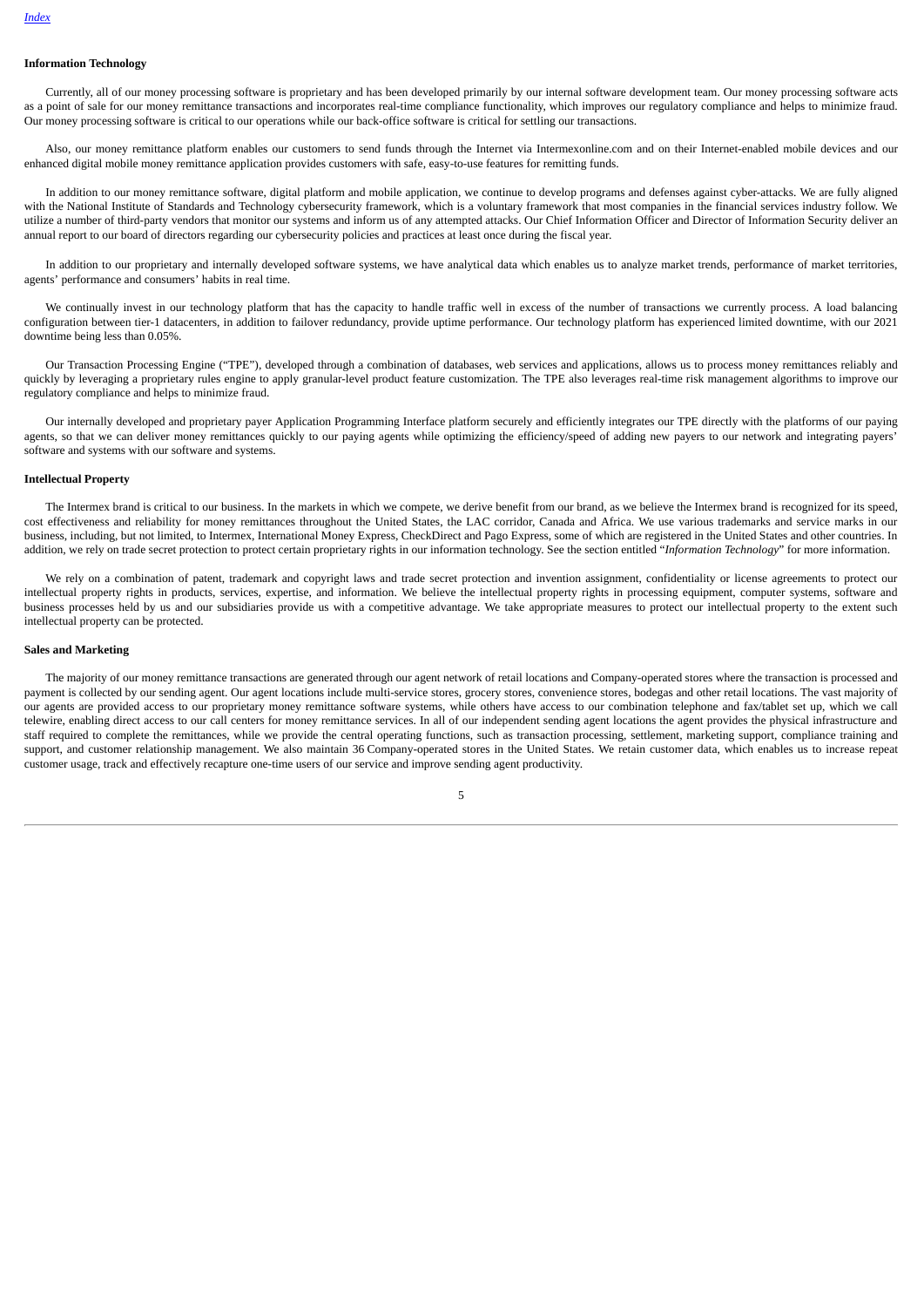We market our services to customers in a number of ways, directly and indirectly through our sending agents and paying agents, promotional activities, traditional media and digital advertising, and our loyalty program, which we call "Interpuntos". This loyalty program offers customers faster service at our sending agent locations and the ability to earn points with each transaction that are redeemable for rewards, such as reduced transaction fees or more favorable foreign exchange rates.

#### **Our Industry**

We are a rapidly growing and leading money remittance service company primarily focused on the United States to the LAC corridor. We utilize our proprietary technology to deliver convenient, reliable and value-added services to our customers through a broad network of sending and paying agents. The two largest remittance corridors we serve are United States to Mexico and United States to Guatemala. According to the latest information available from the World Bank Remittance Matrix, the United States to Mexico remittance corridor was the largest in the world in 2021.

Trends in the cross-border money remittance business tend to correlate to immigration trends, global economic opportunity and related employment levels in certain industries such as construction, information, manufacturing, agriculture and certain service industries.

Throughout 2021, Latin American political and economic conditions remained unstable, as evidenced by high unemployment rates in key markets, currency reserves, currency controls, restricted lending activity, weak currencies and low consumer confidence, among other factors, in addition to the effects of the ongoing COVID-19 pandemic. Specifically, continued political and economic unrest in parts of Mexico and some countries in South America contributed to volatility. Our business has generally been resilient during times of economic instability as money remittances are essential to many recipients, with the funds used by the receiving party for their daily needs; however, long-term sustained appreciation of the Mexican Peso or Guatemalan Quetzal as compared to the U.S. Dollar could negatively affect our revenues and profitability.

Another significant trend impacting the money remittance industry is increasing regulation on banks, making it difficult for money remittance companies to have strong banking relationships. Regulations in the United States and elsewhere focus, in part, on cybersecurity and consumer protection. Regulations require money remittance providers, banks and other financial institutions to develop systems to prevent, detect, monitor and report certain transactions.

### **Government Regulation**

As a non-bank financial institution in the United States, we are regulated by the Department of Treasury, the Internal Revenue Service, the U.S. Department of the Treasury's Financial Crimes Enforcement Network ("FinCEN"), the Consumer Financial Protection Bureau ("CFPB"), the Department of Banking and Finance of the State of Florida and additionally by the various regulatory institutions of those states in which we hold an operating license. We are duly registered as a Money Services Business ("MSB") with FinCEN, the financial intelligence unit of the U.S. Department of the Treasury. We are also subject to a wide range of regulations in the United States and other countries, including: minimum capital or capital adequacy requirements; anti-money laundering laws and regulations; financial services regulations; currency control regulations; anti-bribery laws; money transfer and payment instrument licensing laws; escheatment laws; privacy, data protection and information security laws, such as the Gramm-Leach-Bliley Act ("GLBA"); and consumer disclosure and consumer protection laws, such as the California Consumer Privacy Act ("CCPA").

Regulators worldwide are exercising heightened supervision of money remittance providers and requiring increased efforts to ensure compliance. Failure to comply with any applicable laws and regulations could result in restrictions on our ability to provide our products and services, as well as the potential imposition of civil fines and possibly criminal penalties. We continually monitor and enhance our compliance programs to stay current with legal and regulatory changes.

# **Anti-Money Laundering, Counter-Terrorism Financing and Sanctions Compliance**

Our money remittance services are subject to anti-money laundering laws and regulations of the United States, including the Bank Secrecy Act ("BSA"), as amended by the USA PATRIOT Act of 2001, as well as state laws and regulations and the anti-money laundering laws and regulations in many of the countries in which we operate. The countries in which we operate may require one or more of the following:

- reporting of large cash transactions and suspicious activity;
- transaction screening against government watch-lists, including the sanctions list maintained by OFAC;
- prohibition of transactions in, to or from certain countries, governments, individuals and entities;
- limitations on amounts that may be transferred by a consumer or from a jurisdiction at any one time or over specified periods of time, which require aggregation over multiple transactions;

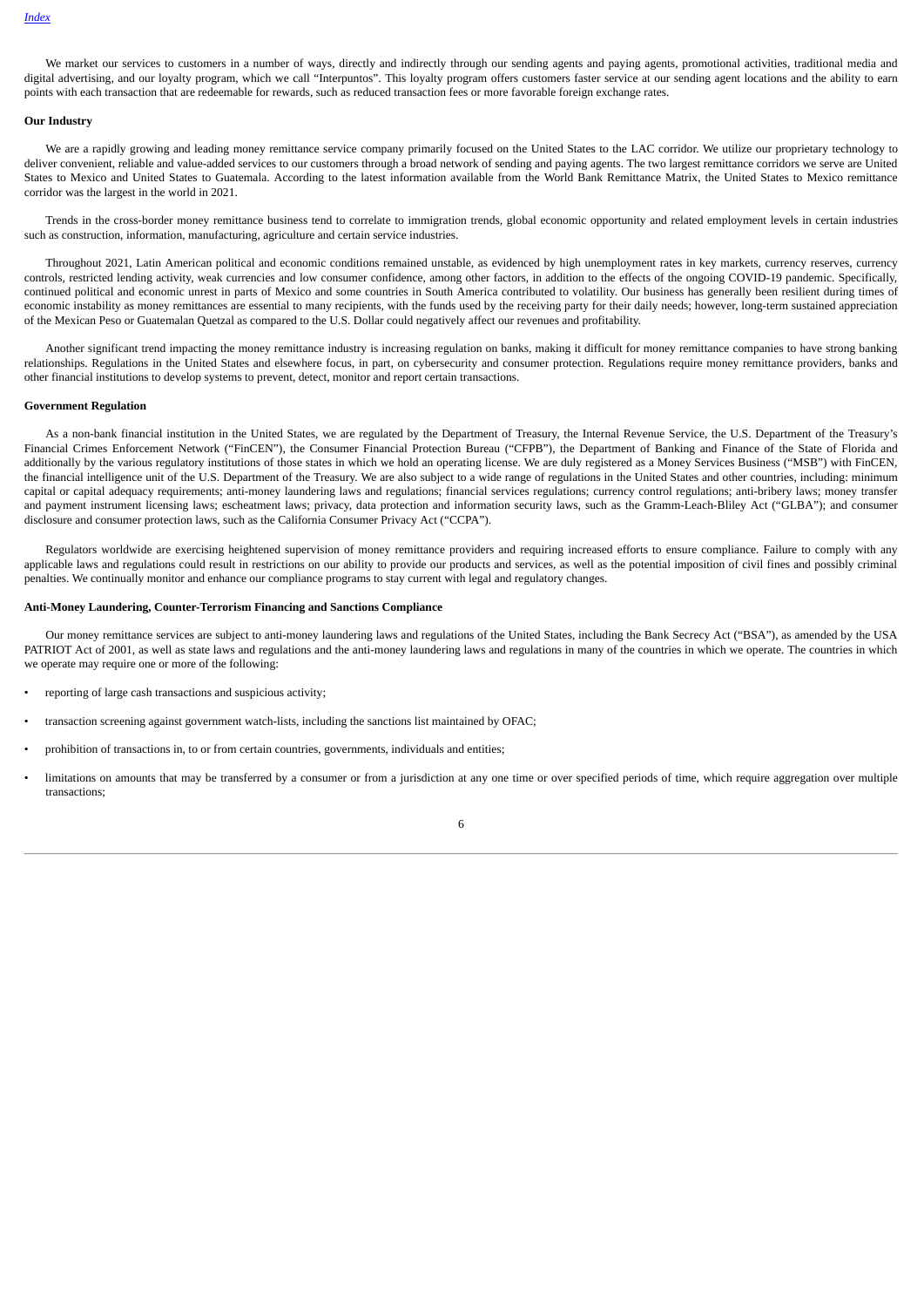- consumer information gathering and reporting requirements;
- consumer disclosure requirements, including language requirements and foreign currency restrictions;
- notification requirements as to the identity of contracting agents, governmental approval of contracting agents or requirements and limitations on contract terms with our agents; and
- registration or licensing of us or our agents with a state or federal agency in the United States or with the central bank or other proper authority in a foreign country.

Anti-money laundering regulations are constantly evolving and vary from country to country. We continuously monitor our compliance with anti-money laundering regulations and implement policies and procedures to stay current with legal requirements. Our money remittance services are primarily offered through third-party agents under contract with us, but we do not directly control these agents. As a MSB, we and our agents are required to establish anti-money laundering compliance programs that include internal policies and controls; a designated compliance officer; employee training and an independent review function. We have developed an anti-money laundering training manual and a program to assist with the education of our agents and employees on the applicable rules and regulations. We also offer in-person and online training as part of our agent compliance training program, engage in various activities to enable agent oversight and have adopted compliance policies that outline key principles of our compliance program to our agents. We have developed a regulatory compliance department, under the direction of our Chief Compliance Officer, whose foremost responsibility is to monitor transactions, detect suspicious activity, maintain financial records and train our employees and agents. An independent third-party consulting firm periodically reviews our policies and procedures to ensure the efficacy of our anti-money laundering and regulatory compliance programs. Key milestones in the compliance processes include: (1) mandatory fields and identification requirements at the time the sending agents initiate a transaction; (2) the sender and receiver are screened against government-required lists (for OFAC and other purposes); (3) the transaction, before sent to the paying agent, is screened and any flagged exceptions are sent to the compliance unit for investigation and release or rejection; and (4) the transaction is screened for limit restrictions, velocity levels, structuring and identification requirements.

In connection with, and when required by regulatory requirements, we make information available to certain U.S. federal and state, as well as certain foreign, government agencies to assist in the prevention of money laundering, terrorism financing and other illegal activities and pursuant to legal obligations and authorizations. In certain circumstances, we may be required by government agencies to deny transactions that may be related to persons suspected of money laundering, terrorism financing or other illegal activities, and it is possible that we may inadvertently deny transactions from consumers who are making legal money transfers.

*Licensing*. In most countries, either we or our agents are required to obtain licenses or to register with a government authority in order to offer money transfer services. Almost all states in the United States, the District of Columbia and Puerto Rico, as well as certain provinces in Canada, require us to be licensed to conduct business within their jurisdictions. Licensing requirements may include requirements related to net worth, providing surety bonds and letters of credit, operational procedures, agent oversight and maintenance of reserves to cover outstanding payment obligations. Acceptable forms of such reserves will vary based on jurisdiction and the applicable regulator, but generally include cash and cash equivalents, U.S. government securities and other highly rated debt instruments. Many regulators require us to file reports on a quarterly or more frequent basis to verify our compliance with their requirements. We are also subject to periodic examinations by the governmental agencies with regulatory authority over our business.

*Escheatment*. Unclaimed property laws of each state in the United States in which we operate, the District of Columbia, and Puerto Rico require us to track certain information for all of our money remittances and payment instruments and, if the funds underlying such remittances and instruments are unclaimed at the end of an applicable statutory abandonment period, require us to remit the proceeds of the unclaimed property to the appropriate jurisdiction. Applicable statutory abandonment periods range from three to seven years. Certain foreign jurisdictions also have unclaimed property laws. These laws are evolving and are often unclear and inconsistent among jurisdictions, making compliance challenging. We have an ongoing program designed to comply with escheatment laws as they apply to our business.

*Data Privacy and Cybersecurity*. We are subject to federal, state and international laws and regulations relating to the collection, use, retention, security, transfer, storage and disposal of personally identifiable information of our customers, agents and employees. In the United States, we are subject to various federal privacy laws, including the Gramm-Leach-Bliley Act, which requires that financial institutions provide consumers with privacy notices and have in place policies and procedures regarding the safeguarding of personal information. We are also subject to privacy and data breach laws of various states. Outside the United States, we are subject to privacy laws of numerous countries and jurisdictions, which may be more restrictive than the U.S. laws and impose more stringent duties on companies or penalties for non-compliance. Government surveillance laws and data localization laws are evolving to address increased and changing threats and risks and as these laws evolve, they may be, or become, inconsistent from jurisdiction to jurisdiction.

*Consumer Protection*. The Dodd-Frank Wall Street Reform and Consumer Protection Act (the "Dodd-Frank Act") imposes additional regulatory requirements and creates additional regulatory oversight over us. The Dodd-Frank Act created the CFPB which issues and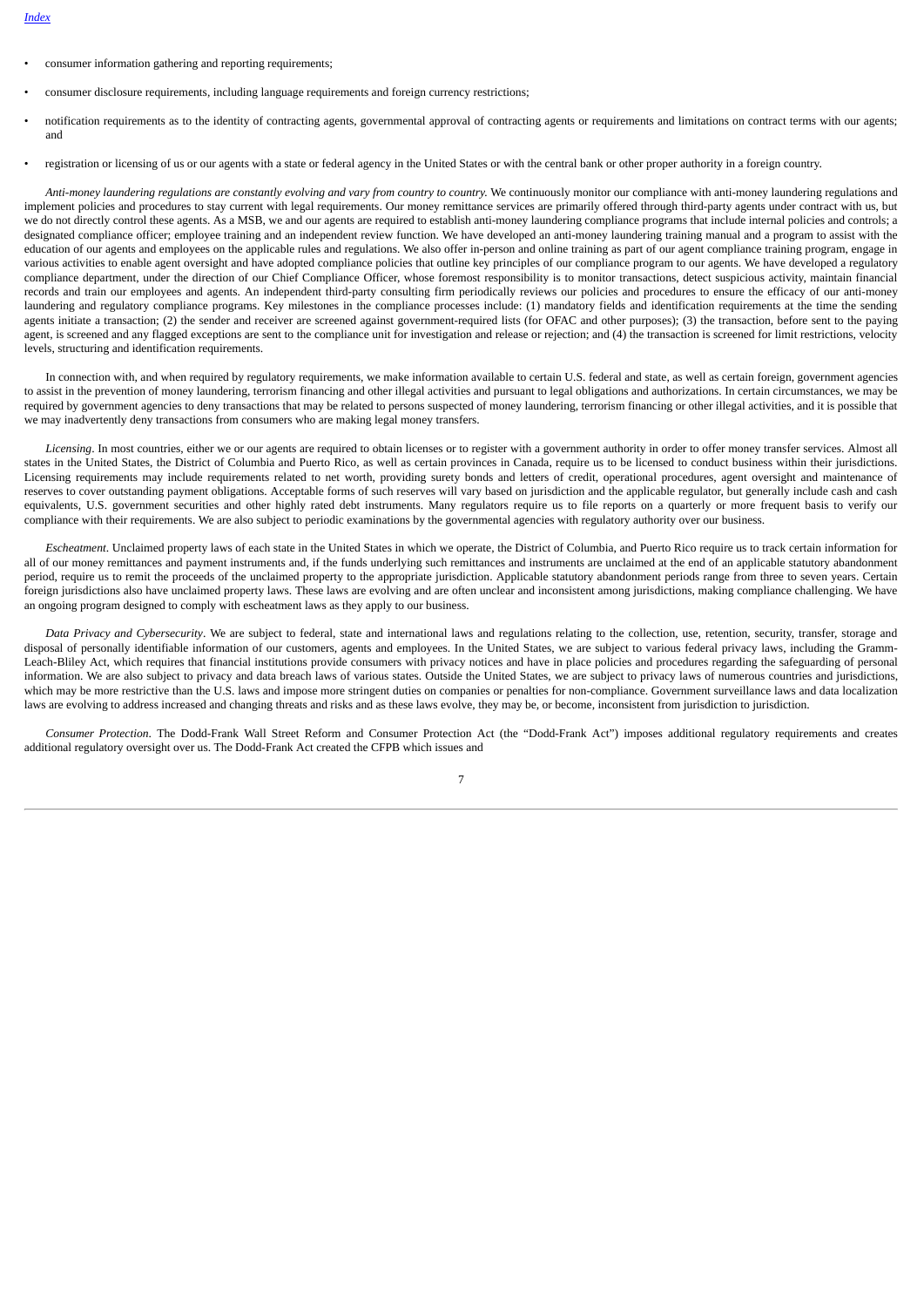enforces consumer protection initiatives governing financial products and services, including money remittance services, in the United States through the CFPB's Remittance Transfer Rule. Its requirements include: a disclosure requirement to provide consumers sending funds internationally from the United States enhanced pre-transaction written disclosures, an obligation to resolve certain errors, including errors that may be outside our control, and an obligation to cancel transactions that have not been completed at a consumer's request. As a "larger participant" in the market for international money transfers, we are subject to direct examination and supervision by the CFPB. We have modified our systems and consumer disclosures in light of the requirements of the Remittance Transfer Rule.

In addition, under the Dodd-Frank Act, it is unlawful for any provider of consumer financial products or services to engage in unfair, deceptive, or abusive acts or practices. The CFPB has substantial rule making and enforcement authority to prevent unfair, deceptive, or abusive acts or practices in connection with any transaction with a consumer for a financial product or service. In addition, each state of the United States from time to time, may enact new laws and regulations, such as the CCPA, which creates new consumer rights relating to the access to, deletion of, and sharing of personal information that is collected by businesses. We have taken the necessary steps to review, modify and implement, as needed, policies and procedures designed to comply with the CFPB's Remittance Transfer Rule. The Company's communications, advertising and sales practices and that of its agent network are subject to regulation by, among other things, state and federal consumer protection laws including the Telephone Consumer Protection Act ("TCPA"). The FTC and the Federal Communications Commission have issued regulations under the TCPA that place restrictions on, among other things, unsolicited automated telephone calls or text messages to residential and wireless telephone subscribers by means of automatic telephone dialing systems and the use of prerecorded or artificial voice messages. The Company has taken steps to insulate itself from any such wrongful conduct, including conduct engaged in by its agents, by, among other things, requiring its agents to comply with the TCPA and such regulations.

*Anti-Bribery Regulation*. We are subject to regulations imposed by the Foreign Corrupt Practices Act (the "FCPA") in the United States and similar anti-bribery laws in other jurisdictions. These laws may impose recordkeeping and other requirements on us. We maintain a compliance program designed to comply with anti-bribery laws and regulations applicable to our business.

## **Risk Management**

At times, we are exposed to credit risk related to receivable balances from sending agents in the money remittance process if agents do not timely make payments to us.

Through our online and electronic platforms, we also are exposed to credit risk directly from transactions that are originated through means other than cash, such as credit, debit cards and "ACH" transfers, and therefore are subject to "chargebacks" for insufficient funds or other collection impediments, such as fraud.

Given the nature of our business, we are also subject to liquidity risk as the timing of the funds to be remitted by our sending agents may extend in comparison with the timing when we make the funds available to the money transfer beneficiary in the destination country. Our current liquidity sources as well as our ability to generate free cash are mitigating factors in our liquidity management strategy.

We continually monitor fraud risk, perform credit reviews before adding agents to our network and conduct periodic credit risk analyses of agents and certain other parties that we transact with directly. For the fiscal year ended December 31, 2021, our provision for bad debt was equal to 0.3% of our total revenues.

#### **Seasonality**

We do not experience meaningful seasonality in our business. We may experience, however, increased transaction volume around certain holidays, such as Mother's Day and the December holidays.

## **Competition**

The market for money remittance services is very competitive. Our competitors include a small number of large money remittance providers, financial institutions and banks as well as a large number of small niche money remittance service providers that serve select regions. We compete with larger companies, such as The Western Union Company ("Western Union"), MoneyGram International, Inc. ("MoneyGram") and Euronet Worldwide Inc. ("Euronet"), and a number of other smaller competitors. We generally compete for money remittance agents on the basis of value, service, quality, technical and operational differences, commission, and marketing efforts. As a philosophy, we sell credible solutions to agents, not discounts or higher commissions as is typical for the industry. We compete for money remittance customers on the basis of trust, convenience, service, efficiency of outlets, value, technology and brand recognition. We believe that our ongoing investments in new products and services will help us to remain competitive in our evolving business environment, given the increasing competition from digital platform providers.

We expect to encounter increasing competition as new technologies emerge that enable customers to send and receive money through a variety of channels, but we do not expect adoption rates to be as significant in the near term for the customer segment we serve.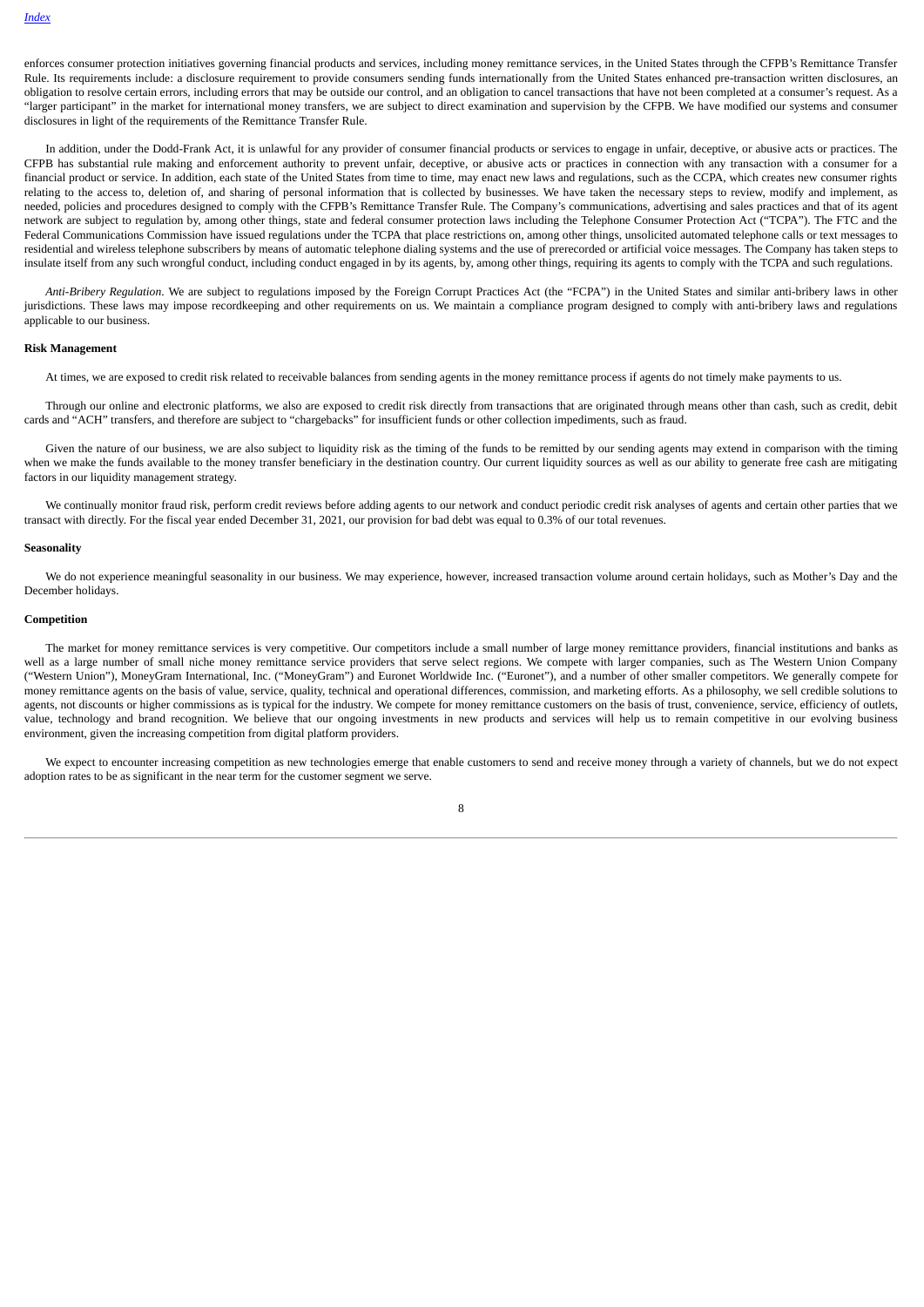Regardless, we continue to innovate in the industry by differentiating our money remittance business through programs to foster loyalty among agents as well as customers and have expanded our channels through which our services are accessed to include online and mobile offerings in preparation for customer adoption.

## **Human Capital**

We invest in our workforce by offering a competitive total rewards package that in addition to a salary, includes performance incentives and comprehensive benefits that are intended to be competitive in the market and focused on the needs of our employees in order to attract and retain highly qualified talent. Our incentives are primarily measurable and performance-based, and are designed to align compensation to our business strategy and goals. We have enhanced our onboarding process and plan to further enhance learning and development programs to drive quicker integration, development and higher productivity of new employees, as well as the ongoing development of team members to ensure robust recruitment and retention.

We value diversity and inclusion and strive to create a work environment where everyone feels valued and devoted to their work. As of December 31, 2021, 96% of our U.S. team members identified themselves as racially or ethnically diverse. Also, 50% of our U.S. team identified themselves as female and females fill 25% of our senior leadership roles. In 2022, we intend to promote greater community involvement through philanthropic and volunteer efforts, with a focus on diversity, community improvement, and STEM programs.

During 2021, the well-being and health of our employees remained one of our top priorities, especially in light of the COVID-19 pandemic. We adjusted standard operating procedures within our business operations to ensure continued worker safety. These procedures included reconfiguring facilities to reduce employee density, expanding and increasing frequency of cleaning within facilities, adopting appropriate and mandated hybrid-mode work, distancing programs, providing weekly testing and strongly encouraging employees to be vaccinated and to wear recommended personal protective equipment.

As of December 31, 2021, we had 305 employees in the United States, all of whom are full-time. We also have 518 employees in Mexico, of whom 308 are full-time, and 61 employees in Guatemala, all of whom are full time. As of December 31, 2021, 479 of our employees in Mexico were represented by a labor union.

## **Available Information**

<span id="page-10-0"></span>The Company's Annual Report on Form 10-K, quarterly reports on Form 10-Q, current reports on Form 8-K, and amendments to those reports are available free of charge through the "Investor Relations" section of the Company's website, www.intermexonline.com, as soon as reasonably practical after they are filed with the Securities and Exchange Commission ("SEC"). The SEC maintains a website, www.sec.gov, which contains reports, proxy and information statements, and other information filed electronically with the SEC by the Company. In addition, you may automatically receive email alerts and other information when you enroll your email address by visiting the "Investor Relations" section of our website. The content of any website referred to in this document is not incorporated by reference into this document.

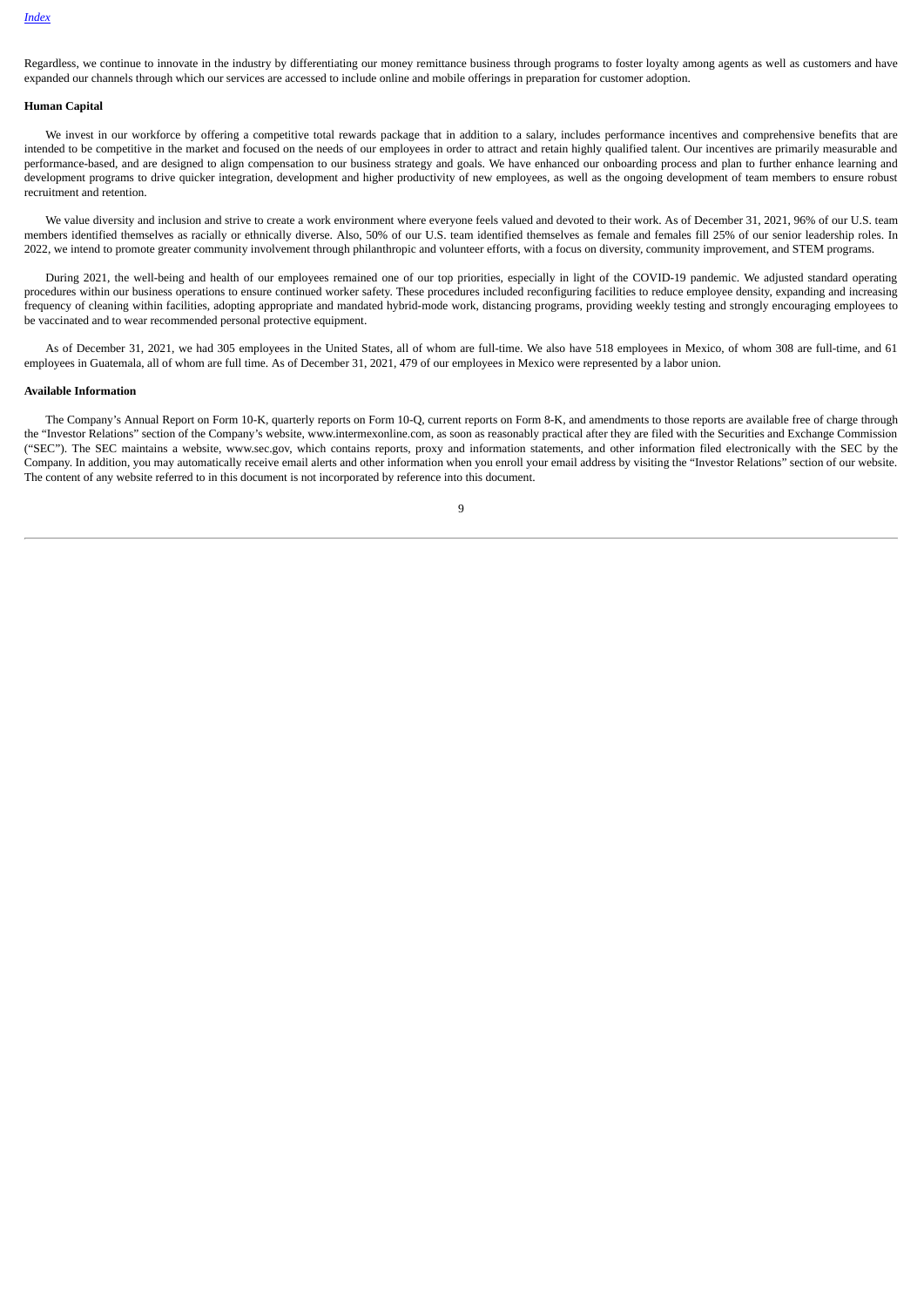# **ITEM 1A. RISK FACTORS**

# **RISK FACTORS**

An investment in our securities involves certain risks. The risks and uncertainties described below are not the only risks that may have a material and adverse effect on the Company, and the risks described herein are not listed in order of the potential occurrence or severity. There is no assurance that we have identified, assessed and appropriately addressed all risks affecting our business operations. Additional risks and uncertainties could adversely affect our business and our results. If any of the following risks actually occur, our business, consolidated financial condition or results of operations could be negatively affected, and the market price for our shares could decline. Further, to the extent that any of the information contained in this Annual Report on Form 10-K constitutes forward-looking statements, the risk factors set forth below are cautionary statements, identifying important factors that could cause the Company's actual results to differ materially from those expressed in or implied by any forward-looking statements made by or on behalf of the Company. There can also be no assurance that the actual future results, performance, benefits or achievements that we expect from our strategies, systems, initiatives or products will occur.

#### **Risks Relating to Our Business and Industry**

### Our financial condition, results of operations, business and cash flow may be negatively affected by a public health crises, such as the coronavirus (COVID-19) pandemic.

We may face risks related to health epidemics and pandemics or other outbreaks of communicable diseases such as the global COVID-19 pandemic. The global spread of COVID-19 and its variants continues to cause uncertainty and economic disruption, including significant volatility in the capital markets and inflationary effects. The extent to which the COVID-19 pandemic and its variants affect our business, operations, financial results and the trading price of our common stock depends on numerous evolving factors that we may not be able to accurately predict, including: the duration and scope and possible resurgence of the pandemic; governmental and business actions that have been and continue to be taken in response to the pandemic (including mitigation efforts such as limiting the number of people in the workplace and other social distancing recommendations) and the impact of the pandemic on economic activity and actions taken in response (including stimulus efforts such as the Families First Coronavirus Act and the CARES Act).

A public health epidemic or pandemic, such as the COVID-19 pandemic, can have a material adverse effect on the demand for our money remittance services to the extent it impacts the markets in which we operate, and poses the risk that we or our employees, network of agents and consumers and their beneficiaries may be prevented from conducting business activities for an indefinite period of time, including due to shutdowns requested or mandated by governmental authorities, or that such epidemic may otherwise interrupt or impair business activities. Since the beginning of the pandemic, our top priority has been and remains to be to take appropriate actions to protect the health and safety of our employees. We have adjusted standard operating procedures within our business operations to ensure continued worker safety, and are continually monitoring evolving health guidelines and responding to changes as appropriate. These procedures include reconfiguring facilities to reduce employee density, expanded and more frequent cleaning within facilities, implementation of appropriate and mandated hybrid-mode work, distancing programs, employee temperature monitoring, frequent testing and requiring use of certain personal protective equipment at our call centers in Mexico and Guatemala.

Notwithstanding the operational challenges created by the pandemic, our business continues to function and, to date, our customer service has not been adversely affected in any material respect. Any adjustments to our operating procedures as a result of the COVID-19 pandemic did not have a significant adverse effect on the Company's financial condition, results of operations and cash flows for the year ended December 31, 2021. Nevertheless, the COVID-19 pandemic continues to pose the risk that we or our employees, sending and paying agents, as well as customers and their beneficiaries, are or may become further restricted from conducting business activities, partially or completely, for an indefinite period of time, including due to shutdowns requested or mandated by governmental authorities or imposed by our management, or that the pandemic may otherwise interrupt or impair business activities.

Although certain measures that restrict the normal course of operations of businesses and consumers were still in place during 2021, such measures did not have a material adverse effect on the Company's financial condition, results of operations and cash flows for the year ended December 31, 2021. Notwithstanding the foregoing, the Company's business is dependent upon the willingness and ability of its employees, network of agents and customers to use money transfer services and the ultimate effects of the economic disruption caused by the pandemic and responses thereto. Although the Company's operations continued effectively despite social distancing and other measures taken in response to the pandemic, the ultimate impact of the COVID-19 pandemic on our financial condition, results of operations and cash flows is subject to future developments, including the duration of the pandemic and the related extent of its severity, as well as its impact on the economic conditions, particularly the level of unemployment of our customers, inflation, interest rate levels and foreign exchange volatility, all of which remain uncertain and cannot be predicted at this time. If the global response to contain and remedy the COVID-19 pandemic escalates further or is unsuccessful, or if governmental decisions to ease pandemic related restrictions are ineffective, premature or counterproductive, the Company could experience a material adverse effect on its financial condition, results of operations and cash flows.

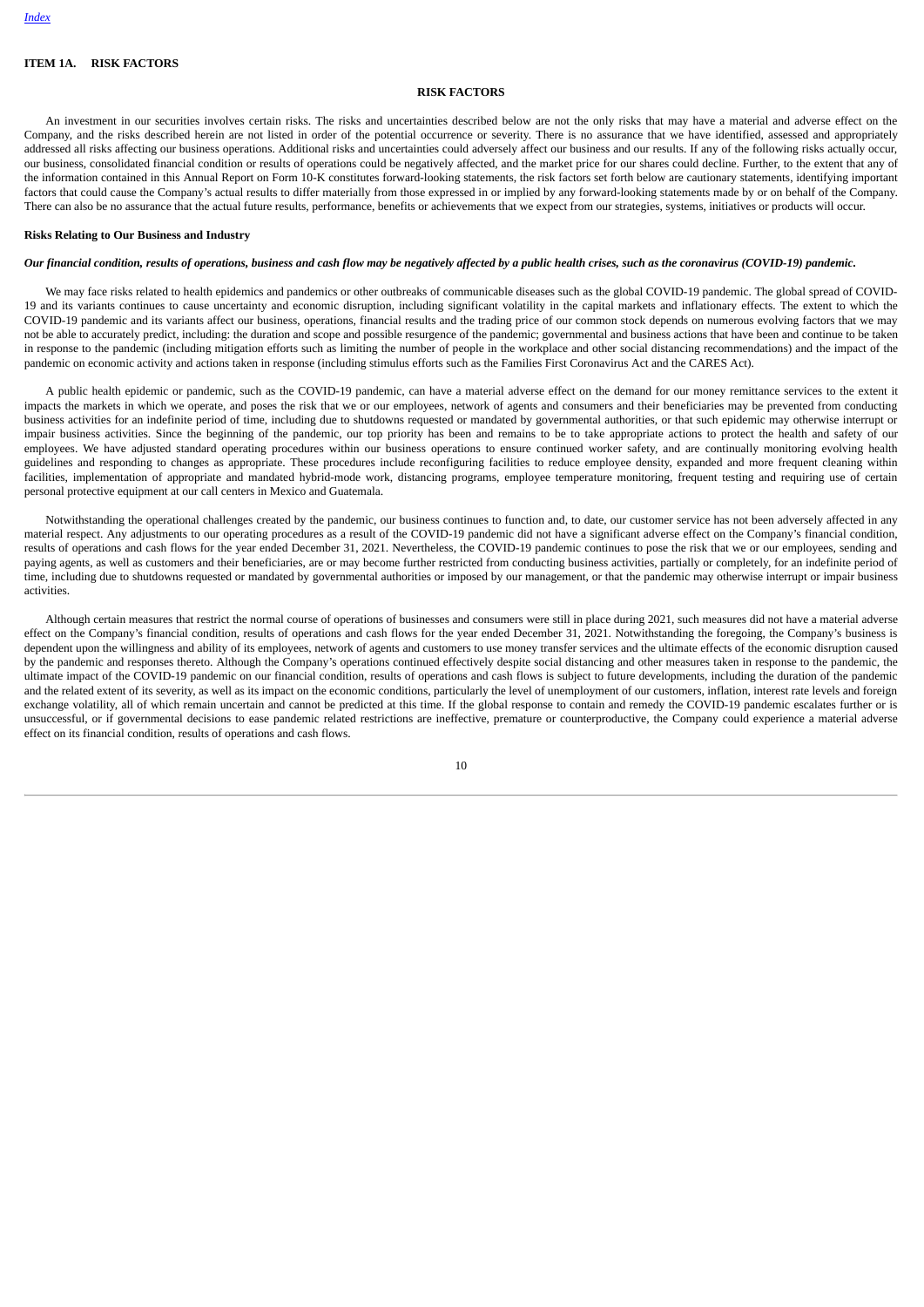# If we lose key sending agents, our business with key sending agents is reduced or we are unable to maintain our sending agent network under terms consistent with those currently *in place, our business, financial condition and results of operations could be adversely affected.*

Most of our revenue is earned through our sending agent network. Sending agents are the persons who generate our customers and provide them with our money remittance services. If sending agents decide to leave our network, our revenue and profits could be adversely affected. The loss of sending agents may occur for a number of reasons, including competition from other money remittance providers, a sending agent's dissatisfaction with its relationship with us or the revenue earned from the relationship, or a sending agent's unwillingness or inability to comply with our standards or legal requirements, including those related to compliance with anti-money laundering regulations, anti-fraud measures or agent monitoring. Sending agents also may generate fewer transactions or reduce locations for reasons unrelated to our relationship with them, including increased competition in their business, general economic conditions, regulatory costs or other reasons. In addition, larger sending agents may demand additional financial concessions, which could increase competitive pressure.

# We face intense competition, and if we are unable to continue to compete effectively, our business, financial condition and results of operations could be adversely affected.

The markets in which we operate are highly competitive, and we face a variety of competitors across our businesses, some of which have larger and more established customer bases and substantially greater financial, marketing and other resources than we have. We compete in a concentrated industry, with a small number of large competitors and a large number of small, niche competitors, including consumer money remittance companies, banks, card associations, web-based services, payment processors, informal remittance systems and others. We also face competition from new digital and nontraditional remittance service providers within the financial technology industry. We believe our services are differentiated by features and functionalities, including trust, convenience, service, efficiency of outlets, value, technology and brand recognition. Distribution channels and digital platforms such as online, account based and mobile solutions continue to evolve and impact the competitive environment for money remittances.

Our future growth depends on our ability to compete effectively. For example, if our services do not offer competitive features and functionalities, we may lose customers to our competitors, which could adversely affect our business, financial condition and results of operations. In addition, if we fail to price our services appropriately relative to our competitors, consumers may not use our services, which could adversely affect our business and financial results. For example, transaction volume where we face intense competition could be adversely affected by increasing pricing pressures between our money remittance services and those of some of our competitors, which could reduce margins and adversely affect our financial results. We have historically implemented and may continue implementing price adjustments from time to time in response to competition and other factors. If we reduce prices in order to mitigate the actions of competitors, such reductions could adversely affect our financial results in the short term and may also adversely affect our financial results in the long term if transaction volumes do not increase sufficiently or we do not implement other pricing strategies.

#### If customer confidence in our business or in consumer money remittance providers generally deteriorates, our business, financial condition and results of operations could be *adversely affected.*

Our business is built on customer confidence in our brand and our ability to provide convenient, reliable and value-added money remittance services. Erosion in customer confidence in our business, or in consumer money remittance service providers as a means to transfer money more generally, could adversely impact transaction volumes which would in turn adversely impact our business, financial condition and results of operations.

A number of factors could adversely affect customer confidence in our business, or in consumer money remittance providers more generally, many of which are beyond our control, and could have an adverse impact on our business, financial condition and results of operations. These factors include:

- the quality of our services and our customer experience, and our ability to meet evolving customer needs and preferences;
- failure of our agents to deliver services in accordance with our requirements:
- reputational concerns resulting from actual or perceived events, including those related to fraud, consumer protection, money laundering, corruption or other matters;
- changes or proposed changes in laws or regulations, or regulator or judicial interpretation thereof, that have the effect of making it more difficult or less desirable to transfer money using consumer money remittance service providers, including additional customer due diligence, identification, reporting, and recordkeeping requirements;

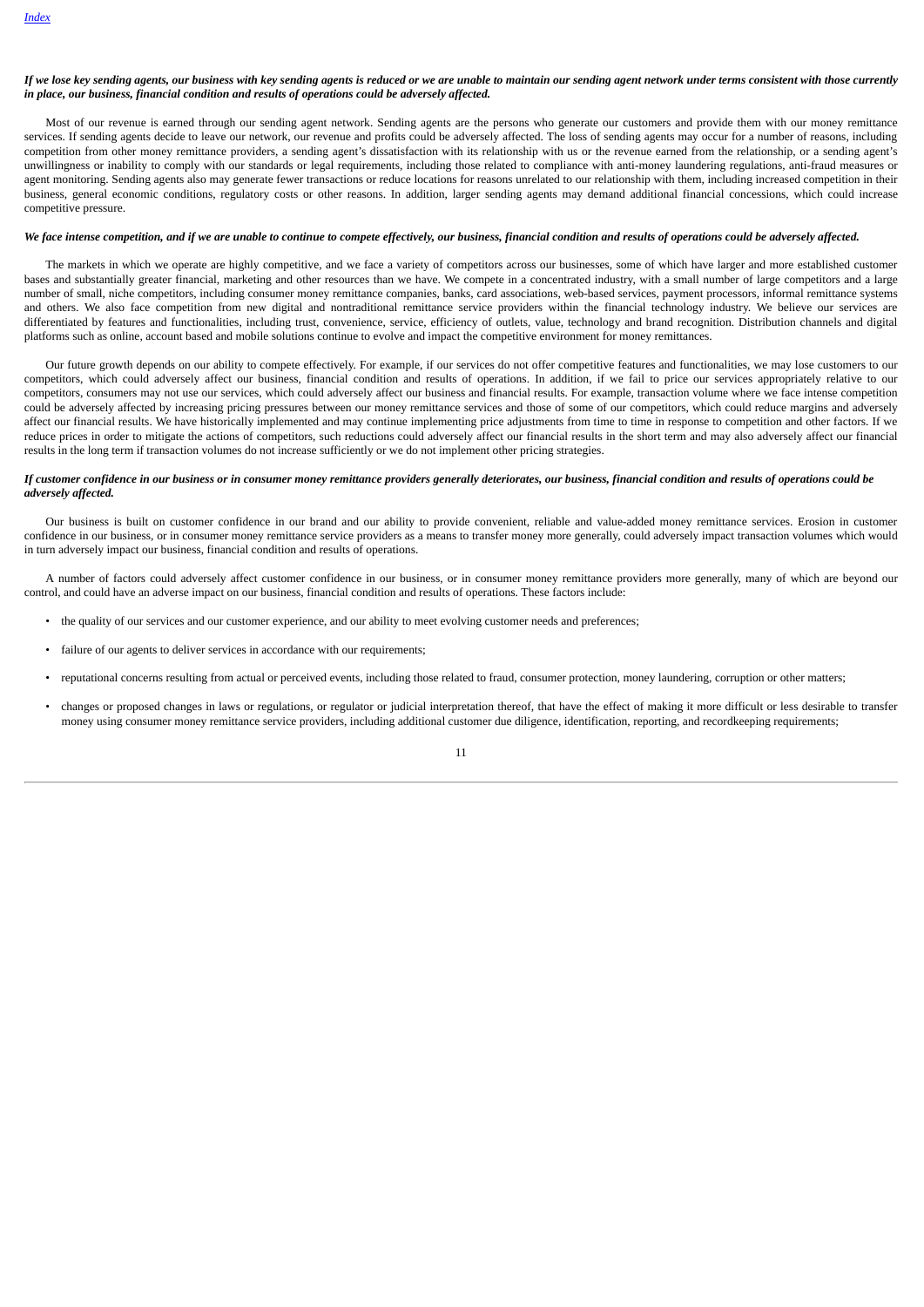- actions by federal, state or foreign regulators that interfere with our ability to remit customers' money reliably; for example, attempts to seize money remittance funds, imposition of tariffs or limits on our ability to, or that prohibit us from, remitting money in the corridors in which we operate;
- federal, state or foreign legal requirements, including those that require us to provide customer or transaction data, and other requirements or to a greater extent than is currently required;
- any interruption or downtime in our systems, including those caused by fire, natural disaster, power loss, telecommunications failure, terrorism, vendor failure, unauthorized entry and computer viruses or disruptions in our workforce; and
- any attack or breach of our computer systems or other data storage facilities resulting in a compromise of personal data.

A significant portion of our customers are migrants. Consumer advocacy groups or governmental agencies could consider migrants to be disadvantaged and entitled to protection, enhanced consumer disclosure, or other different treatment. If consumer advocacy groups are able to generate widespread support for actions that are detrimental to our business, then our business, financial condition and results of operations could be adversely affected.

## Our profit margins may be adversely affected by expansion into new geographic or product markets, which we may enter by acquisition or otherwise, that do not have the same *profitability as our core markets.*

Although expansion of our business into new geographic or product markets may increase our aggregate revenues, such new geographic or product markets may be more expensive to operate in and may require us to receive lower payment per wire or remittance than that which we currently experience in our core geographic markets of Mexico and Guatemala or other more established product markets due to, among other things:

- increased compliance and regulatory costs requiring us to dedicate more expense, time and resources to comply with such regulatory requirements;
- potentially higher operational expenses, such as higher agent fees, taxes, fees, technology costs, support costs or other charges and expenses associated with engaging in the money transfer business in different jurisdictions or as a result of new product offerings;
- reduced pricing models due to more intense competition with entities that may have more experience and resources as well as more established relationships with relevant customers, regulators and industry participants;
- potentially reduced demand for remittance services; and
- difficulty building and maintaining a network of sending and paying agents in a particular geographic area or with respect to a particular product offering.

We process remittances to Latin America, Africa and Asia from the United States and from Canada to Latin America and Africa. Additionally, we have expanded our product and service portfolio to include online payment options, pre-paid debit cards and direct deposit payroll cards, which may present different cost, demand, regulatory and risk profiles relative to our core remittance business. If we are unable to capitalize on these markets, or if we spend significant time and resources on expansion plans that fail or are delayed, our business will be adversely affected. Even if we are successful, we will be exposed to additional risks in these markets that we do not face in the United States or in our core remittance business, which could have an adverse effect on our business, financial condition and results of operations.

## Current and proposed data privacy and cybersecurity laws and regulations could adversely affect our business, financial condition and results of operations.

We are subject to requirements relating to data privacy and cybersecurity under U.S. federal, state and foreign laws. For example, in the U.S. the FTC routinely investigates the privacy practices of companies and has commenced enforcement actions against many, resulting in multi-million dollar settlements and multi-year agreements governing the settling companies' privacy practices. If we are unable to meet such requirements, we may be subject to significant fines or penalties. Furthermore, certain industry groups require us to adhere to privacy requirements in addition to federal, state and foreign laws, and certain of our business relationships depend upon our compliance with these requirements.

As the number of jurisdictions enacting privacy and related laws increases and the scope of these laws and enforcement efforts expands, we will increasingly become subject to new and varying requirements. For example, California enacted the CCPA, which became effective in January 2020. The CCPA requires covered companies to provide California consumers with new disclosures and expands the rights afforded to consumers regarding their data. The costs of compliance with, and other burdens imposed by, the CCPA and similar laws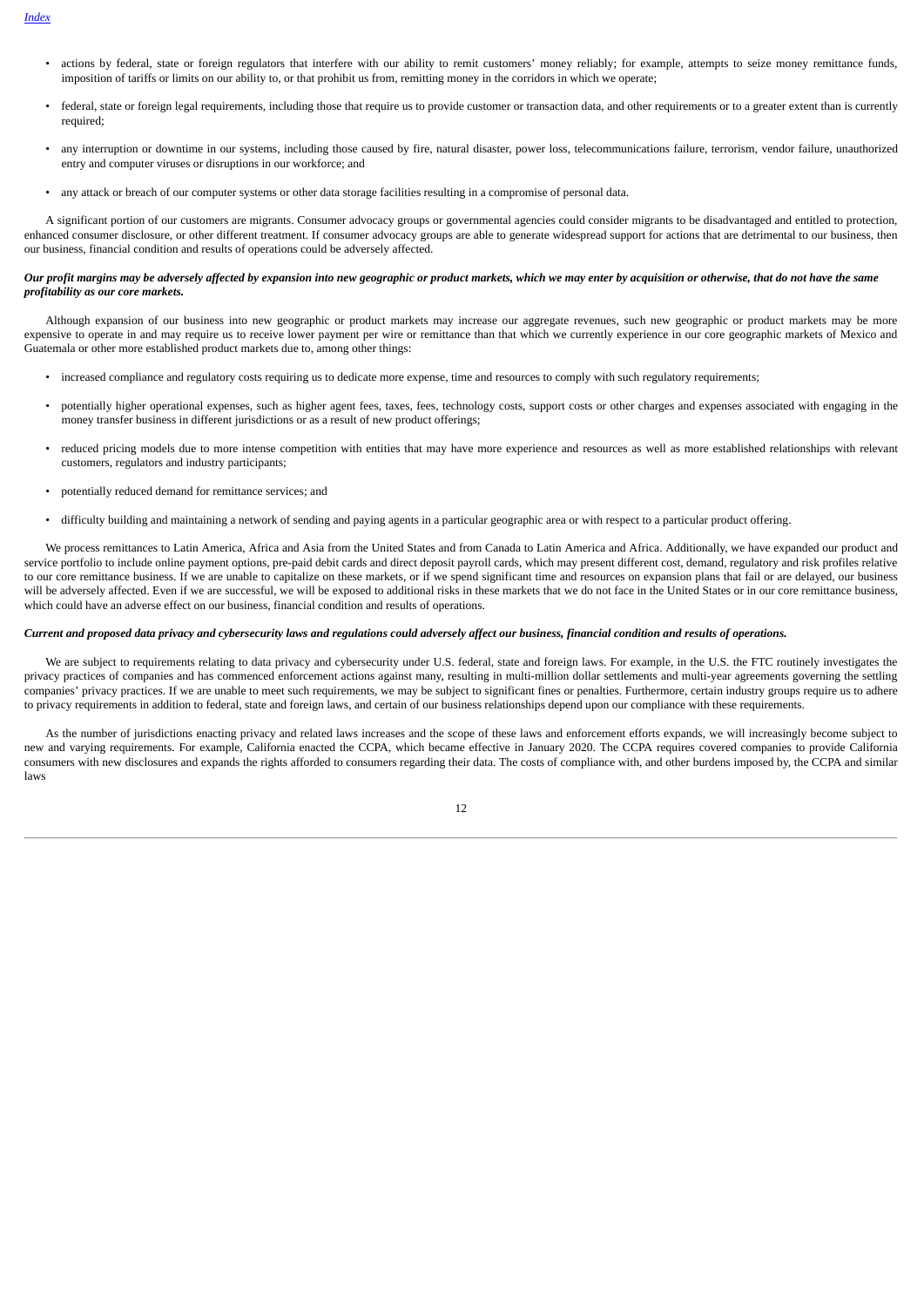may limit the use and adoption of our products and services and/or require us to incur substantial compliance costs, which could have an adverse impact on our business. Failure to comply with existing or future data privacy and cybersecurity laws, regulations and requirements, including by reason of inadvertent disclosure of personal information, could result in significant adverse consequences, including reputational harm, civil litigation, regulatory enforcement, costs of remediation, increased expenses for security systems and personnel, harm to our consumers and harm to our agents.

In addition, in connection with regulatory requirements to assist in the prevention of money laundering and terrorist financing and pursuant to legal obligations and authorizations, we make information available to certain U.S. federal and state, as well as certain foreign, government agencies. In recent years, we have experienced increasing data sharing requests by these agencies, particularly in connection with efforts to prevent terrorist financing, human traffic or reduce the risk of identity theft. During the same period, there has also been increased public attention to the corporate use and disclosure of personal information, accompanied by legislation and regulations intended to strengthen data protection, information security and consumer privacy. These regulatory goals may conflict, and the law in these areas is not consistent or settled. While we believe that we are compliant with our regulatory responsibilities, the legal, political and business environments in these areas are rapidly changing, and subsequent legislation, regulation, litigation, court rulings or other events could expose us to increased program costs, liability and reputational damage that could have a material and adverse effect on our business, financial condition and results of operations.

# Our current risk management and compliance systems may not be able to exhaustively assess or mitigate all risks to which we are exposed from a transaction monitoring *perspective.*

We are engaged in ongoing efforts to enhance our risk management and compliance policies, procedures and systems to assure compliance with anti-money laundering laws and economic sanctions regulations. We have implemented, and are continuing to implement, policies, procedures and systems designed to address these laws and regulations, including monitoring on an automated and manual basis, the transactions processed through our systems and restricting business involving certain countries or individuals. However, the implementation of such policies, procedures and systems may be subject to human error. Further, we may be exposed to fraud or other misconduct committed by our employees, or other third parties, including but not limited to our customers and agents, or other events that are out of our control. Additionally, our risk management policies, procedures and systems are based upon our experience in the industry, and may not be adequate or effective in managing our future risk exposures or protecting us against unidentified or unanticipated risks, which could be significantly greater than those indicated by our past experience. As a result, we can offer no assurances that these policies, procedures and systems will be adequate to detect or prevent money laundering activity or OFAC violations. If any of these policies, procedures or systems do not operate properly, or are disabled, or are subject to intentional manipulation or inadvertent human error, we could suffer financial loss, a disruption of our business, regulatory intervention or reputational damage.

### Our services might be used for illegal or improper purposes, such as consumer fraud or money laundering, which could expose us to additional liability.

Our services remain susceptible to potentially illegal or improper uses as criminals are using increasingly sophisticated methods to engage in illegal activities involving internet services and payment services, such as identity theft, fraud and paper instrument counterfeiting. As we make more of our services available online and via Internet-enabled mobile devices, we subject ourselves to new types of consumer fraud risk because requirements relating to consumer authentication are more complex with internet services and such other technologies. Additionally, it is possible that our agents could engage in fraud against consumers. We use a variety of tools to protect against fraud; however, these tools may not always be successful. Allegations of fraud may result in fines, settlements, litigation expenses and reputational damage.

Other illegal or improper uses of our services may include money laundering, terrorist financing, drug trafficking, human trafficking, illegal online gaming, romance and other online scams, illegal sexually-oriented services, prohibited sales of pharmaceuticals, fraudulent sale of goods or services, piracy of software, movies, music and other copyrighted or trademarked goods, unauthorized uses of credit and debit cards or bank accounts and similar misconduct. Users of our services also may encourage, promote, facilitate or instruct others to engage in illegal activities. If the measures we have taken are too restrictive and inadvertently screen proper transactions, this could diminish our customer experience which could harm our business. There is no assurance that the measures we have taken to detect and reduce the risk of this kind of conduct will stop all illegal or improper uses of our services. Our business could be harmed if customers use our system for illegal or improper purposes.

#### A breach of security in the systems on which we rely could adversely affect our reputation, business, financial condition and results of operations.

We rely on a variety of technologies to provide security for our systems. Advances in computer capabilities, new discoveries in the field of cryptography or other events or developments, including improper acts by third parties, may result in a compromise or breach of the security measures we use to protect our systems. We obtain, transmit and store confidential consumer, employer and agent information in connection with some of our services. These activities are subject to laws and regulations in the United States and other jurisdictions. The requirements imposed by these laws and regulations, which often differ materially among the many jurisdictions, are designed to

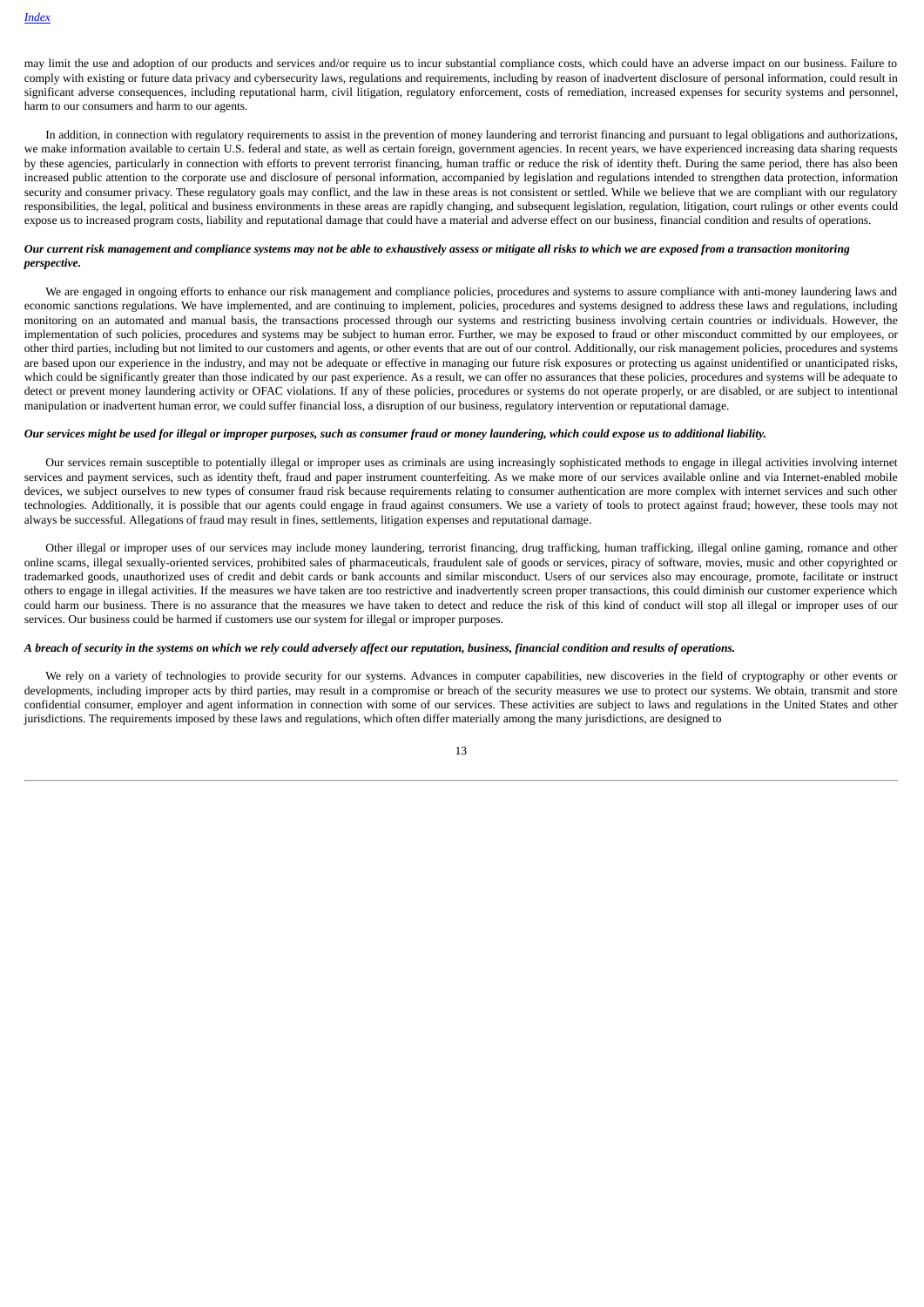protect the privacy of personal information and to prevent that information from being inappropriately disclosed. Any security breaches in our computer networks, databases or facilities could lead to the inappropriate use or disclosure of personal information, which could harm our business, adversely affect consumers' confidence in our or our agents' business, result in inquiries and fines or penalties from regulatory or governmental authorities, cause a loss of consumers, damage our reputation and subject us to lawsuits and subject us to potential financial losses. In addition, we may be required to expend significant capital and other resources to protect against these security breaches or to alleviate problems caused by these breaches. Our agents and third-party independent contractors may also experience security breaches involving the storage and transmission of our data as well as the ability to initiate unauthorized transactions. If users gain improper access to our, our agents' or our third-party independent contractors' computer networks or databases, they may be able to steal, publish, delete or modify confidential customer information or generate unauthorized money remittances. Such a breach could expose us to monetary liability, losses and legal proceedings, lead to reputational harm, cause a disruption in our operations, or make our consumers and agents less confident in our services.

#### Our business is particularly dependent on the efficient and uninterrupted operation of our information technology, computer network systems and data centers. Disruptions to these systems and data centers could adversely affect our business, financial condition and results of operations.

Our ability to provide reliable services largely depends on the efficient and uninterrupted operation of our computer network systems and data centers. Our business involves the physical and electronic movement of large sums of money and the management of data necessary to do so. The success of our business particularly depends upon the efficient and error-free handling of transactions and data. We rely on the ability of our employees and our internal systems and procedures to process these transactions in an efficient, uninterrupted and error-free manner.

In the event of a breakdown, catastrophic event (such as fire, natural disaster, power loss, telecommunications failure or physical break-in), security breach, computer virus, improper operation, improper action by our employees, agents, consumers, financial institutions or third-party vendors or any other event impacting our systems or processes or our agents' or vendors' systems or processes, we could suffer financial loss, loss of consumers, regulatory sanctions, lawsuits and damage to our reputation or consumers' confidence in our business. The measures we have enacted, such as the implementation of business continuity and disaster recovery plans and redundant computer systems, may not be successful. We may also experience problems other than system failures, including software defects, development delays and installation difficulties, which would harm our business and reputation and expose us to potential liability and increased operating expenses. In addition, any work stoppages or other labor actions by employees who support our systems or perform any of our major functions could adversely affect our business.

In addition, our ability to continue to provide our services to a growing number of agents and consumers in a growing number of countries, as well as to enhance our existing services and offer new services across new distribution platforms, is dependent on our information technology systems. If we are unable to effectively manage the technology associated with our business, we could experience increased costs, reductions in system availability and loss of agents or consumers.

## Weakness in economic conditions, in both the U.S. and international markets, could adversely affect our business, financial condition and results of operations. We are subject to *business cycles and other outside factors that may negatively affect our business.*

Our money remittance business relies in part on the overall strength of economic conditions. Consumer money remittance transactions are affected by, among other things, employment opportunities and overall economic conditions. Additionally, consumers tend to be employed in industries such as construction, information, manufacturing, agriculture and certain service industries that tend to be cyclical and more significantly impacted by weak economic conditions than other industries. This may result in reduced job opportunities for our customers in the United States or other countries that are important to our business, which could adversely affect our business, financial condition and results of operations. In addition, increases in employment opportunities may lag other elements of any economic recovery.

If general market conditions in the United States or other countries important to our business were to deteriorate, our business, financial condition and results of operations could be adversely impacted. Our agents may have reduced sales or business as a result of weak economic conditions. As a result, our agents may reduce their number of locations, hours of operation, or cease doing business altogether. If our consumer transactions decline due to deteriorating economic conditions, we may be unable to timely and effectively reduce our operating costs or take other actions in response, which could adversely affect our business, financial condition and results of operations. Additionally, economic or political instability, wars, civil unrest, terrorism and natural disasters may make money transfers to, from or within a particular country more difficult. The inability to timely complete money transfers could adversely affect our business.

# If we fail to successfully develop and timely introduce new and enhanced services or if we make substantial investments in an unsuccessful new service or infrastructure change, *our business, financial condition and results of operations could be adversely affected.*

Our future growth will depend, in part, on our ability to continue to develop and successfully introduce new and enhanced methods of providing money remittance services that keep pace with competitive introductions, technological changes, and the demands and

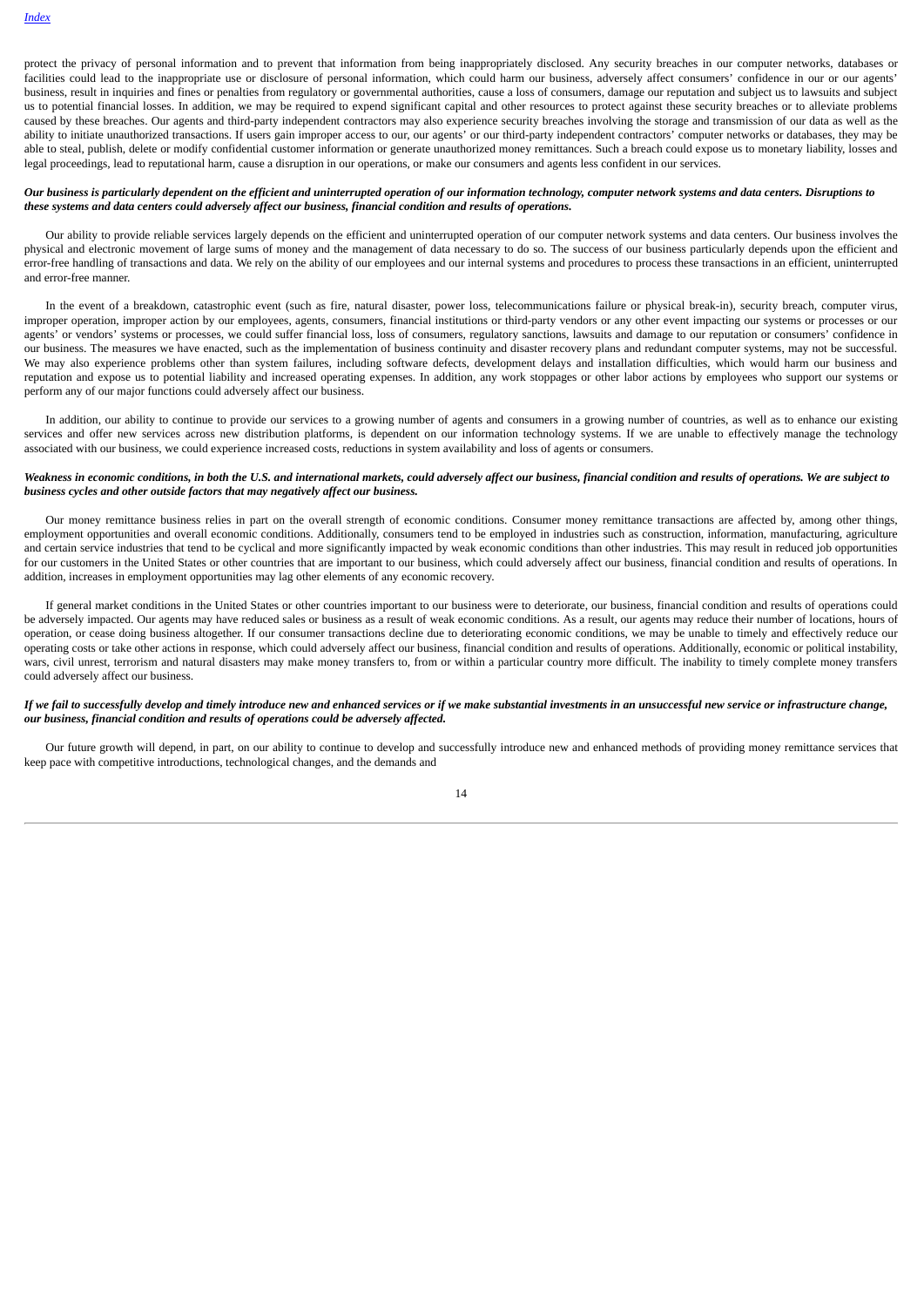preferences of our agents, consumers and the financial institutions with which we conduct our business. Distribution channels such as online, account based, and mobile solutions continue to evolve and impact the competitive environment for money remittances. If alternative payment mechanisms become widely accepted as substitutes for our current services, and we do not develop and offer similar alternative payment mechanisms successfully and on a timely basis, our business, financial condition and results of operations could be adversely affected. We may make future acquisitions and investments or enter into strategic alliances to develop new technologies and services or to implement infrastructure changes to further our strategic objectives, strengthen our existing businesses and remain competitive. Such acquisitions, investments and strategic alliances, however, are inherently risky, and we cannot guarantee that such investments or strategic alliances will be successful.

#### *A significant percentage of our banking relationships are concentrated in a few banks.*

A substantial portion of the transactions that we conduct with and through banks are concentrated in a few banks, notably Wells Fargo, Bank of America and US Bank. Because of the current concentration of our major banking relationships, if we lose such a banking relationship, which could be the result of many factors including, but not limited to, changes in regulation, our business, financial condition and results of operations could be adversely affected.

## A significant portion of our paying agents are concentrated in a few large banks and financial institutions or large retail chains.

A substantial portion of our paying agents are concentrated in a few large banks and financial institutions and large retail chains. Because of the current concentration, if we lose an institution as a paying agent, which could be the result of many factors including, but not limited to, changes in regulation, our business, financial condition and results of operations could be adversely affected. Elektra, our largest paying agent by volume, accounted for approximately 22% of Intermex's total remittance volume in fiscal year 2021. The loss of Elektra as one of our paying agents could have a material adverse impact on our business and results of operations.

### Major bank failure or sustained financial market illiquidity, or illiquidity at our clearing, cash management and custodial financial institutions, could adversely affect our *business, financial condition and results of operations.*

We face certain risks in the event of a sustained deterioration of domestic or international financial market liquidity, as well as in the event of sustained deterioration in the liquidity, or failure, of our clearing, cash management and custodial financial institutions. In particular:

- We may be unable to access funds in our deposit accounts and clearing accounts on a timely basis to pay money remittances and make related settlements to agents. Any resulting need to access other sources of liquidity or short-term borrowing would increase our costs. Any delay or inability to pay money remittances or make related settlements with our agents could adversely impact our business, financial condition and results of operations.
- In the event of a major bank failure, we could face major risks to the recovery of our bank deposits used for the purpose of settling with our agents. A substantial portion of our cash and cash equivalents held at U.S. banks are not subject to federal deposit insurance protection against loss as they exceed the federal deposit insurance limit. Similarly, we hold cash and cash equivalents at foreign banks, which may not enjoy benefits such as the United States' federal deposit insurance protection.
- We may be unable to borrow from financial institutions or institutional investors on favorable terms, or at all, which could adversely impact our ability to pursue our growth strategy and fund key strategic initiatives.

If financial liquidity deteriorates, there can be no assurance we will not experience an adverse effect, which may be material, on our ability to access capital or contingent liquidity sources.

## Changes in banking industry regulation and practice could make it more difficult for us and our sending agents to maintain depository accounts with banks, which would harm *our business.*

The banking industry, in light of increased regulatory oversight, is continually examining its business relationships with companies that offer money remittance services and with retail agents that collect and remit cash collected from end consumers. Certain major national and international banks have withdrawn from providing service to money remittance services businesses. Should our existing relationship banks decide to not offer depository services to companies engaged in processing money remittance transactions, or to retail agents that collect and remit cash from end customers, our ability to complete money remittances, and to administer and collect fees from money remittance transactions, could be adversely affected.

Our regulatory status and the regulatory status of our agents as MSBs could affect our ability to offer our services. We also rely on bank accounts to provide our payment services. We and some of our agents may in the future have difficulty establishing or maintaining banking relationships due to the banks' policies, including policies with respect to anti-money laundering. If we or a significant number of our agents are unable to maintain existing or establish new banking relationships, or if we or these agents face higher fees and other costs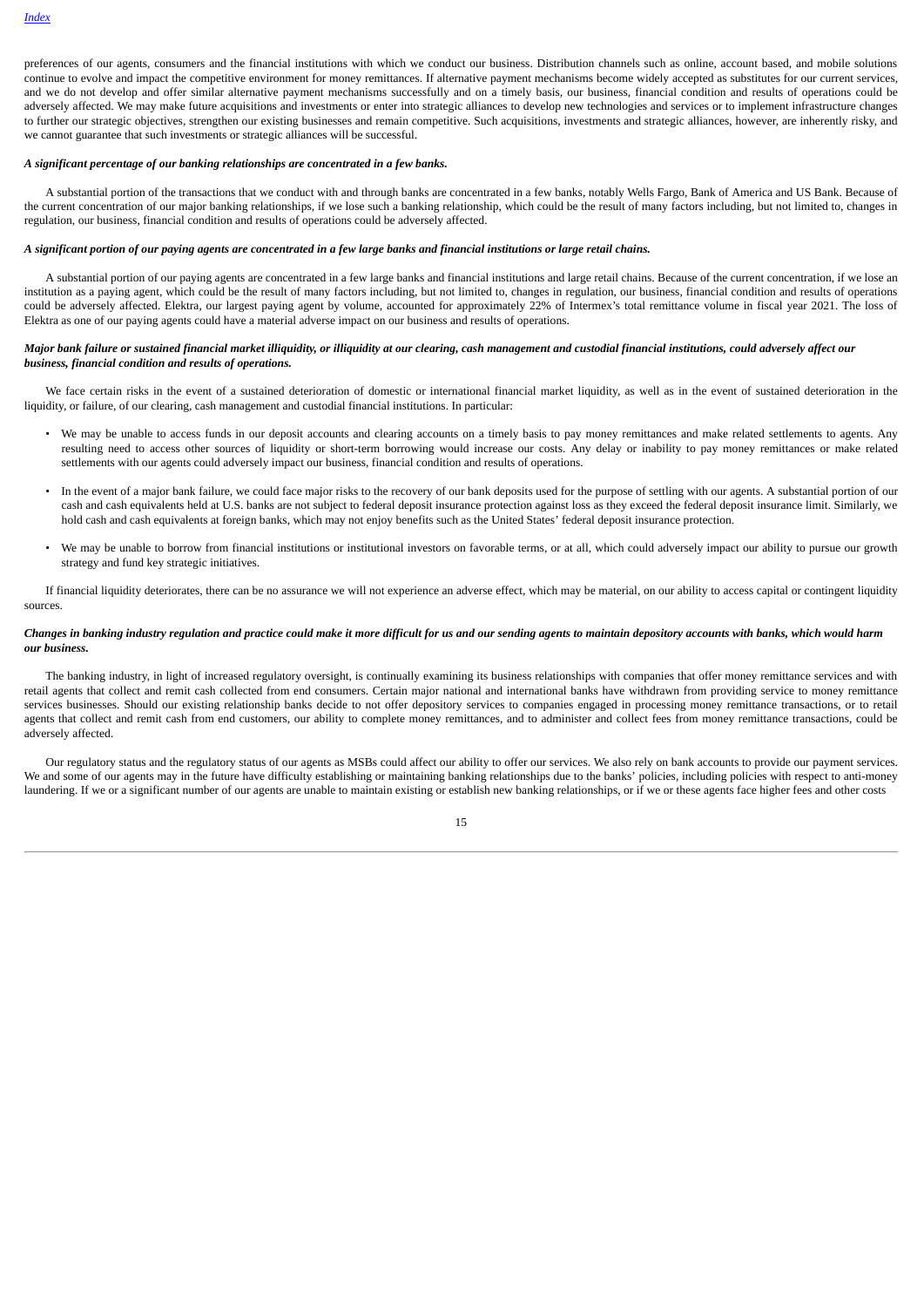to maintain or establish new bank accounts, our ability and the ability of our agents to continue to offer our services may be adversely impacted.

# *We face credit risks from our sending agents and financial institutions with which we do business.*

The majority of our business is conducted through independent sending agents that provide our services to consumers at their business locations. Our sending agents receive the proceeds from the sale of our money remittances, and we must then collect these funds from the sending agents. If a sending agent becomes insolvent, files for bankruptcy, commits fraud or otherwise fails to remit money remittance proceeds to us, we must nonetheless complete the money remittance on behalf of the consumer.

We monitor the creditworthiness of our sending agents and the financial institutions with which we do business on an ongoing basis. There can be no assurance that the models and approaches we use to assess and monitor the creditworthiness of our sending agents and these financial institutions will be sufficiently predictive, and we may be unable to detect and take steps to timely mitigate an increased credit risk.

In the event of a sending agent bankruptcy, we would generally be in the position of creditor, possibly with limited security or financial guarantees of performance, and we would therefore be at risk of a reduced recovery. We are not insured against credit losses, except in circumstances of agent theft or fraud. Significant credit losses could have a material and adverse effect on our business, financial condition and results of operations.

## Retaining our chief executive officer and other key executives and recruiting and retaining qualified personnel is important to our continued success, and any inability to attract *and retain such personnel could harm our operations.*

Our ability to successfully operate our business will depend upon the efforts of certain key personnel. The development and implementation of our strategy has depended in large part on our Chief Executive Officer, President and Chairman of the Board of Directors, Robert Lisy. The retention of Mr. Lisy is important to our continued success, and we expect him to remain with the Company for the foreseeable future.

In addition to Mr. Lisy, we have a number of key executives who have a significant impact on our business. The unexpected loss of key personnel may adversely affect the operations and profitability of the Company. Our success also depends to a large extent upon our ability to attract and retain key employees. Qualified individuals with experience in our industry are in high demand. Our IT personnel have designed and implemented key portions of our proprietary software and are crucial to the success of our business. In addition, legal or enforcement actions against compliance and other personnel in the money remittance industry may affect our ability to attract and retain key employees and directors. The lack of management continuity or the loss of one or more members of our executive management team could harm our business and future development. A failure to recruit and retain key personnel including operating, marketing, financial and technical personnel, could also have a material and adverse impact on our business, financial condition and results of operations.

## We and our agents are subject to numerous U.S. and international laws and regulations. Failure to comply with these laws and regulations could result in material settlements, fines or penalties and reputational harm, and changes in these laws or regulations could result in increased operating costs or reduced demand for our services, all of which may *adversely affect our business, financial condition and results of operations.*

We operate in a highly regulated environment, and our business is subject to a wide range of laws and regulations that vary from jurisdiction to jurisdiction. We are also subject to oversight by various governmental agencies, both in the United States and abroad. Lawmakers and regulators in the United States in particular have increased their focus on the regulation of the financial services industry. New or modified regulations and increased oversight may have unforeseen or unintended adverse effects on the financial services industry, which could affect our business, financial condition and results of operations.

The money transfer business is subject to a variety of regulations aimed at preventing money laundering, human trafficking and terrorism. We are subject to U.S. federal antimoney laundering laws, including the BSA and the requirements of the U.S. Treasury Department's OFAC, which prohibit us from transmitting money to specified countries or to or from prohibited individuals. Additionally, we are subject to anti-money laundering laws in the other countries in which we operate. We are also subject to financial services regulations, money transfer licensing regulations, consumer protection laws, currency control regulations, escheat laws, privacy and data protection laws and anti-bribery laws. Many of these laws are constantly evolving, unclear and inconsistent across various jurisdictions, making compliance challenging. Subsequent legislation, regulation, litigation, court rulings or other events could expose us to increased program costs, liability and reputational damage.

As a MSB, we are subject to reporting, recordkeeping and anti-money laundering provisions in the United States as well as many other jurisdictions. In the past few years there have been significant regulatory reviews and actions taken by U.S. and other regulators and law enforcement agencies against banks, MSBs and other financial institutions related to money laundering, and the trend appears to be greater scrutiny by regulators of potential money laundering activity through financial institutions. We are also subject to regulatory oversight and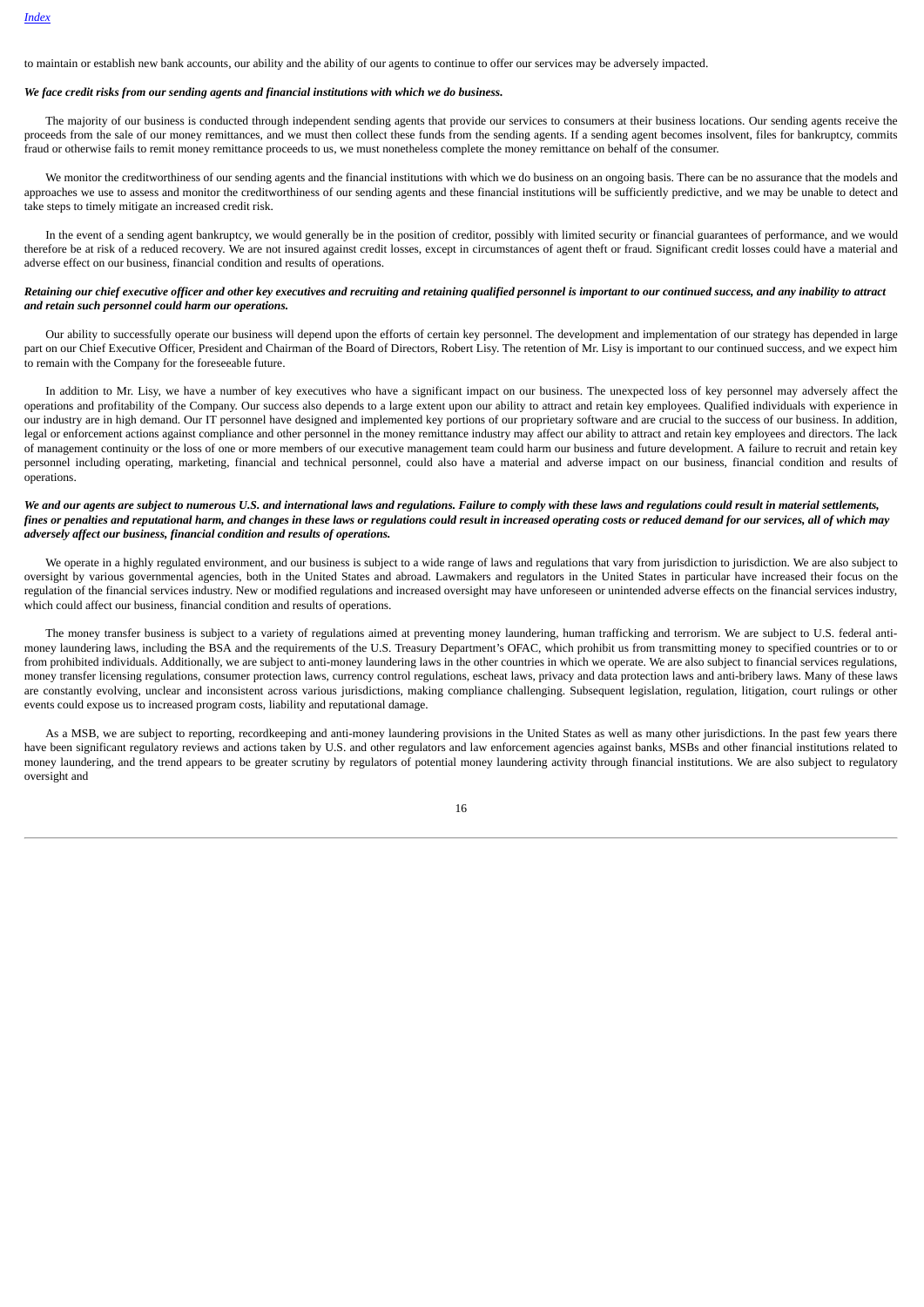enforcement by FinCEN. Any determination that we have violated the anti-money-laundering laws could have an adverse effect on our business, financial condition and results of operations.

The Dodd-Frank Act increases the regulation and oversight of the financial services industry. The Dodd-Frank Act requires enforcement by various governmental agencies, including the CFPB. We could be subject to fines or other penalties if we are found to have violated the Dodd-Frank Act's prohibition against unfair, deceptive or abusive acts or practices. The CFPB's authority to change regulations adopted in the past by other regulators could increase our compliance costs and litigation exposure. Our litigation exposure may also be increased by the CFPB's authority to limit or ban pre-dispute arbitration clauses. We may also be liable for failure of our agents to comply with the Dodd-Frank Act. The legislation and implementation of regulations associated with the Dodd-Frank Act have increased our costs of compliance and required changes in the way we and our agents conduct business. In addition, we are subject to periodic examination by the CFPB. These examinations may require us to change the way we conduct business or increase the costs of compliance.

In addition, we are subject to escheatment laws in the United States and certain foreign jurisdictions in which we conduct business. We are subject to the laws of various states in the United States which from time to time take inconsistent or conflicting positions regarding the requirements to escheat property to a particular state, making compliance challenging. In some instances, we escheat items to states pursuant to statutory requirements and then subsequently pay those items to consumers. For such amounts, we must file claims for reimbursement from the states.

Any violation by us of the laws and regulations set forth above could lead to significant settlements, fines or penalties and could limit our ability to conduct business in some jurisdictions. Our systems, employees and processes may not be sufficient to detect and prevent violations of the laws and regulations set forth above by our agents, which could also lead to us being subject to significant settlements, fines or penalties. In addition to these fines and penalties, a failure by us or our agents to comply with applicable laws and regulations also could seriously damage our reputation, result in diminished revenue and profit and increase our operating costs and could result in, among other things, revocation of required licenses or registrations, loss of approved status, termination of contracts with banks or retail representatives, administrative enforcement actions and fines, class action lawsuits, cease and desist or consent orders and civil and criminal liability. The occurrence of one or more of these events could have a material and adverse effect on our business, financial condition and results of operations.

In certain cases, regulations may provide administrative discretion regarding enforcement. As a result, regulations may be applied inconsistently across the industry, which could result in additional costs for us that may not be required to be incurred by our competitors. If we were required to maintain a price higher than most of our competitors to reflect our regulatory costs, this could harm our ability to compete effectively, which could adversely affect our business, financial condition and results of operations. In addition, changes in laws, regulations or other industry practices and standards, or interpretations of legal or regulatory requirements, may reduce the market for or value of our services or render our services less profitable or obsolete. Changes in the laws affecting the kinds of entities that are permitted to act as money remittance agents (such as changes in requirements for capitalization or ownership) could adversely affect our ability to distribute our services and the cost of providing such services. Many of our sending agents are in the check cashing industry. Any regulatory action that negatively impacts check cashers could also cause this portion of our agent base to decline. If onerous regulatory requirements were imposed on our agents, the requirements could lead to a loss of agents, which, in turn, could adversely affect our business, financial condition or results of operations.

Regulators around the world compare approaches to the regulation of the payments and other industries. Consequently, a development in any one country, state or region may influence regulatory approaches in other jurisdictions. Similarly, new laws and regulations in a country, state or region involving one service may cause lawmakers there to extend the regulations to another service. As a result, the risks created by any new laws or regulations are magnified by the potential that they may be replicated, affecting our business in another market or involving another service. Conversely, if widely varying regulations come into existence worldwide, we may have difficulty adjusting our services, fees, foreign exchange spreads and other important aspects of our business, with the same effect.

# Litiaation or investiaations involvina us or our agents could result in material settlements, fines or penalties,

We have been, and in the future may be, subject to allegations and complaints that individuals or entities have used our money remittance services for fraud-induced money transfers, as well as certain money laundering activities, which may result in fines, penalties, judgments, settlements and litigation expenses. We also are the subject from time to time of litigation related to our business.

Regulatory and judicial proceedings and potential adverse developments in connection with ongoing litigation may adversely affect our business, financial condition and results of operations. There also may be adverse publicity associated with lawsuits and investigations that could decrease agent and consumer acceptance of our services. Additionally, our business has been in the past, and may be in the future, the subject of class action lawsuits, regulatory actions and investigations and other general litigation. The outcome of class action lawsuits, regulatory actions and investigations and other litigation is difficult to assess or quantify but may include substantial fines and expenses, as well as the revocation of required licenses or registrations or the loss of approved status, which could have a material and adverse effect on our business, financial position and results of operations or consumers' confidence in our business. Plaintiffs or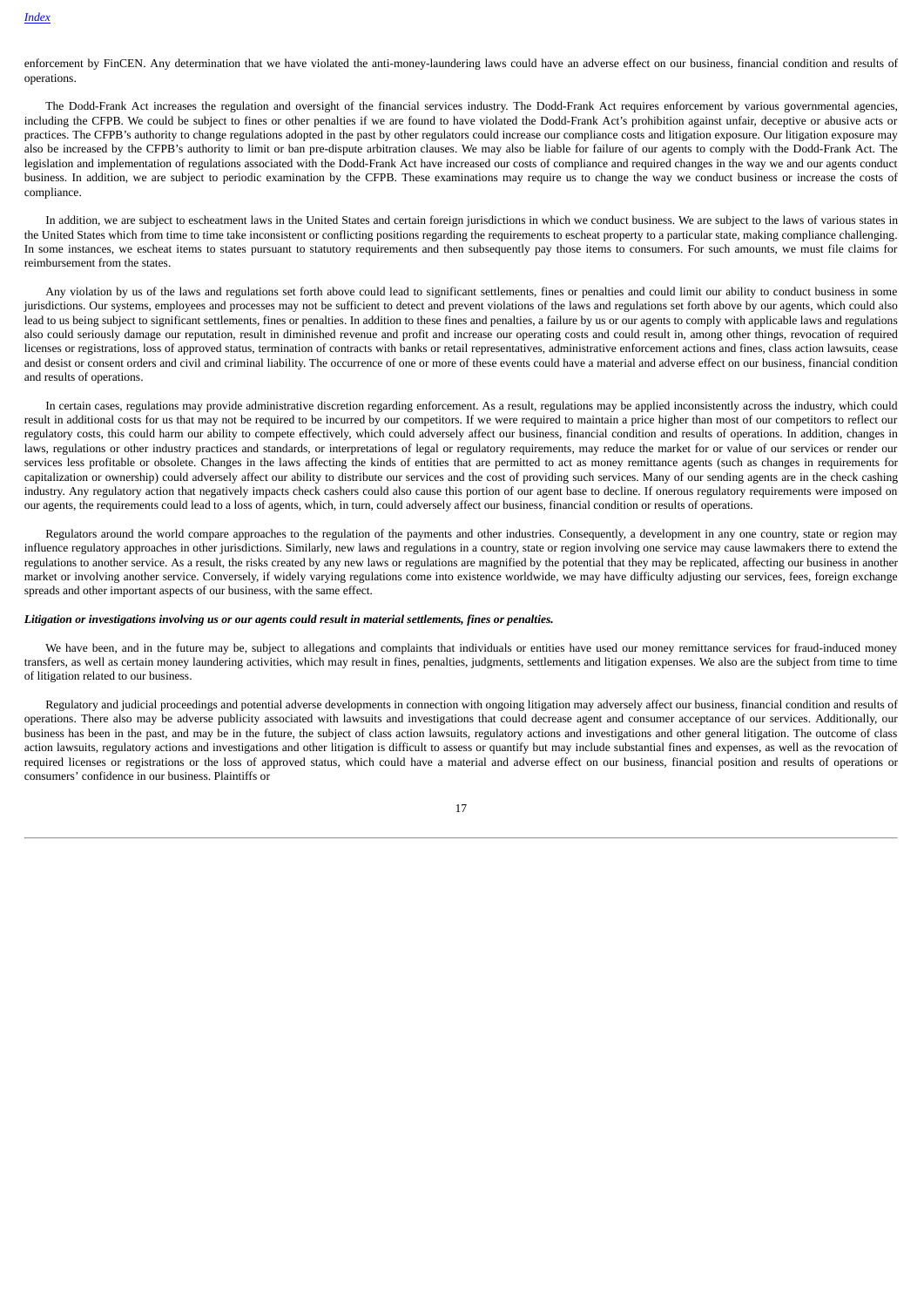regulatory agencies in these lawsuits, actions or investigations may seek recovery of very large or indeterminate amounts, and the magnitude of these actions may remain unknown for substantial periods of time. The cost to defend or settle future lawsuits or investigations may be significant. In addition, improper activities, lawsuits or investigations involving our agents may adversely impact our business, financial condition and results of operations or reputation even if we are not directly involved.

#### We could be adversely affected by violations of the U.S. Foreign Corrupt Practices Act or other similar anti-corruption laws.

Our operations around the world, particularly in LAC countries and Africa are subject to anti-corruption laws and regulations, including restrictions imposed by the U.S. FCPA. The FCPA and similar anti-corruption laws in other jurisdictions generally prohibit companies and their intermediaries from making improper payments to government officials or employees of commercial enterprises for the purpose of obtaining or retaining business, a business advantage or a governmental approval. We operate in parts of the world that are perceived as having higher incidence of corruption and, in certain circumstances, strict compliance with anti-corruption laws may conflict with local customs and practices. Because of the scope and nature of our operations, we experience a higher risk associated with compliance with the FCPA and similar anti-corruption laws than many other companies.

Our employees and agents interact with government officials on our behalf, including as necessary to obtain licenses and other regulatory approvals necessary to operate our business, employ expatriates and resolve tax disputes. We also have a number of contracts with third-party paying agents that are owned or controlled by non-U.S. governments. These interactions and contracts create a risk of payments or offers of payments by one of our employees or agents that could be in violation of the FCPA or other similar anti-corruption laws. Under the FCPA and other similar anti-corruption laws, we may be held liable for actions taken by our employees or agents.

In recent years, there have been significant regulatory reviews and actions taken by the United States and other governments related to anti-corruption laws, and the trend appears to be greater scrutiny on payments to, and relationships with, foreign entities and individuals.

There can be no assurance that all of our employees and agents will abide by the policies and procedures we have implemented to promote compliance with local laws and regulations as well as U.S. laws and regulations, including FCPA and similar anti-corruption laws. If we are found to be liable for violations of the FCPA or similar anti-corruption laws in other jurisdictions, either due to our own or others' acts or inadvertence, we could suffer, among other consequences, substantial civil and criminal penalties, including fines, incarceration, prohibitions or limitations on the conduct of our business, the loss of our financing facilities and significant reputational damage, any of which could have a material and adverse effect on our results of business, financial condition or results of operations.

Government or regulatory investigations into potential violations of the FCPA or other similar anti-corruption laws by U.S. agencies or other governments could also have a material and adverse effect on our results of business, financial condition and results of operations. Furthermore, detecting, investigating and resolving actual or alleged violations of the FCPA and other similar anti-corruption laws is expensive and can consume significant time and attention of our senior management.

# We conduct money remittance transactions through agents in regions that are politically volatile or, in a limited number of cases, may be subject to certain OFAC restrictions.

We conduct money remittance transactions through agents in regions that are politically volatile or, in a limited number of cases, may be subject to certain OFAC restrictions. It is possible that our money remittance services or other services could be used in contravention of applicable law or regulations. Such circumstances could result in increased compliance costs, regulatory inquiries, suspension or revocation of required licenses or registrations, seizure or forfeiture of assets and the imposition of civil and criminal fines and penalties. In addition to monetary fines or penalties that we could incur, we could be subject to reputational harm that could have an adverse effect on our business, financial condition and results of operations.

# New business initiatives, such as modifications to our current product offerings or the introduction of new products, may modify our risk profile from a requlatory perspective.

A number of our recent and planned business initiatives and expansions of existing businesses may bring us into contact, directly or indirectly, with information, individuals and entities that are not within our traditional customer and agent network and that could expose us to new or enhanced regulatory scrutiny. For example, we are starting to offer services across new distribution platforms, which could expose us to increased anti-money laundering, anti-terrorist financing and consumer protection regulations and compliance requirements. Any change in our risk profile stemming from this or any of our other business initiatives could result in increased compliance costs and litigation exposure, which could adversely impact our business, financial condition and results of operations.

### *Changes in U.S. tax laws could adversely affect our results of operations.*

Changes in tax legislation by U.S. federal, state and local governments could impact our effective tax rates. If statutory tax rates are increased, our results of operations and cash flows could be adversely affected.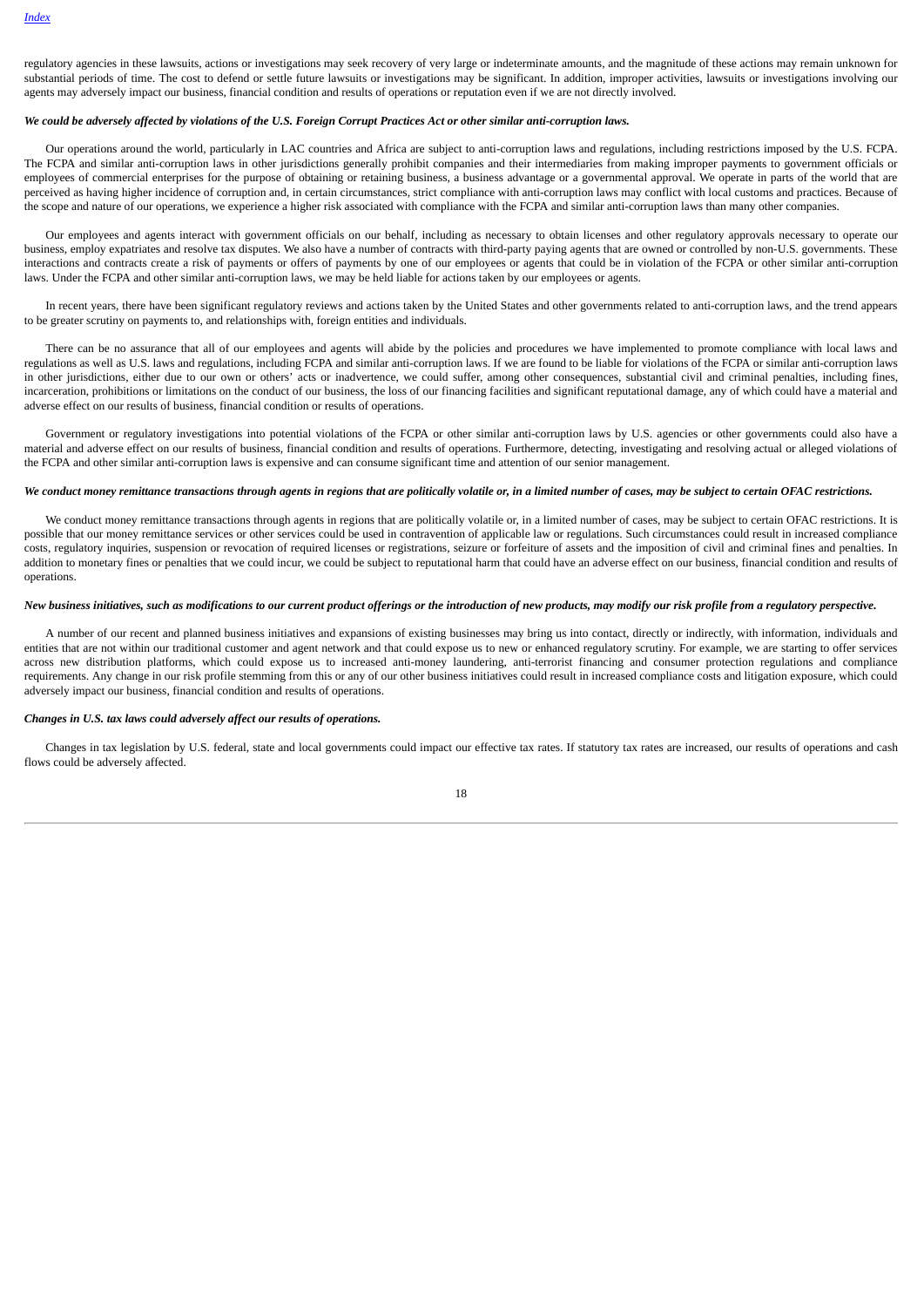# Our business and results of operations may be adversely affected by foreign political, economic and social instability risks, foreign currency restrictions and devaluation, and *various local laws associated with doing business primarily in LAC countries.*

We derive a substantial portion of our revenue from our money remittance transactions from the United States to the LAC corridor, particularly Mexico and Guatemala, and we are exposed to certain political, economic and other uncertainties not encountered in U.S. operations. Consequently, actions or events in LAC countries that are beyond our control could restrict our ability to operate there or otherwise adversely affect the profitability of those operations. Furthermore, changes in the business, regulatory or political climate in any of those countries, or significant fluctuations in currency exchange rates, could affect our ability to expand or continue our operations there, which could have a material and adverse impact on our business, financial condition and results of operations. In addition, we are exposed to new political, economic and other uncertainties as a result of the geographic expansion to Africa and Asia, any of which could adversely impact our business, financial condition and results of operations.

The countries in which we operate may impose or tighten foreign currency exchange control restrictions, taxes or limitations with regard to repatriation of earnings and investments from these countries. If exchange control restrictions, taxes or limitations are imposed or tightened, our ability to receive dividends or other payments from affected jurisdictions could be reduced, which could have an adverse effect on our business, financial condition and results of operations.

In addition, corporate, contract, property, insolvency, competition, securities and other laws and regulations in many of the countries in which we operate have been, and continue to be, substantially revised. Therefore, the interpretation and procedural safeguards of the new legal and regulatory systems are in the process of being developed and defined, and existing laws and regulations may be applied inconsistently. Also, in some circumstances, it may not be possible to obtain the legal remedies provided for under these laws and regulations in a reasonably timely manner, if at all.

Our ability to grow in international markets and our future results could be adversely affected by a number of factors, including:

- changes in political and economic conditions and potential instability in certain regions;
- restrictions on money transfers to, from and between certain countries;
- inability to recruit and retain paying agents and customers for new corridors;
- currency exchange controls, new currency adoptions and repatriation issues;
- changes in regulatory requirements or in foreign policy, including the adoption of domestic or foreign laws, regulations and interpretations detrimental to our business;
- possible increased costs and additional regulatory burdens imposed on our business;
- the implementation of U.S. sanctions, resulting in bank closures in certain countries and the ultimate freezing of our assets;
- burdens of complying with a wide variety of laws and regulations;
- possible fraud or theft losses, and lack of compliance by international representatives in foreign legal jurisdictions where collection and legal enforcement may be difficult or costly;
- inability to maintain or improve our software and technology systems;
- reduced protection of our intellectual property rights;
- unfavorable tax rules or trade barriers; and
- inability to secure, train or monitor international agents.

## If we are unable to adequately protect our brand and the intellectual property rights related to our existing and any new or enhanced services, or if we infringe on the rights of *others, our business, financial condition and results of operations could be adversely affected.*

The Intermex brand is critical to our business. We utilize trademark registrations and other tools to protect our brand. We have not applied for trademark registrations for our name and logo in all geographic markets where we provide services. In those markets where we have applied for trademark registrations, failure to secure those registrations could adversely affect our ability to enforce and defend our trademark rights. Our business would be harmed if we were unable to adequately protect our brand and the value of our brand was to decrease as a result.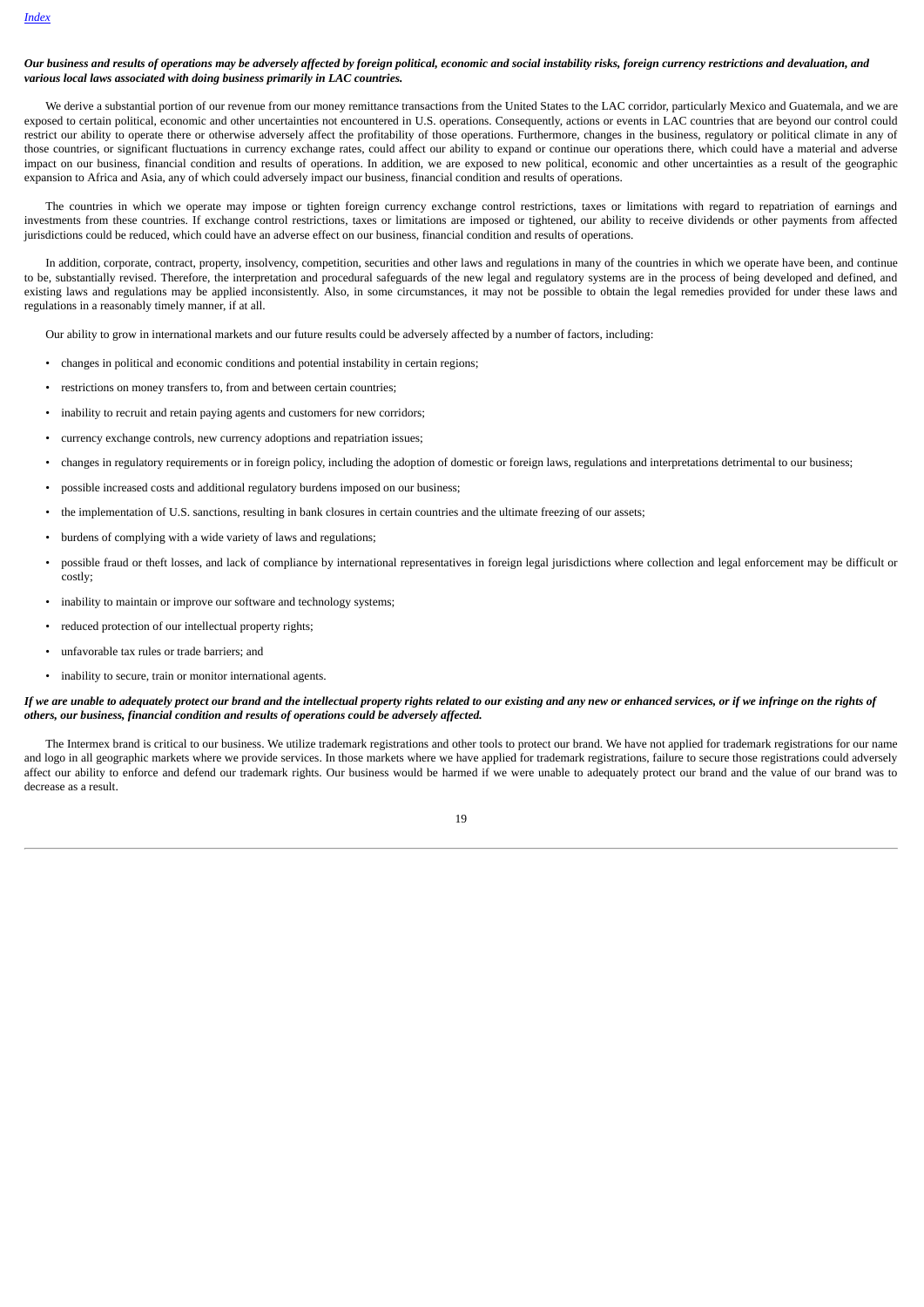We rely on a combination of patent, trademark and copyright laws and trade secret protection and invention assignment, confidentiality or license agreements to protect the intellectual property rights related to our services, all of which only offer limited protection. We may be subject to third-party claims alleging that we infringe their intellectual property rights or have misappropriated other proprietary rights. We may be required to spend resources to defend such claims or to protect and police our own rights. Some of our legal rights in information or technology that we deem proprietary may not be protected by intellectual property laws, particularly in foreign jurisdictions. The loss of our intellectual property protection, the inability to secure or enforce intellectual property protection or to successfully defend against claims of intellectual property infringement or misappropriation could have an adverse effect on our business, financial condition and results of operation.

#### The processes and systems we employ may be subject to patent protection by other parties, and any claims could adversely affect our business and results of operations.

In certain countries, including the United States, patent laws permit the protection of processes and systems. We employ processes and systems in various markets that have been used in the industry by other parties for many years. We or other companies that use these processes and systems consider many of them to be in the public domain. If a person were to assert that it holds a patent covering any of the processes or systems we use, we would be required to defend ourselves against such claim. If unsuccessful, we may be required to pay damages for past infringement, which could be trebled if the infringement was found to be willful. We also may be required to seek a license to continue to use the processes or systems. Such a license may require either a single payment or an ongoing license fee. No assurance can be given that we will be able to obtain a license which is reasonable in fee and scope. If a patent owner is unwilling to grant such a license, or we decide not to obtain such a license, we may be required to modify our processes and systems to avoid future infringement.

### **Risks Relating to Our Indebtedness**

## We have a substantial amount of indebtedness, which may limit our operating flexibility and could adversely affect our business, financial condition and results of operations.

We had approximately \$85.3 million of indebtedness as of December 31, 2021, consisting of borrowings under the term loan facility. Our indebtedness could have important consequences to our investors, including, but not limited to:

- increasing our vulnerability to, and reducing our flexibility to respond to, general adverse economic and industry conditions;
- requiring the dedication of a substantial portion of our cash flow from operations to servicing debt;
- limiting our flexibility in planning for, or reacting to, changes in our business and the competitive environment; and
- limiting our ability to borrow additional funds and increasing the cost of any such borrowing.

At the election of the Company, the interest on the term loan facility and revolving credit facility under our Amended and Restated Credit Agreement (the "A&R Credit Agreement") is determined by reference to either LIBOR (subject to replacement) or a "base rate", in each case plus an applicable margin ranging between 2.50% and 3.00% for LIBOR rate loans and 1.50% to 2.00% for base rate loans based upon the Company's consolidated leverage ratio, as calculated pursuant to the terms of the A&R Credit Agreement, which rates are subject to fluctuation. If interest rates increase, our debt service obligations on such variable rate indebtedness would increase even though the amount borrowed remained the same. Accordingly, an increase in interest rates would adversely affect our profitability. See the section entitled "Management's Discussion and Analysis of Financial Condition and Results of Operations of Intermex—Liquidity and Capital Resources" for more information.

We also are subject to capital requirements imposed by various regulatory bodies in the jurisdictions in which we operate. We may need access to external capital to support these regulatory requirements in order to maintain our licenses and our ability to earn revenue in these jurisdictions. An interruption of our access to capital could impair our ability to conduct business if our regulatory capital falls below requirements.

In July 2017, the Financial Conduct Authority in the United Kingdom, which regulates the London Inter-bank Offered Rate ("LIBOR"), publicly announced that it will no longer compel or persuade banks to make LIBOR submissions after 2021. Recently, the date for certain LIBOR tenors has been extended to June 2023. These announcements are expected to practically end LIBOR rates beginning in 2022. While other alternatives have been proposed, it is unclear which, if any, alternative to LIBOR will be available and widely accepted in major financial markets. We currently have borrowings that are subject to LIBOR-based interest rates, including borrowings under our credit facility. Any alternative to replace LIBOR beginning in 2022 may increase the costs associated with our credit facility. The A&R Credit Agreement contains provisions for the replacement of the benchmark for interest rates in light of the cessation of the publication of LIBOR rates.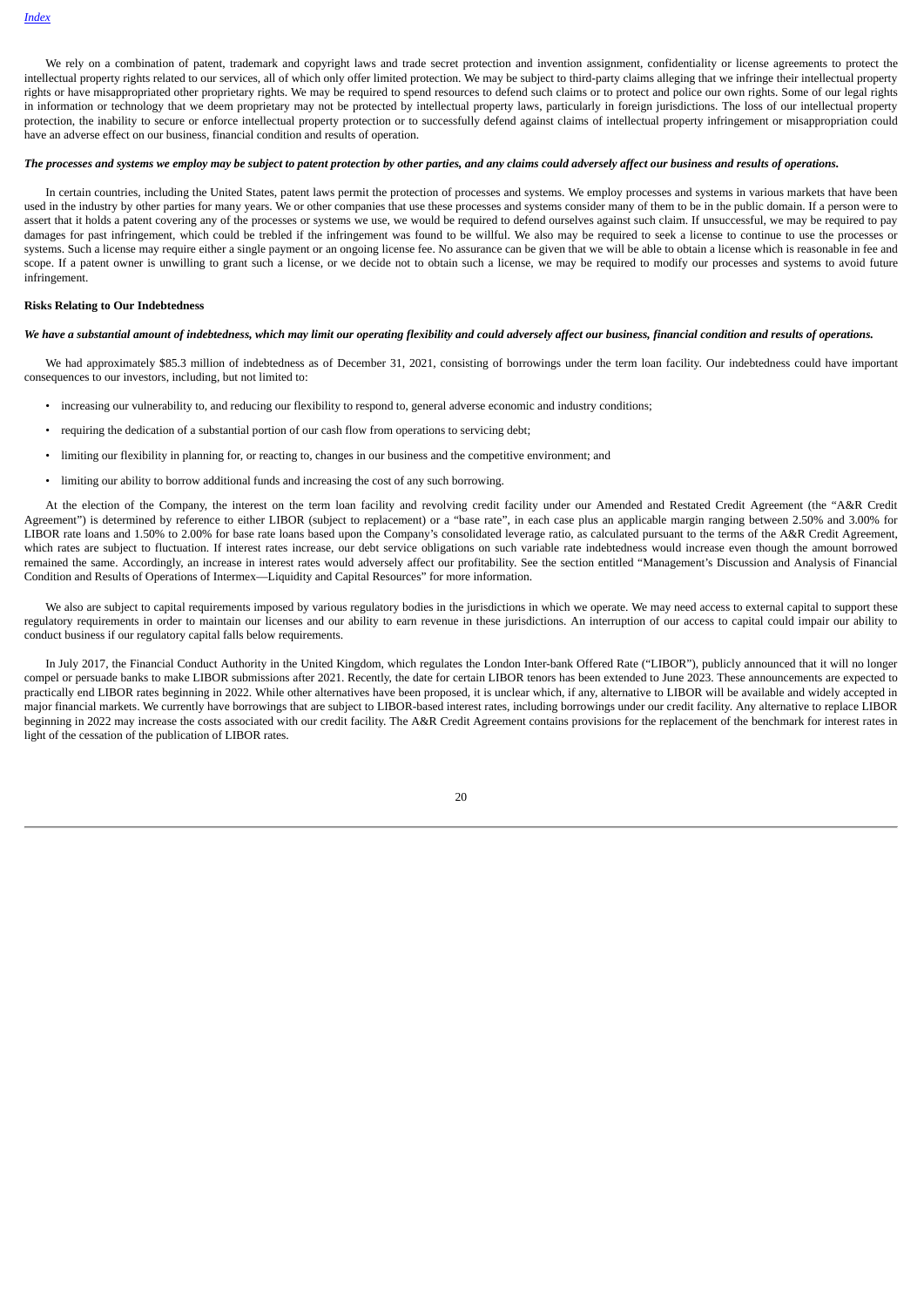#### *Our Credit Agreement contains covenants that may impair our ability to conduct business.*

The Credit Agreement contains operating covenants and financial covenants that may in each case limit management's discretion with respect to certain business matters. Among other things, these covenants restrict our and our subsidiaries' ability to grant additional liens, pay dividends or make cash distributions above certain limits. We are required to comply with a minimum fixed charge coverage ratio and a maximum consolidated leverage ratio. As a result of these covenants, we may be limited in how we conduct our business. Failure to comply with such covenants may lead to default and acceleration under our Credit Agreement and may impair our ability to conduct business. We may not be able to maintain compliance with these covenants in the future and, if we fail to do so, that we will be able to obtain waivers from the lenders and/or amend the covenants, which may result in foreclosure of our assets. See the section entitled "Management's Discussion and Analysis of Financial Condition and Results of Operations of Intermex—Liquidity and Capital Resources" for more information.

Under our Credit Agreement, upon the occurrence of an event of default, the lenders will be able to elect to declare all amounts outstanding under the Credit Agreement to be immediately due and payable and terminate all commitments to lend additional funds. If we are unable to repay those amounts, the lenders under the Credit Agreement could proceed to foreclose against our collateral that secures that indebtedness. We have granted the lenders a security interest in substantially all of our assets, including the assets of certain subsidiaries.

## **Risks Relating to Our Securities**

## As an "emerging growth company," we cannot be certain if the reduced disclosure requirements applicable to "emerging growth companies" will make our common stock less *attractive to investors.*

As an "emerging growth company" as defined in the Jumpstart Our Business Startups Act of 2012 (the "JOBS Act"), we take advantage of certain exemptions from various reporting requirements that are applicable to other public companies that are not "emerging growth companies", including not being required to obtain an assessment of the effectiveness of our internal controls over financial reporting from our independent registered public accounting firm pursuant to Section 404 of the Sarbanes-Oxley Act ("Section 404"), reduced disclosure obligations regarding executive compensation in our periodic reports and proxy statements, and exemptions from the requirements of holding a nonbinding advisory vote on executive compensation and stockholder approval of any golden parachute payments not previously approved. In addition, the JOBS Act provides that an emerging growth company can take advantage of an extended transition period for complying with new or revised accounting standards, which we have elected to do.

We will remain an "emerging growth company" until the earlier of (1) the earliest of the last day of the fiscal year (a) following January 19, 2022, the fifth anniversary of us becoming a publicly-traded company, (b) in which we have total annual gross revenue of at least \$1.07 billion or (c) in which we are deemed to be a large accelerated filer, which means the market value of our common stock that is held by non-affiliates exceeds \$700.0 million as of the last business day of our prior second fiscal quarter, and (2) the date on which we have issued more than \$1.0 billion in non-convertible debt during the prior three-year period.

We cannot predict if investors will find our common stock less attractive because we rely on these exemptions.

## Because we have no current plans to pay cash dividends on our common stock for the foreseeable future, you may not receive any return on investment unless you sell your *common stock for a price greater than that which you paid for it.*

We have no current plans to pay any cash dividends for the foreseeable future. The declaration, amount, and payment of any future dividends on shares of common stock will be at the sole discretion of our board of directors. Our board of directors may take into account general and economic conditions, our financial condition, and results of operations, our available cash and current and anticipated cash needs, capital requirements, contractual, legal, tax, and regulatory restrictions, implications on the payment of dividends by us to our stockholders or by our subsidiaries to us, and such other factors as our board of directors may deem relevant. In addition, our ability to pay dividends is limited by covenants of our existing and outstanding indebtedness and may be limited by covenants of any future indebtedness we or our subsidiaries incur. As a result, you may not receive any return on an investment in our common stock unless you sell our common stock for a price greater than that which you paid for it.

### Our ability to meet expectations and projections in any research or reports published by securities or industry analysts, or a lack of coverage by securities or industry analysts, *could result in a depressed market price and limited liquidity for our common stock.*

The trading market for our common stock will be influenced by the research and reports that industry or securities analysts may publish about us, our business, our market, or our competitors. If no or few securities or industry analysts cover the Company, our stock price would likely be less than that which we would obtain if we had such coverage and the liquidity, or trading volume of our common stock may be limited, making it more difficult for a stockholder to sell shares at an acceptable price or amount. If any analysts do cover the Company, their projections may vary widely and may not accurately predict the results we actually achieve. Our share price may decline if our actual results do not match the projections of research analysts covering us. Similarly, if one or more of the analysts who write reports

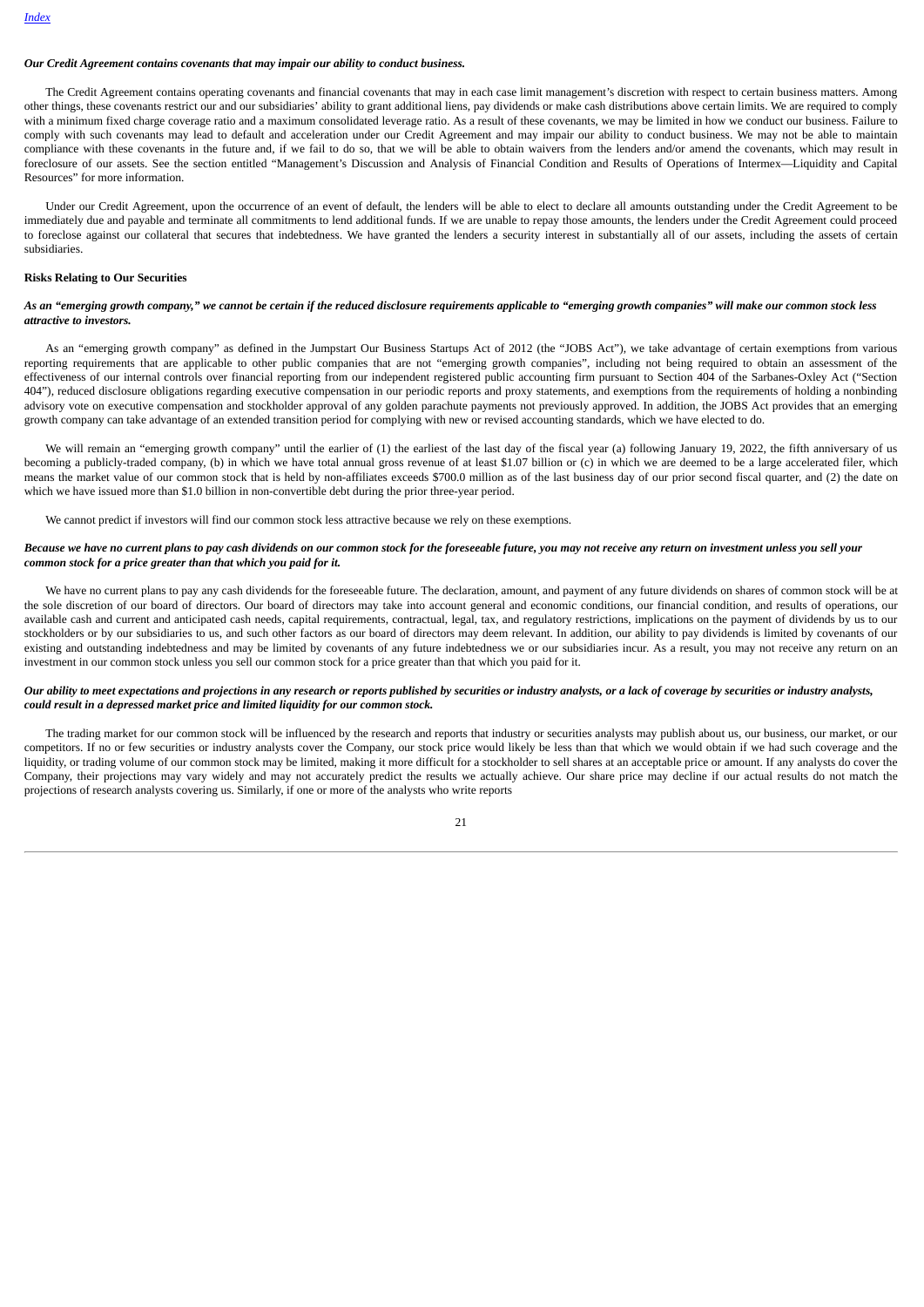on us downgrades our stock or publishes inaccurate or unfavorable research about our business, our share price could decline. If one or more of these analysts ceases coverage of us or fails to publish reports on us regularly, our share price or trading volume could decline.

### Provisions in our charter and Delaware law may inhibit a takeover of us, which could limit the price investors might be willing to pay in the future for our common stock and *could entrench management.*

Our charter contains provisions that opt out of Section 203 of the Delaware General Corporation Law (the "DGCL"). These provisions include the ability of the board of directors to designate the terms of and issue new series of preferred shares, which may make more difficult the removal of management and may discourage transactions that otherwise could involve payment of a premium over prevailing market prices for our securities.

In addition, while we have opted out of Section 203 of the DGCL, our charter contains similar provisions providing that we may not engage in certain "business combinations" with any "interested stockholder" for a three-year period following the time that the stockholder became an interested stockholder, unless:

- prior to such time, our board of directors approved either the business combination or the transaction that resulted in the stockholder becoming an interested stockholder;
- upon consummation of the transaction that resulted in the stockholder becoming an interested stockholder, the interested stockholder owned at least 85% of our voting stock outstanding at the time the transaction commenced, excluding certain shares; or
- at or subsequent to that time, the business combination is approved by our board of directors and by the affirmative vote of holders of at least two-thirds of our outstanding voting stock that is not owned by the interested stockholder.

These anti-takeover defenses could discourage, delay or prevent a transaction involving a change in control of us. These provisions could also discourage proxy contests and make it more difficult for you and other stockholders to elect directors of your choosing and cause us to take corporate actions other than those you desire.

#### Our charter designates the Court of Chancery of the State of Delaware as the exclusive forum for certain litigation that may be initiated by our stockholders, which could limit our *stockholders' ability to obtain a favorable judicial forum for disputes with us.*

Our charter provides that the Court of Chancery of the State of Delaware will be the sole and exclusive forum for (i) any derivative action or proceeding brought on our behalf, (ii) any action asserting a claim of breach of a fiduciary duty owed to us or our stockholders by any of our directors, officers, employees or agents, (iii) any action asserting a claim against us arising under the DGCL or (iv) any action asserting a claim against us that is governed by the internal affairs doctrine. The exclusive forum provision of our bylaws does not establish exclusive jurisdiction in the Court of Chancery of the State of Delaware for claims that arise under the Securities Act, the Exchange Act or other federal securities laws if there is exclusive or concurrent jurisdiction in the federal courts. By becoming our stockholder, you will be deemed to have notice of and have consented to the provisions of our charter related to choice of forum. The choice of forum provision in our charter may limit our stockholders' ability to obtain a favorable judicial forum for disputes with us.

# SPC Intermex LP ("SPC Intermex"), an affiliate of Stella Point Capital ("Stella Point"), has controlled a sianificant percentage of our common stock, and has had the ability to influence our major corporate decisions. Although SPC Intermex owns significantly fewer shares of our common stock after the Company's secondary offering in 2020, it remains a significant stockholder the interests of which may conflict with the interests of other holders of our common stock.

SPC Intermex, an affiliate of Stella Point, beneficially owns and has voting power over approximately 8.4% of our outstanding common stock as of December 31, 2021. Pursuant to the Shareholders Agreement, dated July 26, 2018, as amended on December 12, 2018 (as amended, the "Shareholders Agreement"), entered into with the Company and certain of the Company's stockholders, SPC Intermex Representative LLC ("SPC Representative") has the right to designate eight of our directors for so long as certain former equity owners of Intermex Holdings II, Inc. party thereto (the "Intermex Legacy Stockholders") hold, in the aggregate, at least 10% of our outstanding shares of common stock. Following such times as the collective ownership of the Intermex Legacy Stockholders is less than 10% of the outstanding shares of our common stock, SPC Representative will be entitled to designate one person for election to our board of directors, which designation right will lapse at such time as the Intermex Legacy Stockholders' collective ownership is less than 5% of the outstanding shares of our common stock. As of February 25, 2022, the Intermex Legacy Stockholders continued to own more than 10% of our outstanding shares of common stock. Accordingly, SPC Intermex continues to be able to exert a significant degree of influence over the Company's management and affairs and over matters requiring stockholder approval, including the election of directors and the approval of business combinations or dispositions and other extraordinary transactions. SPC Intermex also may have interests that differ from the interests of other holders of our common stock and may vote in a way with which you disagree and which may be adverse to your interests. The concentration of ownership may have the effect of delaying, preventing or deterring a change of control of the Company and may materially and adversely affect the market price of our common stock. In addition, Stella Point may in the future own businesses that directly compete with the business of the Company.

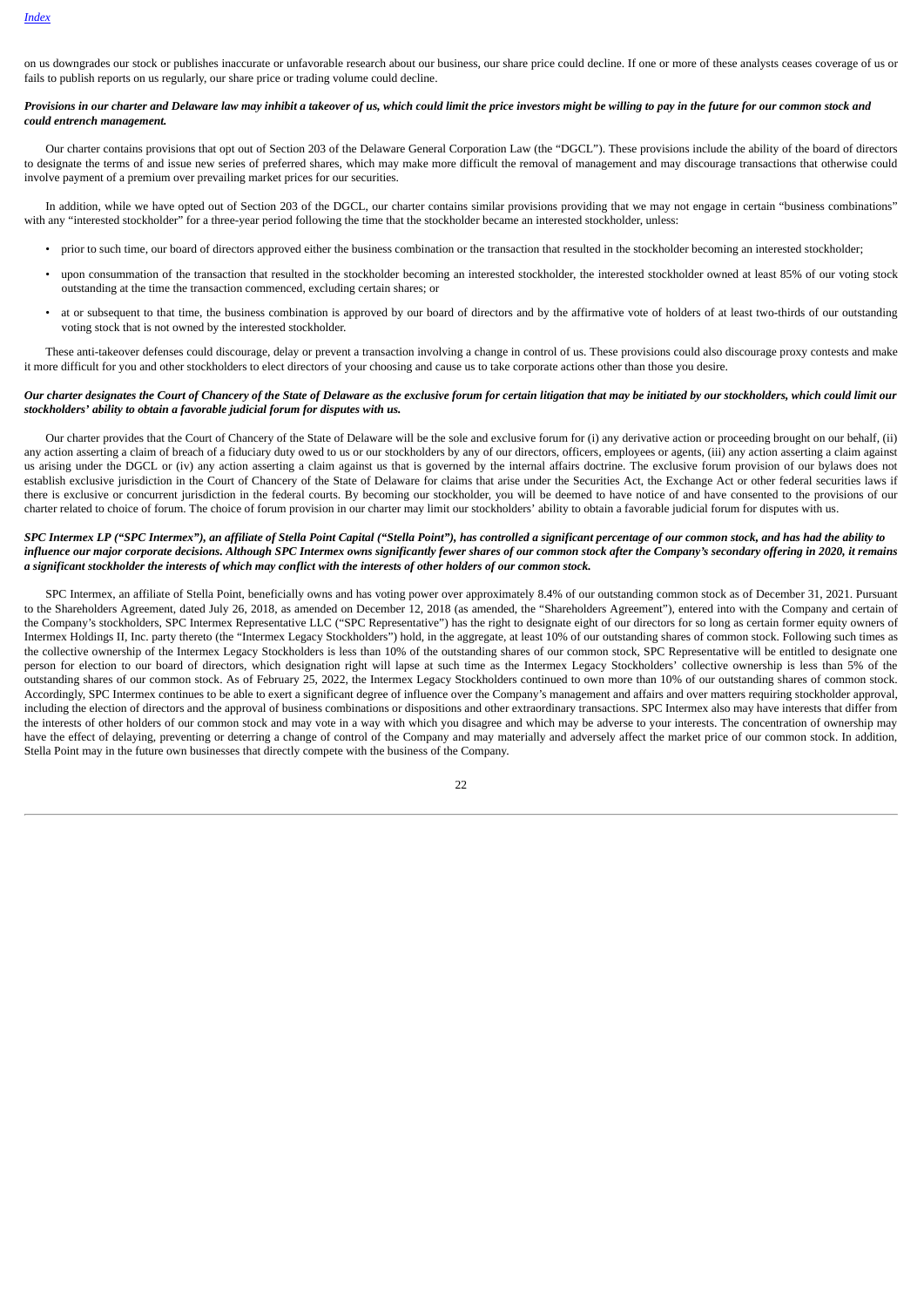#### Certain of our directors have relationships with Stella Point, which may cause conflicts of interest with respect to our business.

As of the filing date of this Annual Report on Form 10-K, two of our eight directors are affiliated with Stella Point. Stella Point affiliated directors have fiduciary duties to us and, in addition, have duties to their respective funds. As a result, these directors may face real or apparent conflicts of interest with respect to matters affecting both us and their funds, whose interests may be adverse to ours in some circumstances.

## *We may be subject to securities litigation, which is expensive and could divert management's attention.*

Our share price may be volatile and, in the past, companies that have experienced volatility in the market price of their stock have been subject to securities class action litigation. We may be the target of this type of litigation in the future. Litigation of this type could result in substantial costs and diversion of management's attention and resources, which could have a material and adverse effect on our business, financial condition and results of operations. Any adverse determination in litigation could also subject us to significant liabilities.

# <span id="page-24-0"></span>**ITEM 1B. UNRESOLVED STAFF COMMENTS**

None.

#### <span id="page-24-1"></span>**ITEM 2. PROPERTIES**

Our leased corporate offices are located at 9480 South Dixie Highway, Miami, Florida 33156. In addition, we lease three other facilities in Miami, Florida. As of December 31, 2021, we lease 36 Company-operated stores all located in the United States. We have two international customer service centers located in Guatemala City, Guatemala and Puebla, Mexico where our employees answer operational questions from agents and customers. Our leased facilities are used for operational, sales and administrative purposes in support of our business, and are all currently being utilized as intended.

We believe that our properties are sufficient to meet our current and projected business needs. We periodically review our facility requirements and may acquire new facilities, or modify, update, consolidate, dispose of or sublet existing facilities, based on evolving business needs.

## <span id="page-24-2"></span>**ITEM 3. LEGAL PROCEEDINGS**

From time to time, we are subject to various claims, charges and litigation matters that arise in the ordinary course of business. We believe these actions are a normal incident of the nature and kind of business in which we are engaged. While it is not feasible to predict the outcome of these matters with certainty, we do not believe that any asserted or unasserted legal claims or proceedings, individually or in the aggregate, will have a material and adverse effect on our business, financial condition and results of operations.

Reference is made to Note 16 – Commitments and Contingencies in the Consolidated Financial Statements of International Money Express, Inc. contained elsewhere in this Annual Report on Form 10–K for information regarding certain legal proceedings to which we are a party, which information is incorporated by reference herein.

#### <span id="page-24-3"></span>**ITEM 4. MINE SAFETY DISCLOSURES**

Not Applicable.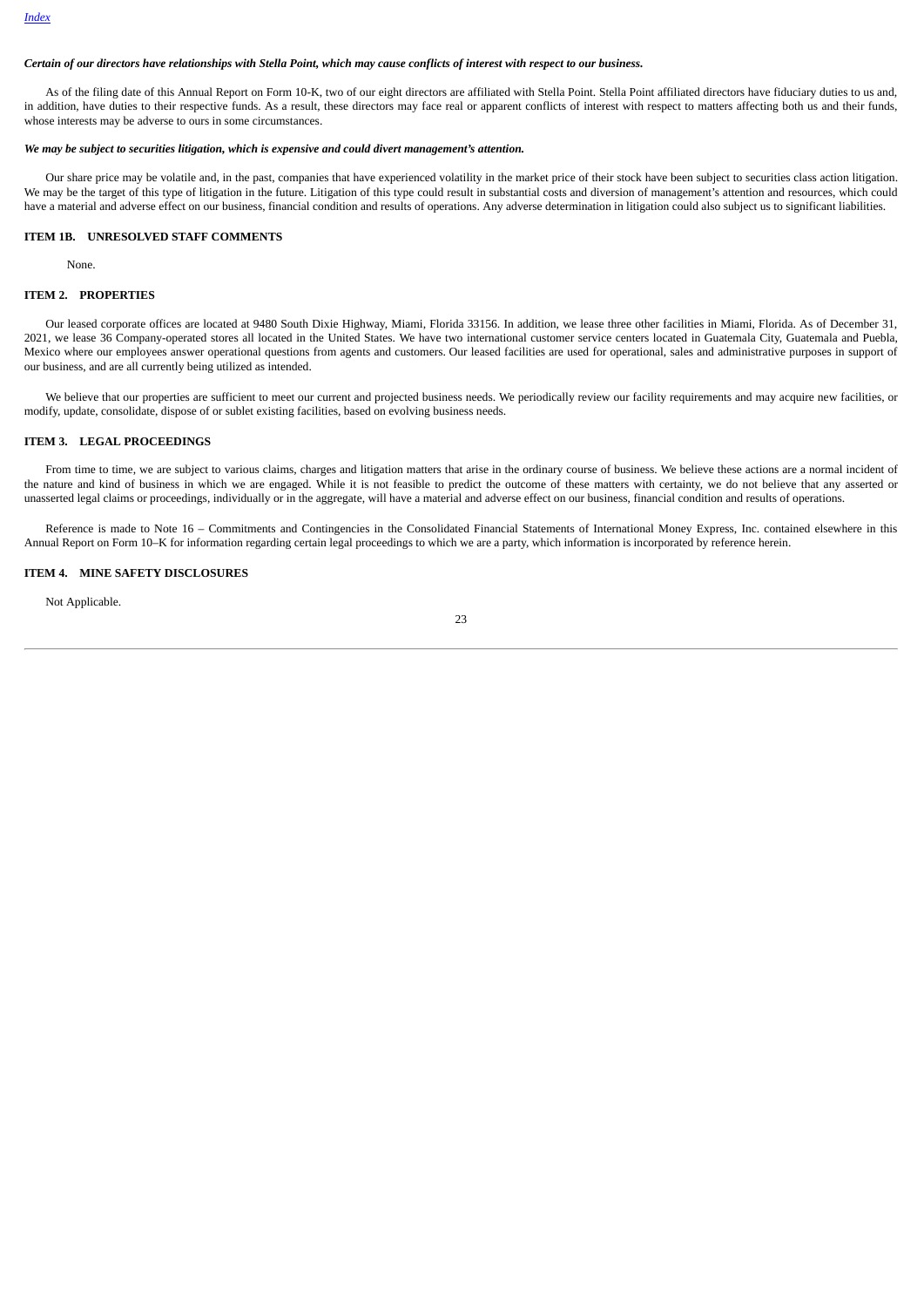## **PART II**

# <span id="page-25-0"></span>ITEM 5. MARKET FOR REGISTRANT'S COMMON EQUITY, RELATED STOCKHOLDER MATTERS AND ISSUER PURCHASES OF EQUITY SECURITIES

#### **Market for the Company's Common Stock**

Our common stock trades on the Nasdaq Capital Market under the symbol "IMXI".

As of February 25, 2022, there were 143 holders of record of our common stock.

We have not declared or paid, and do not anticipate declaring or paying in the foreseeable future, any cash dividends on our common stock. In addition, the terms of our credit facility include restrictions on our ability to pay dividends to our common stockholders. Any payment of future dividends will be at the discretion of the Company's Board of Directors and will depend upon, among other factors, the Company's earnings, financial condition, current and anticipated capital requirements, plans for expansion, level of indebtedness and contractual restrictions. The payment of future cash dividends, if any, would be made only from assets legally available.

#### **Equity Compensation Plan Information**

The information required by Item 5 with respect to securities authorized for issuance under equity compensation plans is incorporated herein by reference to Part III, Item 12 of this Form 10-K.

#### **Performance Graph**

The Company's peer group ("Peer Group") consists of publicly-traded companies that are in the money remittance and payment industries and is comprised of the following: MoneyGram, Euronet, and Western Union.

The following graph shows a comparison of cumulative total shareholder return, calculated on a dividend-reinvested basis, for (1) the Company's common stock, (2) the NASDAQ US Benchmark TR Index and (3) our Peer Group, for the period from July 27, 2018 (the first day our common stock was separately traded) through December 31, 2021. The graph assumes the value of the investment in our common stock and each index was \$100 on July 27, 2018 and that all dividends were reinvested. The graph plots the value of the initial \$100 investment at quarterly intervals for the fiscal years shown. We have not paid any cash dividends and, therefore, the cumulative total return calculation for us is based solely upon stock price appreciation and not upon reinvestment of cash dividends. Historic stock price performance is not necessarily indicative of future stock price performance.

The prior years' graph included the CRSP NASDAQ Stock Market (US Companies) Index; the NASDAQ US Benchmark TR Index replaces the CRSP NASDAQ Stock Market (US Companies) Index in this analysis and going forward, as the CRSP Index data is no longer accessible. The CRSP index has been included with data through 2020.



#### **COMPARISON OF CUMULATIVE TOTAL RETURN AMONG INTERNATIONAL MONEY EXPRESS, INC., NASDAQ INDEX AND PEER GROUP INDEX**

The following table is a summary of the monthly cumulative total return for the day our stock began trading on the Nasdaq through each of the dates shown below:

|                                                            |     |        |        |        |        |        |        |        |        |        |        |        | 7/27/2018 9/30/2018 12/31/2018 3/31/2019 6/30/2019 9/30/2019 12/31/2019 3/31/2020 6/30/2020 9/30/2020 12/31/2020 03/31/2021 06/30/2021 06/30/2021 09/30/2021 12/31/2021 |        |        |
|------------------------------------------------------------|-----|--------|--------|--------|--------|--------|--------|--------|--------|--------|--------|--------|-------------------------------------------------------------------------------------------------------------------------------------------------------------------------|--------|--------|
| <b>IMXI</b>                                                | 100 | 120.20 | 119.60 | 116.60 | 141.00 | 137.40 | 120.40 | 91.30  | 124.60 | 143.65 | 155.20 | 150.10 | 148.50                                                                                                                                                                  | 167.00 | 159.60 |
| NASDAQ<br><b>Stock</b><br>Market (US<br>Companies)         | 100 | 104.50 | 86.94  | 100.98 | 105.35 | 105.68 | 118.33 | 102.60 | 133.26 | 148.15 | 170.32 |        |                                                                                                                                                                         |        |        |
| <b>NASDAQ</b><br><b>US</b><br><b>Benchmark</b><br>TR Index | 100 | 103.57 | 88.63  | 101.17 | 105.29 | 106.65 | 116.26 | 92.20  | 112.62 | 123.14 | 140.99 | 149.97 | 162.70                                                                                                                                                                  | 162.56 | 177.49 |
| Peer Group                                                 | 100 | 98.76  | 92.46  | 112.47 | 127.38 | 130.10 | 145.31 | 90.61  | 107.00 | 105.02 | 130.19 | 137.41 | 133.75                                                                                                                                                                  | 121.14 | 110.98 |

NOTE: Index Data: Calculated (or Derived) based from CRSP NASDAQ Stock Market (US Companies), Center for Research in Security Prices (CRSP®), Graduate School of Business, The University of Chicago. Copyright 2022. Used with permission. All rights reserved.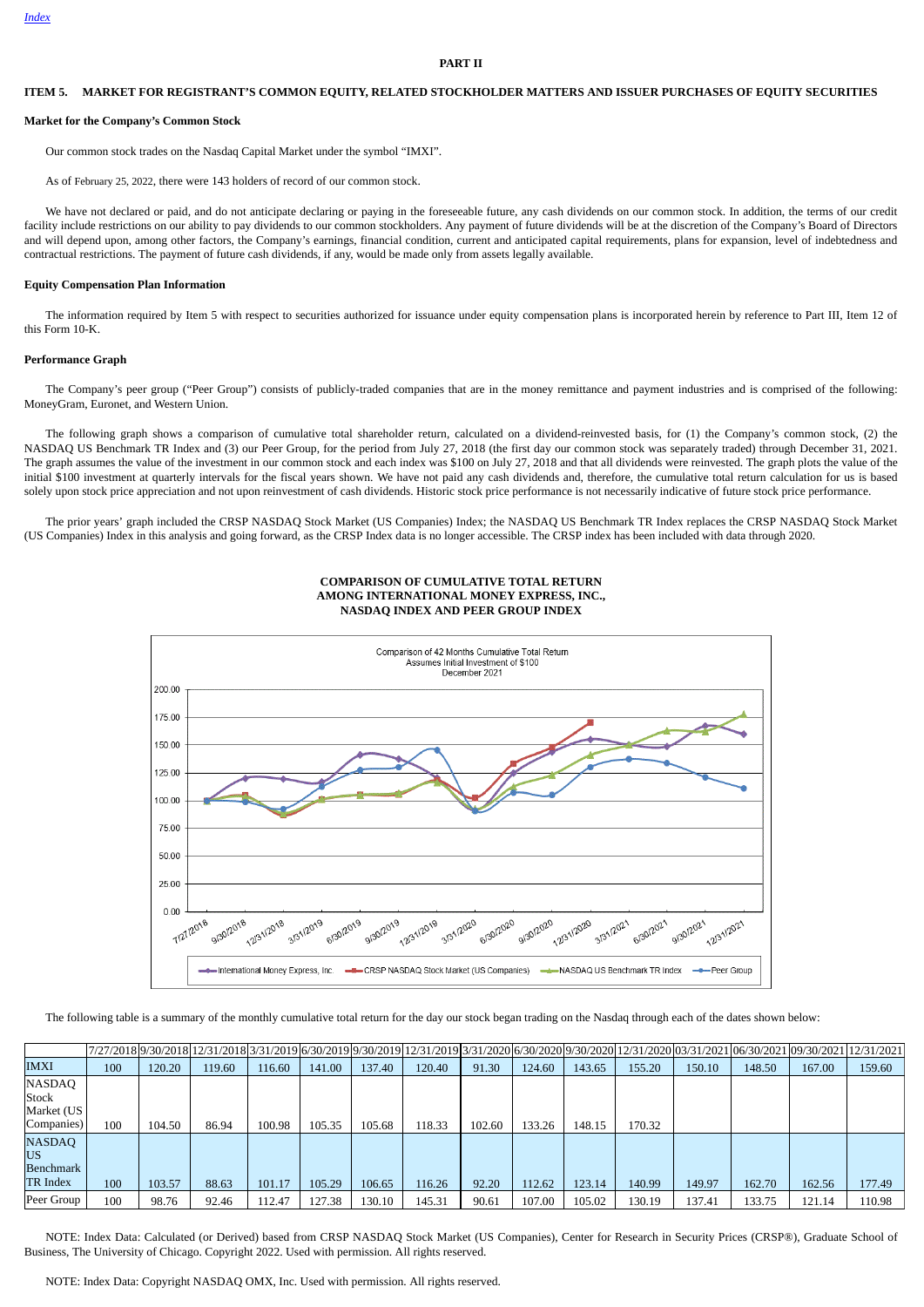NOTE: Corporate Performance Graph with peer group uses peer group only performance (excludes only company).

The graph is furnished and shall not be deemed "filed" with the SEC or subject to Section 18 of the Securities Exchange Act of 1934, as amended (the "Exchange Act"), and is not to be incorporated by reference into any filing of the Company, whether made before or after the date hereof, regardless of any general incorporation language in such filing.

# **Recent Sales of Unregistered Securities**

None.

## **Repurchases of Equity Securities of the Issuer**

The following table provides information about repurchases of our common stock during the quarter ended December 31, 2021:

| Period                         | <b>Total Number of Shares</b><br>Purchased | <b>Average Price Paid per</b><br>Share | <b>Total Number of Shares</b><br><b>Purchased as Part of Publicly</b><br><b>Announced Program (a)</b> | <b>Approximate Dollar Value of</b><br><b>Shares that May Yet be Purchased</b><br>under the Program |
|--------------------------------|--------------------------------------------|----------------------------------------|-------------------------------------------------------------------------------------------------------|----------------------------------------------------------------------------------------------------|
| October 1 through October 31   | 62,447 \$                                  | 16.81                                  | 62,447 \$                                                                                             | 37,744,939                                                                                         |
| November 1 through November 30 | 84,418 \$                                  | 15.83                                  | 84,418 \$                                                                                             | 36,408,986                                                                                         |
| December 1 through December 31 | 124,217 \$                                 | 15.90                                  | 124,217 \$                                                                                            | 34,434,199                                                                                         |
| Total                          | 271,082                                    |                                        | 271,082                                                                                               |                                                                                                    |

<span id="page-26-0"></span>(a) On August 18, 2021, the Company's Board of Directors approved a stock repurchase program (the "Repurchase Program") that authorizes the Company to purchase up to \$40.0 million. The Repurchase Program does not have an expiration date.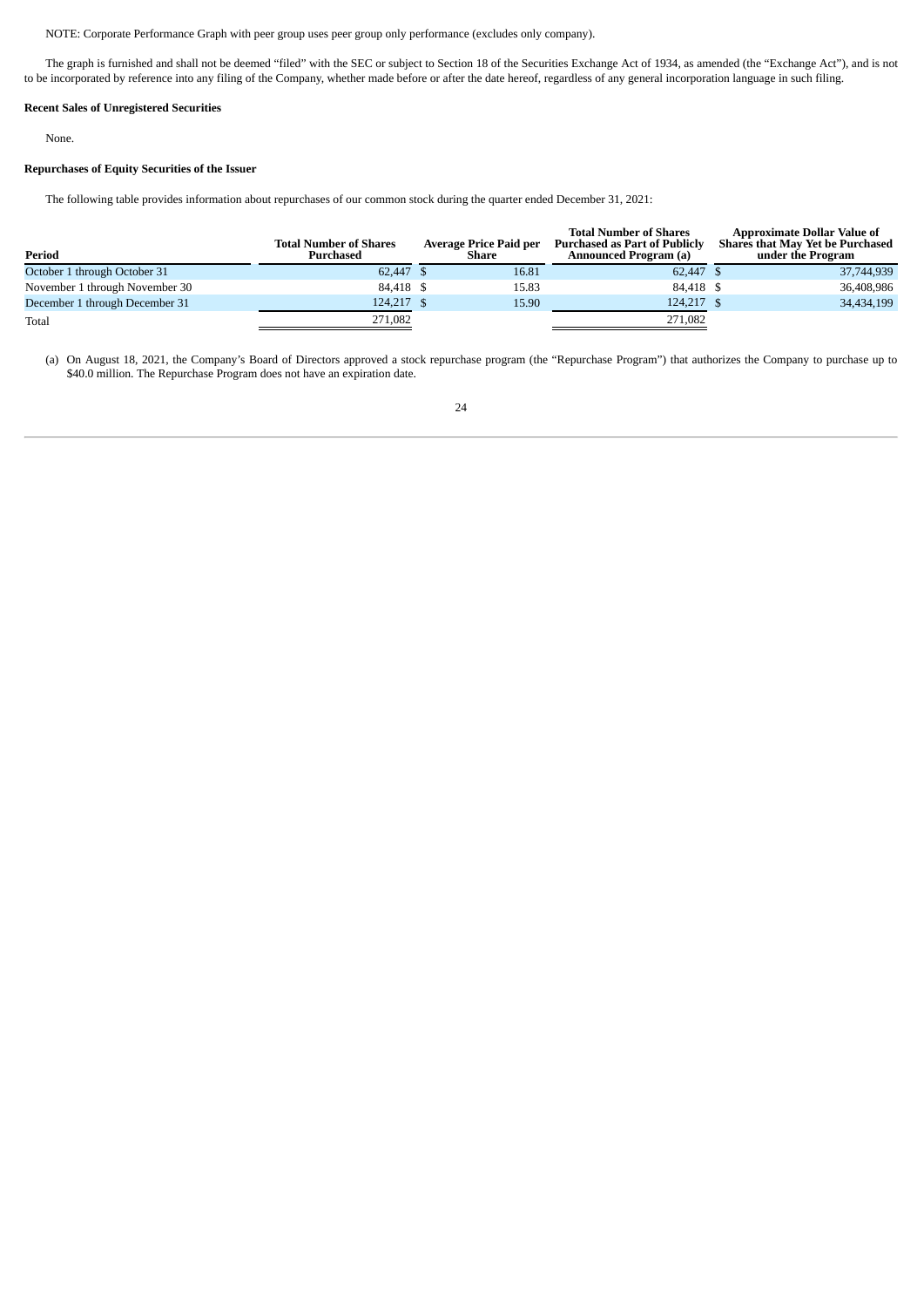# **ITEM 6. SELECTED FINANCIAL DATA**

<span id="page-27-0"></span>Reserved.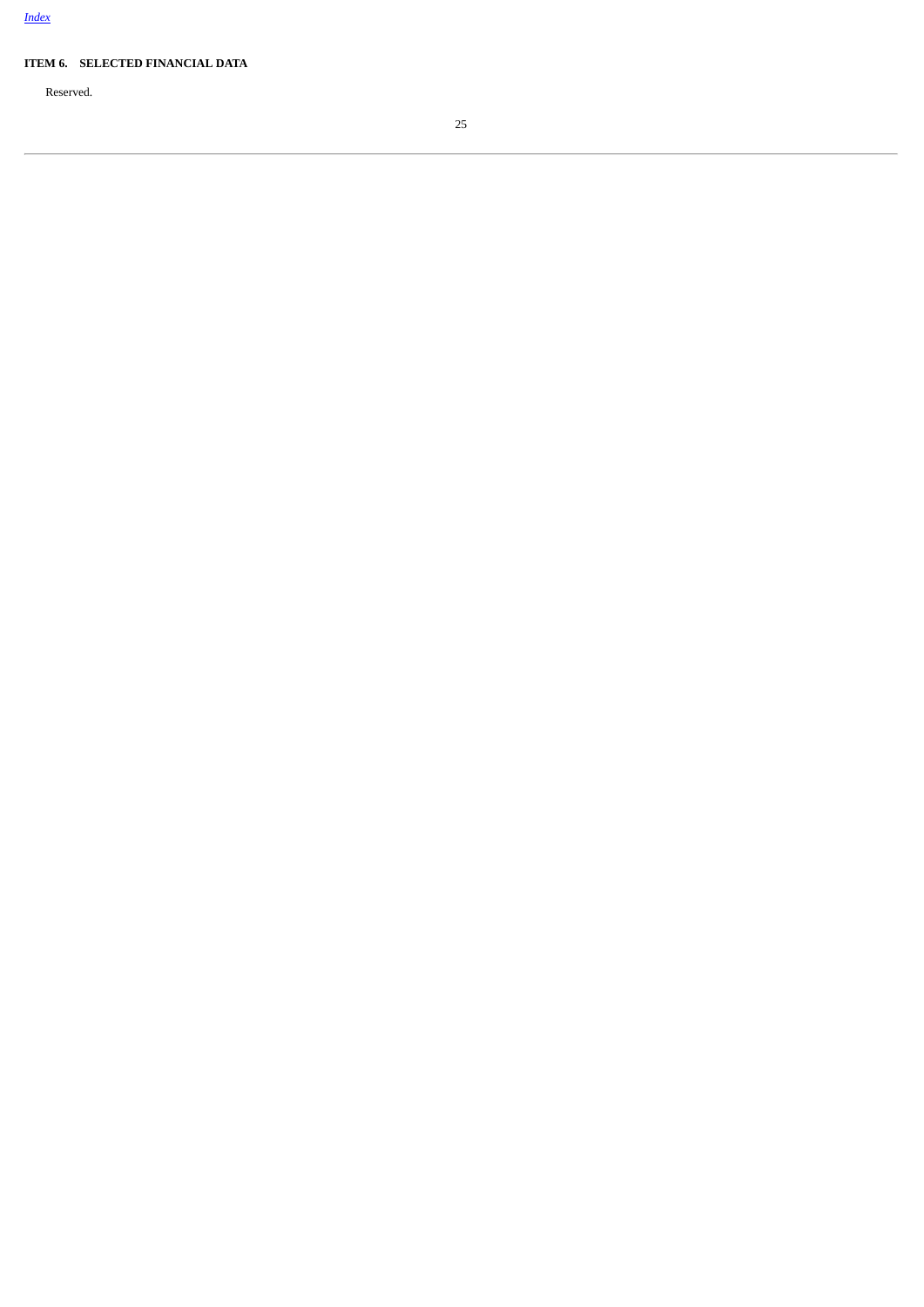# **ITEM 7. MANAGEMENT'S DISCUSSION AND ANALYSIS OF FINANCIAL CONDITION AND RESULTS OF OPERATIONS**

The objectives of our Management's Discussion and Analysis of Financial Condition and Results of Operations are to provide users of our consolidated financial statements with a narrative explanation from the perspective of management of our financial condition, results of operations, cash flows, liquidity and certain other factors that may affect future results. This Management's Discussion and Analysis of Financial Condition and Results of Operations should be read in conjunction with our Consolidated Financial Statements and related Notes included elsewhere in this Annual Report on Form 10-K. This Annual Report on Form 10-K contains forward-looking statements that involve risks and uncertainties. The forward-looking statements are not historical facts, but rather are based on current expectations, estimates, assumptions and projections about our industry, business and future financial results. Our actual results could differ materially from the results contemplated by these forward-looking statements due to a number of factors, including those discussed in other sections of this Annual Report on Form 10-K. See "Special Note Regarding Forward-Looking Statements" for additional factors relating to such statements and see "Risk Factors" included in Item 1A of this Annual Report on Form 10-K. Our past operating results are not necessarily indicative of operating results in any future periods.

#### **Overview**

We are a leading omnichannel money remittance service company focused primarily on the United States of America ("United States" or "U.S.") to Latin America and the Caribbean ("LAC") corridor, which includes Mexico, Central and South America and the Caribbean. In recent years, we expanded our services to allow remittances to Africa and Asia from the United States and from Canada to Latin America and Africa. We utilize our proprietary technology to deliver convenient, reliable and value-added services to our customers through a broad network of sending and paying agents. Our remittance services, which include a comprehensive suite of ancillary financial processing solutions and payment services, are available in all 50 states in the U.S., Washington D.C., Puerto Rico and 13 provinces in Canada, where customers can send money to beneficiaries in 17 LAC countries, eight countries in Africa and two countries in Asia. Our services are accessible in person through over 100,000 independent sending and paying agents and 36 Company-operated stores, as well as online and via Internet-enabled mobile devices. Additionally, our product and service portfolio include online payment options, pre-paid debit cards and direct deposit payroll cards, which may present different cost, demand, regulatory and risk profiles relative to our core money remittance business.

Money remittance services to LAC countries, mainly Mexico and Guatemala, are the primary source of our revenue. These services involve the movement of funds on behalf of an originating customer for receipt by a designated beneficiary at a designated receiving location. Our remittances to LAC countries are primarily generated in the United States by customers with roots in Latin American and Caribbean countries, many of whom do not have an existing relationship with a traditional full-service financial institution capable of providing the services we offer. We provide these customers with flexibility and convenience to help them meet their financial needs. We believe many of our customers who use our services may have access to traditional banking services, but prefer to use our services based on reliability, convenience and value. We generate money remittance revenue from fees paid by our customers (i.e., the senders of funds), which we share with our sending agents in the originating country and our paying agents in the destination country. Remittances paid in local currencies that are not pegged to the U.S. dollar can also generate revenue if we are successful in our daily management of currency exchange spreads.

Our money remittance services enable our customers to send funds through our broad network of locations in the United States and Canada that are primarily operated by thirdparty businesses, as well as through our Company-operated stores. Transactions are processed and payment is collected by our agent ("sending agent(s)") and those funds become available for pickup by the beneficiary at the designated destination, usually within minutes, at any Intermex payer location ("paying agent(s)"). We refer to our sending agents and our paying agents collectively as agents. In addition, our services are offered digitally through Intermexonline.com and via Internet-enabled mobile devices. During the three years ended December 31, 2021, we have grown our agent network by approximately 35.2% and increased our principal amount sent by more than 65.5%. In 2021, we processed approximately 40.1 million remittances, representing over 25.4% growth in transactions as compared to 2020.

### **COVID-19 Update**

During March 2020, a global pandemic was declared by the World Health Organization related to the rapidly growing outbreak of a novel strain of coronavirus ("COVID-19"). The pandemic has had and continues to have a significant effect on economic conditions in the United States, as the efforts of federal, state, local and foreign governments to react to the public health crisis with mitigation measures have created and continue to cause significant uncertainties in the U.S. and global economy, particularly as new variants of COVID-19 appear to be causing an increase in COVID-19 cases in certain places around the world. The extent to which the COVID-19 pandemic and its variants affect our business, operations and financial results depends, and will continue to depend, on numerous evolving factors that we may not be able to accurately predict such as the reduction or reimposition by government and health authorities of restrictions and progress in and effectiveness of vaccination efforts in the United States or in the countries in which we operate and conduct business.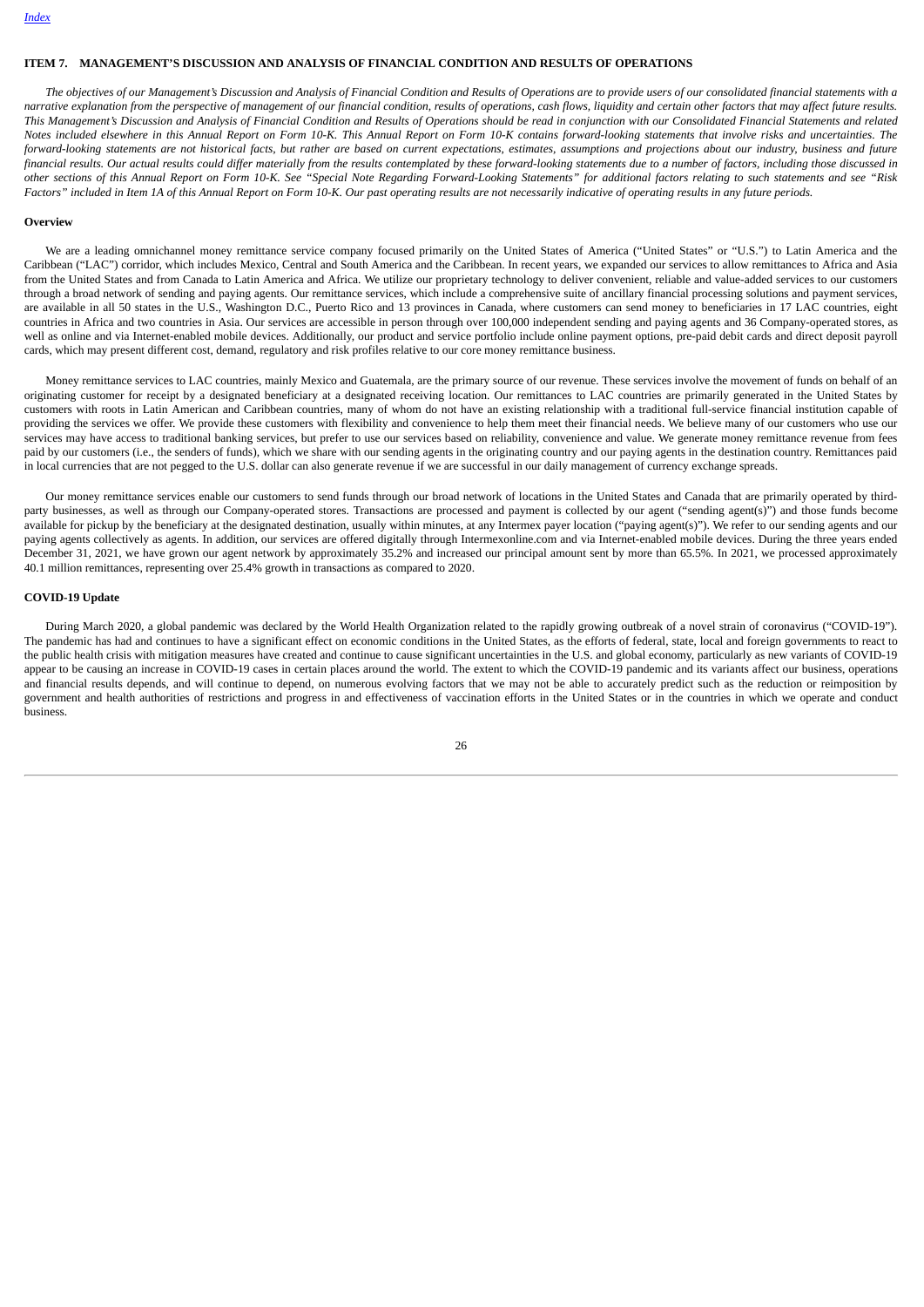In response to the pandemic, our top priority continues being to take appropriate actions to protect the health and safety of our employees. We have adjusted standard operating procedures within our business operations to ensure continued worker safety, and are continually monitoring evolving health guidelines and responding to changes as appropriate. These procedures include reconfiguring facilities to reduce employee density, expanded and more frequent cleaning within facilities, implementation of appropriate and mandated hybrid-mode work, distancing programs, employee temperature monitoring, frequent testing and requiring use of certain personal protective equipment at our call centers in Mexico and Guatemala. As of December 31, 2021, all of our facilities are open and operating with adjustments to ensure compliance with social distancing and facial covering recommendations and requirements established by state and local regulations.

Notwithstanding the operational challenges created by the pandemic, our business continues to function and, to date, our customer service has not been adversely affected in any material respect. Nevertheless, the COVID-19 pandemic continues to pose the risk that we or our employees, sending and paying agents, as well as consumers and their beneficiaries, are or may become further restricted from conducting business activities, partially or completely, for an indefinite period of time, including due to shutdowns requested or mandated by governmental authorities or imposed by our management, or that the pandemic may otherwise interrupt or impair business activities.

Although certain measures that restrict the normal course of operations of businesses and consumers were still in place for the year ended December 31, 2021, such measures did not have a material adverse effect on the Company's financial condition, results of operations and cash flows for the year ended December 31, 2021. Notwithstanding the foregoing, the Company's business is dependent upon the willingness and ability of its employees, network of agents and consumers to conduct money transfer services and the ultimate effects of the economic disruption caused by the pandemic and responses thereto. Although the Company's operations continued effectively despite social distancing and other measures taken in response to the pandemic, the ultimate impact of the COVID-19 pandemic on our financial condition, results of operations and cash flows is subject to future developments, including the duration of the pandemic and the related extent of its severity, as well as its impact on the economic conditions, particularly the level of unemployment of our customers, inflation, interest rate levels and foreign exchange volatility, all of which remain uncertain and cannot be predicted at this time. If the global response to contain and remedy the COVID-19 pandemic escalates further or is unsuccessful, or if governmental decisions to ease pandemic related restrictions are ineffective, premature or counterproductive, the Company could experience a material adverse effect on its financial condition, results of operations and cash flows.

Further quantification and discussion of these pandemic related effects, to the extent relevant and material, are included in the discussion of results of operations below.

#### **Key Factors and Trends Affecting our Business**

Various trends and other factors have affected and may continue to affect our business, financial condition and operating results, including, but not limited to:

- public health conditions, including the COVID-19 pandemic, responses thereto and the economic and market effects thereof;
- competition in the markets in which we operate;
- volatility in foreign exchange rates that could affect the volume of consumer remittance activity and/or affect our foreign exchange related gains and losses;
- our ability to maintain favorable banking and agent relationships necessary to conduct our business;
- credit risks from our agents and the financial institutions with which we do business;
- bank failures, sustained financial illiquidity, or illiquidity at our clearing, cash management or custodial financial institutions;
- new technology or competitors that disrupt the current ecosystem, including by introducing digital platforms;
- cyber-attacks or disruptions to our information technology, computer network systems, data centers and phone apps;
- our ability to satisfy our debt obligations and remain in compliance with our credit facility requirements;
- our success in developing and introducing new products, services and infrastructure;
- customer confidence in our brand and in consumer money transfers generally;
- our ability to maintain compliance with applicable regulatory requirements;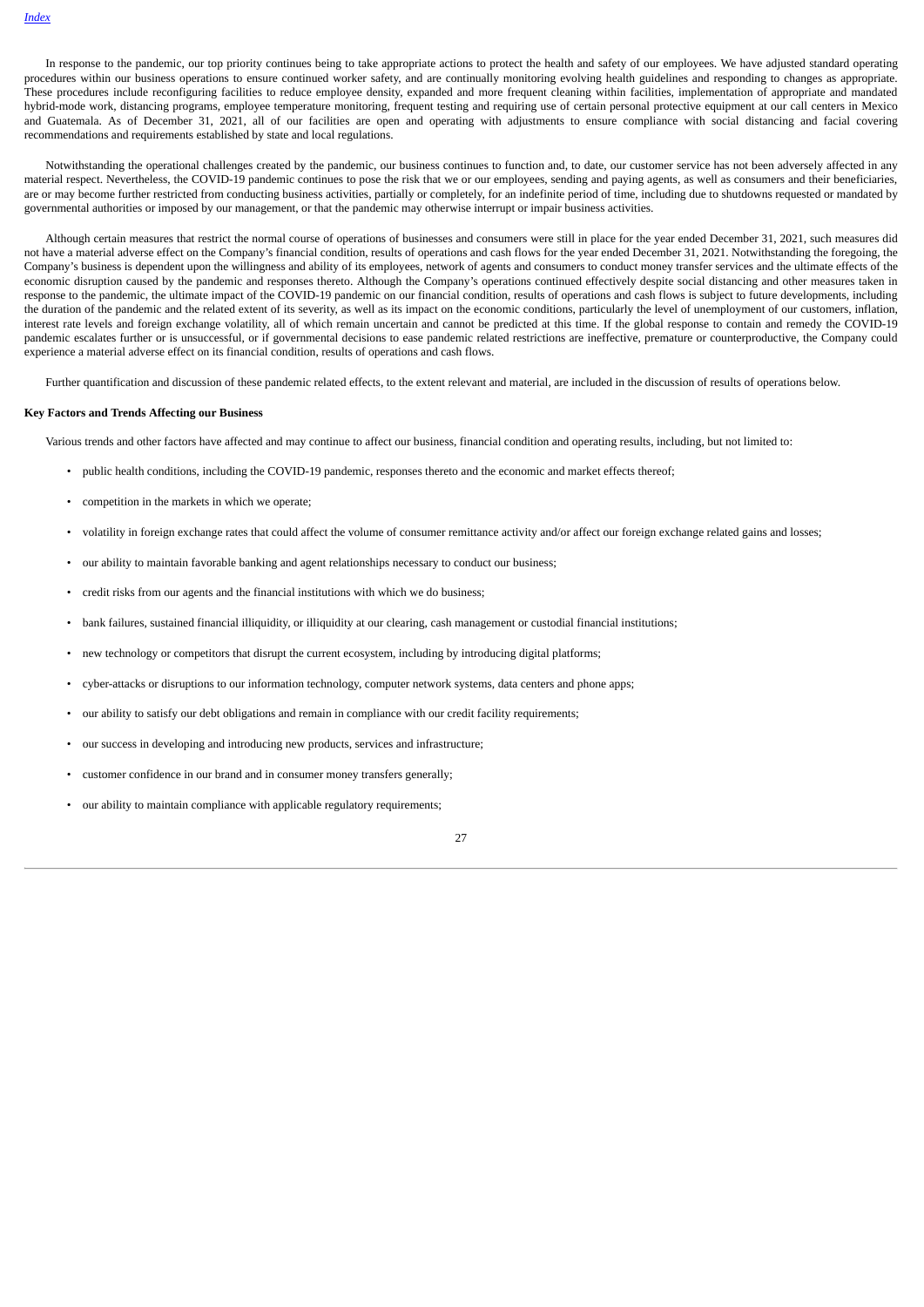- international political factors, political stability, tariffs, border taxes or restrictions on remittances or transfers of money out of the United States and Canada;
- currency restrictions and volatility in countries in which we operate or plan to operate;
- consumer fraud and other risks relating to the authenticity of customers' orders;
- changes in immigration laws and their enforcement;
- our ability to protect our brand and intellectual property rights;
- weakness in U.S. or international economic conditions;
- changes in tax laws; and
- our ability to recruit and retain key personnel.

Latin American political and economic conditions continue being unstable, as evidenced by high unemployment rates in key markets, currency reserves, currency controls, restricted lending activity, weak currencies and low consumer confidence, some of which reflects the impact of the COVID-19 pandemic, among other factors. Specifically, continued political and economic unrest in parts of Mexico and some countries in South America contributed to volatility. Our business has generally been resilient during times of economic instability as money remittances are essential to many recipients, with the funds used by the receiving parties for their daily needs; however, long-term sustained appreciation of the Mexican peso or Guatemalan quetzal as compared to the U.S. dollar could negatively affect our revenues and profitability.

Money remittance businesses have continued to be subject to strict legal and regulatory requirements, and we continue to focus on and regularly review our compliance programs. In connection with these reviews, and in light of regulatory complexity and heightened attention of governmental and regulatory authorities related to cybersecurity and compliance activities, we have made, and continue to make, enhancements to our processes and systems designed to detect and prevent cyber-attacks, consumer fraud, money laundering, terrorist financing and other illicit activities, along with enhancements to improve consumer protection, including the Dodd-Frank Wall Street Reform and Consumer Protection Act and similar regulations outside the United States. In coming periods, we expect these and future enhancements will continue to result in changes to certain of our business practices and may result in increased costs.

We maintain a compliance department, the responsibility of which is to monitor transactions, detect and report suspicious activity, maintain appropriate records and train our employees and agents. An independent third-party periodically reviews our policies and procedures and performs independent testing to assess the effectiveness of our anti-money laundering and Bank Secrecy Act compliance program. We also maintain a regulatory affairs and licensing department, under the direction of our Chief Operating Officer, whose responsibility is to manage regulatory affairs and licensing.

The market for money remittance services is very competitive. Our competitors include a small number of large money remittance providers, financial institutions, banks and a large number of small niche money remittance service providers that serve select regions. We compete with larger companies, such as Western Union, MoneyGram and Euronet, and a number of other smaller MSB entities. We generally compete for money remittance agents on the basis of value, service, quality, technical and operational differences, commission structure and marketing efforts. As a philosophy, we sell credible solutions to our sending agents, not discounts or higher commissions, as is typical for the industry. We compete for money remittance customers on the basis of trust, convenience, service, efficiency of outlets, value, technology and brand recognition.

We have encountered and continue to expect to encounter increasing competition as new electronic platforms emerge that enable customers to send and receive money through a variety of channels, but we do not expect adoption rates to be as significant in the near term for the customer segment we serve. Regardless, we continue to innovate in the industry by differentiating our money remittance business through programs to foster loyalty among agents as well as customers and have expanded our channels through which our services are accessed to include online and mobile offerings which are experiencing customer adoption.

## **How We Assess the Performance of Our Business**

In assessing the performance of our business, we consider a variety of performance and financial measures. The key indicators of the financial condition and operating performance of our business are revenues, service charges from agents and banks, salaries and benefits, other selling, general and administrative expenses and net income. To help us assess our performance with these key indicators, we use Adjusted Net Income, Adjusted Earnings per Share and Adjusted EBITDA as non-GAAP financial measures. We believe these non-GAAP measures provide useful information to investors and expanded insight to measure our revenue and cost performance as a supplement to our U.S. GAAP consolidated financial statements. See the "Adjusted Net Income and Adjusted Earnings per Share" and "Adjusted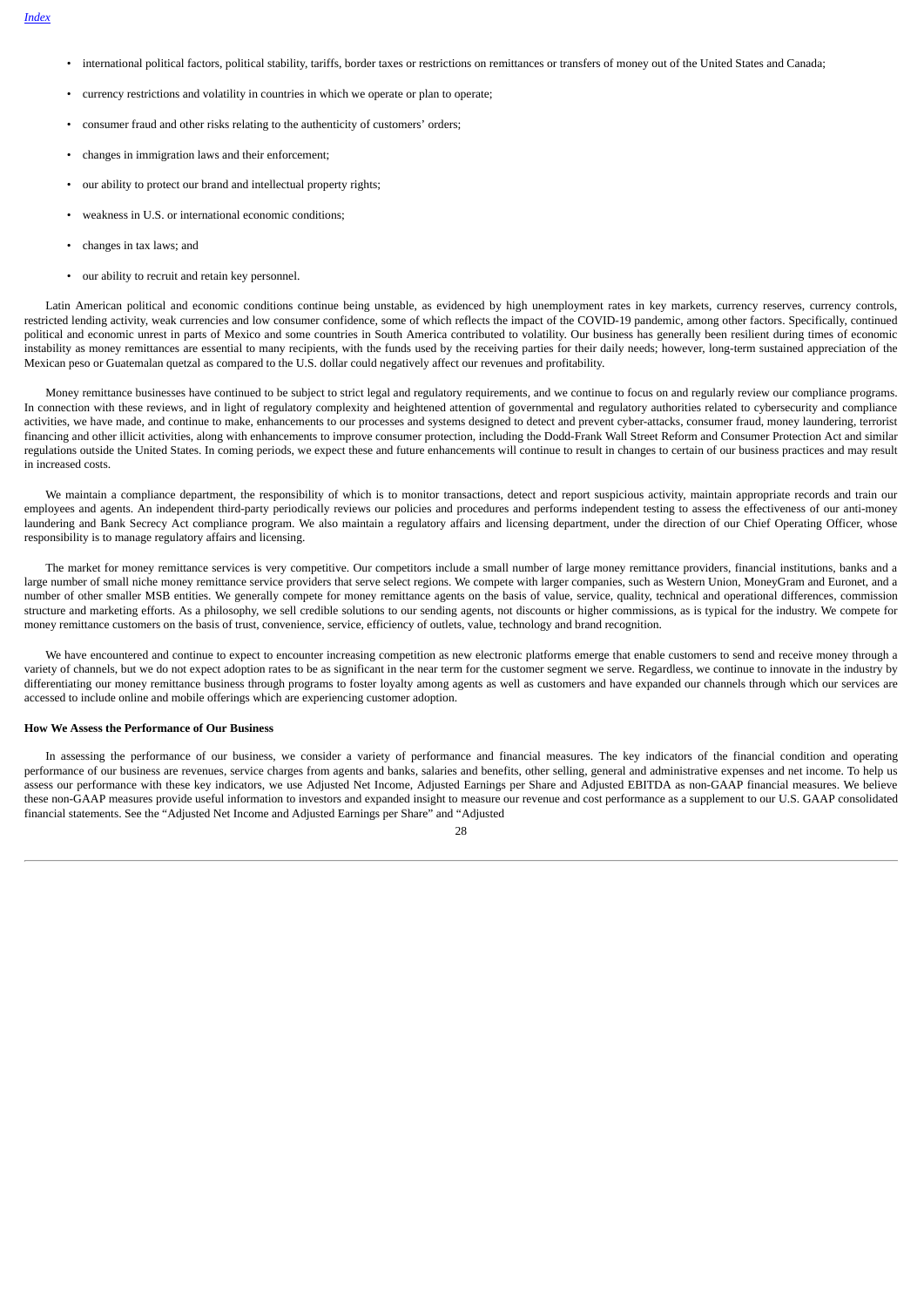EBITDA" sections below for reconciliations of these non-GAAP financial measures to net income and earnings per share, our closest GAAP measures.

#### *Revenues*

Transaction volume is the primary generator of revenue in our business. Revenue on transactions is derived primarily from transaction fees paid by customers to transfer money. Revenues per transaction vary based upon send and receive locations and the amount sent. In certain transactions involving different send and receive currencies, we generate foreign exchange gains based on the difference between the set exchange rate charged by us to the sender and the rate available to us in the wholesale foreign exchange market.

#### *Operating Expenses*

## *Service Charges from Agents and Banks*

Service charges primarily consist of agent commissions and bank fees. Service charges vary based on agent commission percentages and the amount of fees charged by the banks. Sending agents earn a commission on each transaction they process of approximately 50% of the transaction fee. Service charges may increase if banks or payer organizations increase their fee structure or sending agents use higher fee methods to remit funds to us. Service charges also vary based on the method the customer selects to send the transfer and the payer organization that facilitates the transaction.

## *Salaries and Benefits*

Salaries and benefits include cash and share-based compensation associated with our corporate employees and sales team as well as employees at our Company-operated stores. Corporate employees include management, customer service, compliance, information technology, operations, finance and human resources. Our sales team, located throughout the United States and Canada, is focused on supporting and growing our sending agent network. Share-based compensation is recognized as an expense on a straight-line basis over the requisite service period; unrecognized compensation expense related to options, restricted stock units ("RSUs"), restricted stock awards ("RSAs") and performance stock units ("PSUs") of approximately \$8.4 million is expected to be recognized over a weighted-average period of 1.75 years.

## *Other Selling, General and Administrative*

General and administrative expenses primarily consist of fixed overhead expenses associated with our operations, such as information technology, telecommunications, rent, insurance, professional services, non-income taxes, facilities maintenance and other similar types of operating expenses. A portion of these expenses relate to our Company-operated stores; however, the majority relate to the overall business and compliance requirements of a regulated publicly traded financial services company. Selling expenses include expenses such as advertising and promotion, provision for credit losses and expenses associated with increasing our network of agents. These expenses are expected to continue to increase at a slower pace than the increase in our revenues.

#### *Depreciation and Amortization*

Depreciation largely consists of depreciation of computer equipment and software that supports our technology platform. Amortization of intangible assets is primarily related to our agent relationships, trade name and developed technology.

### *Non-Operating Expenses*

#### *Interest Expense*

Interest expense consists primarily of interest associated with our debt, which consists of a term loan facility and a revolving credit facility. The effective average interest rates for the year ended December 31, 2021 for the term loan facility and revolving credit facility, which related to the Original Credit Agreement (as defined herein) and A&R Credit Agreement (as defined herein), were 4.23% and 0.78%, respectively. Interest on the term loan and revolving credit facilities is determined by reference to either LIBOR (subject to replacement) or a "base rate", in each case plus an applicable margin, under the A&R Credit Agreement, of between 2.50% and 3.00% per annum for LIBOR loans and between 1.50% and 2.00% per annum for base rate loans depending on the level of our consolidated leverage ratio, as calculated pursuant to the terms of the A&R Credit Agreement. The Company is also required to pay a fee on the unused portion of the revolving credit facility equal to 0.35% per annum.

#### *Income tax provision*

Our income tax provision includes the expected benefit of all deferred tax assets, including our net operating loss carryforwards. With few exceptions, our net operating loss carryforwards will expire from 2030 through 2041. After consideration of all evidence, both positive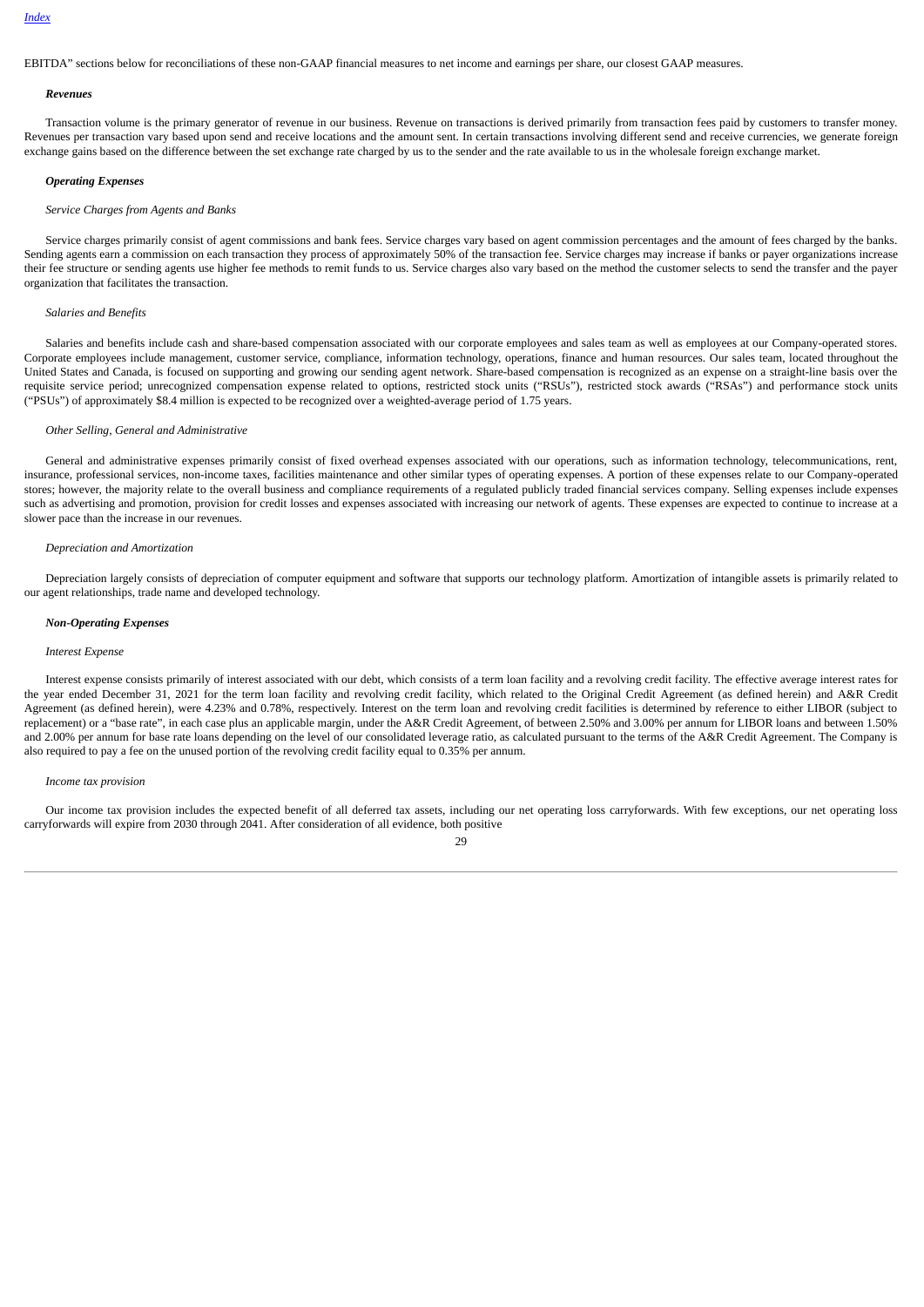and negative, management has determined that no valuation allowance is required at December 31, 2021 on the Company's U.S. federal or state deferred tax assets; however, a valuation allowance has been recorded as of December 31, 2021 on deferred tax assets associated with Canadian net operating loss carryforwards. Our income tax provision reflects the effects of state taxes, non-deductible expenses, share-based compensation expense, and foreign tax rates applicable to the Company's foreign subsidiaries that are higher or lower than the U.S. statutory rate.

#### *Net Income*

Net income is determined by subtracting operating and non-operating expenses from revenues.

# *Earnings per Share*

Basic earnings per share is calculated by dividing net income by the weighted-average number of common shares outstanding for each period. Diluted earnings per share is calculated by dividing net income by the weighted-average number of common shares and common share equivalents outstanding for each period. Diluted earnings per share reflects the potential dilution that could occur if outstanding stock options at the presented dates are exercised and shares of restricted stock units, restricted stock awards and performance stock units have vested, using the treasury stock method. Shares of treasury stock are not considered outstanding and therefore are excluded from the weighted average number of common shares outstanding calculation.

#### *Segments*

Our business is organized around one reportable segment that provides money transmittal services between the United States and Canada to Mexico, Guatemala and other countries in Latin America, Africa and Asia through a network of authorized agents located in various unaffiliated retail establishments and 36 Company-operated stores throughout the United States and Canada. This is based on the objectives of the business and how our chief operating decision maker, the CEO and President, monitors operating performance and allocates resources.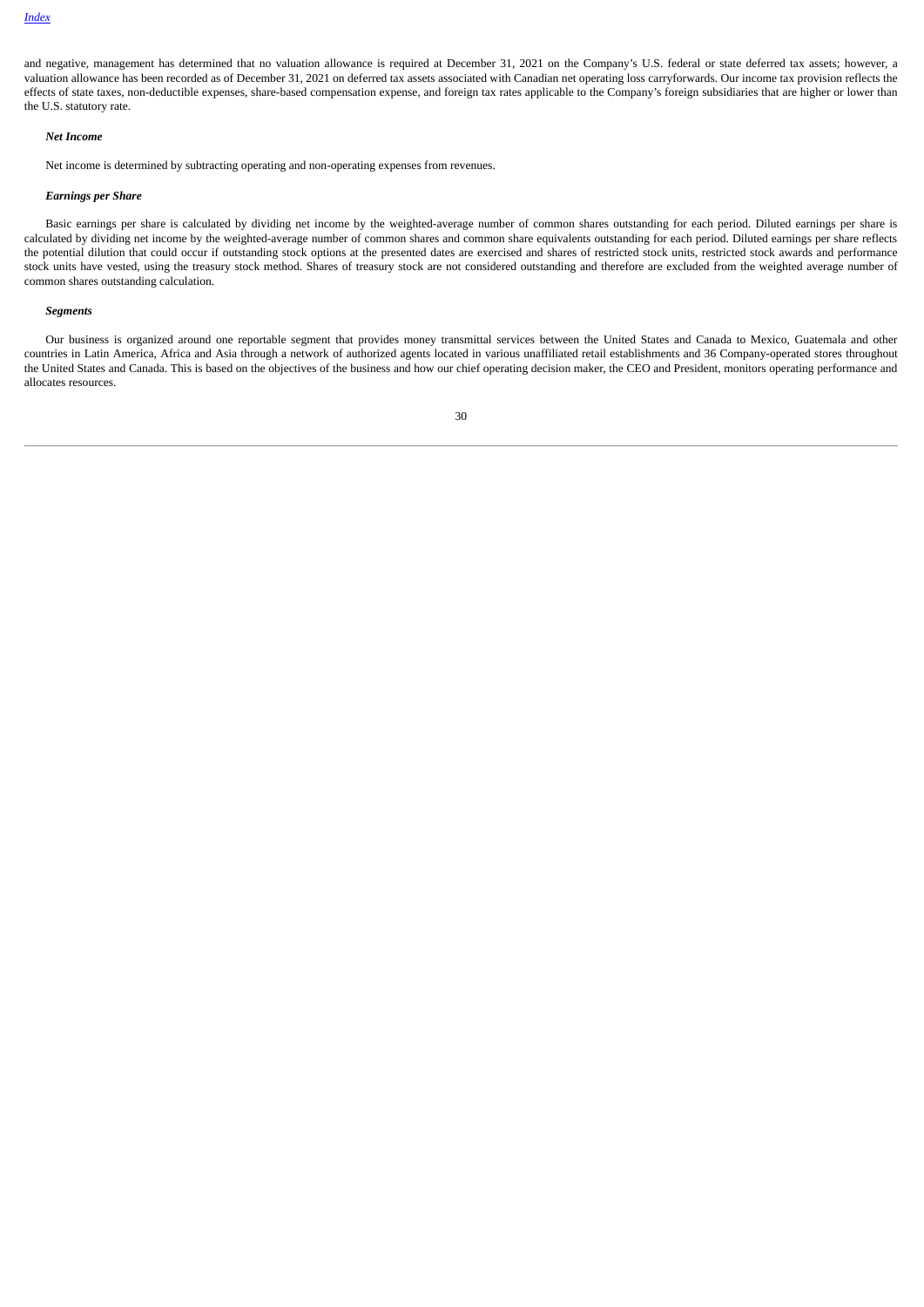# **Results of Operations**

The following table summarizes key components of our results of operations for the periods indicated:

|                                                    | Year Ended December 31, |    |         |    |         |  |  |  |
|----------------------------------------------------|-------------------------|----|---------|----|---------|--|--|--|
| (in thousands, except for share data)              | 2021                    |    | 2020    |    | 2019    |  |  |  |
| Revenues:                                          |                         |    |         |    |         |  |  |  |
| Wire transfer and money order fees, net            | \$<br>393,241           | \$ | 307,909 | \$ | 273,081 |  |  |  |
| Foreign exchange gain, net                         | 62,832                  |    | 46,763  |    | 44,268  |  |  |  |
| Other income                                       | 3,133                   |    | 2,537   |    | 2,252   |  |  |  |
| <b>Total revenues</b>                              | 459,206                 |    | 357,209 |    | 319,601 |  |  |  |
|                                                    |                         |    |         |    |         |  |  |  |
| Operating expenses:                                |                         |    |         |    |         |  |  |  |
| Service charges from agents and banks              | 307,458                 |    | 238,597 |    | 212,670 |  |  |  |
| Salaries and benefits                              | 43,065                  |    | 32,831  |    | 30,705  |  |  |  |
| Other selling, general and administrative expenses | 31,340                  |    | 22,086  |    | 27,095  |  |  |  |
| Depreciation and amortization                      | 9,491                   |    | 10,828  |    | 12,689  |  |  |  |
| Total operating expenses                           | 391,354                 |    | 304,342 |    | 283,159 |  |  |  |
|                                                    |                         |    |         |    |         |  |  |  |
| Operating income                                   | 67,852                  |    | 52,867  |    | 36,442  |  |  |  |
|                                                    |                         |    |         |    |         |  |  |  |
| Interest expense                                   | 4,537                   |    | 6,566   |    | 8,510   |  |  |  |
|                                                    |                         |    |         |    |         |  |  |  |
| Income before income taxes                         | 63,315                  |    | 46,301  |    | 27,932  |  |  |  |
|                                                    |                         |    |         |    |         |  |  |  |
| Income tax provision                               | 16,472                  |    | 12,517  |    | 8,323   |  |  |  |
|                                                    |                         |    |         |    |         |  |  |  |
|                                                    | \$<br>46,843            | \$ | 33,784  | \$ | 19,609  |  |  |  |
| Net income                                         |                         |    |         |    |         |  |  |  |

# **Year Ended December 31, 2021 Compared to the Year Ended December 31, 2020**

## *Revenues*

Revenues for the above periods are presented below:

|                                         | Year Ended December 31. |         |      |                    |  |         |     |      |  |  |  |
|-----------------------------------------|-------------------------|---------|------|--------------------|--|---------|-----|------|--|--|--|
| (\$ in thousands)                       |                         | 2021    | 2020 | $%$ of<br>Revenues |  |         |     |      |  |  |  |
| Revenues:                               |                         |         |      |                    |  |         |     |      |  |  |  |
| Wire transfer and money order fees, net |                         | 393.241 | 85   | $\frac{0}{0}$      |  | 307,909 | 86  | $\%$ |  |  |  |
| Foreign exchange gain, net              |                         | 62,832  | 14   | $\%$               |  | 46,763  | 13  | $\%$ |  |  |  |
| Other income                            |                         | 3.133   |      | $\frac{0}{0}$      |  | 2.537   |     | $\%$ |  |  |  |
| Total revenues                          |                         | 459,206 | 100  | $\%$               |  | 357,209 | 100 | $\%$ |  |  |  |

Wire transfer and money order fees, net of \$393.2 million, for the year ended December 31, 2021 increased by \$85.3 million, or 27.7%, from \$307.9 million for the year ended December 31, 2020. This increase was primarily due to a 25.4% increase in transaction volume compared to the year ended December 31, 2020, largely due to the continued growth in our agent network, which increased by 11.7% from December 2020 to December 2021, as our average price per transaction has remained stable as compared to the prior year.

Revenues from foreign exchange gain, net of \$62.8 million for the year ended December 31, 2021, increased by \$16.0 million, or 34.4%, from \$46.8 million for the year ended December 31, 2020. This increase was primarily due to higher transaction volume achieved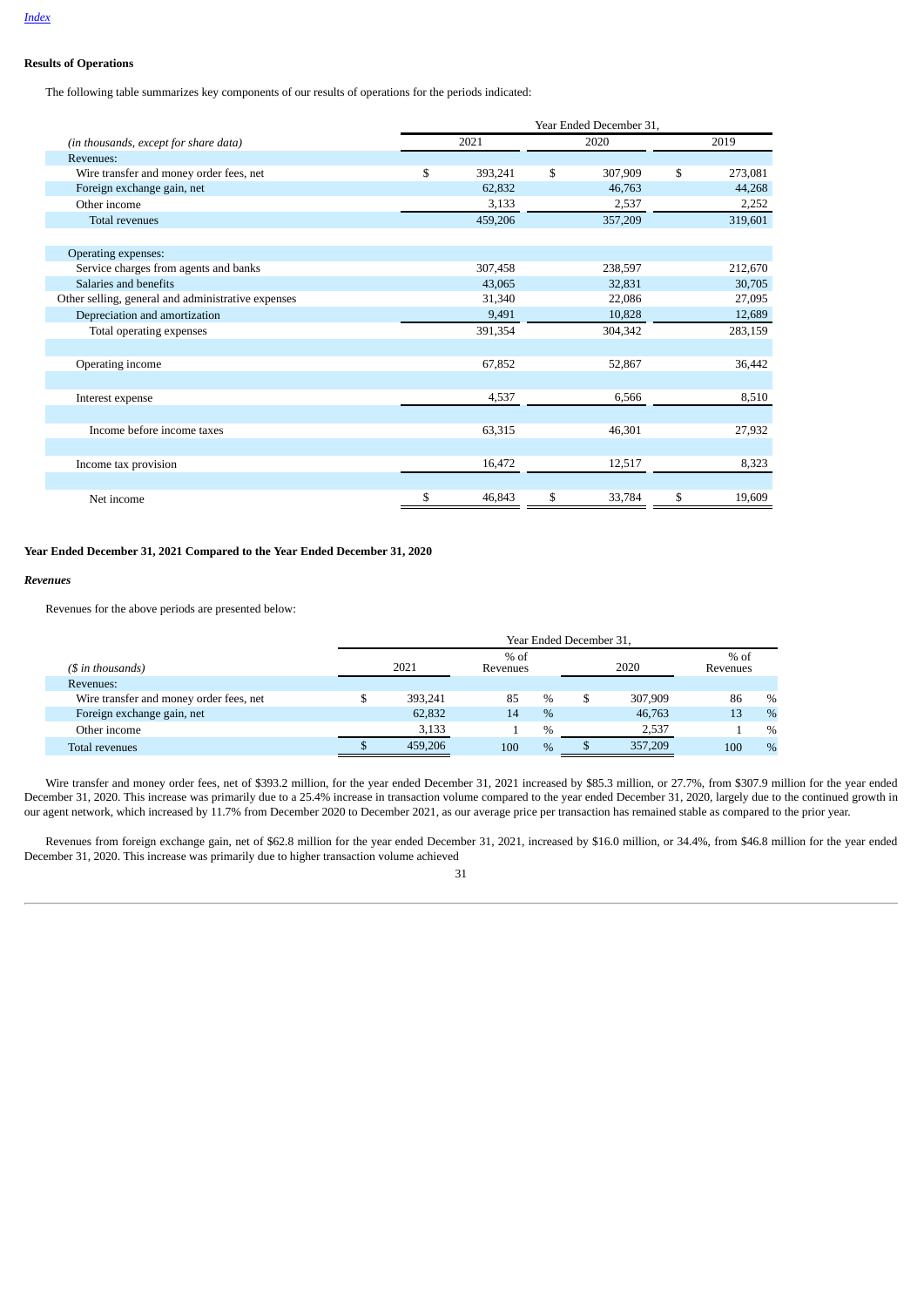by growth in our agent network and a higher average amount sent by our customers, as well as, increased foreign exchange volatility in the Mexican peso during the year.

#### *Operating Expenses*

Operating expenses for the above periods are presented below:

|                                                    | Year Ended December 31. |         |                    |               |  |         |                    |               |  |  |  |  |
|----------------------------------------------------|-------------------------|---------|--------------------|---------------|--|---------|--------------------|---------------|--|--|--|--|
| (\$ in thousands)                                  |                         | 2021    | $%$ of<br>Revenues |               |  | 2020    | $%$ of<br>Revenues |               |  |  |  |  |
| Operating expenses:                                |                         |         |                    |               |  |         |                    |               |  |  |  |  |
| Service charges from agents and banks              |                         | 307,458 | 67                 | $\%$          |  | 238,597 | 67                 | $\%$          |  |  |  |  |
| Salaries and benefits                              |                         | 43,065  |                    | $\frac{0}{0}$ |  | 32,831  | 9                  | $\%$          |  |  |  |  |
| Other selling, general and administrative expenses |                         | 31.340  |                    | $\frac{0}{0}$ |  | 22,086  | 6                  | $\%$          |  |  |  |  |
| Depreciation and amortization                      |                         | 9,491   |                    | $\frac{0}{0}$ |  | 10,828  | c                  | %             |  |  |  |  |
| Total operating expenses                           |                         | 391,354 | 85                 | $\%$          |  | 304,342 | 85                 | $\frac{0}{6}$ |  |  |  |  |

*Service charges from agents and banks*— Service charges from agents and banks were \$307.5 million for the year ended December 31, 2021 compared to \$238.6 million for the year ended December 31, 2020. The increase of \$68.9 million, or 28.9%, was primarily due to the increase in transaction volume described above.

*Salaries and benefits*— Salaries and benefits were \$43.1 million for the year ended December 31, 2021, an increase of \$10.3 million, or 31.2%, from \$32.8 million for the year ended December 31, 2020. The increase was primarily due to \$7.7 million spent in talent acquisition and retention to support the continued growth of our business, increased wages and bonuses to recognize performance, a \$1.1 million increase in commission expense for our sales representatives and a \$1.4 million increase in share-based compensation as a result of new awards granted during 2021.

*Other selling, general and administrative expenses*— Other selling, general and administrative expenses of \$31.3 million for the year ended December 31, 2021 increased by \$9.2 million, or 41.9%, from \$22.1 million for the year ended December 31, 2020.

The increase was primarily the result of:

- \$1.7 million relating to the losses from two separate closures of financial institutions in Mexico. These amounted to \$2.0 million and \$0.3 million (pre-tax) in 2021 and 2020, respectively;
- \$2.1 million increase in advertising and promotion expenses as compared to 2020 during which we curtailed these activities because of the COVID-19 pandemic;
- \$1.0 million in a write-off of software development expenditures in the third quarter of 2021;
- \$1.0 million of professional and legal fees directly attributable to potential acquisitions;
- \$2.0 million higher other operating expenses to support our business growth, some of which expenses were reduced last year due to the COVID-19 pandemic; and
- \$1.3 million higher IT related expenses incurred to sustain our business expansion and improve our technology environment.

*Depreciation and amortization*— Depreciation and amortization of \$9.5 million for the year ended December 31, 2021 decreased by \$1.3 million, or 12.3%, from \$10.8 million for the year ended December 31, 2020. This decrease is mainly due to \$1.8 million less amortization related to trade name, developed technology and agent relationships during the year ended December 31, 2021 as these intangibles are being amortized on an accelerated basis, which declines over time. This decrease was partially offset by an increase in depreciation of \$0.5 million associated primarily with additional computer equipment to support our growing business and agent network.

#### *Non-Operating Expenses*

*Interest expense*— Interest expense was \$4.5 million for the year ended December 31, 2021, a decrease of \$2.1 million, or 30.9%, from \$6.6 million for the year ended December 31, 2020. The decrease was primarily due to lower market interest rates paid under the credit agreements (as described below) and lower drawings under our revolving credit facility.

*Income tax provision*— Income tax provision was \$16.5 million for the year ended December 31, 2021, an increase of \$4.0 million, or 31.6%, from an income tax provision of \$12.5 million for the year ended December 31, 2020. The increase in the income tax provision was mainly attributable to higher taxable income resulting from our growth as discussed above.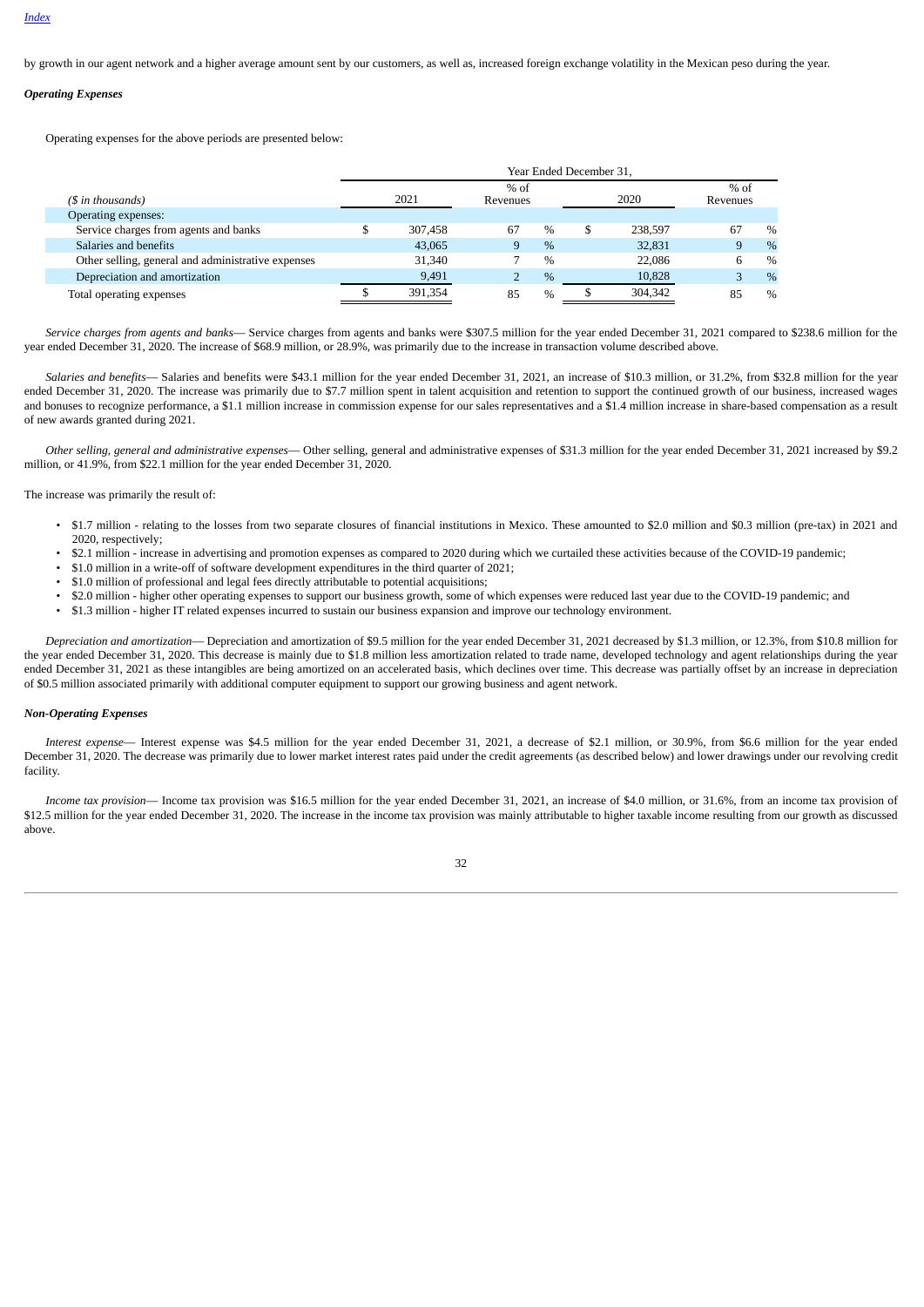#### *Net Income*

We reported net income of \$46.8 million for the year ended December 31, 2021 compared to net income of \$33.8 million for the year ended December 31, 2020, which resulted in an increase of \$13.0 million due to the same factors discussed above.

#### *Earnings Per Share*

Earnings per Share - Basic for the year ended December 31, 2021 was \$1.22, representing an increase of \$0.33, or 37.1%, compared to \$0.89 for the year ended December 31, 2020.

Earnings per Share - Diluted for the year ended December 31, 2021 was \$1.20, representing an increase of \$0.32, or 36.4%, compared to \$0.88 for the year ended December 31, 2020.

The increase in both basic and diluted EPS largely reflect the increased net income discussed above.

#### *Non-GAAP Financial Measures*

We use Adjusted Net Income, Adjusted Earnings per Share and Adjusted EBITDA to evaluate our performance, both internally and as compared with our peers, because these measures exclude certain items that may not be indicative of our core operating results, as well as items that can vary widely among companies within our industry. For example, noncash compensation costs can be subject to volatility from changes in the market price per share of our common stock or variations in the value and number of shares granted, and amortization of intangible assets is subject to acquisition activity, which varies from period to period and amortization of intangibles expense is primarily related to the effects of push down accounting resulting from acquisitions.

We present these non-GAAP financial measures because we believe they are frequently used by analysts, investors and other interested parties to evaluate companies in our industry. Furthermore, we believe they are helpful in highlighting trends in our operating results by focusing on our core operating results and are useful to evaluate our performance in conjunction with our GAAP financial measures. Adjusted Net Income, Adjusted Earnings per Share and Adjusted EBITDA are non-GAAP financial measures and should not be considered as an alternative to operating income, net income or earnings per share as a measure of operating performance or cash flows or as a measure of liquidity. Non-GAAP financial measures are not necessarily calculated the same way by different companies and should not be considered a substitute for or superior to GAAP measures.

Adjusted EBITDA is one of the primary metrics used by management to evaluate the financial performance of our business because it excludes, among other things, the effects of certain transactions that are outside the control of management, while other measures can differ significantly depending on long-term strategic decisions regarding capital structure, the jurisdictions in which we operate and capital investments.

In particular, Adjusted EBITDA is subject to certain limitations, including the following:

- Adjusted EBITDA does not reflect interest expense, or the amounts necessary to service interest or principal payments on our Credit Agreement;
- Adjusted EBITDA does not reflect income tax provision (benefit), and because the payment of taxes is part of our operations, tax provision is a necessary element of our costs and ability to operate;
- Although depreciation and amortization are eliminated in the calculation of Adjusted EBITDA, the assets being depreciated and amortized will often have to be replaced in the future, and Adjusted EBITDA does not reflect any costs of such replacements;
- Adjusted EBITDA does not reflect the noncash component of share-based compensation;
- Adjusted EBITDA does not reflect the impact of earnings or charges resulting from matters we consider not to be reflective, on a recurring basis, of our ongoing operations; and
- other companies in our industry may calculate Adjusted EBITDA or similarly titled measures differently than we do, limiting its usefulness as a comparative measure.

We adjust for these limitations by relying primarily on our GAAP results and using Adjusted EBITDA, as well as our other non-GAAP financial measures, only as supplemental information.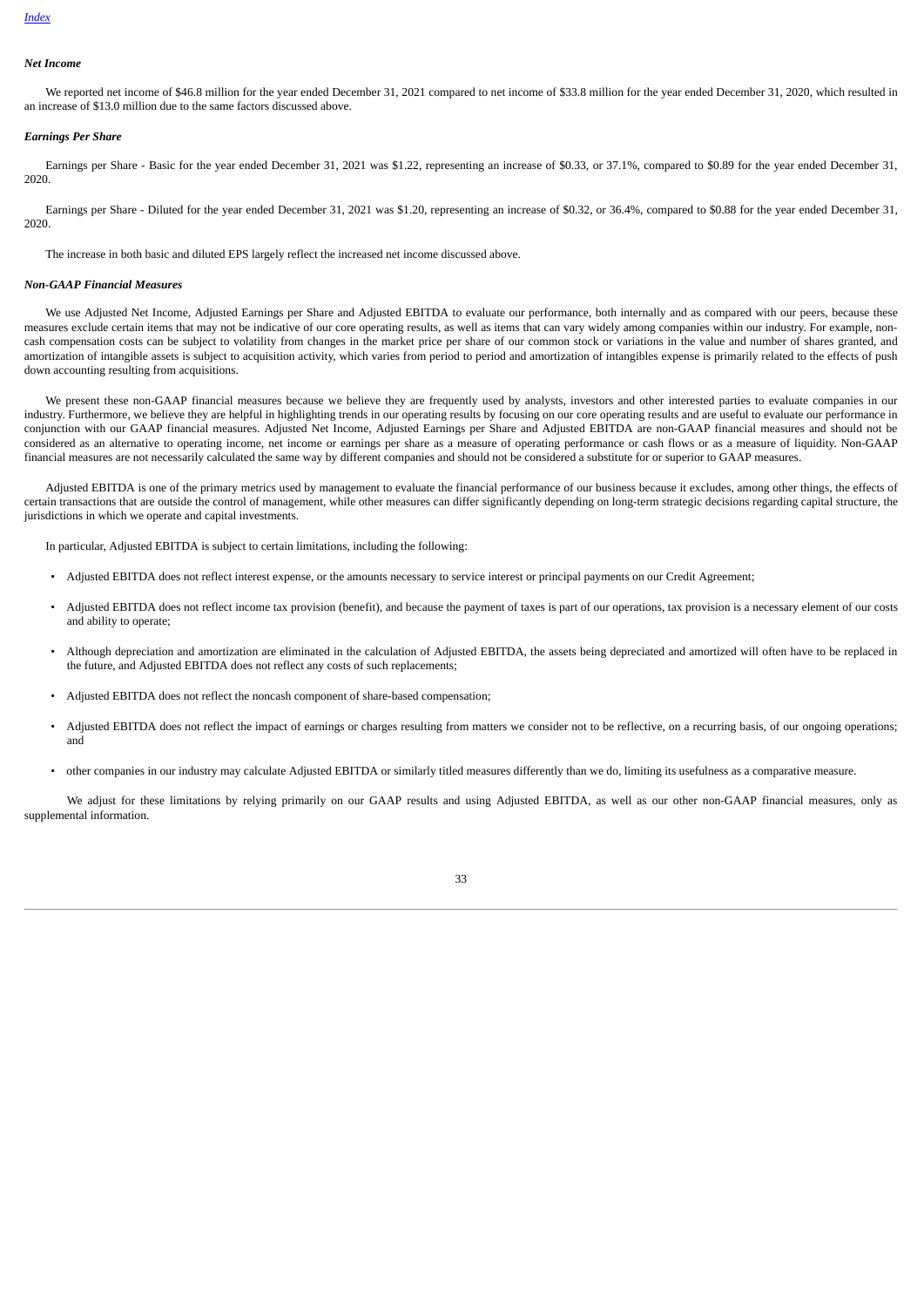### Adjusted Net Income and Adjusted Earnings per Share

Adjusted Net Income is defined as net income adjusted to add back certain charges and expenses, such as non-cash amortization of intangible assets resulting from push-down accounting, which will recur in future periods until these assets have been fully amortized, and excludes the amortization of other intangible assets related to the acquisition of Company-operated stores, non-cash compensation costs, litigation settlements and other items set forth in the table below, as these charges and expenses are not considered a part of our core business operations and are not an indicator of ongoing, future company performance.

Adjusted Earnings per Share - Basic and Diluted is calculated by dividing Adjusted Net Income by GAAP weighted-average common shares outstanding (basic and diluted).

Adjusted Net Income for the year ended December 31, 2021 was \$57.5 million, representing an increase of \$15.2 million, or 35.7%, from Adjusted Net Income of \$42.3 million for the year ended December 31, 2020. The increase in Adjusted Net Income was primarily due to the increase in net income discussed above and certain higher adjusting items detailed in the table below.

The following table presents the reconciliation of Net Income, our closest GAAP measure, to Adjusted Net Income:

|                                               | Year Ended December 31. |      |            |  |  |  |  |  |
|-----------------------------------------------|-------------------------|------|------------|--|--|--|--|--|
| (in thousands, except for share data)         | 2021                    | 2020 |            |  |  |  |  |  |
| <b>Net Income</b>                             | \$<br>46,843            | \$   | 33,784     |  |  |  |  |  |
|                                               |                         |      |            |  |  |  |  |  |
| <b>Adjusted for:</b>                          |                         |      |            |  |  |  |  |  |
| Share-based compensation (a)                  | 4,601                   |      | 3,237      |  |  |  |  |  |
| Offering costs (b)                            |                         |      | 509        |  |  |  |  |  |
| TCPA Settlement (c)                           |                         |      | 60         |  |  |  |  |  |
| Loss on bank closure (d)                      | 2,000                   |      | 252        |  |  |  |  |  |
| Transaction costs (e)                         | 1,006                   |      |            |  |  |  |  |  |
| Other charges and expenses (f)                | 1,705                   |      | 637        |  |  |  |  |  |
| Amortization of intangibles (g)               | 5,052                   |      | 6,841      |  |  |  |  |  |
| Income tax benefit related to adjustments (h) | (3,738)                 |      | (2,981)    |  |  |  |  |  |
| <b>Adjusted Net Income</b>                    | 57,469                  | \$   | 42,339     |  |  |  |  |  |
|                                               |                         |      |            |  |  |  |  |  |
| <b>Adjusted Earnings per share</b>            |                         |      |            |  |  |  |  |  |
| <b>Basic</b>                                  | \$<br>1.49              | \$   | 1.11       |  |  |  |  |  |
| Diluted                                       | \$<br>1.47              | \$   | 1.10       |  |  |  |  |  |
|                                               |                         |      |            |  |  |  |  |  |
| Weighted-average common shares outstanding    |                         |      |            |  |  |  |  |  |
| <b>Basic</b>                                  | 38,474,040              |      | 38,060,290 |  |  |  |  |  |
| Diluted                                       | 39,103,450              |      | 38,358,171 |  |  |  |  |  |

(a) Represents share-based compensation relating to equity awards granted to employees and independent directors of the Company.

(b)Represents expenses incurred for professional and legal fees in connection with secondary offerings for the Company's common stock.

(c) Represents legal fees for the settlement of a class action lawsuit related to the TCPA.

(d)Represents two separate losses during the years ended December 31, 2021 and 2020, respectively, related to the closure of financial institutions in Mexico.

(e) Represents professional and legal fees incurred in potential acquisitions, which are included within "Other selling, general and administrative expenses" in our consolidated statements of income and comprehensive income.

(f) Represents primarily loss on disposal of fixed assets, including a write-off of software development expenditures in an amount of \$1.0 million during the year ended December 31, 2021 and foreign currency (gains) losses.

(g)Represents the amortization of certain intangible assets that resulted from the application of push-down accounting.

(h)Represents the current and deferred tax impact of the taxable adjustments to net income using the Company's blended federal and state tax rate for each period. Relevant taxdeductible adjustments include all adjustments to net income.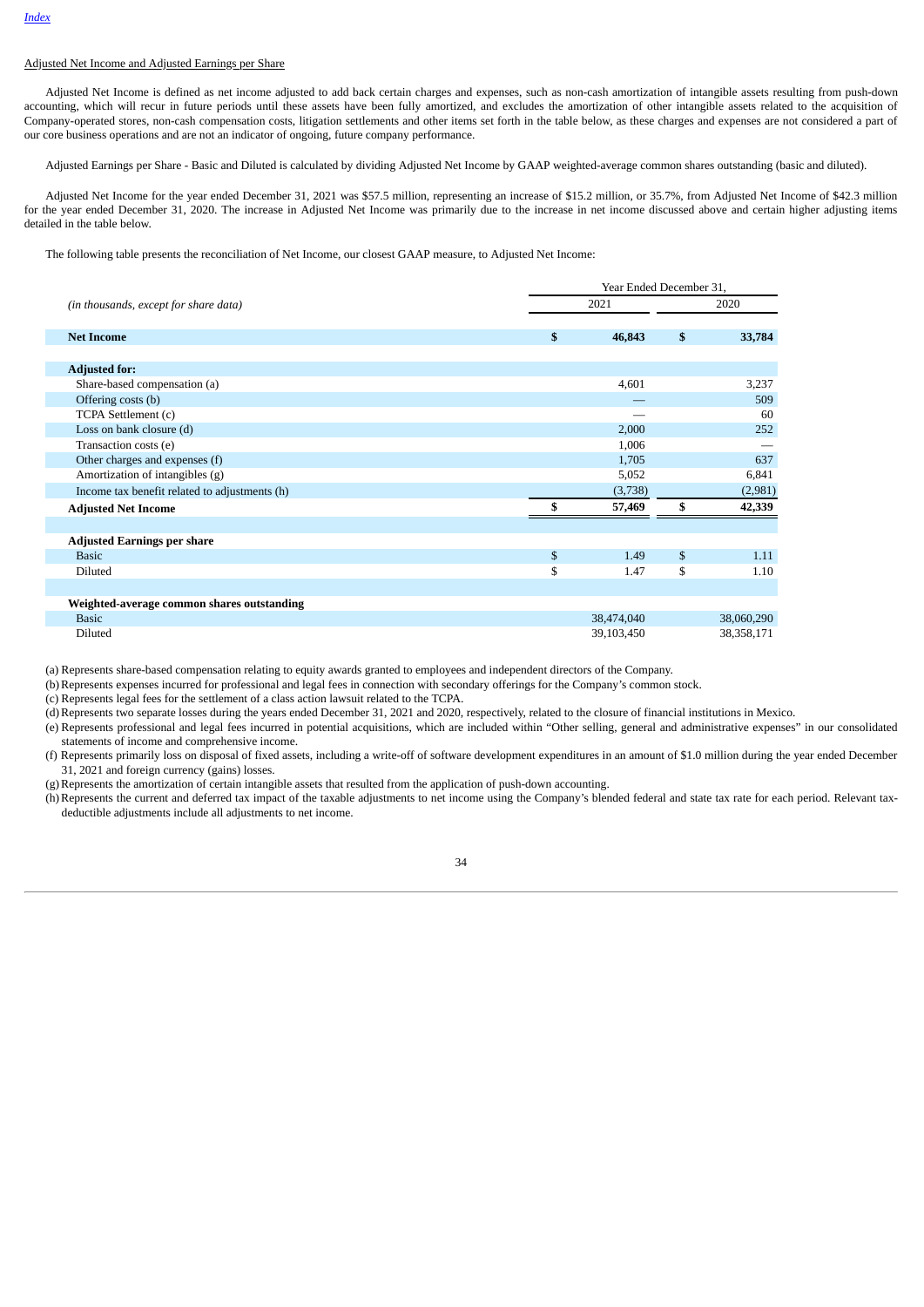Adjusted Earnings per Share - Basic (previously defined and used as described above) for the year ended December 31, 2021 was \$1.49, representing an increase of \$0.38, or 34.2%, compared to \$1.11 for the year ended December 31, 2020.

Adjusted Earnings per Share - Diluted (previously defined and used as described above) for the year ended December 31, 2021 was \$1.47, representing an increase of \$0.37, or 33.6%, compared to \$1.10 for the year ended December 31, 2020.

The following table presents the reconciliation of GAAP Earnings per Share, our closest GAAP measure, to Adjusted Earnings per Share:

|                                              | Year Ended December 31, |              |      |                |  |              |                |        |  |  |  |
|----------------------------------------------|-------------------------|--------------|------|----------------|--|--------------|----------------|--------|--|--|--|
|                                              |                         |              | 2021 |                |  | 2020         |                |        |  |  |  |
|                                              |                         | <b>Basic</b> |      | <b>Diluted</b> |  | <b>Basic</b> | <b>Diluted</b> |        |  |  |  |
| <b>GAAP Earnings per Share</b>               |                         | 1.22         |      | 1.20           |  | 0.89         |                | 0.88   |  |  |  |
| <b>Adjusted for:</b>                         |                         |              |      |                |  |              |                |        |  |  |  |
| Share-based compensation                     |                         | 0.12         |      | 0.12           |  | 0.09         |                | 0.08   |  |  |  |
| Offering costs                               |                         |              |      | _              |  | 0.01         |                | 0.01   |  |  |  |
| <b>TCPA</b> settlement                       |                         | _            |      |                |  | NM           |                | NM     |  |  |  |
| Loss on bank closure                         |                         | 0.05         |      | 0.05           |  | 0.01         |                | 0.01   |  |  |  |
| <b>Transaction costs</b>                     |                         | 0.03         |      | 0.03           |  |              |                |        |  |  |  |
| Other charges and expenses                   |                         | 0.04         |      | 0.04           |  | 0.02         |                | 0.02   |  |  |  |
| Amortization of intangibles                  |                         | 0.13         |      | 0.13           |  | 0.18         |                | 0.18   |  |  |  |
| Income tax benefit related to<br>adjustments |                         | (0.10)       |      | (0.10)         |  | (0.08)       |                | (0.08) |  |  |  |
| <b>Adjusted Earnings per Share</b>           |                         | 1.49         |      | 1.47           |  | 1.11         |                | 1.10   |  |  |  |

NM - Per share amounts are not meaningful.

The table above may contain slight summation differences due to rounding.

### Adjusted EBITDA

Adjusted EBITDA is defined as net income before depreciation and amortization, interest expense, income taxes, and also adjusted to add back certain charges and expenses, such as non-cash compensation costs and other items set forth in the table below, as these charges and expenses are not considered a part of our core business operations and are not an indicator of ongoing, future company performance.

Adjusted EBITDA for the year ended December 31, 2021 was \$86.7 million, representing an increase of \$18.3 million, or 26.7%, from \$68.4 million for the year ended December 31, 2020. The increase in Adjusted EBITDA was primarily due to the increase in net income discussed above and certain higher adjusting items detailed in the table below.

The following table presents the reconciliation of Net Income, our closest GAAP measure, to Adjusted EBITDA: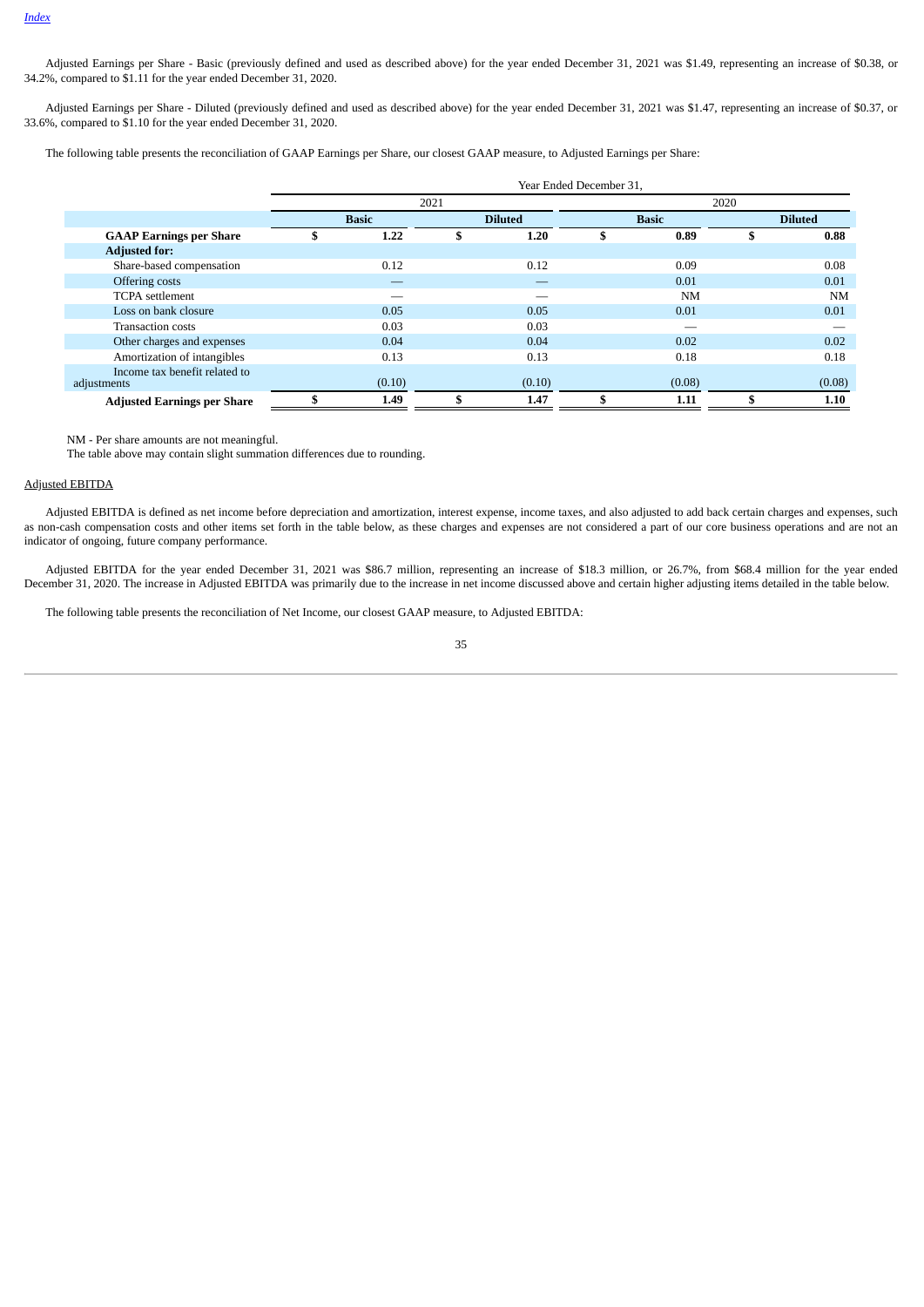|                                |      | Year Ended December 31, |      |        |  |  |  |  |  |
|--------------------------------|------|-------------------------|------|--------|--|--|--|--|--|
| (in thousands)                 | 2021 |                         | 2020 |        |  |  |  |  |  |
|                                |      |                         |      |        |  |  |  |  |  |
| <b>Net Income</b>              | \$   | 46,843                  | \$   | 33,784 |  |  |  |  |  |
|                                |      |                         |      |        |  |  |  |  |  |
| <b>Adjusted for:</b>           |      |                         |      |        |  |  |  |  |  |
| Interest expense               |      | 4,537                   |      | 6,566  |  |  |  |  |  |
| Income tax provision           |      | 16,472                  |      | 12,517 |  |  |  |  |  |
| Depreciation and amortization  |      | 9,491                   |      | 10,828 |  |  |  |  |  |
| <b>EBITDA</b>                  |      | 77,343                  |      | 63,695 |  |  |  |  |  |
| Share-based compensation (a)   |      | 4,601                   |      | 3,237  |  |  |  |  |  |
| Offering costs (b)             |      |                         |      | 509    |  |  |  |  |  |
| TCPA Settlement (c)            |      |                         |      | 60     |  |  |  |  |  |
| Loss on bank closure (d)       |      | 2,000                   |      | 252    |  |  |  |  |  |
| Transaction costs (e)          |      | 1,006                   |      |        |  |  |  |  |  |
| Other charges and expenses (f) |      | 1,705                   |      | 637    |  |  |  |  |  |
| <b>Adjusted EBITDA</b>         |      | 86,655                  | \$   | 68,390 |  |  |  |  |  |

(a) Represents share-based compensation relating to equity awards granted to employees and independent directors of the Company.

(b)Represents expenses incurred for professional and legal fees in connection with secondary offerings for the Company's common stock.

(c) Represents legal fees for the settlement of a class action lawsuit related to the TCPA.

(d)Represents two separate losses during the years ended December 31, 2021 and 2020, respectively, related to the closure of financial institutions in Mexico.

(e) Represents professional and legal fees incurred in potential acquisitions, which are included within "Other selling, general and administrative expenses" in our consolidated statements of income and comprehensive income.

(f) Represents primarily loss on disposal of fixed assets, including a write-off of software development expenditures in an amount of \$1.0 million during the year ended December 31, 2021 and foreign currency (gains) losses.

## **Year Ended December 31, 2020 Compared to the Year Ended December 31, 2019**

A discussion of changes in our results of operations from fiscal 2020 to fiscal 2019 has been omitted from this Annual Report on Form 10-K, but may be found in "Item 7. Management's Discussion and Analysis of Financial Condition and Results of Operations" of our Annual Report on Form 10-K for the fiscal year ended December 31, 2020, filed with the SEC on March 15, 2021, which is available free of charge on the SECs website at www.sec.gov and at www.intermexonline.com, by clicking "Investors" located at the bottom of the page.

#### **Liquidity and Capital Resources**

We consider liquidity in terms of cash flows from operations and their sufficiency to fund business operations, including working capital needs, debt service, acquisitions, capital expenditures, contractual obligations and other commitments. In particular, to meet our payment service obligations at all times, we must have sufficient highly liquid assets and be able to move funds on a timely basis.

Our principal sources of liquidity are our cash generated by operating activities supplemented with borrowings under our revolving credit facility. Our primary cash needs are for day-to-day operations, to pay interest and principal on our indebtedness, to fund working capital requirements and to make capital expenditures.

Notwithstanding the recent effects of the COVID-19 pandemic in the U.S. economy, we have funded and still expect to continue funding our liquidity requirements through internally generated funds, supplemented in the ordinary course, with borrowings under our revolving credit facility. While our operating cash flows may be affected by the economic conditions resulting from the pandemic and other factors, we maintain a strong cash balance position and have access to committed funding sources, which we have used only on a limited and ordinary course basis during the year ended December 31, 2021. Therefore, we believe that our projected cash flows generated from operations, together with borrowings under our revolving credit facility are sufficient to fund our principal debt payments, interest expense, our working capital needs and our expected capital expenditures for at least the next twelve months.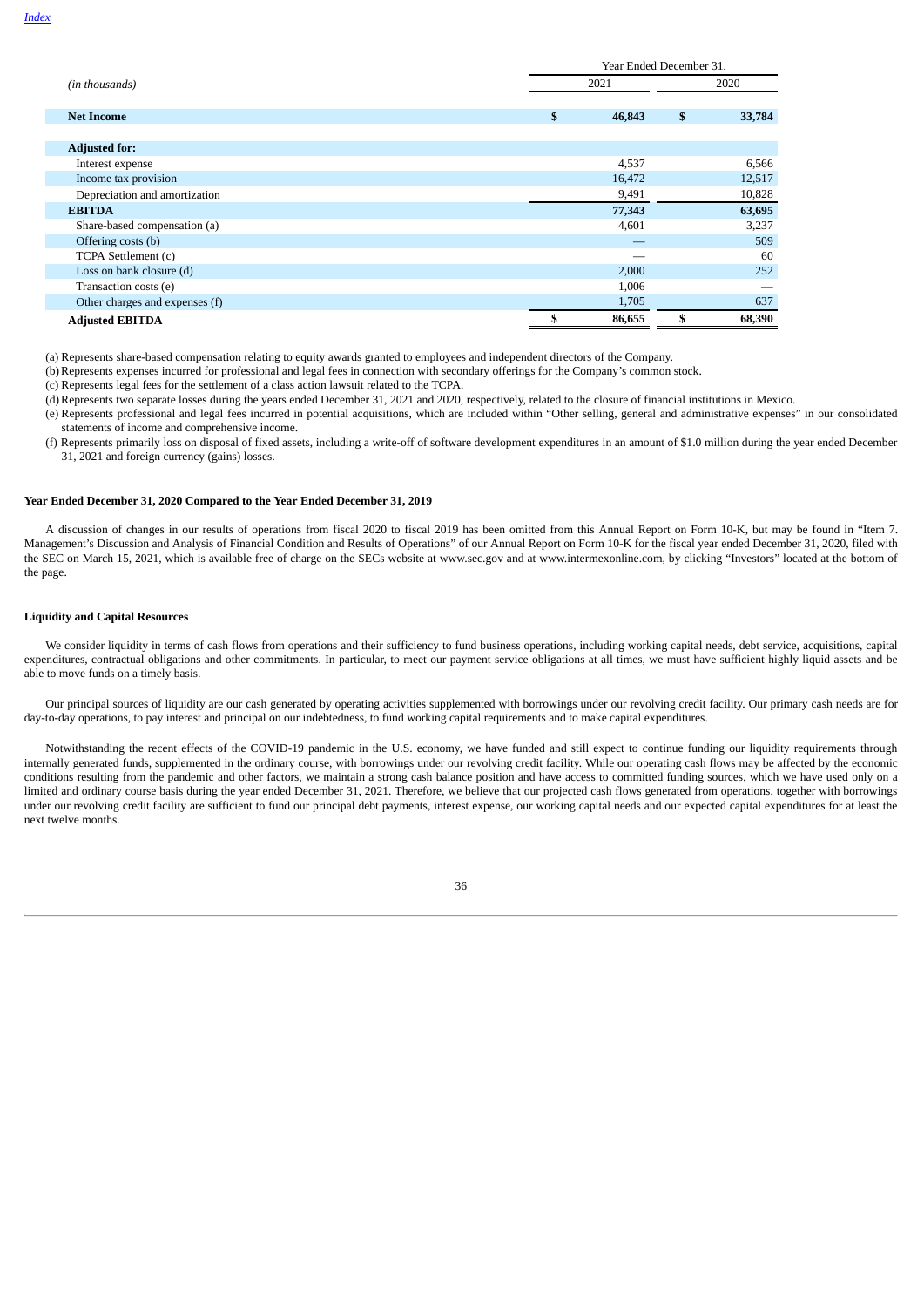#### *Amended and Restated Credit Agreement*

The Company and certain of its domestic subsidiaries as borrowers and the other guarantors from time to time party thereto (collectively, the "Loan Parties") entered into a financing agreement with a group of banking institutions, dated November 7, 2018 and further amended on various dates (as amended, the "Original Credit Agreement"). The Original Credit Agreement provided for a \$45.0 million revolving credit facility, a \$90.0 million term loan facility and an up to \$30.0 million incremental facility of which an aggregate of \$22.0 million was utilized prior to entry into the A&R Credit Agreement. The Original Credit Agreement also provided for the issuance of letters of credit, which would reduce availability under the revolving credit facility. The maturity date of the Original Credit Agreement was November 7, 2023.

On June 24, 2021, the Loan Parties entered into an Amended and Restated Credit Agreement (the "A&R Credit Agreement") with a group of banking institutions. The A&R Credit Agreement amended and restated in its entirety the Original Credit Agreement. The A&R Credit Agreement provides for a \$150.0 million revolving credit facility, an \$87.5 million term loan facility and an uncommitted incremental facility, which may be utilized for additional revolving or term loans, of up to \$70.0 million. The A&R Credit Agreement also provides for the issuance of letters of credit, which would reduce availability under the revolving credit facility. The proceeds of the term loan were used to refinance the existing term loan under the Original Credit Agreement, and the revolving credit facility is available for working capital, general corporate purposes and to pay fees and expenses in connection with this transaction. The maturity date of the A&R Credit Agreement is June 24, 2026.

As of December 31, 2021, we had total indebtedness of \$85.3 million, consisting of borrowings under the term loan facility and excluding debt origination costs of \$2.2 million. As of December 31, 2021 and 2020, there were no outstanding amounts drawn on the revolving credit facility. There were \$220.0 million of additional borrowings available under these facilities as of December 31, 2021.

At the election of the Company, interest on the term loan facility and revolving credit facility under the A&R Credit Agreement is determined by reference to either LIBOR (subject to replacement) or a "base rate", in each case plus an applicable margin ranging between 2.50% and 3.00% per annum for LIBOR loans or between 1.50% and 2.00% per annum for base rate loans depending on the level of our consolidated leverage ratio, as calculated pursuant to the terms of the A&R Credit Agreement. The Company is also required to pay a fee on the unused portion of the revolving credit facility equal to 0.35% per annum. The effective interest rates for the year ended December 31, 2021 for the term loan and revolving credit facility were 4.23% and 0.78%, respectively. Interest is payable (x)(i) generally on the last day of each interest period selected for LIBOR loans, but in any event, not less frequently than every three months, and (ii) on the last business day of each quarter for base rate loans and (y) at final maturity. The A&R Credit Agreement contains provisions for the replacement of the benchmark for interest rates in light of the cessation of the publication of LIBOR rates.

The principal amount of the term loan facility under the A&R Credit Agreement must be repaid in consecutive quarterly installments of 5.0% in years 1 and 2, 7.5% in year 3, and 10.0% in years 4 and 5, in each case on the last day of each quarter, commencing in September 2021 with a final balloon payment at maturity. The term loans under the A&R Credit Agreement may be prepaid at any time without premium or penalty. Revolving loans may be borrowed, repaid and reborrowed from time to time in accordance with the terms and conditions of the A&R Credit Agreement. The Company is also required to repay the loans upon receipt of net proceeds from certain casualty events, upon the disposition of certain property and upon incurrence of indebtedness not permitted by the A&R Credit Agreement. In addition, the Company is required to make mandatory prepayments annually from excess cash flow if the Company's consolidated leverage ratio (as calculated under the A&R Credit Agreement) is greater than or equal to 3.0, and the remainder of any such excess cash flow is contributed to the available amount which may be used for a variety of purposes, including investments and distributions.

The A&R Credit Agreement contains financial covenants that require the Company to maintain a quarterly minimum fixed charge coverage ratio of 1.25:1.00 and a quarterly maximum consolidated leverage ratio of 3.25:1.00. As of December 31, 2021, we were in compliance with the covenants of the A&R Credit Agreement. The A&R Credit Agreement also contains covenants that limit the Company's and its subsidiaries' ability to, among other things, grant liens, incur additional indebtedness, make acquisitions or investments, dispose of certain assets, change the nature of their businesses, enter into certain transactions with affiliates or amend the terms of material indebtedness.

In addition, the A&R Credit Agreement generally restricts the payment of dividends or cash distributions by the Company with certain exceptions, including the following: i) to repurchase the Company's common stock from current or former employees in an aggregate amount of up to \$10.0 million per calendar year, and ii) other restricted payments in an aggregate amount not to exceed \$40.0 million plus the Available Amount (as defined in the A&R Credit Agreement).

The obligations under the A&R Credit Agreement are guaranteed by the Company and certain domestic subsidiaries of the Company and secured by liens on substantially all of the assets of the Loan Parties, subject to certain exclusions and limitations.

Our indebtedness could adversely affect our ability to raise additional capital, limit our ability to react to changes in the economy or our industry, expose us to interest rate risk and prevent us from meeting our obligations. See "*Risk Factors—Risks Relating to Our*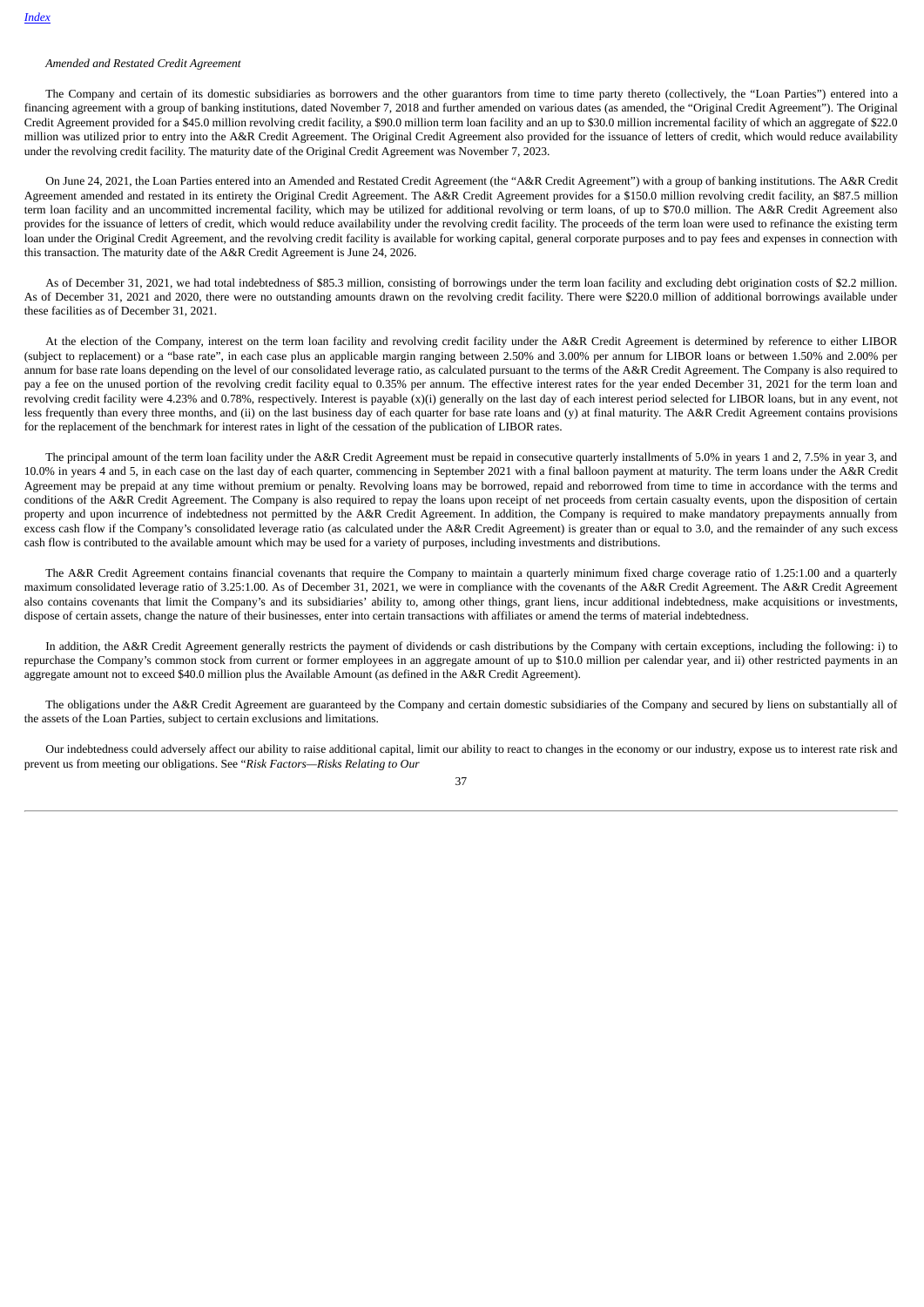Indebtedness—We have a substantial amount of indebtedness, which may limit our operating flexibility and could adversely affect our business, financial condition and results of *operations."*

### *Repurchase Program*

In August 2021, the Company's Board of Directors approved a stock repurchase program (the "Repurchase Program") that authorizes the Company to purchase up to \$40.0 million of outstanding shares of the Company's common stock. Under the Repurchase Program, the Company is authorized to repurchase shares from time to time in accordance with applicable laws, both on the open market and in privately negotiated transactions and may include the use of derivative contracts or structured share repurchase agreements. The timing and amount of repurchases depends on several factors, including market and business conditions, the trading price of the Company's common stock and the nature of other investment opportunities. The Repurchase Program may be limited, suspended or discontinued at any time without prior notice. The Repurchase Program does not have an expiration date. Under the terms of the A&R Credit Agreement, the Company has restrictions that limit the maximum amount of repurchases to (i) \$40.0 million in the aggregate (plus the Available Amount as defined in the A&R Credit Agreement) and (ii) \$10.0 million annually for shares held by any current or former officer, director, employee or consultant (or any spouses, ex-spouses or estates of the foregoing) of the Company or its subsidiaries.

During the year ended December 31, 2021, the Company purchased 341,522 shares for an aggregate purchase price totaling \$5.6 million. As of December 31, 2021, the remaining amount available for future share repurchases under the Repurchase Program was \$34.4 million.

#### **Cash Flows**

The following table summarizes the changes to our cash flows for the periods presented:

|                                                     | Year Ended December 31, |          |    |          |   |           |  |  |  |  |
|-----------------------------------------------------|-------------------------|----------|----|----------|---|-----------|--|--|--|--|
| (in thousands)                                      |                         | 2021     |    | 2020     |   | 2019      |  |  |  |  |
| <b>Statement of Cash Flows Data:</b>                |                         |          |    |          |   |           |  |  |  |  |
| Net cash provided by (used in) operating activities |                         | 78,098   | Jэ | (880)    | C | 52,534    |  |  |  |  |
| Net cash used in investing activities               |                         | (10,773) |    | (4,062)  |   | (6,719)   |  |  |  |  |
| Net cash used in financing activities               |                         | (9,616)  |    | (6,160)  |   | (32, 944) |  |  |  |  |
| Effect of exchange rate changes on cash             |                         | (142)    |    | (108)    |   | 217       |  |  |  |  |
| Net increase (decrease) in cash                     |                         | 57,567   |    | (11,210) |   | 13,088    |  |  |  |  |
| Cash, beginning of the year                         |                         | 74,907   |    | 86,117   |   | 73,029    |  |  |  |  |
| Cash, end of the year                               |                         | 132.474  |    | 74,907   |   | 86,117    |  |  |  |  |

### *Operating Activities*

Net cash provided by operating activities was \$78.1 million for the year ended December 31, 2021, a change of \$79.0 million from net cash used in operating activities of \$0.9 million for the year ended December 31, 2020. The change of \$79.0 million is primarily a result of \$65.7 million related to changes in working capital, which varies due to timing of money transmissions and payments, and by additional cash generated by our improved operating results for the year ended December 31, 2021, which reflected the further growth of our business.

#### *Investing Activities*

Net cash used in investing activities was \$10.8 million for the year ended December 31, 2021, an increase of \$6.7 million from \$4.1 million for the year ended December 31, 2020. This increase in cash used was primarily due to higher purchases of property and equipment as a result of our continued growth of sending agents, as well as, upgrading equipment of existing agents during the year ended December 31, 2021.

#### *Financing Activities*

Net cash used in financing activities was \$9.6 million for the year ended December 31, 2021, which primarily consisted of a \$40.1 million debt repayment and \$2.9 million of debt origination costs in connection with the refinancing of the Original Credit Agreement, \$4.1 million in scheduled quarterly payments due on the term loan facility, \$5.6 million of repurchases of common stock and \$0.8 million of payments for stock-based awards for shares withheld in connection with stock-based compensation arrangements and related payments to taxing authorities, offset by \$40.2 million borrowings in connection with the refinancing of the Original Credit Agreement and \$3.8 million in proceeds from issuance of stock as a result of the exercise of options.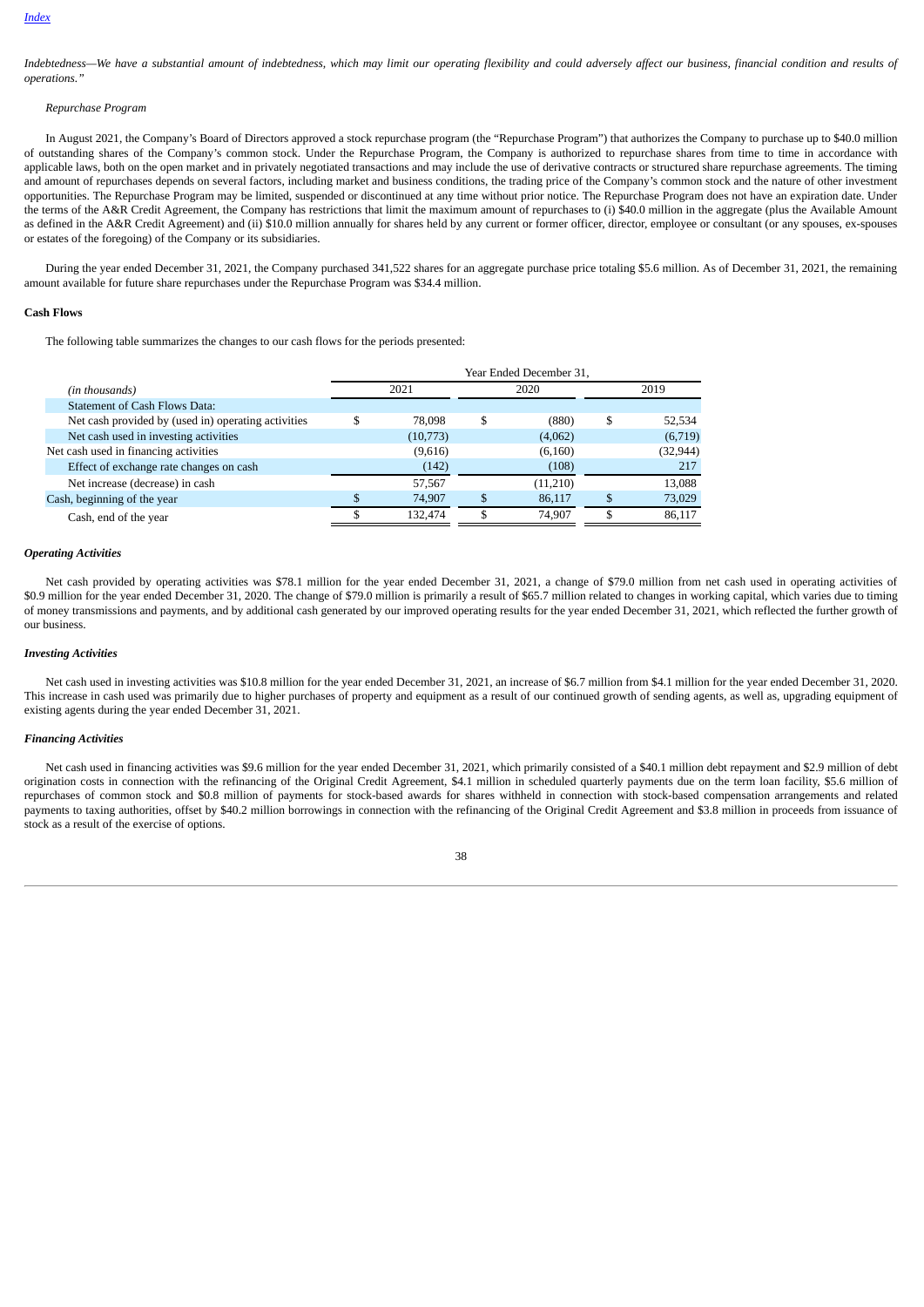Net cash used in financing activities was \$6.2 million for the year ended December 31, 2020, which consisted of \$7.7 million in scheduled quarterly repayments due on the term loan facility, offset by \$1.5 million of proceeds from issuance of stock as a result of the exercise of options.

#### **Contractual Obligations**

The following table includes aggregated information about contractual obligations that affect our liquidity and capital needs. At December 31, 2021, our contractual obligations over the next several periods were as follows:

| (in thousands)                     |  | <b>Total</b> |   | Less than<br>1 to 3 years<br>1 vear |    |        |  |        |  | 3 to 5 years | More than 5<br>vears |  |  |
|------------------------------------|--|--------------|---|-------------------------------------|----|--------|--|--------|--|--------------|----------------------|--|--|
| Debt, principal payments           |  | 85,313       | Φ | 4,375                               | ۰υ | 13,125 |  | 67,813 |  |              |                      |  |  |
| Interest payments                  |  | 10.961       |   | 2.717                               |    | 5.032  |  | 3.212  |  |              |                      |  |  |
| Non-cancelable operating<br>leases |  | 4.870        |   | 1.625                               |    | 2,268  |  | 970    |  |              |                      |  |  |
| Total                              |  | 101.144      |   | 8.717                               |    | 20.425 |  | 71.995 |  |              |                      |  |  |

Our consolidated balance sheet reflects \$83.1 million of debt as of December 31, 2021, as the principal payment obligations of \$85.3 million are gross of unamortized debt origination costs of \$2.2 million. The above table reflects the principal and interest of the revolver and term loan under the A&R Credit Agreement that will be paid through the maturity of the debt using the rates in effect on December 31, 2021 and assuming no voluntary prepayments of principal.

Non-cancelable operating leases include various office leases, including our office headquarters.

#### **Critical Accounting Estimates**

The preparation of financial statements in accordance with accounting principles generally accepted in the United States requires management to make estimates and assumptions about future events that affect amounts reported in our consolidated financial statements and related notes, as well as the related disclosure of contingent assets and liabilities at the date of the financial statements. Management evaluates its accounting policies, estimates and judgments on an on-going basis. Management bases its estimates and judgments on historical experience and various other factors that are believed to be reasonable under the circumstances. Actual results may differ from these estimates under different assumptions and conditions. Our significant accounting policies are discussed in Part II, Item 8, Financial Statements and Supplementary Data, Note 2, "Summary of Significant Accounting Policies."

#### *Allowance for Credit Losses*

Accounts receivable are recorded upon initiation of the wire transfer and are typically due to us within five days. We maintain an allowance for credit losses for estimated losses resulting primarily from the inability of our sending agents to make required payments. When preparing these estimates, we consider a number of factors, including the aging of a sending agent's account, creditworthiness of specific sending agents, historical trends and other information. One of the most significant judgments used in the allowance for credit losses estimate relates to the net historical loss rates for the different pools of accounts and advances receivable grouped based on similar characteristics.

#### *Goodwill and Intangible Assets*

Goodwill and intangible assets result primarily from business combination acquisitions. Intangible assets include agent relationships, trade name, developed technology and other intangibles, all with finite lives. Our agent relationships, trade name and developed technology are currently amortized utilizing an accelerated method over their estimated useful lives. Other intangible assets are amortized straight-line over a useful life of 10 years. Upon the acquisition, the purchase price is first allocated to identifiable assets and liabilities, including the trade name and other intangibles, with any remaining purchase price recorded as goodwill.

Goodwill is not amortized; however, it is assessed for impairment at least annually, at the beginning of the fourth quarter, or more frequently if triggering events occur. For purposes of the annual impairment test, management initially performs a qualitative assessment, which includes consideration of the economic, industry and market conditions in addition to our overall financial performance and the performance of these assets. If our qualitative assessment does not conclude that it is more likely than not that the estimated fair value of the reporting unit is greater than the carrying value, we perform a quantitative analysis. In a quantitative test, the fair value of a reporting unit is determined based on a discounted cash flow analysis. A discounted cash flow analysis requires us to make various assumptions, including assumptions about future cash flows, growth rates and discount rates. The assumptions about future cash flows and growth rates are based on our long-term projections. Assumptions used in our impairment testing are consistent with our internal forecasts and operating plans. If the fair value of the reporting unit exceeds its carrying amount, there is no impairment. If not, we recognize an impairment equal to the difference between the carrying amount of the reporting unit and its fair value, not to exceed the carrying amount of goodwill.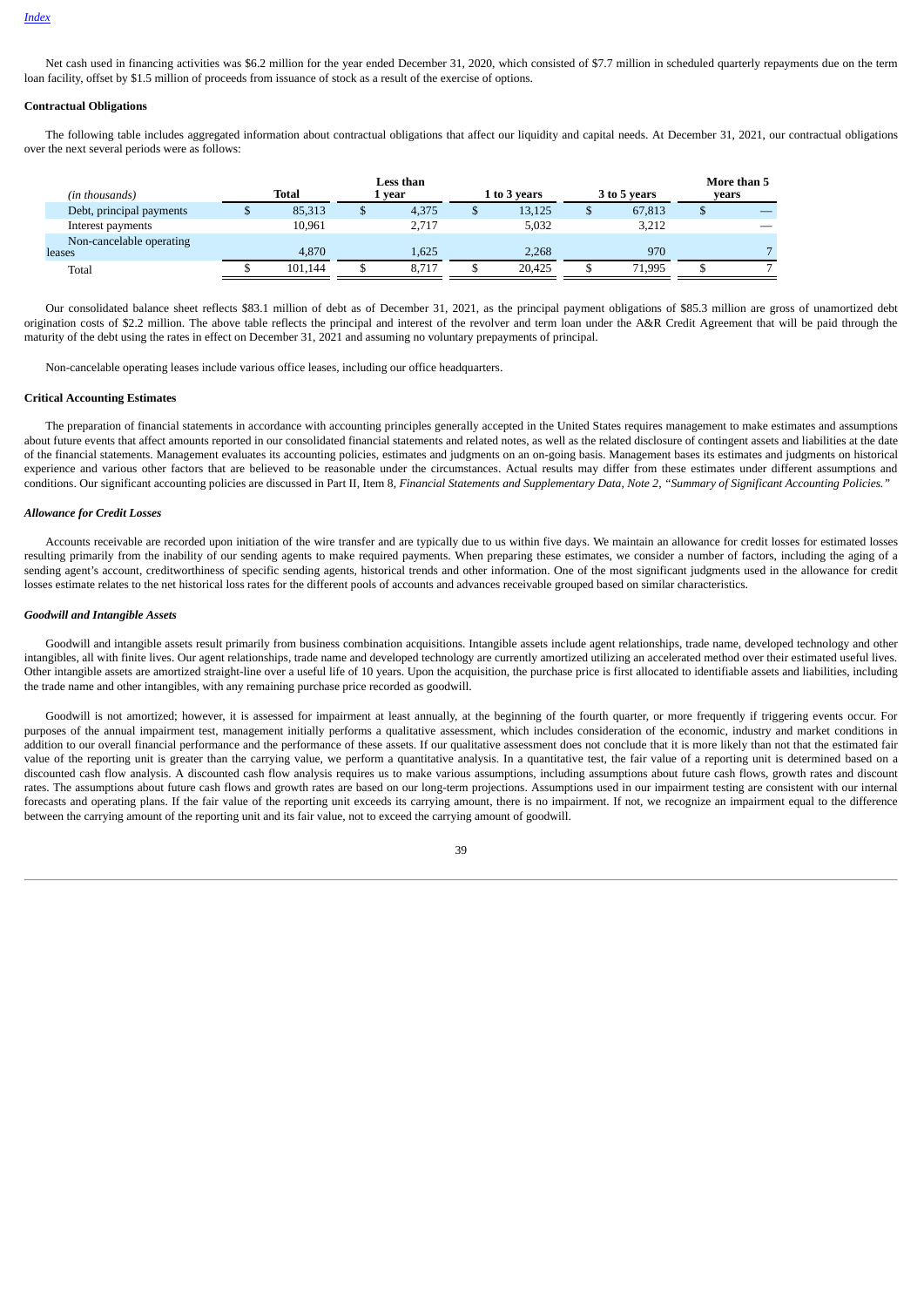The Company continuously monitors for events and circumstances that could negatively impact the key assumptions in determining fair value. While the Company believes the judgments and assumptions used in the goodwill impairment tests are reasonable, different assumptions or changes in general industry, market and macro-economic conditions, including a more prolonged and/or severe COVID-19 pandemic, could change the estimated fair values and, therefore, future impairment charges could be required, which could be material to the consolidated financial statements.

The Company evaluates amortizable intangible assets for impairment whenever events or changes in circumstances indicate that the carrying amount of an asset may not be recoverable. Upon such an occurrence, recoverability of assets to be held and used is measured by comparing the carrying amount of an asset to forecasted undiscounted future net cash flows expected to be generated by the asset. If the carrying amount of the asset exceeds its estimated future cash flows, an impairment charge is recognized for the amount by which the carrying amount of the asset exceeds the fair value of the asset. Fair value is determined based on discounted cash flows, appraised values or management's estimates, depending upon the nature of the assets.

#### *Uncertain Tax Position*

The Company is subject to income taxes in the U.S. federal jurisdiction and various state jurisdictions and our foreign subsidiaries are subject to taxes by local tax authorities. As required by the uncertain tax position guidance, we recognize the financial statement benefit of a position only after determining that the relevant tax authority would more likely than not sustain the positions following an audit. Tax regulations within each jurisdiction are subject to the interpretation of the related tax laws and regulations and require significant judgment to apply. We apply the uncertain tax position guidance to all tax positions for which the statute of limitations remains open. Resolution of these uncertainties in a manner inconsistent with management's expectations could have a material impact on the Company's financial condition and operating results.

#### **Recent Accounting Pronouncements**

Refer to Part II, Item 8, Financial Statements and Supplementary Data, Note 2, "Summary of Significant Accounting Policies", for further discussion.

## **ITEM 7A. QUANTITATIVE AND QUALITATIVE DISCLOSURES ABOUT MARKET RISK**

#### *Foreign Currency Risk*

We manage foreign currency risk through the structure of the business and an active risk management process. We currently settle with our payers in Latin America primarily by entering into foreign exchange spot transactions with local and foreign currency providers ("counterparties"). The foreign currency exposure on our foreign exchange spot transactions is limited by the fact that all transactions are settled within two business days from trade date. Foreign currency fluctuations, however, may negatively affect our average exchange gain per transaction. The Company had open spot foreign exchange contracts for Mexico and Guatemala amounting to approximately \$48.6 million and \$42.5 million at December 31, 2021 and 2020, respectively.

In addition, included in wire transfers and money orders payable, net in our consolidated balance sheets as of December 31, 2021 and 2020, there are \$17.8 million and \$7.6 million, respectively, of wire transfers payable denominated in foreign currencies, primarily in Mexican pesos and Guatemalan quetzales.

Also, included in prepaid wires, net in our consolidated balance sheets as of December 31, 2021 and 2020, there are \$39.7 million and \$50.1 million, respectively, of prepaid wires denominated in foreign currencies, primarily in Mexican pesos and Guatemalan quetzales.

We are also exposed to changes in currency rates as a result of our investments in foreign operations and revenues generated in currencies other than the U.S. dollar. Revenues and profits generated by international operations will increase or decrease because of changes in foreign currency exchange rates. This foreign currency risk is related primarily to our operations in our foreign subsidiaries. Revenues from our foreign subsidiaries represent less than 1% of our consolidated revenues for the year ended December 31, 2021. Therefore, a 10% increase or decrease in these currency rates against the U.S. Dollar would result in a de minimis change to our overall operating results.

The spot and average exchange rates for Mexico, Guatemala and Canada currencies to U.S. dollar are as follows: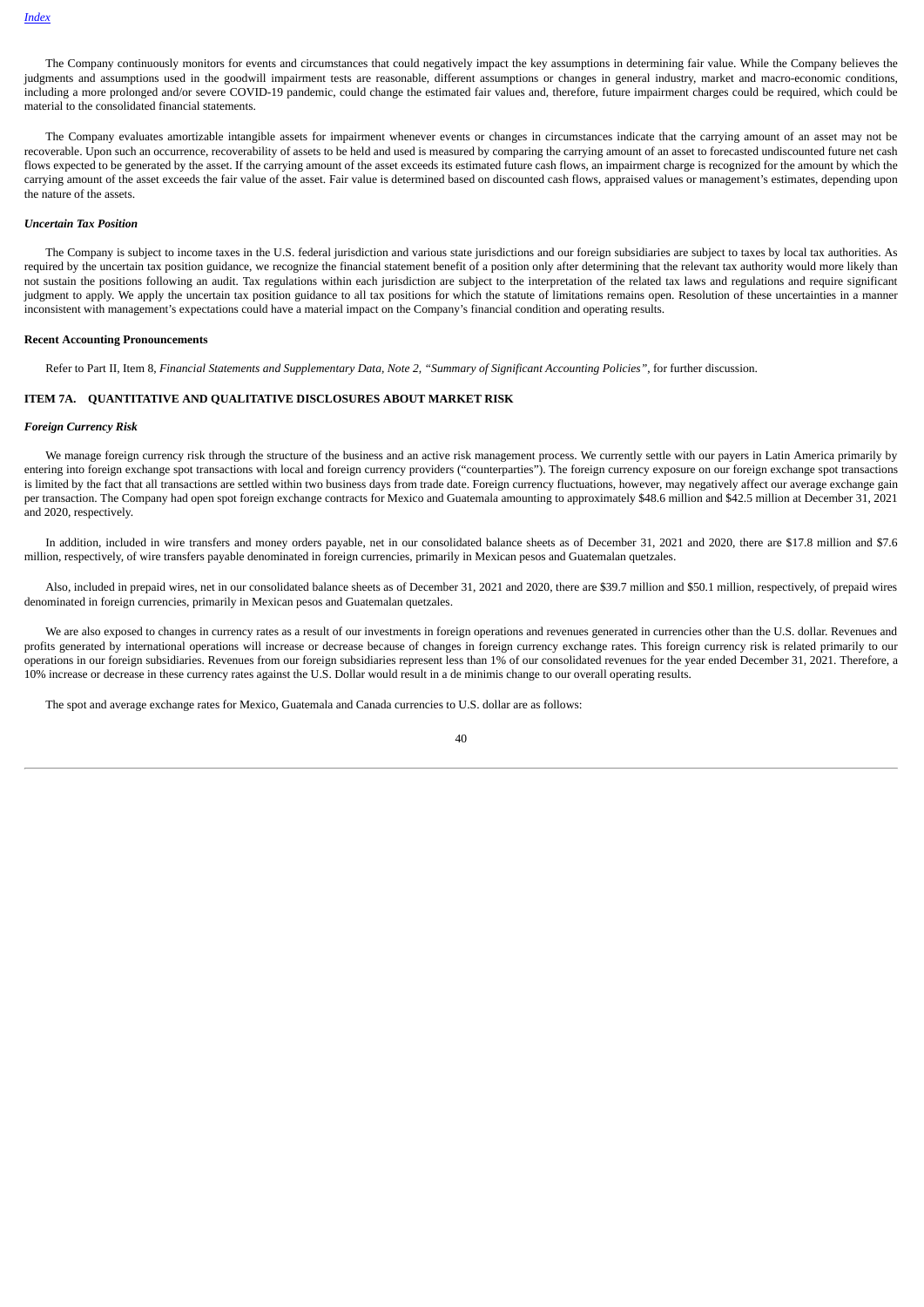|                               |                       | 2021                   |                       | 2020                   |                       | 2019             |  |  |
|-------------------------------|-----------------------|------------------------|-----------------------|------------------------|-----------------------|------------------|--|--|
|                               | $\textbf{Spot}^{(1)}$ | Average <sup>(2)</sup> | $\mathbf{Spot}^{(1)}$ | Average <sup>(2)</sup> | $\mathrm{Spot}^{(1)}$ | Average $^{(2)}$ |  |  |
| U.S. dollar/Mexico Peso       | 20.50                 | 20.27                  | 19.89                 | 21.47                  | 18.86                 | 19.23            |  |  |
| U.S. dollar/Guatemala Quetzal | 7.71                  | 7.73                   | 7.79                  | 7.71                   | 7.69                  | 7.69             |  |  |
| U.S. dollar/Canadian Dollar   | 4.28                  | 1.25                   | 1.28                  | 1.34                   | 1.31                  | 1.33             |  |  |

(1) Spot exchange rates are as of December 31, 2021, 2020 and 2019.

(2) Average exchange rates are for the years ended December 31, 2021, 2020 and 2019.

Long-term sustained appreciation of the Mexican peso or Guatemalan quetzal as compared to the U.S. dollar could affect our margins.

### *Interest Rate Risk*

Interest on the term loan facility and revolving credit facility under the A&R Credit Agreement is determined by reference to either LIBOR (subject to replacement) or a "base rate", in each case plus an applicable margin ranging between 2.50% and 3.00% per annum for LIBOR loans and between 1.50% and 2.00% per annum for base rate loans depending on the level of our consolidated leverage ratio. The Company is also required to pay a fee on the unused portion of the revolving credit facility equal to 0.35% per annum. Because interest expense is subject to fluctuation, if interest rates increase, our debt service obligations on such variable rate indebtedness would increase even though the amount borrowed remained the same. Accordingly, an increase in interest rates would adversely affect our profitability. The A&R Credit Agreement contains provisions for the replacement of the benchmark for interest rates in light of the cessation of the publication of LIBOR rates.

As of December 31, 2021, we had \$85.3 million in outstanding borrowings under the term loan. A hypothetical 1% increase or decrease in the interest rate on our indebtedness as of December 31, 2021 would have increased or decreased cash interest expense on our term loan by approximately \$0.9 million per annum.

### *Credit Risk*

We maintain certain cash balances in various U.S. banks, which at times, may exceed federally insured limits. We have not incurred any losses on these accounts. In addition, we maintain various bank accounts in Mexico, Guatemala and Canada, which are not insured. During the year ended December 31, 2021, we did not incur any losses on these uninsured accounts with the exception of a \$2.0 million provision we recorded as a result of the closure of a financial institution in Mexico during the third quarter of 2021 (See Note 5 in Item 8). To manage our exposure to credit risk with respect to cash balances and other credit risk exposure resulting from our relationships with banks and financial institutions, we regularly review cash concentrations, and we attempt to diversify our cash balances among global financial institutions.

We are also exposed to credit risk related to receivable balances from sending agents. We perform a credit review before each agent signing and conduct ongoing analyses of sending agents and certain other parties we transact with directly. As of December 31, 2021, we also had \$1.4 million outstanding of agent advances receivable from sending agents. Most of the agent advances receivable are collateralized by personal guarantees from the sending agents and by assets from their businesses. Due to the COVID-19 pandemic, it is possible we could be adversely affected by credit losses, such as those related to our outstanding agent advances receivable from sending agents. At the date of this report, however, we are not aware of any significant exposure and are continuing to monitor our credit risk.

Our provision for bad debt was approximately \$1.5 million for the year ended December 31, 2021 (0.3% of total revenues), \$1.8 million for the year ended December 31, 2020 (0.5% of total revenues) and \$1.6 million for the year ended December 31, 2019 (0.5% of total revenues). The decrease in our provision for bad debt in the year ended December 31, 2021 is due to higher write-offs of accounts receivable in 2020 compared to 2021 as a result of the deterioration of the creditworthiness of a small number of sending agents.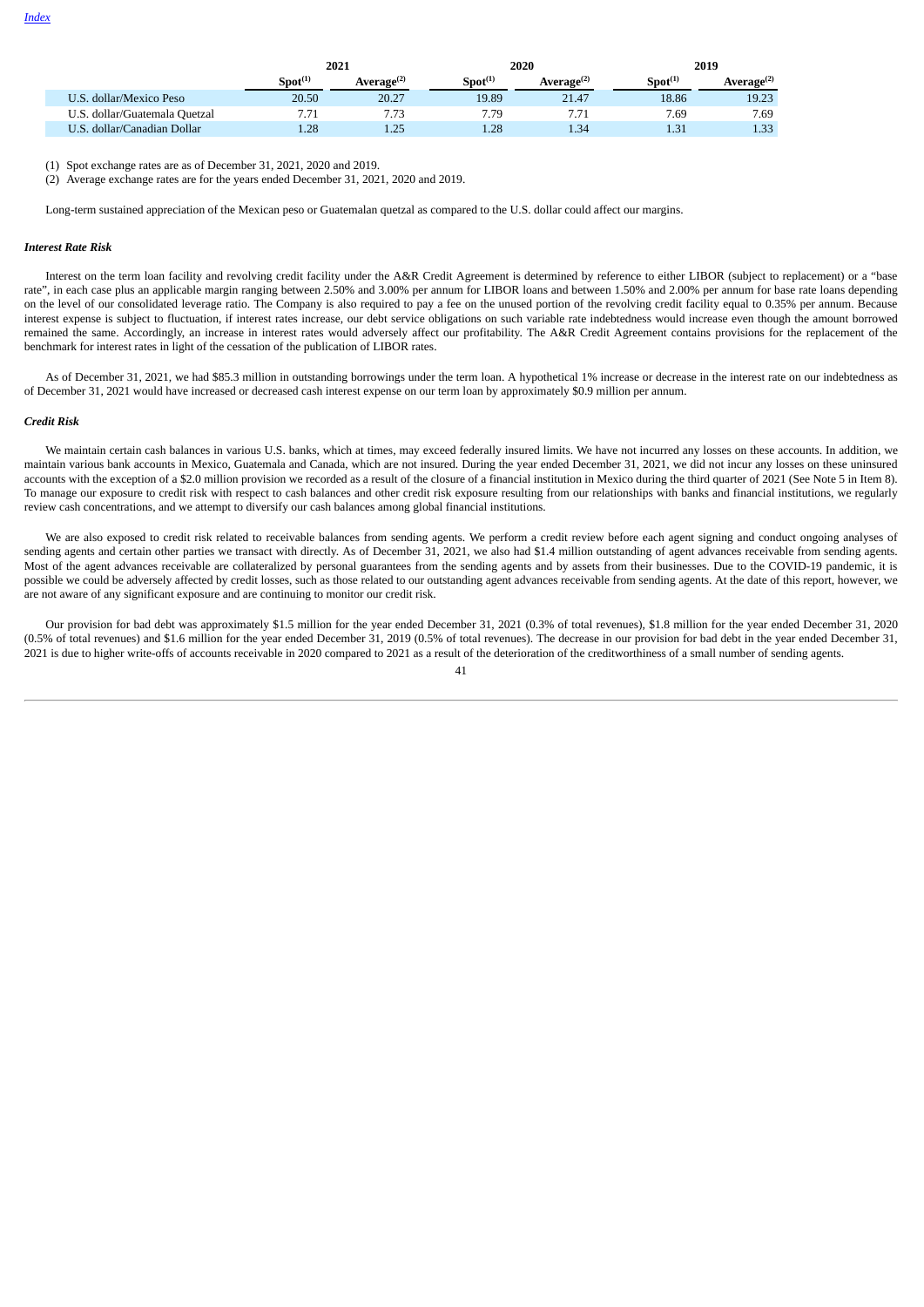# **ITEM 8. FINANCIAL STATEMENTS AND SUPPLEMENTARY DATA**

## **INTERNATIONAL MONEY EXPRESS, INC.**

# **INDEX TO CONSOLIDATED FINANCIAL STATEMENTS**

| Report of Independent Registered Public Accounting Firm (BDO USA, LLP, Miami, FL, Auditor Firm ID: 243)         | $F-1$ |
|-----------------------------------------------------------------------------------------------------------------|-------|
| Consolidated Balance Sheets as of December 31, 2021 and 2020                                                    | $F-2$ |
| Consolidated Statements of Income and Comprehensive Income for the years ended December 31, 2021, 2020 and 2019 | $F-3$ |
| Consolidated Statements of Changes in Stockholders' Equity for the years ended December 31, 2021, 2020 and 2019 | $F-4$ |
| Consolidated Statements of Cash Flows for the years ended December 31, 2021, 2020 and 2019                      | $F-5$ |
| <b>Notes to Consolidated Financial Statements</b>                                                               | $F-7$ |

<span id="page-44-0"></span>All other financial statement schedules for International Money Express, Inc. have been omitted because they are not applicable, or because the information required is included in the respective consolidated financial statements or notes thereto.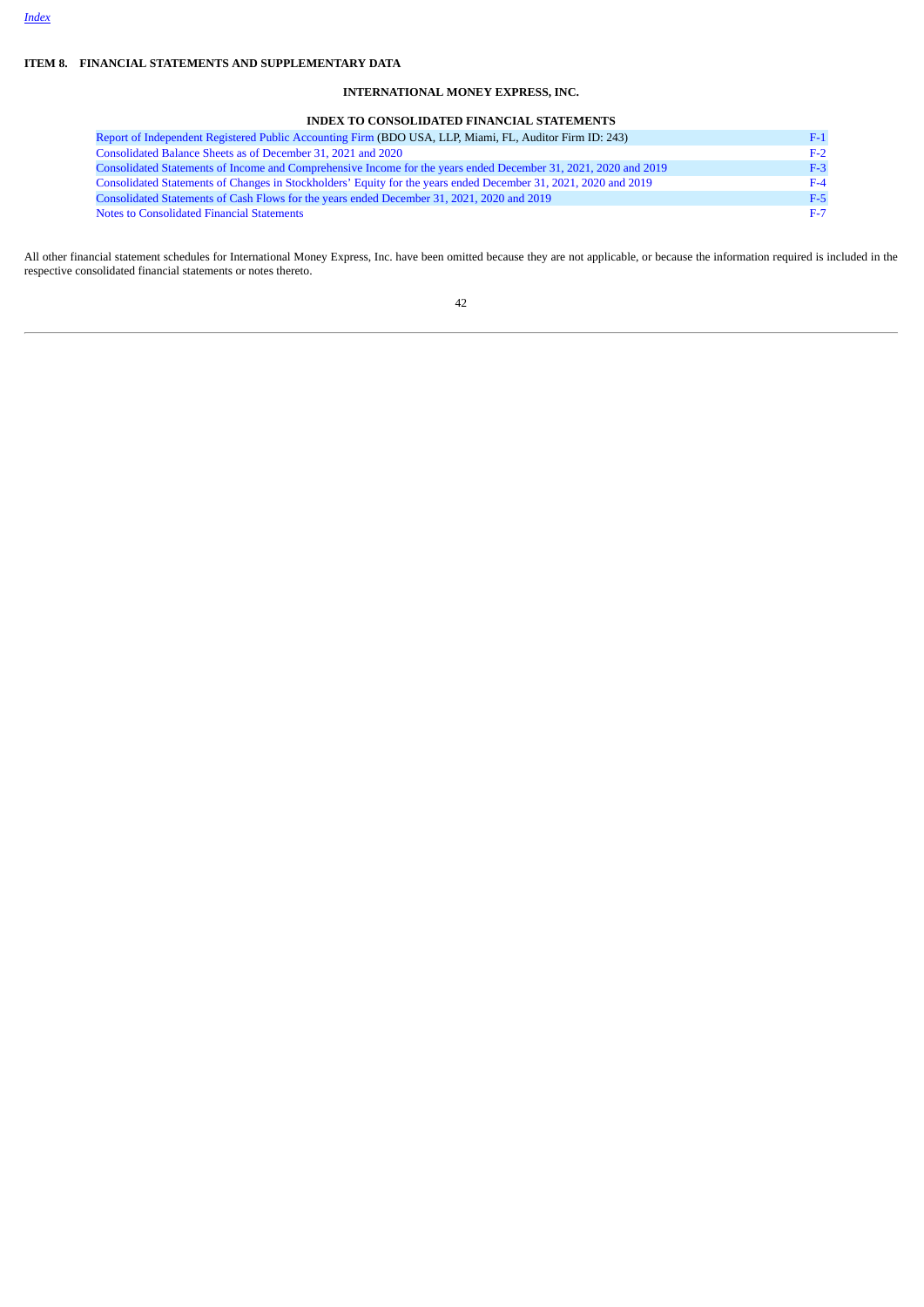## **Report of Independent Registered Public Accounting Firm**

Shareholders and Board of Directors International Money Express, Inc. Miami, Florida

### **Opinion on the Consolidated Financial Statements**

We have audited the accompanying consolidated balance sheets of International Money Express, Inc. and subsidiaries (the "Company") as of December 31, 2021 and 2020, the related consolidated statements of income and comprehensive income, changes in stockholders' equity, and cash flows for each of the three years in the period ended December 31, 2021, and the related notes (collectively referred to as the "consolidated financial statements"). In our opinion, the consolidated financial statements present fairly, in all material respects, the financial position of the Company at December 31, 2021 and 2020, and the results of its operations and its cash flows for each of the three years in the period ended December 31, 2021**,** in conformity with accounting principles generally accepted in the United States of America.

#### **Basis for Opinion**

These consolidated financial statements are the responsibility of the Company's management. Our responsibility is to express an opinion on the Company's consolidated financial statements based on our audits. We are a public accounting firm registered with the Public Company Accounting Oversight Board (United States) ("PCAOB") and are required to be independent with respect to the Company in accordance with the U.S. federal securities laws and the applicable rules and regulations of the Securities and Exchange Commission and the PCAOB.

We conducted our audits in accordance with the standards of the PCAOB. Those standards require that we plan and perform the audit to obtain reasonable assurance about whether the consolidated financial statements are free of material misstatement, whether due to error or fraud. The Company is not required to have, nor were we engaged to perform, an audit of its internal control over financial reporting. As part of our audits we are required to obtain an understanding of internal control over financial reporting but not for the purpose of expressing an opinion on the effectiveness of the Company's internal control over financial reporting. Accordingly, we express no such opinion.

Our audits included performing procedures to assess the risks of material misstatement of the consolidated financial statements, whether due to error or fraud, and performing procedures that respond to those risks. Such procedures included examining, on a test basis, evidence regarding the amounts and disclosures in the consolidated financial statements. Our audits also included evaluating the accounting principles used and significant estimates made by management, as well as evaluating the overall presentation of the consolidated financial statements. We believe that our audits provide a reasonable basis for our opinion.

/s/ BDO USA, LLP

Certified Public Accountants

We have served as the Company's auditor since 2017.

Miami, Florida

<span id="page-45-0"></span>March 7, 2022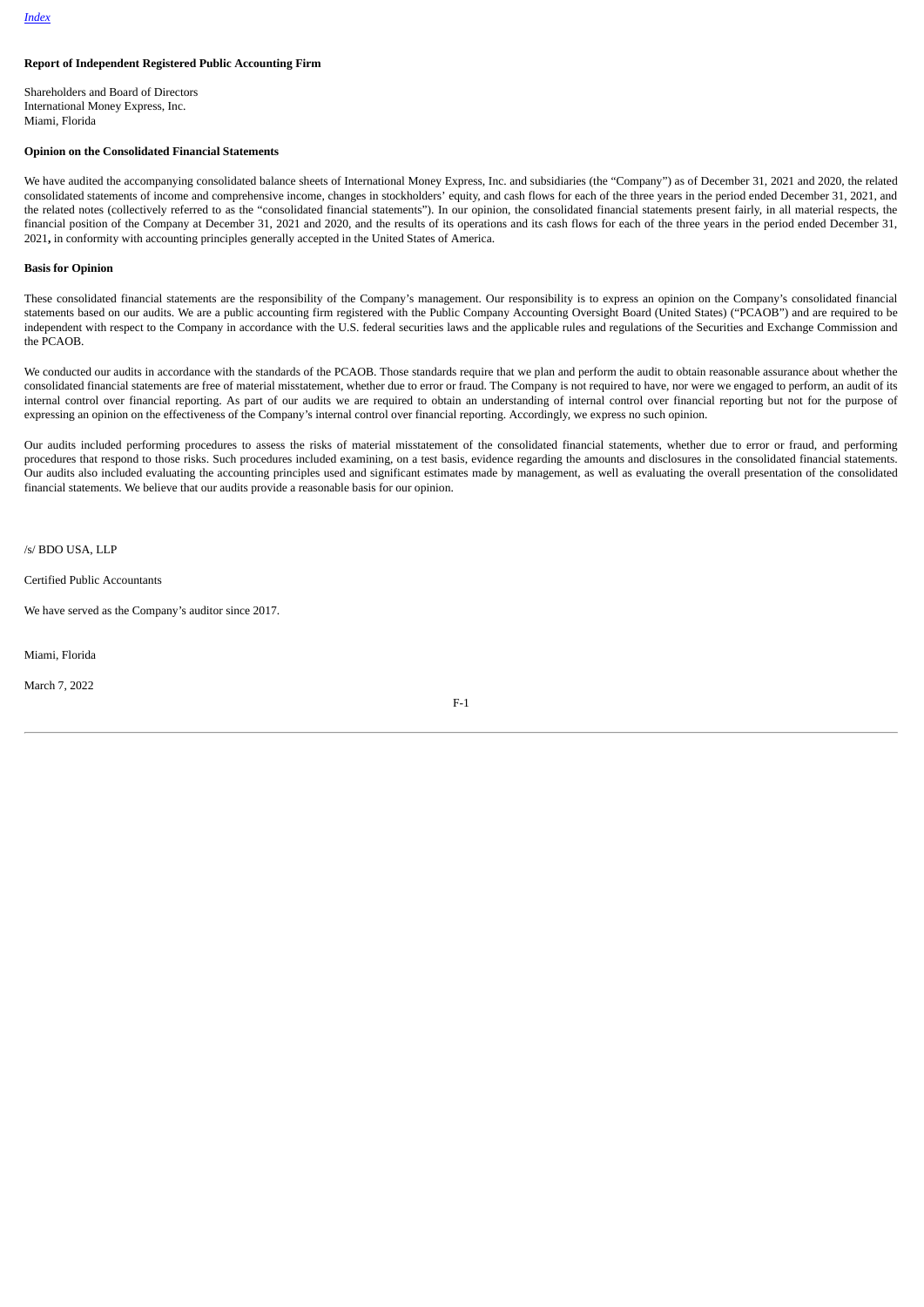### **INTERNATIONAL MONEY EXPRESS, INC. CONSOLIDATED BALANCE SHEETS (in thousands, except for share data)**

|                                                                                                                                                                         | December 31. |                |    |         |  |  |
|-------------------------------------------------------------------------------------------------------------------------------------------------------------------------|--------------|----------------|----|---------|--|--|
|                                                                                                                                                                         |              | 2021           |    | 2020    |  |  |
| <b>ASSETS</b>                                                                                                                                                           |              |                |    |         |  |  |
| Current assets:                                                                                                                                                         |              |                |    |         |  |  |
| Cash                                                                                                                                                                    | \$           | 132,474        | \$ | 74,907  |  |  |
| Accounts receivable, net of allowance of \$2,181 and \$1,503, respectively                                                                                              |              | 67,317         |    | 55,017  |  |  |
| Prepaid wires, net                                                                                                                                                      |              | 56,766         |    | 53,281  |  |  |
| Prepaid expenses and other current assets                                                                                                                               |              | 6,988          |    | 3.521   |  |  |
| Total current assets                                                                                                                                                    |              | 263,545        |    | 186,726 |  |  |
| Property and equipment, net                                                                                                                                             |              | 17,905         |    | 13,021  |  |  |
| Goodwill                                                                                                                                                                |              | 36,260         |    | 36,260  |  |  |
| Intangible assets, net                                                                                                                                                  |              | 15,392         |    | 20,430  |  |  |
| Other assets                                                                                                                                                            |              | 7,434          |    | 3,036   |  |  |
| <b>Total assets</b>                                                                                                                                                     | \$           | 340,536        | \$ | 259,473 |  |  |
|                                                                                                                                                                         |              |                |    |         |  |  |
| LIABILITIES AND STOCKHOLDERS' EQUITY<br>Current liabilities:                                                                                                            |              |                |    |         |  |  |
| Current portion of long-term debt, net                                                                                                                                  | \$           | 3,882          | \$ | 7,044   |  |  |
| Accounts payable                                                                                                                                                        |              | 23,151         |    | 12,771  |  |  |
| Wire transfers and money orders payable, net                                                                                                                            |              | 56,066         |    | 41,746  |  |  |
| Accrued and other liabilities                                                                                                                                           |              | 33,760         |    | 22,380  |  |  |
| Total current liabilities                                                                                                                                               |              | 116.859        |    | 83,941  |  |  |
| Long-term liabilities:                                                                                                                                                  |              |                |    |         |  |  |
| Long-term debt, net                                                                                                                                                     |              | 79,211         |    | 80,579  |  |  |
| Deferred tax liability, net                                                                                                                                             |              | 1,426          |    | 692     |  |  |
| Total long-term liabilities                                                                                                                                             |              | 80,637         |    | 81,271  |  |  |
|                                                                                                                                                                         |              |                |    |         |  |  |
| Commitments and contingencies, see Note 16                                                                                                                              |              |                |    |         |  |  |
|                                                                                                                                                                         |              |                |    |         |  |  |
| Stockholders' equity:                                                                                                                                                   |              |                |    |         |  |  |
| Common stock \$0.0001 par value; 230,000,000 shares authorized, 38,820,222<br>and $38,217,125$ shares issued and $38,478,700$ and $38,217,125$ shares outstanding as of |              |                |    |         |  |  |
| December 31, 2021 and 2020, respectively                                                                                                                                |              | $\overline{4}$ |    | 4       |  |  |
| Additional paid-in capital                                                                                                                                              |              | 66,875         |    | 59,310  |  |  |
| Retained earnings                                                                                                                                                       |              | 81,803         |    | 34,960  |  |  |
| Accumulated other comprehensive loss                                                                                                                                    |              | (76)           |    | (13)    |  |  |
| Treasury stock, at cost; 341,522 shares as of December 31, 2021 (none as of<br>December 31, 2020)                                                                       |              | (5, 566)       |    |         |  |  |
| Total stockholders' equity                                                                                                                                              |              | 143,040        |    | 94.261  |  |  |
| Total liabilities and stockholders' equity                                                                                                                              | \$           | 340,536        | \$ | 259,473 |  |  |

<span id="page-46-0"></span>The accompanying notes are an integral part of these consolidated financial statements.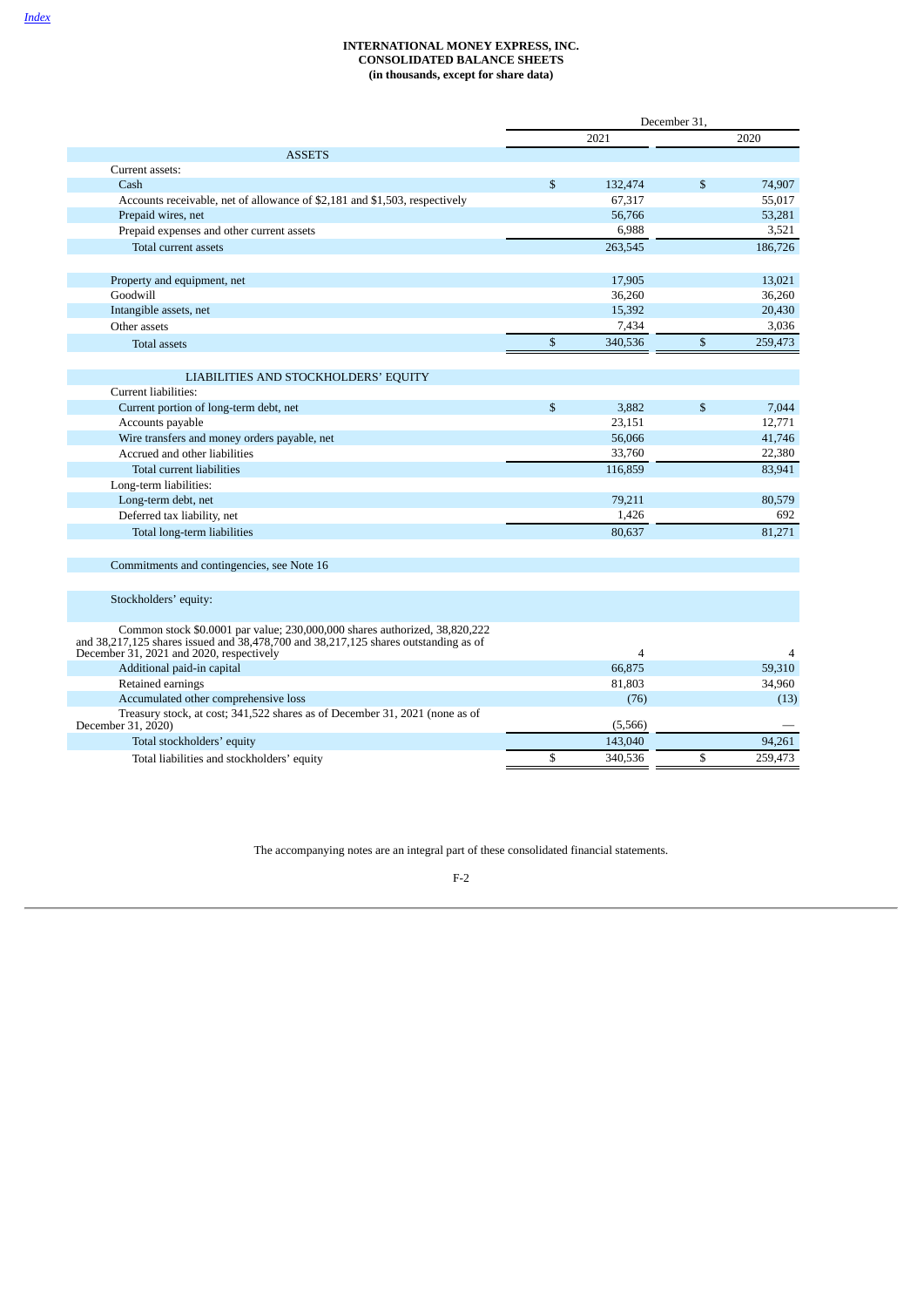## **INTERNATIONAL MONEY EXPRESS, INC. CONSOLIDATED STATEMENTS OF INCOME AND COMPREHENSIVE INCOME (in thousands, except for share data)**

|                                                    |              |            |              | Year Ended December 31, |              |            |
|----------------------------------------------------|--------------|------------|--------------|-------------------------|--------------|------------|
|                                                    |              | 2021       |              | 2020                    |              | 2019       |
| Revenues:                                          |              |            |              |                         |              |            |
| Wire transfer and money order fees, net            | $\mathbb{S}$ | 393,241    | $\mathbb{S}$ | 307,909                 | \$           | 273,081    |
| Foreign exchange gain, net                         |              | 62,832     |              | 46,763                  |              | 44,268     |
| Other income                                       |              | 3,133      |              | 2,537                   |              | 2,252      |
| <b>Total revenues</b>                              |              | 459,206    |              | 357,209                 |              | 319,601    |
|                                                    |              |            |              |                         |              |            |
| Operating expenses:                                |              |            |              |                         |              |            |
| Service charges from agents and banks              |              | 307,458    |              | 238,597                 |              | 212,670    |
| Salaries and benefits                              |              | 43,065     |              | 32,831                  |              | 30,705     |
| Other selling, general and administrative expenses |              | 31,340     |              | 22,086                  |              | 27,095     |
| Depreciation and amortization                      |              | 9,491      |              | 10,828                  |              | 12,689     |
| Total operating expenses                           |              | 391,354    |              | 304,342                 |              | 283,159    |
|                                                    |              |            |              |                         |              |            |
| Operating income                                   |              | 67,852     |              | 52,867                  |              | 36,442     |
|                                                    |              |            |              |                         |              |            |
| Interest expense                                   |              | 4,537      |              | 6,566                   |              | 8,510      |
|                                                    |              |            |              |                         |              |            |
| Income before income taxes                         |              | 63,315     |              | 46,301                  |              | 27,932     |
|                                                    |              |            |              |                         |              |            |
| Income tax provision                               |              | 16,472     |              | 12,517                  |              | 8,323      |
|                                                    |              |            |              |                         |              |            |
| Net income                                         |              | 46,843     |              | 33,784                  |              | 19,609     |
|                                                    |              |            |              |                         |              |            |
| Other comprehensive (loss) income                  |              | (63)       |              | (106)                   |              | 95         |
|                                                    |              |            |              |                         |              |            |
| Comprehensive income                               | \$           | 46,780     | \$           | 33,678                  | \$           | 19,704     |
|                                                    |              |            |              |                         |              |            |
| Earnings per common share:                         |              |            |              |                         |              |            |
| <b>Basic</b>                                       | \$           | 1.22       | \$           | 0.89                    | \$           | 0.52       |
| <b>Diluted</b>                                     | \$           | 1.20       | \$           | 0.88                    | $\mathbb{S}$ | 0.52       |
|                                                    |              |            |              |                         |              |            |
| Weighted-average common shares outstanding:        |              |            |              |                         |              |            |
| <b>Basic</b>                                       |              | 38,474,040 |              | 38,060,290              |              | 37,428,345 |
| <b>Diluted</b>                                     |              | 39,103,450 |              | 38,358,171              |              | 37,594,158 |
|                                                    |              |            |              |                         |              |            |

<span id="page-47-0"></span>The accompanying notes are an integral part of these consolidated financial statements.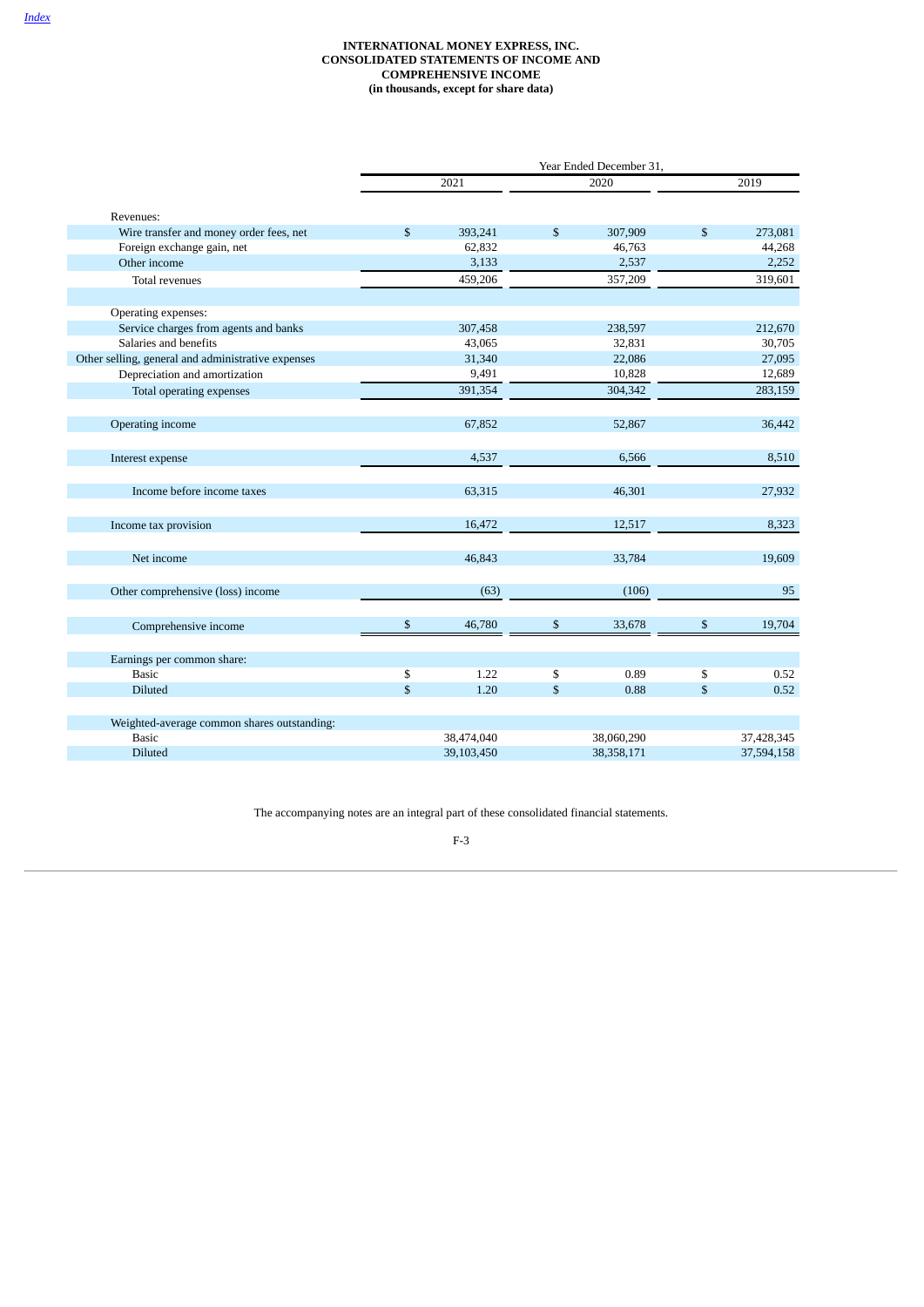### **INTERNATIONAL MONEY EXPRESS, INC. CONSOLIDATED STATEMENTS OF CHANGES IN STOCKHOLDERS' EQUITY (in thousands, except for share data)**

|                                                                | <b>Common Stock</b> |                |                          | <b>Treasury Stock</b> |              | <b>Additional</b><br>Paid-in |               |           |                          | <b>Accumulated Other</b><br>Comprehensive |                          | <b>Total</b><br>Stockholders' |          |  |
|----------------------------------------------------------------|---------------------|----------------|--------------------------|-----------------------|--------------|------------------------------|---------------|-----------|--------------------------|-------------------------------------------|--------------------------|-------------------------------|----------|--|
|                                                                | <b>Shares</b>       |                | Amount                   | <b>Shares</b>         |              | Amount                       |               | Capital   | <b>Retained Earnings</b> |                                           | (Loss) Income            |                               | Equity   |  |
| Balance, December 31, 2018                                     | 36,182,783 \$       |                | $\overline{4}$           |                       | $\mathbf{s}$ |                              | \$            | 61,889    | \$<br>$(17, 418)$ \$     |                                           | $(2)$ \$                 |                               | 44,473   |  |
| Adoption of new accounting                                     |                     |                |                          |                       |              |                              |               |           |                          |                                           |                          |                               |          |  |
| pronouncement                                                  |                     |                |                          |                       |              |                              |               |           | (1,015)                  |                                           |                          |                               | (1,015)  |  |
| Warrant exchange                                               | 1,800,065           |                |                          |                       |              |                              |               | (10, 031) |                          |                                           |                          |                               | (10,031) |  |
| Net income                                                     |                     |                |                          |                       |              |                              |               |           | 19,609                   |                                           |                          |                               | 19,609   |  |
| Issuance of common stock:                                      |                     |                |                          |                       |              |                              |               |           |                          |                                           |                          |                               |          |  |
| <b>Exercise of stock options</b>                               | 30,349              |                |                          |                       |              |                              |               | 227       |                          |                                           |                          |                               | 227      |  |
| Restricted stock units                                         | 21,192              |                |                          |                       |              |                              |               |           |                          |                                           |                          |                               |          |  |
| Share-based compensation                                       |                     |                |                          |                       |              |                              |               | 2,609     |                          |                                           |                          |                               | 2,609    |  |
| Adjustment from foreign currency<br>translation, net           |                     |                |                          |                       |              |                              |               |           |                          |                                           | 95                       |                               | 95       |  |
| Balance, December 31, 2019                                     | 38,034,389          | $\mathfrak{s}$ | $\overline{4}$           |                       | $\mathbb{S}$ |                              | $\mathcal{S}$ | 54,694    | $\mathbb{S}$<br>1,176    | $\mathfrak{S}$                            | 93                       | $\mathbb{S}$                  | 55,967   |  |
| Net income                                                     |                     |                |                          |                       |              |                              |               |           | 33,784                   |                                           | $\overline{\phantom{0}}$ |                               | 33,784   |  |
| Issuance of common stock:                                      |                     |                |                          |                       |              |                              |               |           |                          |                                           |                          |                               |          |  |
| Exercise of stock options                                      | 163,783             |                |                          |                       |              |                              |               | 1,379     |                          |                                           |                          |                               | 1,379    |  |
| Restricted stock units                                         | 18,953              |                |                          |                       |              |                              |               |           |                          |                                           |                          |                               |          |  |
| Share-based compensation                                       |                     |                |                          |                       |              |                              |               | 3,237     |                          |                                           |                          |                               | 3,237    |  |
| Adjustment from foreign currency<br>translation, net           |                     |                |                          |                       |              |                              |               |           |                          |                                           | (106)                    |                               | (106)    |  |
| Balance, December 31, 2020                                     | 38,217,125          | \$             | $\overline{\mathcal{A}}$ |                       | \$           | $\overline{\phantom{0}}$     | \$            | 59,310    | \$<br>34,960             | -S                                        | (13)                     | -\$                           | 94,261   |  |
| Net income                                                     |                     |                |                          |                       |              |                              |               |           | 46.843                   |                                           |                          |                               | 46,843   |  |
| Issuance of common stock:                                      |                     |                |                          |                       |              |                              |               |           |                          |                                           |                          |                               |          |  |
| Exercise of stock options, net of<br>shares withheld for taxes | 463,021             |                |                          |                       |              |                              |               | 3.037     |                          |                                           |                          |                               | 3,037    |  |
| Restricted stock units                                         | 47,728              |                |                          |                       |              |                              |               | (73)      |                          |                                           |                          |                               | (73)     |  |
| Restricted stock awards                                        | 88,215              |                |                          |                       |              |                              |               | —         |                          |                                           |                          |                               |          |  |
| Fully vested shares                                            | 4,133               |                |                          |                       |              |                              |               |           |                          |                                           |                          |                               |          |  |
| Share-based compensation                                       |                     |                |                          |                       |              |                              |               | 4,601     |                          |                                           |                          |                               | 4,601    |  |
| Adjustment from foreign currency<br>translation, net           |                     |                |                          |                       |              |                              |               |           |                          |                                           | (63)                     |                               | (63)     |  |
| Acquisition of treasury stock, at<br>cost                      |                     |                |                          | (341, 522)            |              | (5,566)                      |               |           |                          |                                           |                          |                               | (5,566)  |  |
| Balance, December 31, 2021                                     | 38,820,222          | <sup>\$</sup>  | $\overline{4}$           | (341,522)             | S            | (5, 566)                     | $\mathbf{s}$  | 66,875    | \$<br>81,803             | -S                                        | (76)                     | -S                            | 143,040  |  |

<span id="page-48-0"></span>The accompanying notes are an integral part of these consolidated financial statements.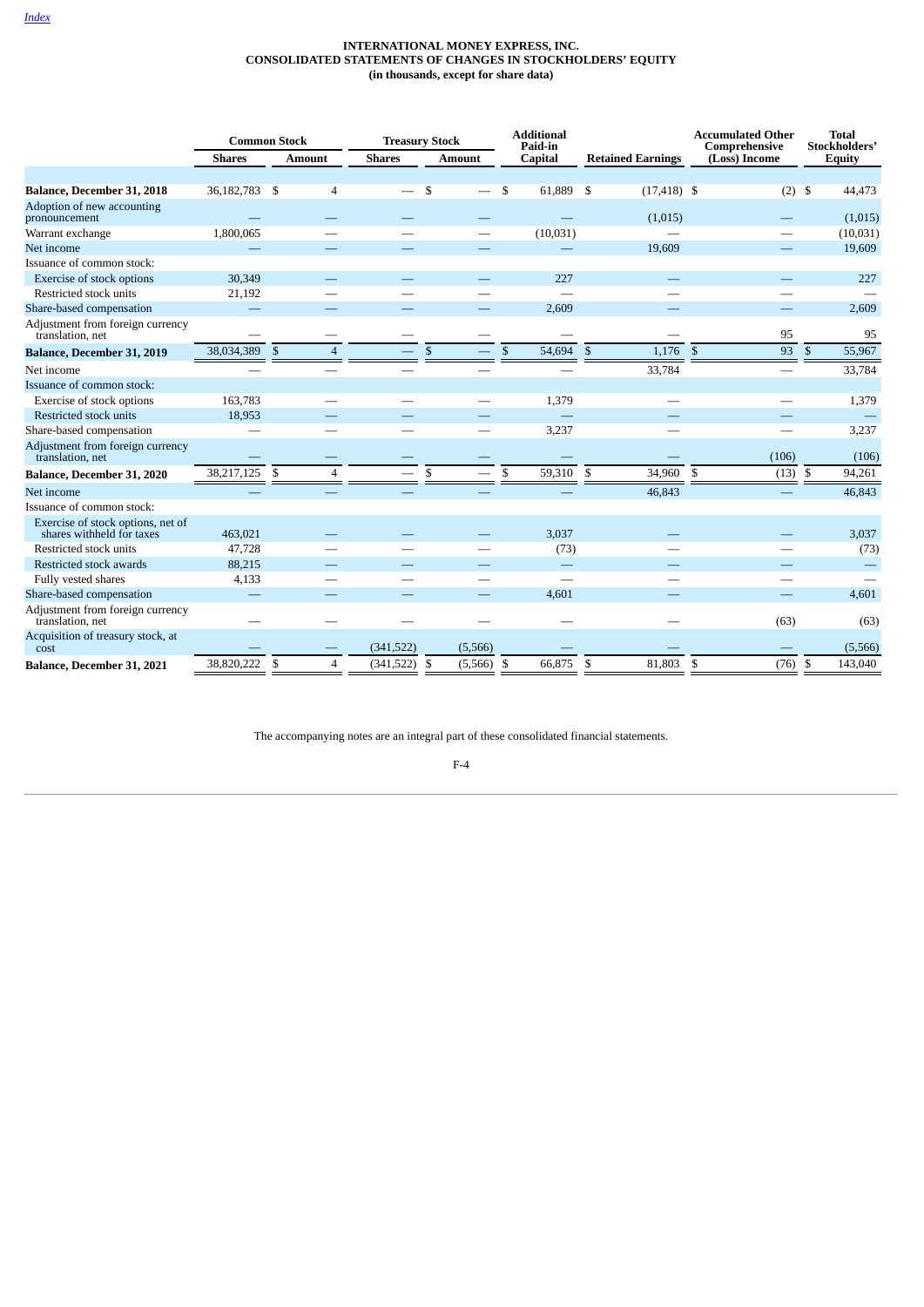### **INTERNATIONAL MONEY EXPRESS, INC. CONSOLIDATED STATEMENTS OF CASH FLOWS (in thousands)**

|                                                             |               | Year Ended December 31, |      |           |  |  |  |
|-------------------------------------------------------------|---------------|-------------------------|------|-----------|--|--|--|
|                                                             | 2021          | 2020                    | 2019 |           |  |  |  |
| Cash flows from operating activities:                       |               |                         |      |           |  |  |  |
| Net income                                                  | \$<br>46,843  | \$<br>33,784            | \$   | 19,609    |  |  |  |
| Adjustments to reconcile net income to net cash provided by |               |                         |      |           |  |  |  |
| (used in) operating activities:                             |               |                         |      |           |  |  |  |
| Depreciation and amortization                               | 9,491         | 10,828                  |      | 12,689    |  |  |  |
| Share-based compensation                                    | 4,601         | 3,237                   |      | 2,609     |  |  |  |
| Provision for credit losses                                 | 1,537         | 1,801                   |      | 1,626     |  |  |  |
| Debt origination costs amortization                         | 875           | 760                     |      | 734       |  |  |  |
| Deferred income tax provision, net                          | 734           | 1,433                   |      | 1,863     |  |  |  |
| Loss on disposal of property and equipment                  | 1,423         | 419                     |      | 265       |  |  |  |
| Total adjustments                                           | 18,661        | 18,478                  |      | 19,786    |  |  |  |
| Changes in operating assets and liabilities:                |               |                         |      |           |  |  |  |
| Accounts receivable, net                                    | (13, 846)     | (17,080)                |      | (5,655)   |  |  |  |
| Prepaid wires, net                                          | (3,887)       | (35,598)                |      | 8,805     |  |  |  |
| Prepaid expenses and other assets                           | (6,355)       | (1,137)                 |      | (659)     |  |  |  |
| Wire transfers and money orders payable, net                | 14,726        | 2,092                   |      | 3,416     |  |  |  |
| Accounts payable and accrued and other                      |               |                         |      |           |  |  |  |
| liabilities                                                 | 21,956        | (1, 419)                |      | 7,232     |  |  |  |
| Net cash provided by (used in) operating activities         | 78,098        | (880)                   |      | 52,534    |  |  |  |
|                                                             |               |                         |      |           |  |  |  |
| Cash flows from investing activities:                       |               |                         |      |           |  |  |  |
| Purchases of property and equipment                         | (10, 588)     | (4,062)                 |      | (6, 469)  |  |  |  |
| Acquisition of agent locations                              | (185)         |                         |      | (250)     |  |  |  |
| Net cash used in investing activities                       | (10,773)      | (4,062)                 |      | (6,719)   |  |  |  |
|                                                             |               |                         |      |           |  |  |  |
| Cash flows from financing activities:                       |               |                         |      |           |  |  |  |
| Borrowings under term loan facility                         | 40.158        |                         |      | 12,000    |  |  |  |
| Repayments of term loan facility                            | (44, 228)     | (7,661)                 |      | (4,956)   |  |  |  |
| Repayments under revolving loan, net                        |               |                         |      | (30,000)  |  |  |  |
| Payment of debt origination costs                           | (2,944)       |                         |      | (240)     |  |  |  |
| Proceeds from exercise of options                           | 3,813         | 1,501                   |      | 283       |  |  |  |
| Payments for stock-based awards                             | (849)         |                         |      |           |  |  |  |
| Repurchases of common stock                                 | (5,566)       |                         |      |           |  |  |  |
| Cash paid in warrant exchange                               |               |                         |      | (10, 031) |  |  |  |
| Net cash used in financing activities                       | (9,616)       | (6, 160)                |      | (32, 944) |  |  |  |
| Effect of exchange rate changes on cash                     | (142)         | (108)                   |      | 217       |  |  |  |
| Net increase (decrease) in cash                             | 57,567        | (11, 210)               |      | 13,088    |  |  |  |
| Cash, beginning of the year                                 | 74,907        | 86,117                  |      | 73,029    |  |  |  |
| Cash, end of the year                                       | \$<br>132,474 | \$<br>74,907            | \$   | 86,117    |  |  |  |

The accompanying notes are an integral part of these consolidated financial statements.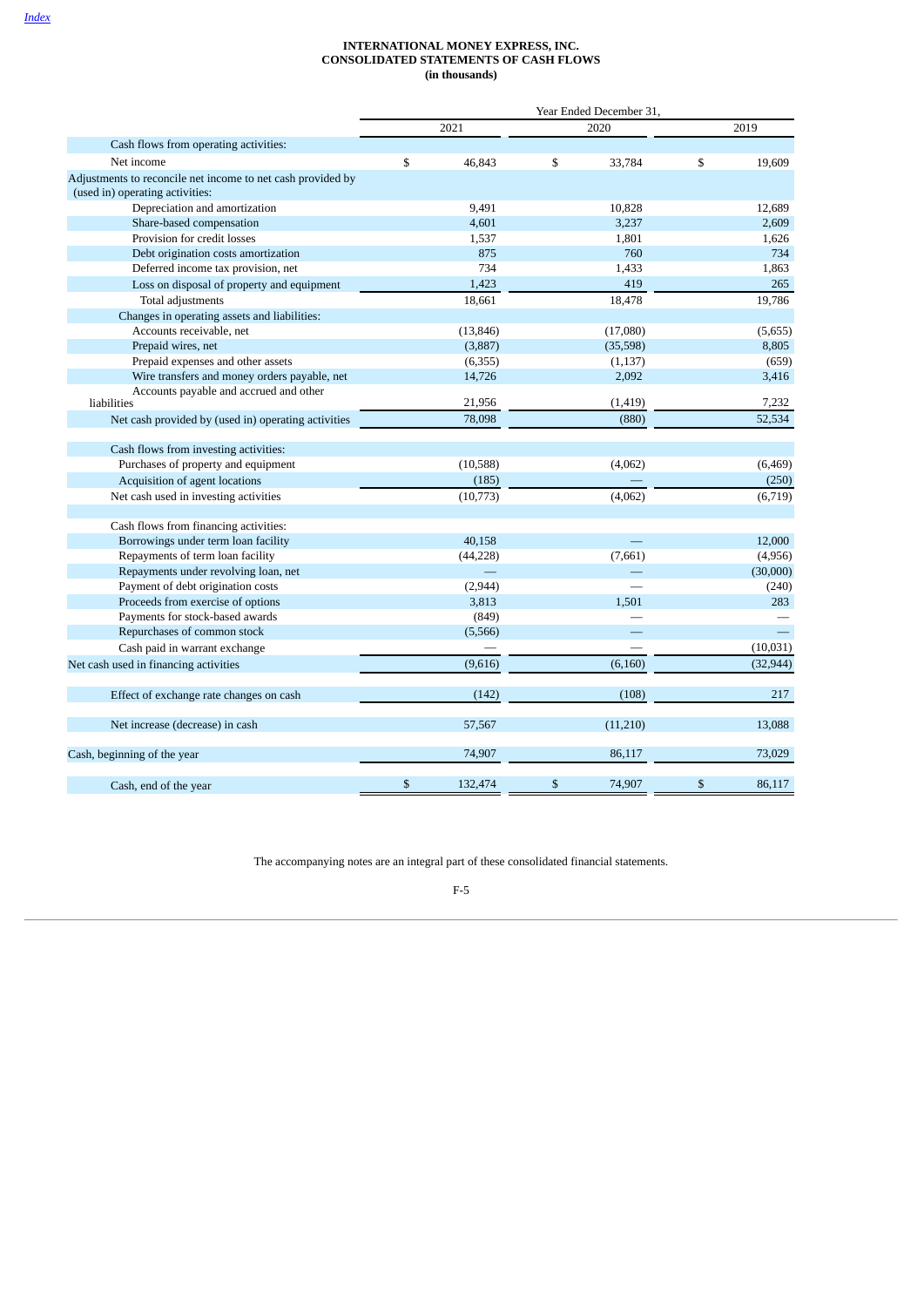#### **INTERNATIONAL MONEY EXPRESS, INC. CONSOLIDATED STATEMENTS OF CASH FLOWS (CONTINUED) (in thousands)**

|                                                              | Year Ended December 31, |        |  |        |  |       |  |
|--------------------------------------------------------------|-------------------------|--------|--|--------|--|-------|--|
|                                                              |                         | 2021   |  | 2020   |  | 2019  |  |
| Supplemental disclosure of cash flow information:            |                         |        |  |        |  |       |  |
| Cash paid for interest                                       |                         | 3,666  |  | 5,812  |  | 8,768 |  |
| Cash paid for income taxes                                   |                         | 13,456 |  | 11,140 |  | 4,870 |  |
|                                                              |                         |        |  |        |  |       |  |
| Supplemental disclosure of non-cash investing activity:      |                         |        |  |        |  |       |  |
| Agent business acquired in exchange for<br>receivables       |                         |        |  |        |  | 85    |  |
|                                                              |                         |        |  |        |  |       |  |
| Supplemental disclosure of non-cash financing activity:      |                         |        |  |        |  |       |  |
| Issuance of common stock for cashless exercise of<br>options |                         | 2,973  |  | 130    |  |       |  |

<span id="page-50-0"></span>The accompanying notes are an integral part of these consolidated financial statements.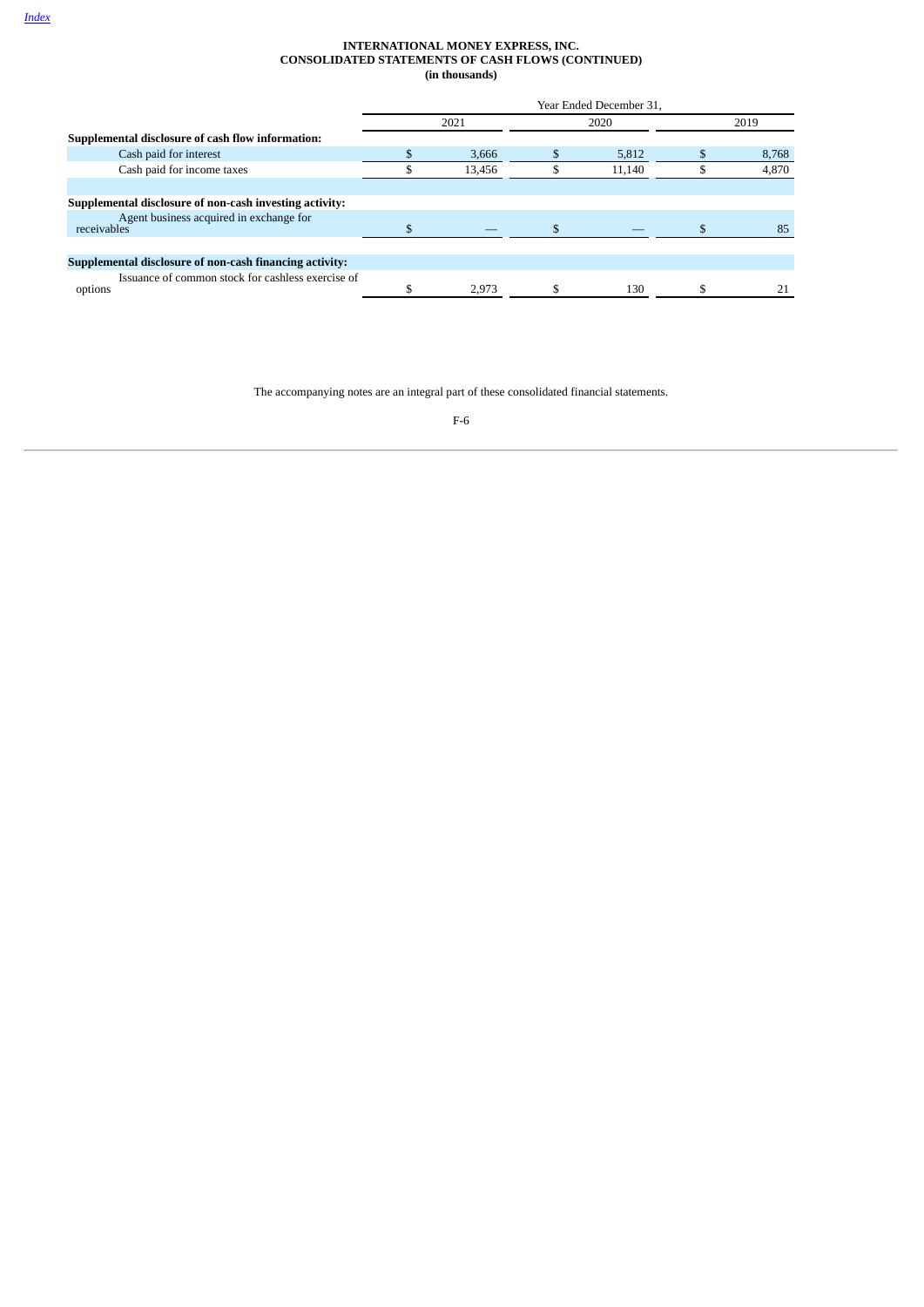### **INTERNATIONAL MONEY EXPRESS, INC. NOTES TO CONSOLIDATED FINANCIAL STATEMENTS**

## NOTE 1 – BASIS OF PRESENTATION AND BUSINESS

International Money Express, Inc. (the "Company" or "us" or "we") operates as a money transmitter between the United States of America ("United States" or "U.S.") and Canada to Mexico, Guatemala and other countries in Latin America, Africa and Asia through a network of authorized agents located in various unaffiliated retail establishments and 36 Company-operated stores throughout the United States and Canada.

During March 2020, a global pandemic was declared by the World Health Organization related to the rapidly growing outbreak of a novel strain of coronavirus ("COVID-19"). Although the worst effects of the pandemic appear to have subsided in the United States, the pandemic has had and continues to have a significant effect on economic conditions in the United States, and continues to cause significant uncertainties in the U.S. and global economies, particularly as a result of new variants of COVID-19, which appear to be causing an increase in COVID-19 cases in certain places around the world. Public health officials and medical professionals have warned that COVID-19 resurgences may continue to occur due to a variety of factors, including the extent of economic activity, social interaction, vaccination rates and the emergence of potent variants. It is unclear how long any resurgence will last, how severe it will be, and what safety measures governments and businesses will impose in response.

The extent to which the COVID-19 pandemic affects our business, operations and financial results depends, and will continue to depend, on numerous evolving factors that we may not be able to accurately predict. Although the Company's operations continued effectively despite social distancing and other measures taken in response to the pandemic, the ultimate impact of the COVID-19 pandemic on our financial condition, results of operations and cash flows is dependent on future developments, including the duration or resurgence of the pandemic and the related extent of its severity, as well as its impact on the economic conditions, particularly the level of unemployment of our customers, inflation, interest rate levels and foreign exchange volatility, all of which remain uncertain and cannot be predicted at this time. If the global response to contain and remedy the COVID-19 pandemic escalates further or is unsuccessful, or if governmental decisions to ease pandemic related restrictions are ineffective, premature or counterproductive, or if an escalation in the global response to contain the COVID-19 pandemic is required or is unsuccessful, the Company could experience a material adverse effect on its financial condition, results of operations and cash flows.

The consolidated financial statements of the Company include Intermex Holdings, Inc. ("Holdings"), its wholly-owned indirect subsidiary, Intermex Wire Transfer, LLC ("LLC"), Intermex Wire Transfers de Guatemala, S.A. ("Intermex Guatemala") - 100% owned by LLC, Intermex Wire Transfer de Mexico, S.A. and Intermex Transfers de Mexico, S.A. ("Intermex Mexico") - 98.0% directly owned by LLC and 2.0% directly owned by Holdings, Intermex Wire Transfer Corp. - 100% owned by LLC, Intermex Wire Transfer II, LLC - 100% owned by LLC and Canada International Transfers Corp. - 100% owned by LLC.

The accompanying financial statements in this Annual Report on Form 10-K are presented on a consolidated basis and include the accounts of the Company and its majority-owned subsidiaries. All significant inter-company balances and transactions have been eliminated in consolidation. The consolidated financial statements are prepared in accordance with accounting principles generally accepted in the U.S. ("GAAP").

### NOTE 2 – SUMMARY OF SIGNIFICANT ACCOUNTING POLICIES

#### Use of Estimates

The preparation of consolidated financial statements in conformity with GAAP requires management to make estimates and assumptions that affect the reported amounts of assets and liabilities, the disclosure of contingent assets and liabilities, and the reported amounts of revenues and expenses. Actual results could differ from these estimates.

#### Earnings per Share

Basic earnings per share is calculated by dividing net income by the weighted-average number of common shares outstanding for each period. Diluted earnings per share is calculated by dividing net income by the weighted-average number of common shares and common share equivalents outstanding for each period. Diluted earnings per share reflects the potential dilution that could occur if outstanding stock options at the presented dates are exercised and shares of restricted stock units ("RSUs"), restricted stock awards ("RSAs") and performance stock units ("PSUs") have vested, using the treasury stock method. Potential common shares are excluded from the computation of diluted earnings per common share when the effect would be anti-dilutive. All potential common shares are anti-dilutive in periods of net loss. Treasury stock shares that have been repurchased are not considered outstanding and therefore are excluded from the weighted average number of common shares outstanding calculation.

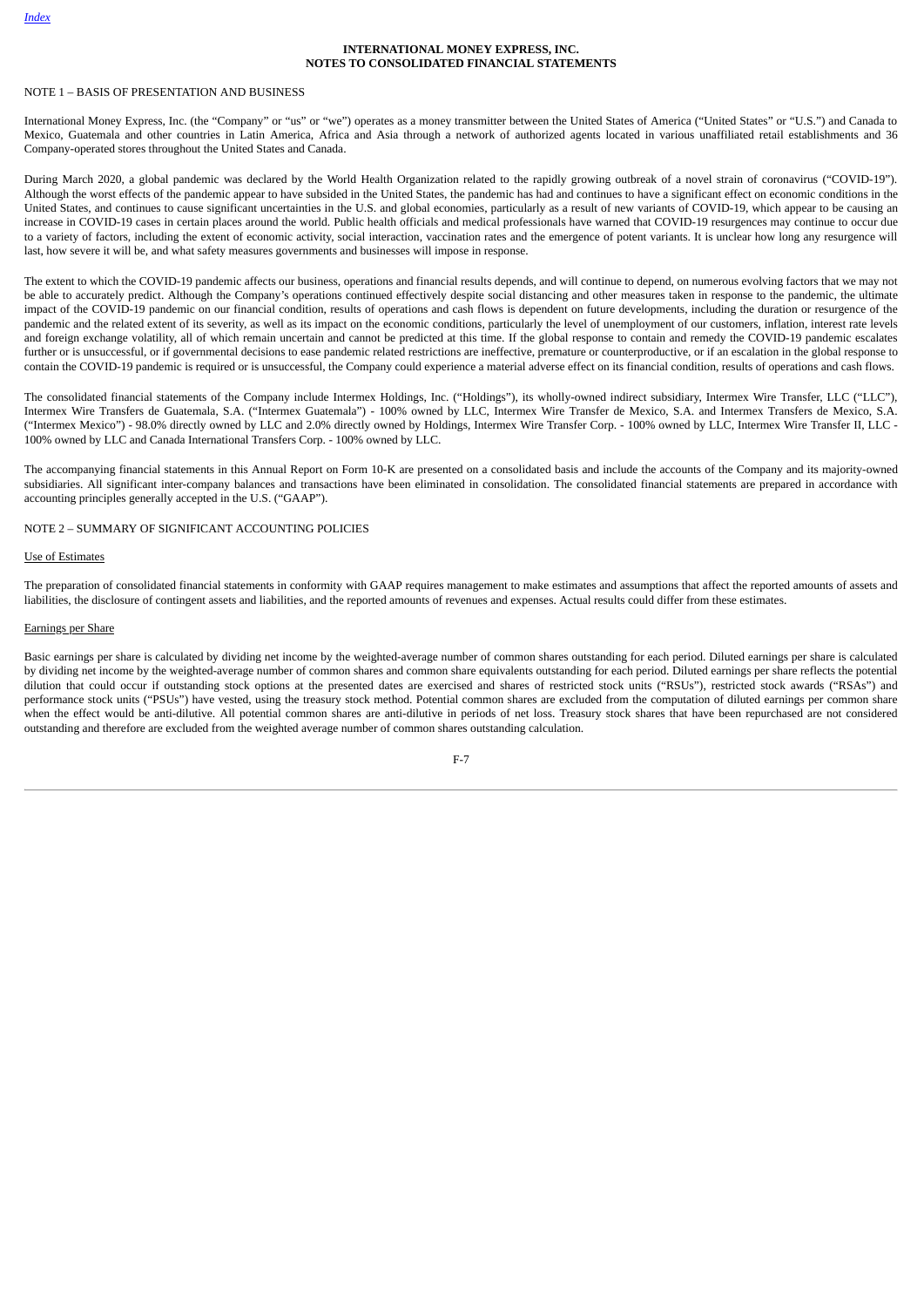# Cash

Cash is comprised of deposits in U.S. and foreign banks. The Company recognizes interest income from its cash deposits on an accrual basis. The Company considers cash equivalents to be short term, highly liquid investments with original maturities of three months or less.

#### Concentrations

The Company maintains certain of its cash balances in various U.S. banks, which at times, may exceed federally insured limits. The Company has not incurred any losses on these accounts. In addition, the Company maintains various bank accounts in Mexico, Guatemala and Canada, which are not insured. During the year ended December 31, 2021, the Company has not incurred any significant losses on these uninsured foreign bank accounts, with the exception of a \$2.0 million valuation allowance recorded by the Company on the balance of deposits held as a result of the closure of a financial institution in Mexico during the third quarter of 2021 (see Note 5). Management believes it is not exposed to any significant credit risk regarding these accounts as it performs periodic reviews of the creditworthiness of the financial institutions the Company uses. Cash balances were as follows (in thousands):

|                                            |      | December 31, |  |        |  |
|--------------------------------------------|------|--------------|--|--------|--|
|                                            | 2021 |              |  | 2020   |  |
| Cash in U.S. dollars in U.S. banks         | S    | 130,032      |  | 72,566 |  |
| Cash in foreign banks and foreign currency |      | 2,433        |  | 2,332  |  |
| Petty cash                                 |      |              |  |        |  |
|                                            |      | 132,474      |  | 74.907 |  |

A substantial portion of our paying agents are concentrated in a few large banks and financial institutions and large retail chains. Our largest paying agent by volume accounted for approximately 22% and 18% of the Company's total remittance volume for the years ended December 31, 2021 and 2020, respectively, primarily from the U.S. to Mexico.

#### Revenue Recognition

Revenues for wire transfer and money order fees are recognized at the time the transaction is processed. The Company acts as the principal for these transactions as the Company controls the service at all times prior to transferring the funds to the beneficiary, is primarily responsible for fulfilling the customer contracts, has the risk of loss and has the ability to establish transaction prices. Therefore, these fees are recognized on a gross basis equal to the full amount of the fee charged to the customer. These fees also vary by transaction primarily depending upon, the principal amount sent, the send and receive locations, as well as the respective currencies of the send and receive locations. Foreign exchange gain, net, which represents the difference between the exchange rate set by the Company and the rate realized, is recognized upon the disbursement of U.S. dollars to the entities from which the Company is acquiring foreign currency. Other income primarily represents revenues for technology services provided to the independent network of agents who utilize the Company's technology in processing transactions and check cashing services, for which revenue is derived by a fee per transaction.

Refer to Note 3 for the discussion related to revenue recognition and additional information on the Company's revenue.

#### Business Combinations

The Company accounts for its business combinations using the acquisition method, which requires that intangible assets be recognized apart from goodwill if they are contractual in nature or separately identifiable. Acquisitions are measured based on the fair value of consideration transferred and, if the consideration transferred is not cash, measurement is based on the fair value of the consideration transferred or the fair value of the assets acquired, whichever is more reliably measurable. The excess of the consideration transferred over the fair value of identifiable acquired assets and liabilities assumed is allocated to goodwill.

The valuation and allocation processes rely on significant assumptions made by management. In certain situations, the allocations of excess purchase price are based upon preliminary estimates and assumptions. Accordingly, the allocations are subject to revision when the Company receives updated information, including valuations and other analyses, which are completed within one year of the acquisition. Revisions to the fair values, which may be significant, are recorded when pending information is finalized, within one year from the acquisition date.

### Accounts Receivable and Allowance for Credit Losses

Accounts receivable and agent advances receivable are recorded at their net realizable value, which is net of an allowance for credit losses. Accounts receivable are recorded upon initiation of the wire transfer and are typically due to the Company within five days. The Company maintains an allowance for credit losses for estimated losses resulting from the inability of its sending agents to make required payments.

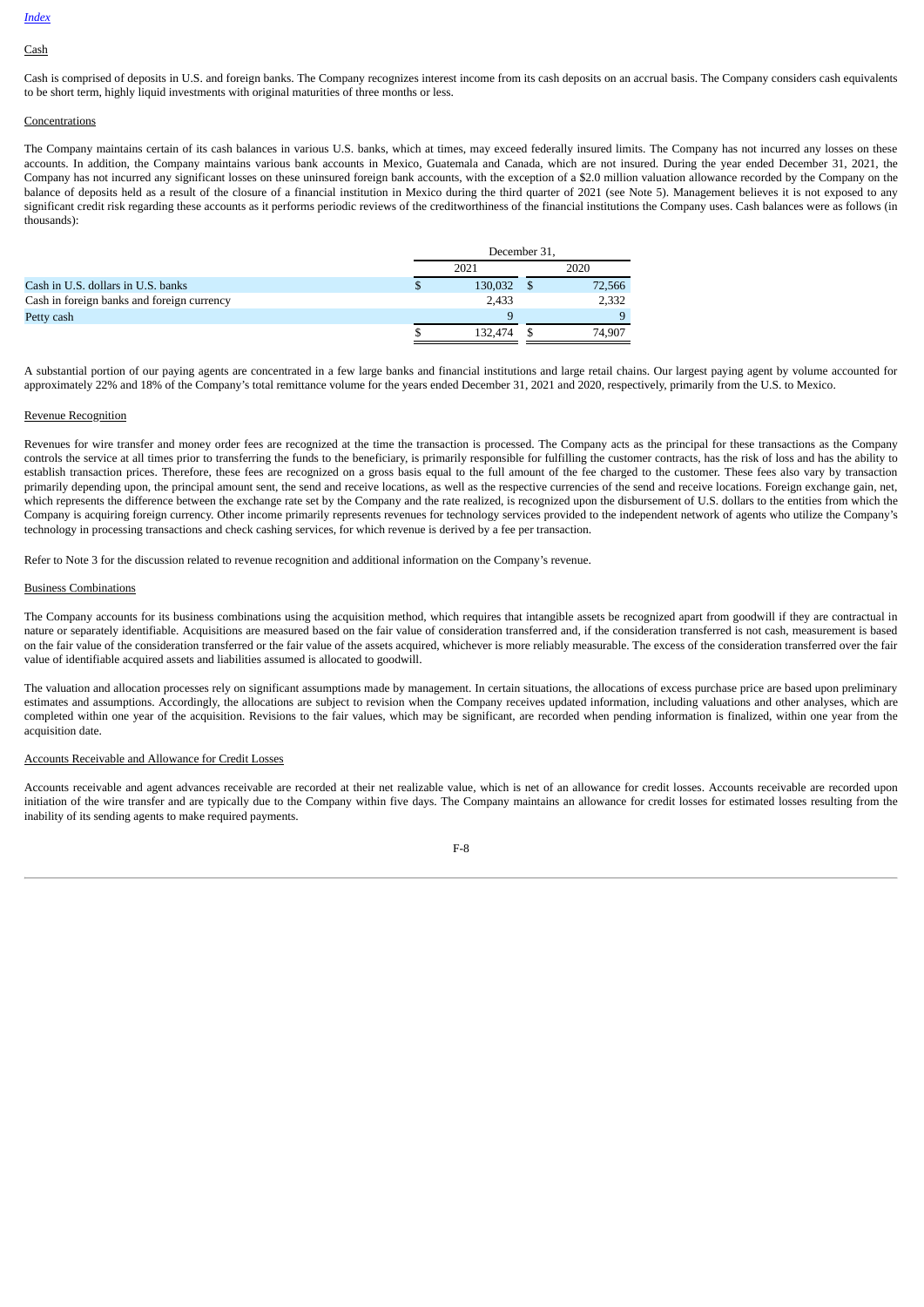When preparing these estimates, management considers a number of factors, including the aging of a sending agent's account, creditworthiness of specific sending agents, historical loss rates and other information. The Company reviews its allowance for credit losses policy periodically, reflecting current risks and changes in industry conditions and, when necessary, will increase its allowance for credit losses and recognize a provision for credit losses, included in other selling, general and administrative expenses in the consolidated statements of income and comprehensive income. Accounts receivable that are more than 90 days past due are charged off against the allowance for credit losses.

In the third quarter of 2021, the Company modified its estimate of the allowance for credit losses and made refinements to the related calculation methodology of net historical loss rates for the different pools of accounts and agent advances receivable grouped based on similar characteristics.

The aforementioned change was treated as a change in accounting estimate for accounting purposes and applied prospectively beginning August 2021. The impact of the change in estimate and any effect in comparability to prior periods are not material. Further, the change is not expected to materially impact any financial statement line items or the Company's results from operations in a future period.

#### Prepaid Wires, Net

Prepaid wires, net represents funds provided to certain paying agents in advance of a transaction, net of wires pending to be picked up by the beneficiary of the money transfer.

#### Prepaid Expenses and Other Assets

Prepaid expenses and other assets consist primarily of prepaid expenses, agent advances receivable (see Note 5) and deferred financing costs. Interest income on agent advances receivable is recognized on a cash basis due at the end of each calendar month, which is when the interest payments are due from the majority of the agent advances receivable.

#### Wire Transfers Payable, Net

Wire transfers payable, net represent wires pending to be picked up by the beneficiary of the money transfer net of funds provided to certain paying agents in advance of a transaction.

#### Property and Equipment

Property and equipment, including leasehold improvements, are stated at cost, or the allocated fair value in purchase accounting, less accumulated depreciation and amortization. The costs of additions and betterments that substantially extend the useful life of an asset are capitalized and the expenditures for ordinary repairs and maintenance are expensed in the period incurred as part of other selling, general and administrative expenses in the consolidated statements of income and comprehensive income. Depreciation is computed using the straight-line method over the estimated useful lives of the related assets. Leasehold improvements are amortized over the lease term or the estimated useful life of the improvement, whichever is shorter. At the time depreciable assets are retired or otherwise disposed, the cost and the related accumulated depreciation of such assets are eliminated from the accounts and any gain or loss is recognized in the current period. The Company capitalizes costs incurred for the development of internal use computer software, which are depreciated over five years using the straight-line method.

#### Goodwill and Intangible Assets

Goodwill and intangible assets result primarily from business combination acquisitions. Intangible assets include agent relationships, trade name, developed technology and other intangibles, all with finite lives. Other intangibles relate to the acquisition of certain agent locations. Upon the acquisition, the purchase price is first allocated to identifiable assets and liabilities, including the trade name and other intangibles, with any remaining purchase price recorded as goodwill.

Goodwill is not amortized; however, it is assessed for impairment at least annually, at the beginning of the fourth quarter, or more frequently if triggering events occur. For purposes of the annual assessment, management initially performs a qualitative assessment, which includes consideration of the economic, industry and market conditions in addition to our overall financial performance and the performance of these assets. If our qualitative assessment does not conclude that it is more likely than not that the estimated fair value of the reporting unit is greater than the carrying value, we perform a quantitative analysis. In a quantitative test, the fair value of a reporting unit is determined based on a discounted cash flow analysis. A discounted cash flow analysis requires us to make various assumptions, including assumptions about future cash flows, growth rates and discount rates. The assumptions about future cash flows and growth rates are based on our long-term projections. Assumptions used in our impairment testing are consistent with our internal forecasts and operating plans. If the fair value of the reporting unit exceeds its carrying amount, there is no impairment. If not, we recognize an impairment equal to the difference between the carrying amount of the reporting unit and its fair value, not to exceed the carrying amount of goodwill.

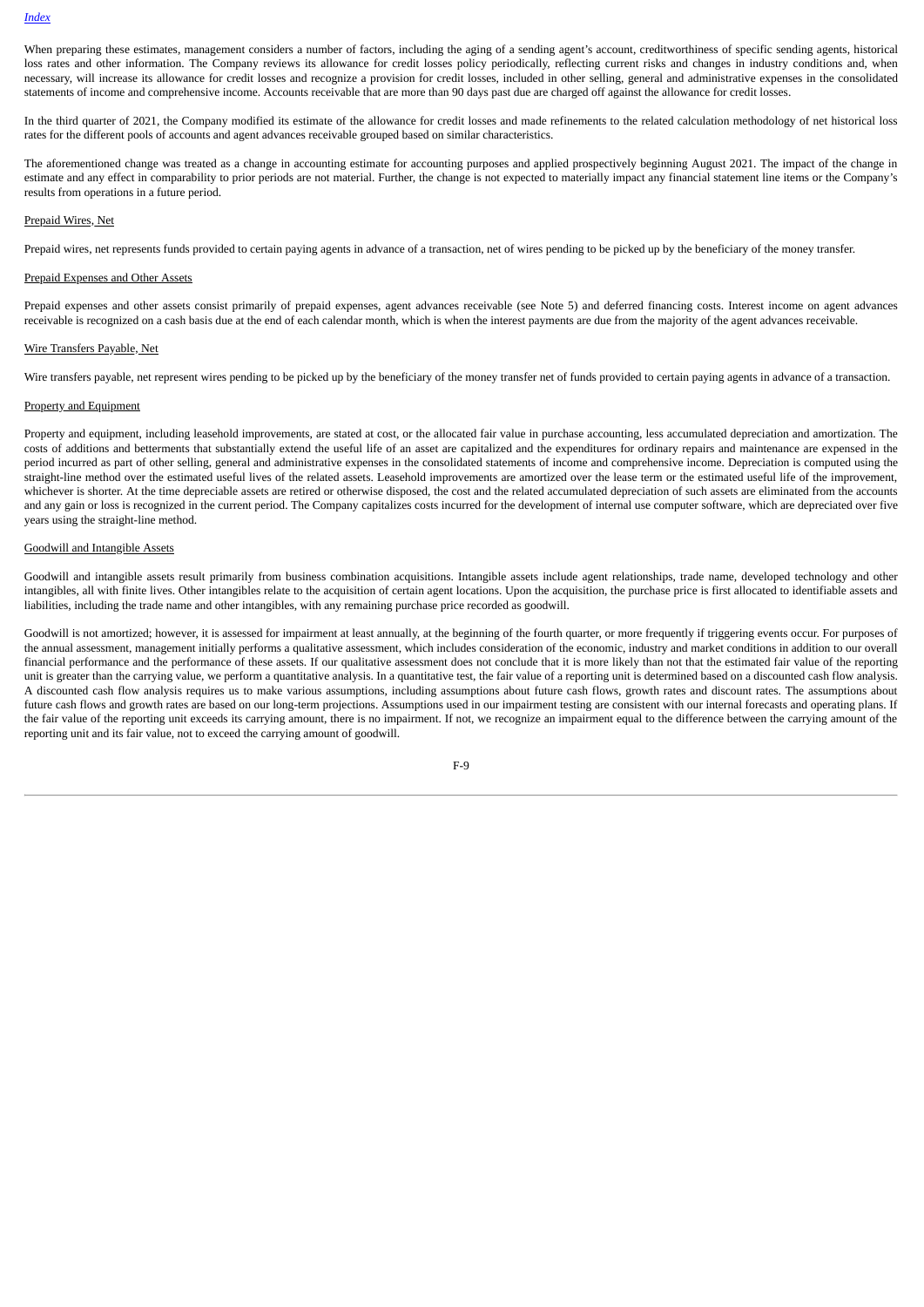The Company's agent relationships, trade name and developed technology are amortized utilizing an accelerated method over their estimated useful lives of 15 years. Other intangible assets are amortized on a straight-line basis over a useful life of 10 years. The Company reviews for impairment indicators of finite-lived intangibles and other long-lived assets as described below in "Impairment of Long-Lived Assets."

### Impairment of Long-Lived Assets

The Company evaluates long-lived assets, including amortizable intangible assets, for impairment whenever events or changes in circumstances indicate that the carrying amount of an asset may not be recoverable. Upon such an occurrence, recoverability of assets to be held and used is measured by comparing the carrying amount of an asset to forecasted undiscounted future net cash flows expected to be generated by the asset. If the carrying amount of the asset exceeds its estimated future cash flows, an impairment charge is recognized for the amount by which the carrying amount of the asset exceeds the fair value of the asset. For long-lived assets held for sale, assets are written down to fair value, less cost to sell. Fair value is determined based on discounted cash flows, appraised values or management's estimates, depending upon the nature of the assets.

#### Debt Origination Costs

The Company incurred debt origination costs related to the credit agreement, consisting of a term loan and a revolving credit facility and amortizes these costs over the life of the related debt using the straight-line method, which approximates the effective interest method. The unamortized portion of debt origination costs related to the term loan is recorded on the consolidated balance sheets as an offset to the related debt, while deferred up-front commitment fees paid directly to the lender related to the revolving credit facility are recorded within other assets in the consolidated balance sheets. Amortization of debt origination costs is included as a component of interest expense in the consolidated statements of income and comprehensive income.

### Advertising Costs

Advertising costs are included in other selling, general and administrative expenses in the consolidated statements of income and comprehensive income and are expensed as incurred. The Company incurred advertising costs of approximately \$2.5 million, \$0.4 million and \$1.2 million for the years ended December 31, 2021, 2020 and 2019, respectively.

#### Income Taxes

The Company accounts for income taxes in accordance with GAAP which requires, among other things, recognition of future tax benefits measured at enacted rates attributable to deductible temporary differences between financial statement and income tax bases of assets and liabilities and to tax net operating loss carryforwards to the extent that realization of said benefits is more likely than not.

The Company accounts for tax contingencies by assessing all material positions, including all significant uncertain positions, for all tax years that are open to assessment or challenge under tax statutes. Those positions that have only timing consequences are separately analyzed based on the recognition and measurement model provided in the tax guidance.

As required by the uncertain tax position guidance, the Company recognizes the financial statement benefit of a position only after determining that the relevant tax authority would more likely than not sustain the position following an audit. For tax positions meeting the more likely-than-not threshold, the amount recognized in the financial statements is the largest benefit that has a greater than 50 percent likelihood of being realized upon ultimate settlement with the relevant tax authority. The Company is subject to income taxes in the U.S. federal jurisdiction and various state jurisdictions. Tax regulations within each jurisdiction are subject to the interpretation of the related tax laws and regulations and require significant judgment to apply. The Company applies the uncertain tax position guidance to all tax positions for which the statute of limitations remains open. The Company's policy is to classify interest accrued as interest expense and penalties as other selling, general and administrative expenses.

Foreign subsidiaries of the Company are subject to taxes by local tax authorities.

#### Foreign Currency Translation and Transactions

The financial statements and transactions of the Company's foreign operations are maintained in their functional currency, which is other than the U.S. dollar. Assets and liabilities are translated at current exchange rates in effect at the balance sheet date. Revenue and expenses are translated at the average exchange rate for each period. Translation adjustments, which result from the process of translating the financial statements of the Company's foreign operations into U.S. dollars, are recorded as a component of accumulated other comprehensive income (loss).

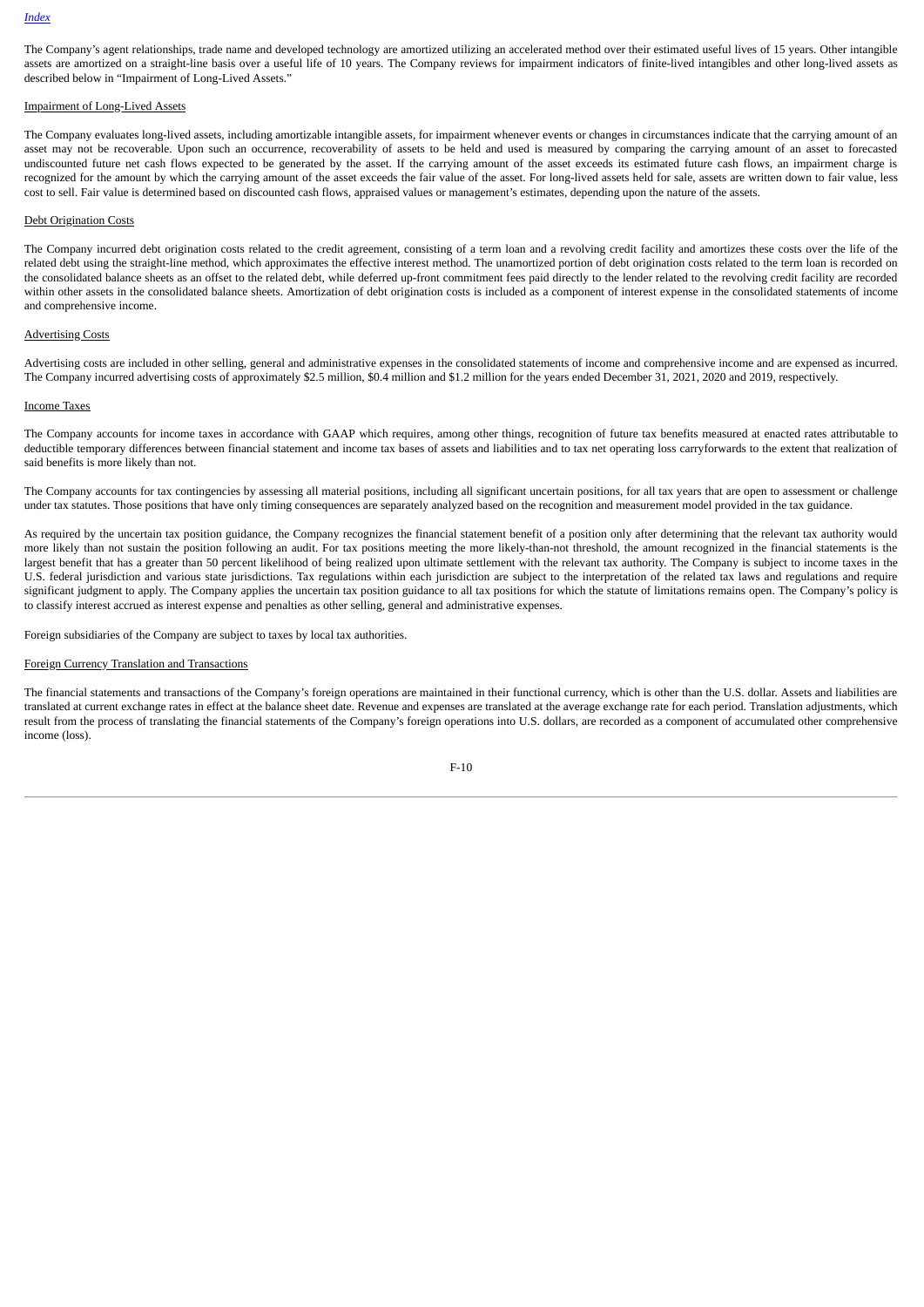Gains from foreign currency transactions amounted to approximately \$0.3 million, \$0.2 million and \$41.0 thousand for the years ended December 31, 2021, 2020 and 2019, respectively, and are included in other selling, general and administrative expenses in the consolidated statements of income and comprehensive income.

We manage foreign currency risk through the structure of the business and an active risk management process. We currently settle with our payers in Latin America primarily by entering into foreign exchange spot transactions with local and foreign currency providers ("counterparties"). The foreign currency exposure on our foreign exchange spot transactions is limited by the fact that all transactions are settled within two business days from trade date. Foreign currency fluctuations, however, may negatively affect our average exchange gain per transaction. The Company had open spot foreign exchange contracts for Mexico and Guatemala amounting to approximately \$48.6 million and \$42.5 million at December 31, 2021 and 2020, respectively.

In addition, included in wire transfers and money orders payable, net in our consolidated balance sheets as of December 31, 2021 and 2020, there are \$17.8 million and \$7.6 million, respectively, of wire transfers payable denominated in foreign currencies, primarily in Mexican pesos and Guatemalan quetzales.

Also, included in prepaid wires, net in our consolidated balance sheets as of December 31, 2021 and 2020, there are \$39.7 million and \$50.1 million, respectively, of prepaid wires denominated in foreign currencies, primarily in Mexican pesos and Guatemalan quetzales.

#### Comprehensive Income (Loss)

Comprehensive income (loss) consists of net income (loss) and the foreign currency translation adjustment and is presented in the consolidated statements of income and comprehensive income.

#### Share-Based Compensation

The Company accounts for its share-based compensation expense related to equity instruments under GAAP, which requires the measurement and recognition of compensation costs for all equity-based payment awards made to employees and directors based on estimated fair values. We have elected to account for forfeitures as they occur. The Company may use either authorized and unissued shares or treasury shares to meet share issuance requirements. See Note 12 for further discussion related to the Company's share-based compensation plans.

### **Segments**

The Company's business is organized around one reportable segment that provides money transmittal services between the U.S. and Canada to Mexico, Guatemala and other countries in Latin America, Africa and Asia through a network of authorized agents located in various unaffiliated retail establishments and 36 Company-operated stores throughout the U.S. and Canada. This is based on the objectives of the business and how our chief operating decision maker, the CEO and President, monitors operating performance and allocates resources.

#### Accounting Pronouncements

The Financial Accounting Standards Board ("FASB") issued amended guidance, Intangibles - Goodwill and other (Topic 350): Simplifying the Test for Goodwill Impairment. The amended standard simplifies how an entity tests goodwill by eliminating Step 2 of the goodwill impairment test related to measuring an impairment charge. Instead, impairment will be recorded for the amount that the carrying amount of a reporting unit exceeds its fair value. This guidance was adopted by the Company on January 1, 2021. The adoption of this guidance did not have a material impact on the consolidated financial statements.

The FASB issued amended guidance, Intangibles-Goodwill and Other-Internal-Use Software (Subtopic 350-40): Customer's Accounting for Implementation Costs Incurred in a *Cloud Computing Arrangement That Is a Service Contract*. The amended standard requires implementation costs incurred by customers in cloud computing arrangements to be deferred and recognized over the term of the arrangement if those costs would be capitalized by the customers in a software licensing arrangement. This guidance was adopted by the Company on January 1, 2021. The adoption of this guidance did not have a material impact on the consolidated financial statements.

The FASB issued guidance, Simplifying the Accounting for Income Taxes (Topic 740), which removes certain exceptions to the general principles in Topic 740 and improves consistent application of and simplifies GAAP for other areas of Topic 740 by clarifying and amending existing guidance. This guidance was adopted by the Company on January 1, 2021. The adoption of this guidance did not have a material impact on the consolidated financial statements.

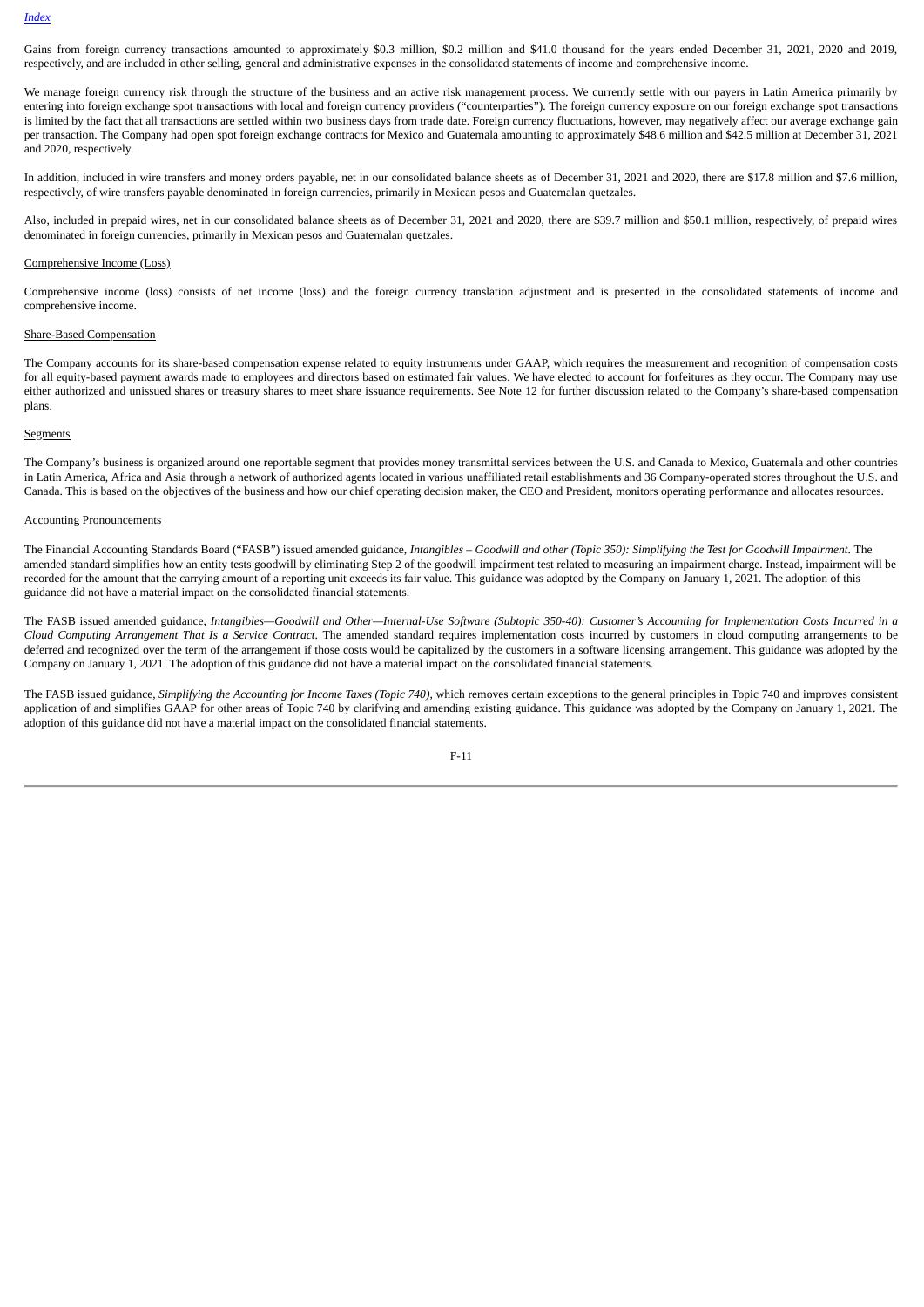The FASB issued guidance, *Leases (Topic 842)*, to increase transparency and comparability among organizations by recognizing lease assets and lease liabilities on the balance sheet for those leases classified as operating leases under previous GAAP. The guidance requires that a lessee recognizes a liability to make lease payments (the lease liability) and a right-ofuse ("ROU") asset representing its right to use the underlying asset for the lease term on the balance sheet. Leases will be classified as financing or operating, with classification affecting the pattern of expense recognition in the consolidated statements of income and comprehensive income. The Company adopted the new standard, including the related amendments, effective January 1, 2022 using the modified retrospective approach and used the effective date as the date of initial application. Management has completed its analysis and determined that all of its leasing arrangements will be classified as operating leases. The Company elected to apply three practical expedients, including (i) the election not to reassess its prior conclusions about lease identification, lease classification and initial direct costs, (ii) to use hindsight in determining the lease term, and (iii) the election not to separate lease and non-lease components for arrangements where the Company is a lessee. Additionally, management has implemented new processes to facilitate the requirements of the new standard and determined the ROU asset and lease liability will each amount to approximately \$5.6 million on January 1, 2022. We do not expect the adoption of this standard to have a material impact on our consolidated statement of income and comprehensive income and consolidated statement of cash flows.

The FASB issued guidance, Financial Instruments - Credit Losses (Topic 326): Measurement of Credit Losses on Financial Instruments, regarding the measurement of credit losses for certain financial instruments. The new standard replaces the incurred loss model with a current expected credit loss ("CECL") model. The CECL model is based on historical experience, adjusted for current conditions and reasonable and supportable forecasts. The Company is required to adopt the new guidance on December 31, 2022. The Company is currently evaluating the impact this guidance will have on the consolidated financial statements.

The FASB issued guidance, Reference Rate Reform (Topic 848): Facilitation of the Effects of Reference Rate Reform on Financial Reporting, which provides optional expedient and exceptions for applying generally accepted accounting principles to contracts, hedging relationships, and other transactions affected by reference rate reform if certain criteria are met. In response to the concerns about structural risks of interbank offered rates ("IBORs") and, particularly, the risk of cessation of the LIBOR, regulators in several jurisdictions around the world have undertaken reference rate reform initiatives to identify alternative reference rates that are more observable or transaction based and less susceptible to manipulation. This accounting standards update provides companies with optional guidance to ease the potential accounting burden associated with transitioning away from reference rates that are expected to be discontinued. This new guidance may be adopted by the Company no later than December 1, 2022, with early adoption permitted. The potential adoption of this guidance is not expected to have a material impact on the consolidated financial statements.

#### NOTE 3 – REVENUE

The Company recognized in revenues from contracts with customers for the years ended December 31, 2021, 2020 and 2019, the following (in thousands):

|                                         | December 31. |         |      |            |  |         |
|-----------------------------------------|--------------|---------|------|------------|--|---------|
|                                         | 2021         |         | 2020 |            |  | 2019    |
| Wire transfer and money order fees      |              | 394,669 | - S  | 308,850 \$ |  | 274,161 |
| Discounts and promotions                |              | (1,428) |      | (941)      |  | (1,080) |
| Wire transfer and money order fees, net |              | 393,241 |      | 307,909    |  | 273,081 |
| Foreign exchange gain, net              |              | 62,832  |      | 46,763     |  | 44,268  |
| Other income                            |              | 3,133   |      | 2,537      |  | 2,252   |
| Total revenues                          |              | 459,206 |      | 357,209    |  | 319,601 |

There are no significant initial costs incurred to obtain contracts with customers, although the Company has a loyalty program under which customers earn one point for each wire transfer completed. Points can be redeemed for a discounted wire transaction fee or a foreign exchange rate that is more favorable to the customer. The customer benefits vary by country, and the earned points expire if the customer has not initiated and completed an eligible wire transfer transaction within the immediately preceding 180-day period. In addition, earned points will expire 30 days after the end of the program. Because the loyalty program benefits represent a future performance obligation, a portion of the initial consideration is recorded as deferred revenue loyalty program (see Note 9) and a corresponding loyalty program expense is recorded as contra revenue. Revenue from this performance obligation is recognized upon customers redeeming points or upon expiration of any points outstanding.

Except for the loyalty program discussed above, our revenues include only one performance obligation, which is to collect the customer's money and make funds available for payment, generally on the same day, to a designated recipient in the currency requested.

The Company also offers several other services, including money orders, and check cashing through our sending agents, for which revenue is derived from a fee per transaction. For substantially all of the Company's revenues, the Company acts as principal in the transactions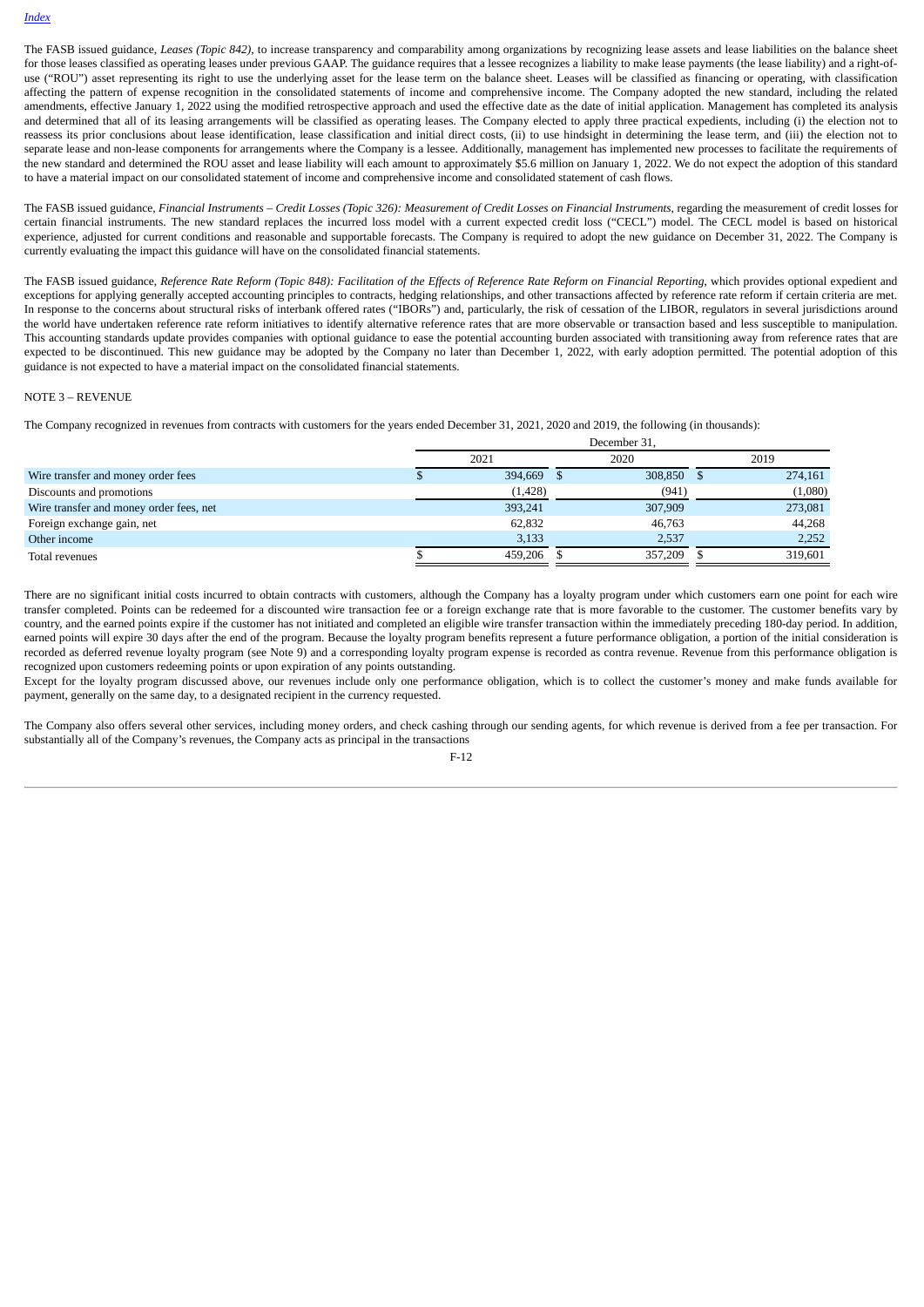and reports revenue on a gross basis, because the Company controls the service at all times prior to transfer to the customer, is primarily responsible for fulfilling the customer contracts, has the risk of loss and has the ability to establish transaction prices.

NOTE 4 – ACCOUNTS RECEIVABLE AND AGENT ADVANCES RECEIVABLE, NET OF ALLOWANCE

### Accounts Receivable

Accounts receivable represents outstanding balances from sending agents for pending wire transfers or money orders from our customers. The outstanding balance of accounts receivable, net of allowance for credit losses, consists of the following (in thousands):

|                             |   | December 31, |          |  |         |
|-----------------------------|---|--------------|----------|--|---------|
|                             |   | 2021         |          |  | 2020    |
| Accounts receivable         | Φ |              | 69,498   |  | 56,520  |
| Allowance for credit losses |   |              | (2, 181) |  | (1,503) |
| Accounts receivable, net    |   | 67,317       |          |  | 55,017  |

### Agent Advances Receivable

The Company had agent advances receivable, net of allowance for credit losses, from sending agents as follows (in thousands):

|                                      | December 31, |  |       |  |  |
|--------------------------------------|--------------|--|-------|--|--|
|                                      | 2021         |  | 2020  |  |  |
| Agent advances receivable, current   | 791 \$       |  | 710   |  |  |
| Allowance for credit losses          | (55)         |  | (244) |  |  |
| Net current                          | 735          |  | 466   |  |  |
|                                      |              |  |       |  |  |
| Agent advances receivable, long-term | 656 \$       |  | 816   |  |  |
| Allowance for credit losses          | (13)         |  | (295) |  |  |
| Net long-term                        | 644          |  | 521   |  |  |

The net current portion of agent advances receivable is included in prepaid expenses and other current assets (see Note 5), and the net long-term portion is included in other assets in the consolidated balance sheets. The agent advances receivable have interest rates ranging from 0% to 15.5% per annum. At December 31, 2021 and 2020, there were \$1.4 million and \$1.5 million, respectively, of agent advances receivable collateralized by personal guarantees from the sending agents and assets from their businesses in case of a default by the agent.

The maturities of agent advances receivable at December 31, 2021 are as follows (in thousands):

|                       | Outstanding<br>Balance |
|-----------------------|------------------------|
| Under 1 year          | 791                    |
| Between 1 and 2 years | 656                    |
| <b>Total</b>          | 1,447                  |

## Allowance for Credit Losses

The changes in the allowance for credit losses related to accounts receivable and agent advances receivable are as follows (in thousands):

|                       | Year Ended December 31, |  |         |  |          |  |
|-----------------------|-------------------------|--|---------|--|----------|--|
|                       | 2021                    |  | 2020    |  | 2019     |  |
| Beginning balance     | 2,042                   |  | 1,236   |  | 1,290    |  |
| Provision             | 1,537                   |  | 1,801   |  | 1,626    |  |
| Charge-offs           | (1,863)                 |  | (1,491) |  | (1, 972) |  |
| Recoveries            | 533                     |  | 496     |  | 292      |  |
| <b>Ending Balance</b> | 2,249                   |  | 2,042   |  | 1,236    |  |

The allowance for credit losses allocated by financial instrument category is as follows (in thousands):

F-13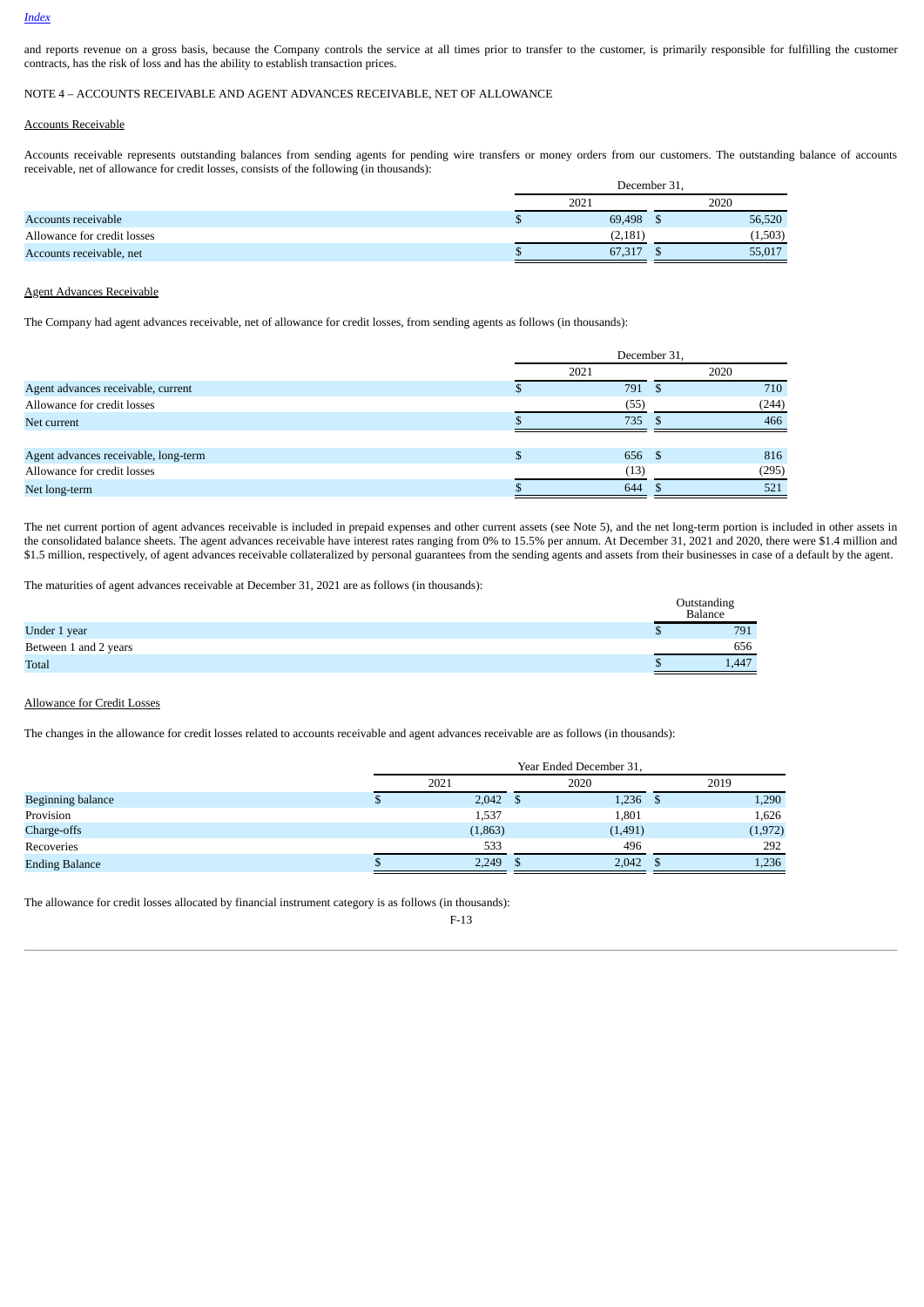|                             | December 31. |       |  |       |  |       |
|-----------------------------|--------------|-------|--|-------|--|-------|
|                             |              | 2021  |  | 2020  |  | 2019  |
| Accounts receivable         |              | 2,181 |  | 1,503 |  | 759   |
| Agent advances receivable   |              | 68    |  | 539   |  | 477   |
| Allowance for credit losses |              | 2,249 |  | 2,042 |  | 1,236 |
|                             |              |       |  |       |  |       |

### NOTE 5 – PREPAID EXPENSES AND OTHER ASSETS

Prepaid expenses and other current assets consisted of the following (in thousands):

|                                             | December 31, |      |       |  |
|---------------------------------------------|--------------|------|-------|--|
|                                             | 2021         | 2020 |       |  |
| Prepaid insurance                           | 923          |      | 465   |  |
| Prepaid fees and services                   | 1,930        |      | 1,452 |  |
| Agent advances receivable, net of allowance | 735          |      | 466   |  |
| Assets pending settlement                   | 331          |      | 218   |  |
| Prepaid income taxes                        | 1,563        |      | 103   |  |
| Prepaid expenses and current assets - other | 1,506        |      | 817   |  |
|                                             | 6,988        |      | 3,521 |  |

Other assets consisted of the following (in thousands):

|                                                         |      | December 31. |  |       |  |  |
|---------------------------------------------------------|------|--------------|--|-------|--|--|
|                                                         | 2021 |              |  | 2020  |  |  |
| Revolving line origination fees                         |      | $2,032$ \$   |  | 423   |  |  |
| Agent incentives advances                               |      | 1,010        |  | 1,110 |  |  |
| Agent advances receivable, net of allowance             |      | 644          |  | 521   |  |  |
| Funds held by seized banking entities, net of allowance |      | 3,114        |  | 130   |  |  |
| Other assets                                            |      | 634          |  | 852   |  |  |
|                                                         |      | 7.434        |  | 3.036 |  |  |

During September 2021, local banking regulators in Mexico resolved to close and liquidate a local financial institution, citing a lack of compliance with minimum capital requirements. The Company has approximately \$5.1 million of exposure from deposits it held with this bank when it was closed. In accordance with the banking regulations in Mexico, large depositors such as the Company will be paid once the assets of the financial institution are liquidated. Currently, it is difficult to predict the length of the liquidation process or if the proceeds from the asset liquidation will be sufficient to recover a portion or all of its funds on deposit. Consequently, the Company recorded a valuation allowance of \$2.0 million in connection with the balance of deposits held by the financial institution as a result of its closure.

## NOTE 6 – PROPERTY AND EQUIPMENT

Property and equipment consists of the following (in thousands):

|                                 | December 31, |     | Estimated<br>Useful Life |            |  |
|---------------------------------|--------------|-----|--------------------------|------------|--|
|                                 | 2021         |     | 2020                     | (in years) |  |
| Computer software and equipment | 30,805       | - 5 | 22,337                   | 3 to 5     |  |
| Office improvements             | 1,575        |     | 1,122                    |            |  |
| Furniture and fixtures          | 835          |     | 506                      | Ð          |  |
|                                 | 33,215       |     | 23,965                   |            |  |
| Less accumulated depreciation   | (15,310)     |     | (10, 944)                |            |  |
|                                 | 17,905       |     | 13,021                   |            |  |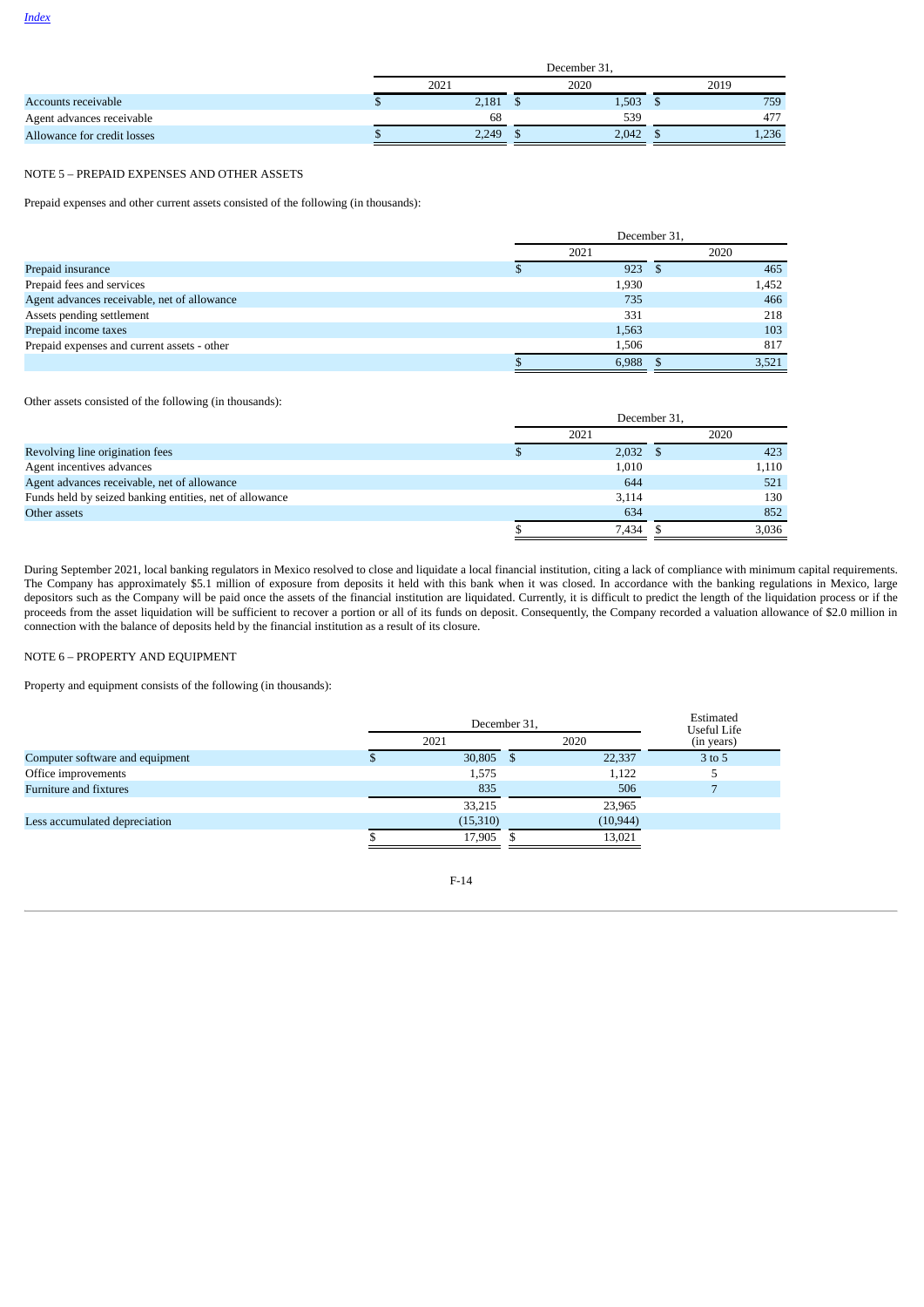Computer software and equipment above includes internal use software of approximately \$4.7 million and \$2.8 million at December 31, 2021 and 2020, respectively. During the third quarter of 2021, the Company wrote-off \$1.0 million in software development expenditures, which is included in other selling, general and administrative expenses in the consolidated statements of income and comprehensive income.

Depreciation expense included in depreciation and amortization expense in the consolidated statements of income and comprehensive income was approximately \$4.3 million, \$3.9 million and \$3.3 million for the years ended December 31, 2021, 2020 and 2019, respectively.

Repairs and maintenance expenses included in other selling, general and administrative expenses in the consolidated statements of income and comprehensive income were approximately \$2.6 million, \$2.0 million and \$1.7 million for the years ended December 31, 2021, 2020 and 2019, respectively.

## NOTE 7 – GOODWILL AND INTANGIBLE ASSETS

Goodwill consists of the following (in thousands):

|                       | December 31 |        |  |        |  |
|-----------------------|-------------|--------|--|--------|--|
|                       | 2021        |        |  | 2020   |  |
| Indefinite life:      |             |        |  |        |  |
| Goodwill              |             | 36,260 |  | 36,260 |  |
| Total indefinite life |             | 36,260 |  | 36,260 |  |

Intangible assets consist of the following (in thousands):

|                                   | December 31, 2021              |  |                             |  |                          |                                                           | December 31, 2020 |                          |  |        |
|-----------------------------------|--------------------------------|--|-----------------------------|--|--------------------------|-----------------------------------------------------------|-------------------|--------------------------|--|--------|
|                                   | <b>Gross Carrying</b><br>Value |  | Accumulated<br>Amortization |  | Net<br>Carrying<br>Value | Gross<br>Carrying<br>Accumulated<br>Value<br>Amortization |                   | Net<br>Carrying<br>Value |  |        |
| Amortizable:                      |                                |  |                             |  |                          |                                                           |                   |                          |  |        |
| Agent relationships               | 40,500                         |  | $(32,915)$ \$               |  | 7,585                    | 40,500 \$                                                 |                   | $(29,759)$ \$            |  | 10,741 |
| Trade name                        | 15,500                         |  | (9,404)                     |  | 6,096                    | 15,500                                                    |                   | (7,964)                  |  | 7,536  |
| Developed technology              | 6,600                          |  | (5,690)                     |  | 910                      | 6,600                                                     |                   | (5,234)                  |  | 1,366  |
| Other intangibles                 | 1,279                          |  | (478)                       |  | 801                      | 1,155                                                     |                   | (368)                    |  | 787    |
| Net amortizable intangible assets | 63,879                         |  | (48, 487)                   |  | 15,392                   | 63.755                                                    |                   | $(43,325)$ \$            |  | 20,430 |

Goodwill and the majority of intangible assets on the consolidated balance sheets of the Company were recognized from a prior acquisition. The fair value measurements were based on significant inputs, such as the Company's forecasted revenues, assumed turnover of agent locations, obsolescence assumptions for technology, market discount and royalty rates. These inputs are based on information not observable in the market and represent Level 3 measurements within the fair value hierarchy. Trade name refers to the Intermex name, branded on all agent locations and well recognized in the market. This fair value was determined using the relief-from-royalty method, which is based on the Company's expected revenues and a royalty rate estimated using comparable market data. The Company determined it was appropriate to assign a finite useful life of 15 years to the trade name to provide better matching of the amortization expense during the period of expected benefits.

The agent relationships intangible represents the network of independent sending agents. This intangible was valued using the excess earnings method, which was based on the Company's forecasts and historical activity at agent locations in order to develop a turnover rate and expected useful life. Assuming a year-over-year location turnover rate of 17.4%, this resulted in an expected useful life for this intangible of 15 years. Developed technology includes the state-of-the-art system that the Company has continued to develop and improve upon over the past 20 years. This intangible was valued using the relief-from-royalty method based on the Company's forecasted revenues, a royalty rate estimated using comparable market data, an expected obsolescence rate of 18.0% and an estimated useful life of 15 years. Other intangibles primarily relate to the acquisition of Company-operated stores, which are amortized on a straight-line basis over 10 years. The net book value of these intangibles was \$0.8 million at both December 31, 2021 and 2020.

Management believes it has made reasonable estimates and judgments concerning these risks and uncertainties. A change in the conditions, circumstances or strategy of the Company may result in a need to recognize an impairment charge.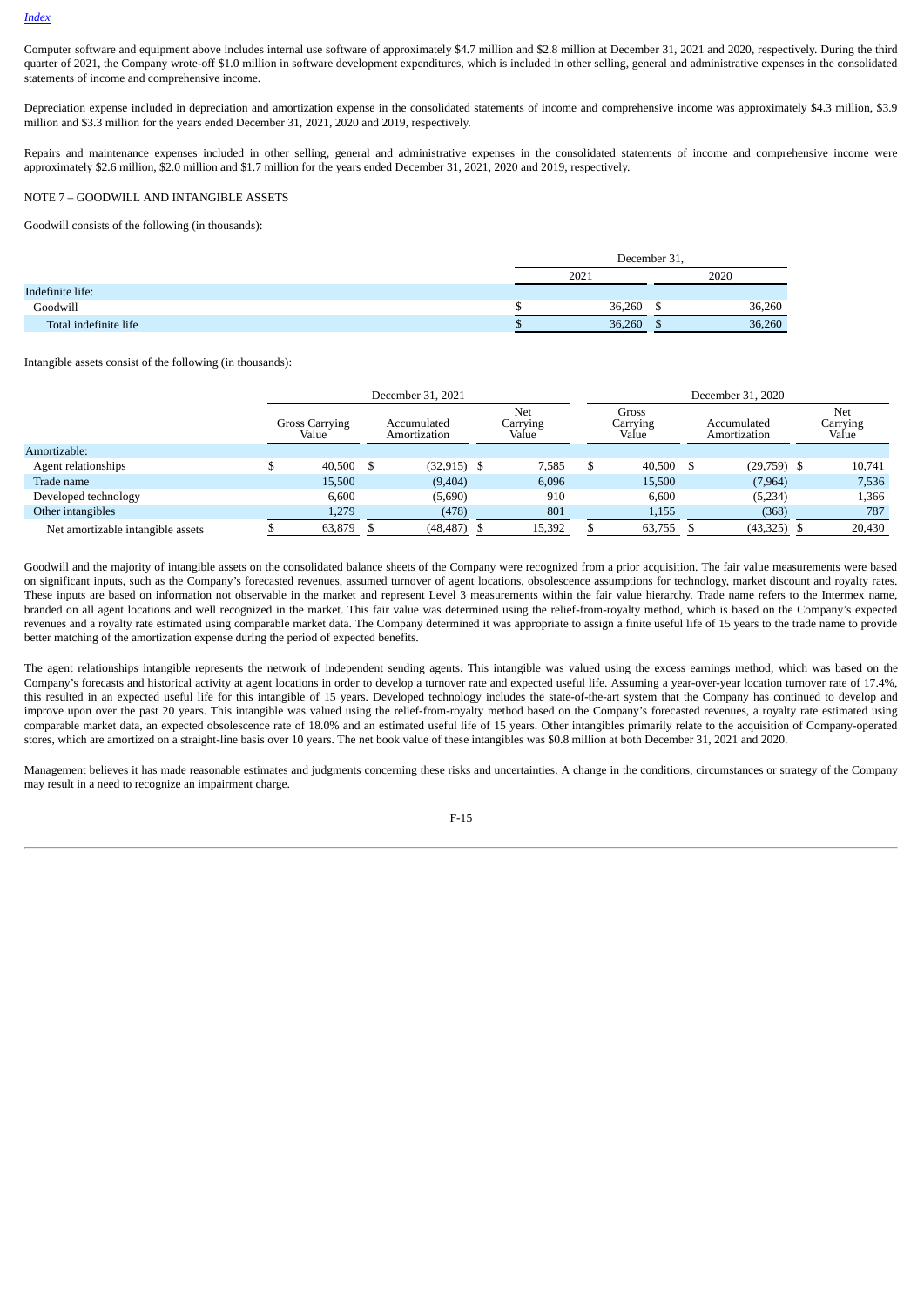As a result of the annual impairment tests, the Company determined that goodwill was not impaired as of December 31, 2021 and 2020.

The following table presents the changes in goodwill and intangible assets (in thousands):

|                                | Goodwill |        |    | <b>Intangible Assets</b> |  |
|--------------------------------|----------|--------|----|--------------------------|--|
| Balance at December 31, 2018   |          | 36,260 |    | 36,395                   |  |
| Acquisition of agent locations |          |        |    | 335                      |  |
| Amortization expense           |          |        |    | (9,349)                  |  |
| Balance at December 31, 2019   |          | 36,260 | .S | 27,381                   |  |
| Amortization expense           |          |        |    | (6,951)                  |  |
| Balance at December 31, 2020   |          | 36,260 |    | 20,430                   |  |
| Acquisition of agent locations |          |        |    | 124                      |  |
| Amortization expense           |          |        |    | (5, 162)                 |  |
| Balance at December 31, 2021   |          | 36,260 |    | 15,392                   |  |

Amortization expense related to intangible assets for the next five years and thereafter is as follows (in thousands):

| 2022       | 4,010  |
|------------|--------|
| 2023       | 3,002  |
| 2024       | 2,282  |
| 2025       | 1,730  |
| 2026       | 1,310  |
| Thereafter | 3,058  |
|            | 15,392 |

## NOTE 8 – WIRE TRANSFERS AND MONEY ORDERS PAYABLE, NET

Wire transfers and money orders payable, net, consisted of the following (in thousands):

|                               |   | December 31. |  |        |  |
|-------------------------------|---|--------------|--|--------|--|
|                               |   | 2021         |  | 2020   |  |
| Wire transfers payable, net   | Œ | 20,744       |  | 11,806 |  |
| Customer voided wires payable |   | 16,895       |  | 13,374 |  |
| Money orders payable          |   | 18,427       |  | 16,566 |  |
|                               |   | 56,066       |  | 41,746 |  |

Customer voided wires payable consist primarily of wire transfers that were not completed because the recipient did not collect the funds within 30 days and the sender has not claimed the funds and, therefore, are considered unclaimed property. Unclaimed property laws of each state in the United States in which we operate, the District of Columbia, and Puerto Rico require us to track certain information for all of our money remittances and payment instruments and, if the funds underlying such remittances and instruments are unclaimed at the end of an applicable statutory abandonment period, require us to remit the proceeds of the unclaimed property to the appropriate jurisdiction. Applicable statutory abandonment periods range from three to seven years.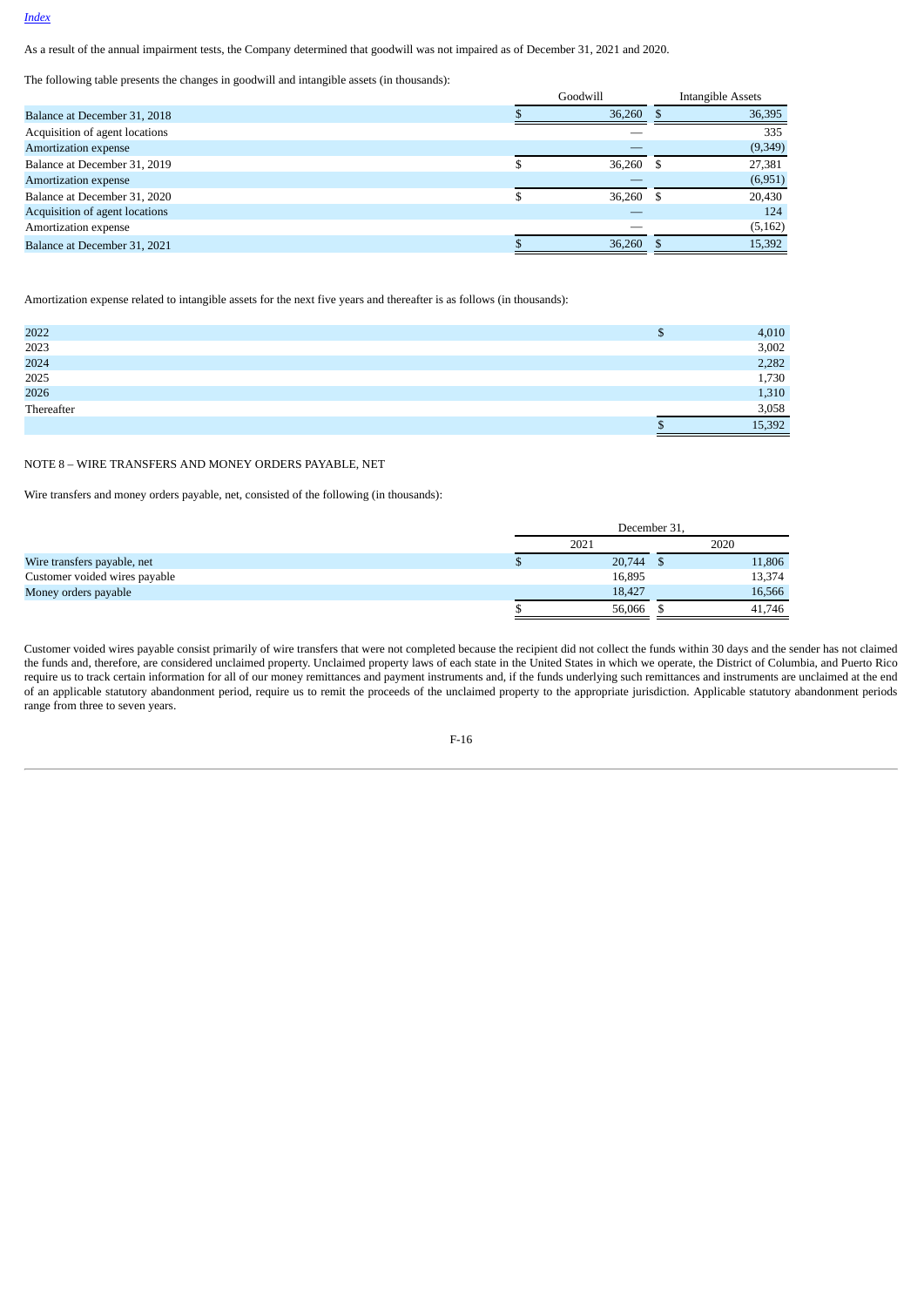### NOTE 9 – ACCRUED AND OTHER LIABILITIES

Accrued and other liabilities consisted of the following (in thousands):

|                                       | December 31, |     |        |
|---------------------------------------|--------------|-----|--------|
|                                       | 2021         |     | 2020   |
| Commissions payable to sending agents | 16,303       | - S | 12,500 |
| Accrued salaries and benefits         | 4,892        |     | 2,957  |
| Accrued bank charges                  | 1,371        |     | 1,170  |
| Accrued legal fees                    | 422          |     | 75     |
| Accrued other professional fees       | 1,619        |     | 826    |
| Accrued taxes                         | 4,908        |     | 1,276  |
| Deferred revenue loyalty program      | 3,391        |     | 2,750  |
| Other                                 | 854          |     | 826    |
|                                       | 33,760       |     | 22,380 |

The following table shows the changes in the deferred revenue loyalty program liability (in thousands):

| Balance, December 31, 2019         | 2,495   |
|------------------------------------|---------|
| Revenue deferred during the year   | 1,806   |
| Revenue recognized during the year | (1,551) |
| Balance, December 31, 2020         | 2,750   |
| Revenue deferred during the year   | 2,326   |
| Revenue recognized during the year | (1,685) |
| Balance, December 31, 2021         | 3,391   |

### NOTE 10 – DEBT

## Debt consisted of the following (in thousands):

|                                               |    | December 31, |  |         |  |
|-----------------------------------------------|----|--------------|--|---------|--|
|                                               |    | 2021         |  | 2020    |  |
| Term loan facility                            |    | 85,313       |  | 89,383  |  |
|                                               |    | 85,313       |  | 89,383  |  |
| Less: Current portion of long term debt $(1)$ |    | (3,882)      |  | (7,044) |  |
| Less: Debt origination costs                  |    | (2,220)      |  | (1,760) |  |
|                                               | ۰υ | 79,211       |  | 80,579  |  |

<sup>(1)</sup> Current portion of long-term debt is net of debt origination costs of approximately \$0.5 million and \$0.6 million at December 31, 2021 and 2020, respectively.

The Company and certain of its domestic subsidiaries as borrowers and the other guarantors from time to time party thereto (collectively, the "Loan Parties") entered into a financing agreement with a group of banking institutions, dated November 7, 2018 and further amended on December 7, 2018 (the "Original Credit Agreement"). The Original Credit Agreement provided for a \$35.0 million revolving credit facility, a \$90.0 million term loan facility and an up to \$30.0 million incremental facility of which \$12.0 million was utilized in 2019 for the term loan facility and \$10.0 million was utilized in May of 2021 for the revolving credit facility (see below). The Original Credit Agreement also provided for the issuance of letters of credit, which would reduce availability under the revolving credit facility. The maturity date of the Original Credit Agreement was November 7, 2023.

Effective as of May 12, 2021, the Company amended the Original Credit Agreement by entering into Increase Joinder No. 2 (the "Joinder No. 2") to the Original Credit Agreement, which was accounted for as a debt modification, under which the revolving line of credit commitment under the Original Credit Agreement was increased by \$10.0 million to an aggregate of \$45.0 million. The Joinder No. 2 did not have any impact to any of the terms of the term loan facility under the Original Credit Agreement. The Company incurred debt origination costs of \$76.8 thousand in the second quarter of 2021, which were capitalized and will be amortized over the remaining life of the revolving line of credit facility, as described below, using the straight-line method, as it is not significantly different than the effective interest method.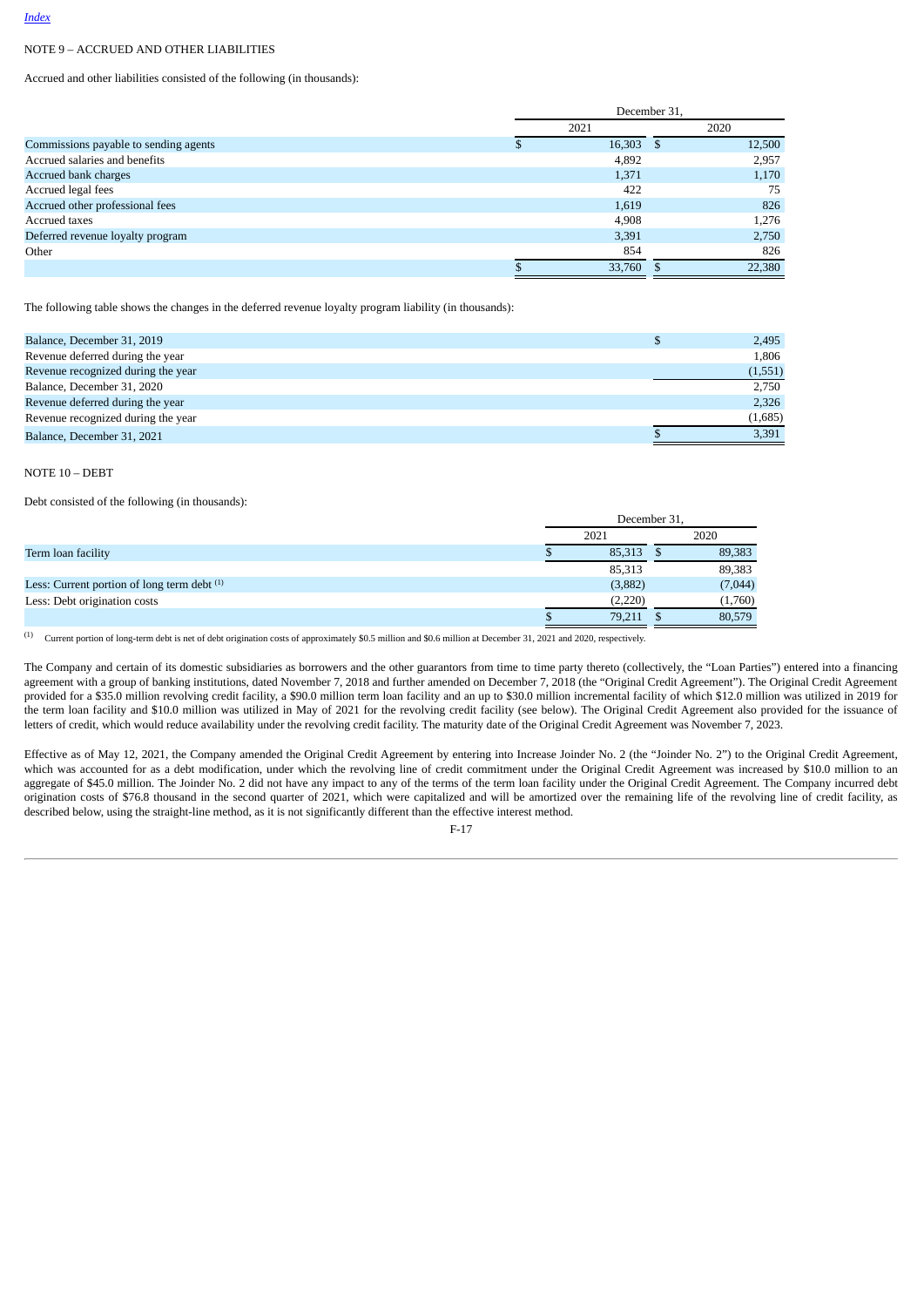On June 24, 2021, the Loan Parties entered into an Amended and Restated Credit Agreement (the "A&R Credit Agreement") with a group of banking institutions. The A&R Credit Agreement amended and restated in its entirety the Original Credit Agreement. The A&R Credit Agreement provides for a \$150.0 million revolving credit facility, an \$87.5 million term loan facility and an uncommitted incremental facility, which may be utilized for additional revolving or term loans, of up to \$70.0 million. The A&R Credit Agreement also provides for the issuance of letters of credit, which would reduce availability under the revolving credit facility. The proceeds of the term loan were used to refinance the existing term loan facility under the Original Credit Agreement, and the revolving credit facility is available for working capital, general corporate purposes and to pay fees and expenses in connection with this transaction. The maturity date of the A&R Credit Agreement is June 24, 2026.

This refinancing was accounted for as a debt modification. The balance of the unamortized debt origination costs of \$1.8 million under the Original Credit Agreement, the origination costs paid to the Loan Parties of \$1.0 million in connection with the term loan facility of the A&R Credit Agreement and debt origination costs paid to the Loan Parties and third-party costs of \$1.8 million incurred in connection with the revolving credit facility of the A&R Credit Agreement will be associated with the new arrangement, and therefore, they will be amortized over the remaining life of the A&R Credit Agreement using the straight-line method, as it is not significantly different than the effective interest method. Debt origination costs paid to third parties related to a portion of the term loan facility in connection with the A&R Credit Agreement were expensed as incurred during the second quarter of 2021.

The unamortized portion of debt origination costs totaled approximately \$4.5 million and \$2.2 million at December 31, 2021 and 2020, respectively. Amortization of debt origination costs is included as a component of interest expense in the consolidated statements of income and comprehensive income and amounted to approximately \$0.9 million, \$0.8 million and \$0.7 million for the years ended December 31, 2021, 2020, and 2019, respectively.

At the election of the Company, interest on the term loan facility and revolving credit facility under the A&R Credit Agreement is determined by reference to either LIBOR (subject to replacement) or a "base rate", in each case plus an applicable margin ranging between 2.50% and 3.00% per annum for LIBOR loans and between 1.50% and 2.00% per annum for base rate loans depending on the level of our consolidated leverage ratio, as calculated pursuant to the terms of the A&R Credit Agreement. The Company is also required to pay a fee on the unused portion of the revolving credit facility equal to 0.35% per annum. The effective interest rates for the year ended December 31, 2021 for the term loan facility and revolving credit facility were 4.23% and 0.78%, respectively.

Interest is payable (x)(i) generally on the last day of each interest period selected for LIBOR loans, but in any event, not less frequently than every three months, and (ii) on the last business day of each quarter for base rate loans and (y) at final maturity. The principal amount of the term loan facility under the A&R Credit Agreement must be repaid in consecutive quarterly installments of 5.0% in years 1 and 2, 7.5% in year 3, and 10.0% in years 4 and 5, in each case on the last day of each quarter, commencing in September 2021 with a final balloon payment at maturity. The term loans under the A&R Credit Agreement may be prepaid at any time without premium or penalty. Revolving loans may be borrowed, repaid and reborrowed from time to time in accordance with the terms and conditions of the A&R Credit Agreement. The Company is also required to repay the loans upon receipt of net proceeds from certain casualty events, upon the disposition of certain property and upon incurrence of indebtedness not permitted by the A&R Credit Agreement. In addition, the Company is required to make mandatory prepayments annually from excess cash flow if the Company's consolidated leverage ratio (as calculated under the A&R Credit Agreement) is greater than or equal to 3.0, and the remainder of any such excess cash flow is contributed to the available amount which may be used for a variety of purposes, including investments and distributions.

The A&R Credit Agreement contains financial covenants that require the Company to maintain a quarterly minimum fixed charge coverage ratio of 1.25:1.00 and a quarterly maximum consolidated leverage ratio of 3.25:1.00. The A&R Credit Agreement also contains covenants that limit the Company's and its subsidiaries' ability to, among other things, grant liens, incur additional indebtedness, make acquisitions or investments, dispose of certain assets, change the nature of their businesses, enter into certain transactions with affiliates or amend the terms of material indebtedness.

In addition, the A&R Credit Agreement generally restricts the payment of dividends or cash distributions by the Company with certain exceptions, including the following: i) to repurchase the Company's common stock from current or former employees in an aggregate amount of up to \$10.0 million per calendar year, and ii) other restricted payments in an aggregate amount not to exceed \$40.0 million plus the Available Amount (as defined in the A&R Credit Agreement).

The obligations under the A&R Credit Agreement are guaranteed by the Company and certain domestic subsidiaries of the Company and secured by liens on substantially all of the assets of the Loan Parties, subject to certain exclusions and limitations.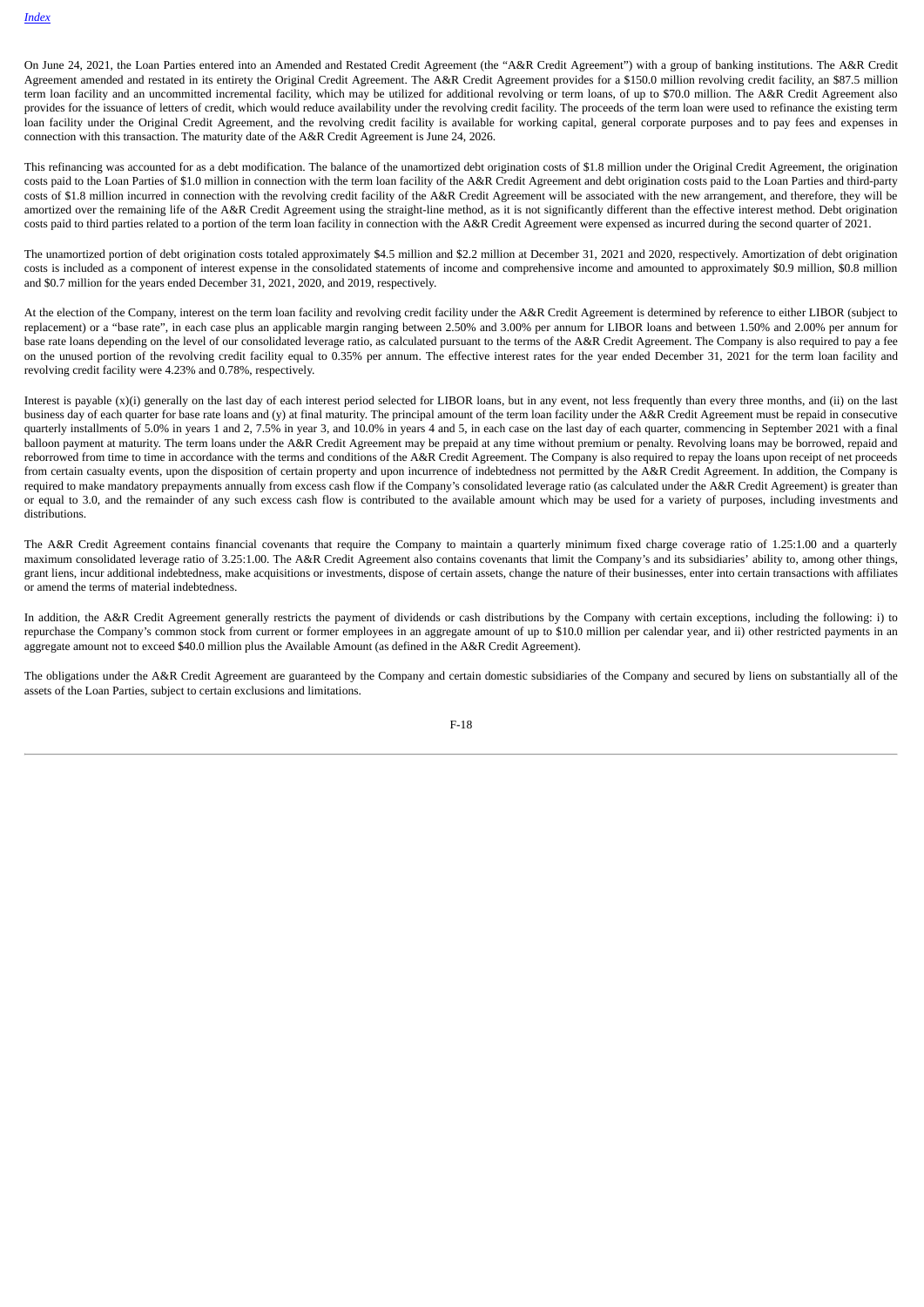The scheduled annual payments of the term loan at December 31, 2021 are as follows (in thousands):

| 2022 |  | D | 4,375  |
|------|--|---|--------|
| 2023 |  |   | 5,469  |
| 2024 |  |   | 7,656  |
| 2025 |  |   | 8,750  |
| 2026 |  |   | 59,063 |
|      |  |   | 85,313 |
|      |  |   |        |

## NOTE 11 *–* FAIR VALUE MEASUREMENTS

The Company determines fair value in accordance with the provisions of FASB guidance, *Fair Value Measurements and Disclosures*, which defines fair value as an exit price, representing the amount that would be received from the sale of an asset or paid to transfer a liability in an orderly transaction between market participants at the measurement date. As such, fair value is a market-based measurement that should be determined based on assumptions that market participants would use in pricing an asset or liability. As a basis for considering such assumptions, a three-level fair value hierarchy that prioritizes the inputs used to measure fair value was established. There are three levels of inputs used to measure fair value and for disclosure purposes. Level 1 relates to quoted market prices for identical assets or liabilities in active markets. Level 2 relates to observable inputs other than quoted prices included in Level 1. Level 3 relates to unobservable inputs that are supported by little or no market activity and that are significant to the fair value of the assets or liabilities.

The Company's non-financial assets measured at fair value on a nonrecurring basis include goodwill and intangible assets. The determination of our intangible fair values includes several assumptions and inputs (Level 3) that are subject to various risks and uncertainties. Management believes it has made reasonable estimates and judgments concerning these risks and uncertainties. All other financial assets and liabilities are carried at amortized cost.

The Company's cash balances are representative of their fair values as these balances are comprised of deposits available on demand. The carrying amounts of accounts receivable, prepaid wires, accounts payable and wire transfers and money orders payable are representative of their fair values because of the short turnover of these instruments.

The Company's financial liabilities include its revolving credit facility and term loan facility. The fair value of the term loan facility, which approximates book value, is estimated by discounting the future cash flows using a current market interest rate. The estimated fair value of the revolving credit facility would approximate face value given the payment schedule and interest rate structure, which approximates current market interest rates.

## NOTE 12 – SHARE-BASED COMPENSATION

# International Money Express, Inc. Omnibus Equity Compensation Plans

On June 26, 2020, at the 2020 Annual Meeting of Stockholders, the Company's stockholders approved the International Money Express, Inc. 2020 Omnibus Equity Compensation Plan (the "2020 Plan"), which provides for the granting of stock-based incentive awards, including stock options, restricted stock units ("RSUs"), restricted stock awards ("RSAs") and performance stock units ("PSUs") to employees and independent directors of the Company. There are approximately 3.7 million shares of the Company's common stock approved for issuance under the 2020 Plan, which includes 0.4 million shares that were previously subject to awards granted under the International Money Express, Inc. 2018 Omnibus Equity Compensation Plan (the "2018 Plan" and together with the 2020 Plan, the "Plans"). As of December 31, 2021, 2.9 million shares remained available for grant of future awards under the 2020 Plan. The 2018 Plan was terminated effective June 26, 2020, and no additional awards may be granted under the 2018 Plan.

#### Stock Options

The value of each option grant is estimated on the grant date using the Black-Scholes option pricing model ("BSM"). The option pricing model requires the input of highly subjective assumptions, including the grant date fair value of our common stock, expected volatility, risk-free interest rates, expected term and expected dividend yield. To determine the grant date fair value of the Company's common stock, we use the closing market price of our common stock at the grant date. We also use an expected volatility based on the historical volatility of the Company's common stock and the "simplified" method for calculating the expected life of our stock options as the options are "plain vanilla" and we do not have any significant historical post-vesting activity. We have elected to account for forfeitures as they occur. The risk-free interest rates are obtained from publicly available U.S. Treasury yield curve rates.

The Company used the following assumptions for the BSM to determine the fair value of the stock options granted during the year ended December 31, 2020; there were no options granted during the year ended December 31, 2021.

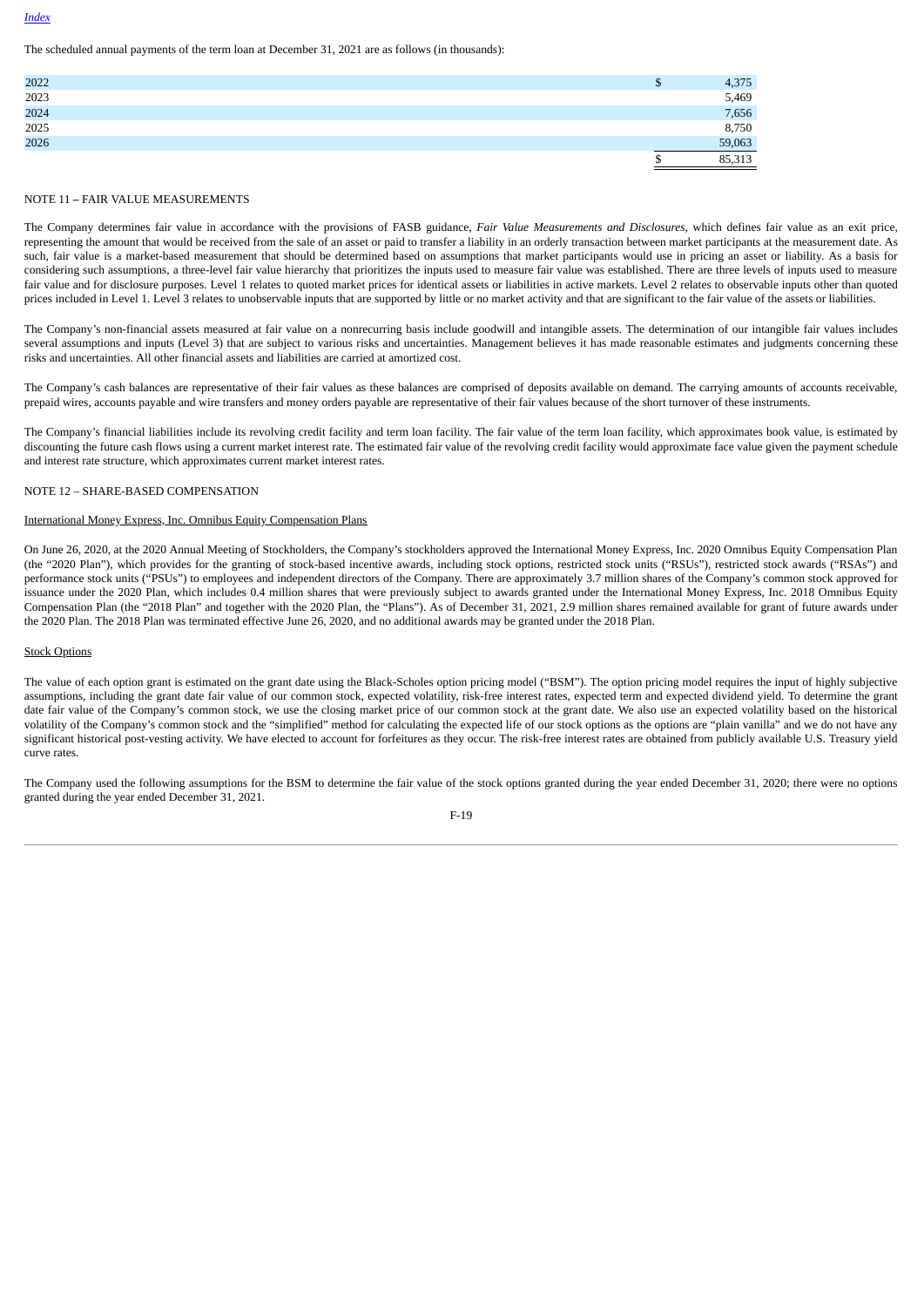|                                                                   | Year Ended        |  |  |
|-------------------------------------------------------------------|-------------------|--|--|
|                                                                   | December 31, 2020 |  |  |
| Weighted-average grant date price of our common stock (per share) | 12.94             |  |  |
| Weighted-average expected volatility                              | 45.2 %            |  |  |
| Weighted-average risk-free interest rate                          | $0.5\%$           |  |  |
| Expected term (in years)                                          | 6.25              |  |  |
| Expected dividend vield                                           | $0.0\%$           |  |  |

Share-based compensation is recognized as an expense on a straight-line basis over the requisite service period, which is generally the vesting period. The stock options issued under the Plans have 10-year terms and generally vest in four equal annual installments beginning one year after the date of the grant. The Company recognized compensation expense for stock options of approximately \$2.4 million, \$2.8 million and \$2.6 million for the years ended December 31, 2021, 2020 and 2019, respectively, which is included in salaries and benefits in the consolidated statements of income and comprehensive income. As of December 31, 2021, there were 1.9 million outstanding stock options awarded under the Plans and unrecognized compensation expense of approximately \$2.9 million is expected to be recognized over a weighted-average period of 1.3 years.

A summary of the stock option activity during the year ended December 31, 2021 is presented below:

|                                          | Number of<br>Options |               | Weighted-Average<br><b>Exercise Price</b> | Weighted-Average<br>Remaining<br>Contractual<br>Term (Years) |      | Weighted-Average<br>Grant Date<br>Fair Value |
|------------------------------------------|----------------------|---------------|-------------------------------------------|--------------------------------------------------------------|------|----------------------------------------------|
| Outstanding at December 31, 2020         | 2,714,902            | <sup>\$</sup> | 10.97                                     | 8.19                                                         | - \$ | 4.03                                         |
| Granted                                  |                      | \$            |                                           |                                                              | D    |                                              |
| Exercised <sup>(1)</sup>                 | $(691,090)$ \$       |               | 9.93                                      |                                                              |      | 3.54                                         |
| Forfeited                                | (125, 125)           | S             | 12.59                                     |                                                              | JЪ.  | 5.85                                         |
| Outstanding at December 31, 2021         | 1.898.687            |               | 11.24                                     | $7.11 \text{ }$ \$                                           |      | 4.17                                         |
|                                          |                      |               |                                           |                                                              |      |                                              |
| Exercisable at December 31, $2021^{(2)}$ | 1.061.086            |               | 10.76                                     | 6.87                                                         |      | 3.83                                         |

 $(1)$  The aggregate intrinsic value of stock options exercised during the year ended December 31, 2021 was \$4.7 million.

(2) The aggregate fair value of all vested/exercisable options outstanding as of December 31, 2021 was \$4.1 million.

### Restricted Stock Units

The RSUs granted under the Plans to the Company's employees generally vest in four equal annual installments beginning one year after the date of the grant, while RSUs issued to the Company's independent directors vest on the one-year anniversary from the grant date. The Company recognized compensation expense for all RSUs of approximately \$1.2 million, \$0.4 million and \$0.2 million for the years ended December 31, 2021, 2020 and 2019, respectively, which is included in salaries and benefits in the consolidated statements of income and comprehensive income. As of December 31, 2021, unrecognized compensation expense of approximately \$2.8 million is expected to be recognized over a weighted-average period of 1.9 years.

$$
F-20
$$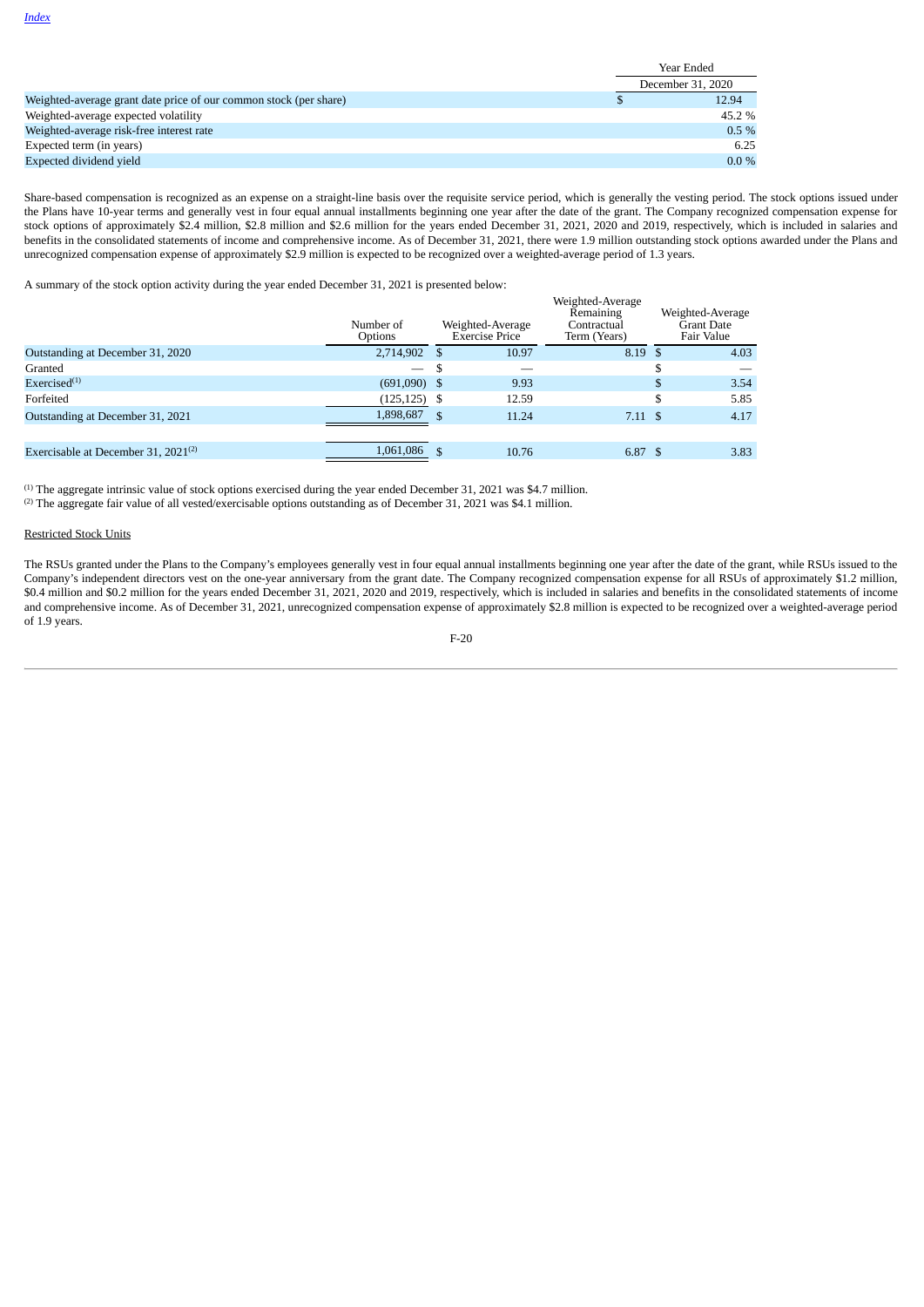A summary of the RSU grant activity during the year ended December 31, 2021 is presented below:

|                                              | Number of RSU<br>awards | Weighted-Average<br><b>Grant Price</b> |
|----------------------------------------------|-------------------------|----------------------------------------|
| Outstanding (nonvested) at December 31, 2020 | 40,881                  | 13.38                                  |
| Granted                                      | 290.783                 | 15.02                                  |
| Vested (and settled)                         | $(47,728)$ \$           | 14.11                                  |
| Forfeited                                    | $(52,002)$ \$           | 14.73                                  |
| Outstanding (nonvested) at December 31, 2021 | 231,934                 | 14.99                                  |

## Share Awards

Under the 2020 Plan and effective October 1, 2020, the Lead Independent Director and Chairs of the Committees of the Board of Directors are granted, in aggregate, \$64.0 thousand in awards of fully vested shares of the Company's common stock, payable on a quarterly basis at the end of each quarter in payment of fees earned in such capacities. During the year ended December 31, 2021, 4,133 fully vested shares were granted to the Lead Independent Director and Chairs of the Committees of the Board of Directors resulting in compensation expense of \$64.0 thousand recognized and included in salaries and benefits in the consolidated statements of income and comprehensive income.

### Restricted Stock Awards

The RSAs issued under the 2020 Plan to the Company's employees generally vest in four equal annual installments beginning one year after the date of grant. The Company recognized compensation expense for RSAs granted of \$258.6 thousand for the year ended December 31, 2021, which is included in salaries and benefits in the consolidated statements of income and comprehensive income. No compensation expense for RSAs was recognized for the years ended December 31, 2020 and 2019. As of December 31, 2021, there was \$1.0 million of unrecognized compensation expense related to RSAs, which is expected to be recognized over a weighted-average period of 2.1 years.

A summary of the RSA activity during the year ended December 31, 2021 is presented below:

|                                              | Number of RSAs    |      | Weighted-Average<br><b>Grant Price</b> |
|----------------------------------------------|-------------------|------|----------------------------------------|
| Outstanding (nonvested) at December 31, 2020 | $\hspace{0.05cm}$ |      |                                        |
| Granted                                      | 88.215            |      | 14.17                                  |
| Vested (and settled)                         |                   | - 70 |                                        |
| Forfeited                                    |                   |      |                                        |
| Outstanding (nonvested) at December 31, 2021 | 88,215            |      | 14.17                                  |

## Performance Stock Units

PSUs granted under the 2020 Plan to the Company's employees generally vest subject to attainment of performance criteria during the service period established by the Compensation Committee. Each PSU represents the right to receive one share of common stock, and the actual number of shares issuable upon vesting is determined based upon performance compared to financial performance targets. The PSUs vest based on the achievement of certain revenue targets for a period of two years combined with a service period of three years. Compensation cost is recognized over the requisite service period when it is probable that the performance condition will be satisfied. The Company recognized compensation expense for PSUs of \$0.7 million for the year ended December 31, 2021, which is included in salaries and benefits in the consolidated statements of income and comprehensive income. There was no compensation expense for PSUs

$$
F-21
$$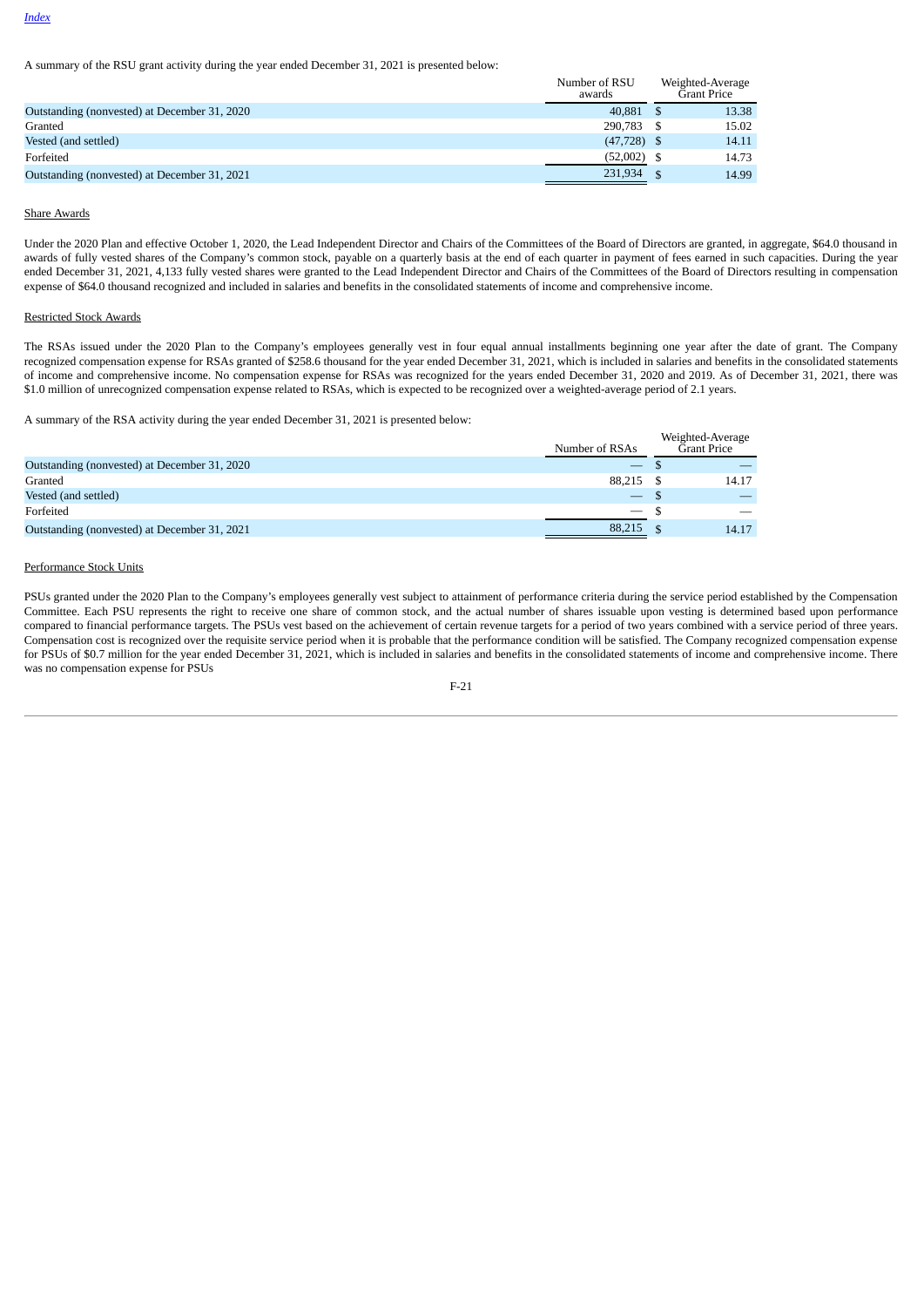recognized for the years ended December 31, 2020 and 2019. As of December 31, 2021, there was \$1.7 million of unrecognized compensation expense related to PSUs, which is expected to be recognized over a weighted-average period of 2.0 years.

A summary of the PSU activity during the year ended December 31, 2021 is presented below:

|                                              | Weighted-Average<br>Remaining |                             |  |                                        |
|----------------------------------------------|-------------------------------|-----------------------------|--|----------------------------------------|
|                                              | Number of PSUs                | Contractual<br>Term (Years) |  | Weighted-Average<br><b>Grant Price</b> |
| Outstanding (nonvested) at December 31, 2020 |                               |                             |  |                                        |
| Granted                                      | 171,500                       |                             |  | 14.17                                  |
| Vested (and settled)                         |                               |                             |  |                                        |
| Forfeited                                    |                               |                             |  |                                        |
| Outstanding (nonvested) at December 31, 2021 | 171,500                       | 9.17                        |  | 14.17                                  |

## NOTE 13 *–* EQUITY

In August 2021, the Company's Board of Directors approved a stock repurchase program (the "Repurchase Program") that authorizes the Company to purchase up to \$40.0 million of outstanding shares of the Company's common stock. Under the Repurchase Program, the Company is authorized to repurchase shares from time to time in accordance with applicable laws, both on the open market and in privately negotiated transactions and may include the use of derivative contracts or structured share repurchase agreements. The timing and amount of repurchases depends on several factors, including market and business conditions, the trading price of the Company's common stock and the nature of other investment opportunities. The Repurchase Program may be limited, suspended or discontinued at any time without prior notice. The Repurchase Program does not have an expiration date. Under the terms of the A&R Credit Agreement, the Company has restrictions that limit the maximum amount of repurchases to (i) \$40.0 million in the aggregate (plus the Available Amount as defined in the A&R Credit Agreement) and (ii) \$10.0 million annually for shares held by any current or former officer, director, employee or consultant (or any spouses, ex-spouses or estates of the foregoing) of the Company or its subsidiaries.

The Company accounts for purchases of treasury stock under the cost method. Any direct costs incurred to acquire treasury stock are considered stock issue costs and added to the cost of the treasury stock. During the year ended December 31, 2021, the Company purchased 341,522 shares for an aggregate purchase price totaling \$5.6 million. As of December 31, 2021, the remaining amount available for future share repurchases under the Repurchase Program was \$34.4 million.

### NOTE 14 – EARNINGS PER SHARE

Basic earnings per share is calculated by dividing net income for the year by the weighted average number of common shares outstanding for the period. In computing dilutive earnings per share, basic earnings per share is adjusted for the assumed issuance of all applicable potentially dilutive share-based awards, including common stock options, RSUs, RSAs and PSUs.

$$
F-22
$$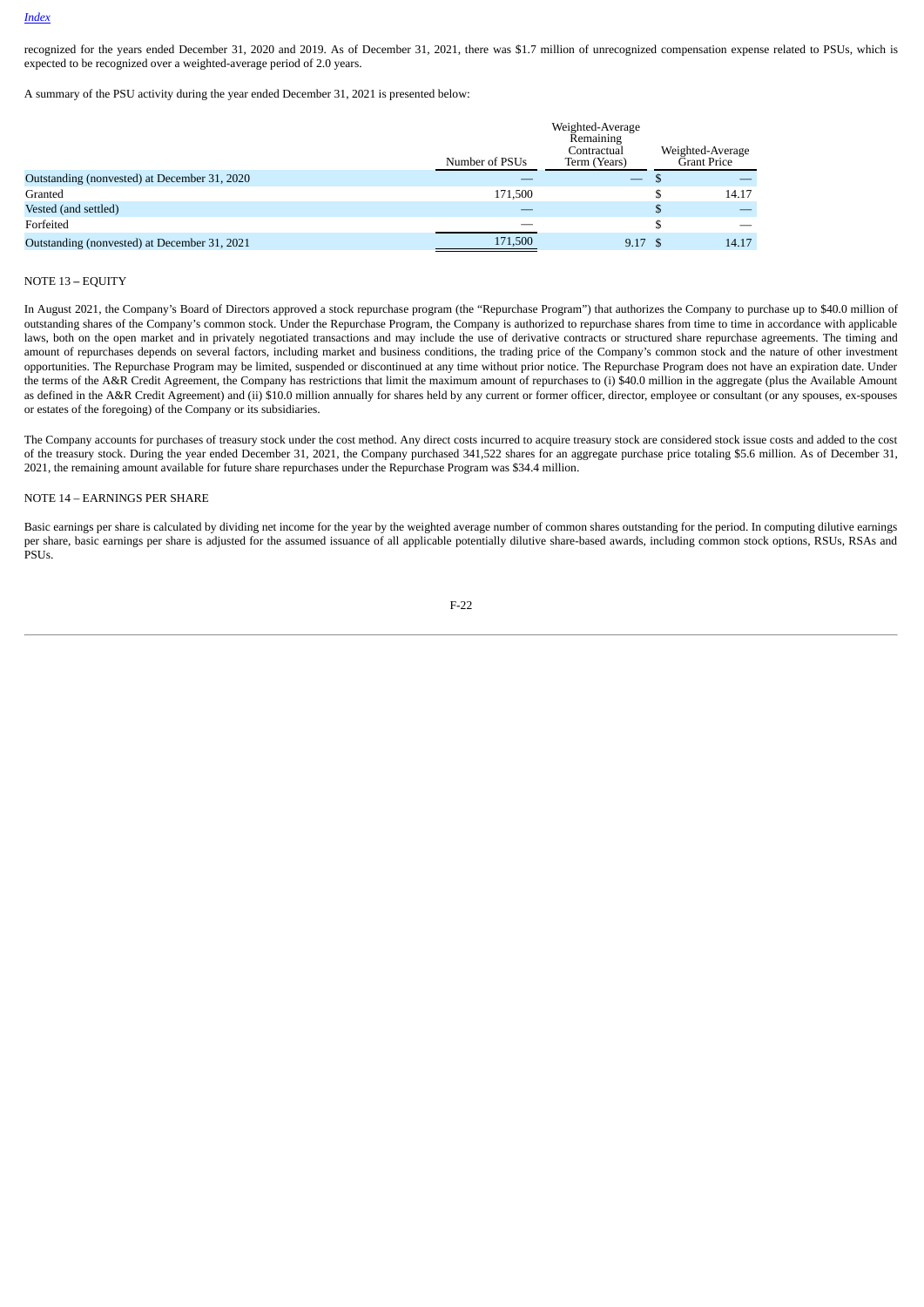Below are basic and diluted earnings per share for the periods indicated (in thousands, except for share data):

|                                                          | Year Ended December 31, |      |                   |      |            |
|----------------------------------------------------------|-------------------------|------|-------------------|------|------------|
|                                                          | 2021                    | 2020 |                   | 2019 |            |
| Net income for basic and diluted income per common share | 46,843                  |      | 33,784 \$         |      | 19,609     |
| Shares:                                                  |                         |      |                   |      |            |
| Weighted-average common shares outstanding – basic       | 38,474,040              |      | 38,060,290        |      | 37,428,345 |
| Effect of dilutive securities                            |                         |      |                   |      |            |
| <b>RSUs</b>                                              | 48,077                  |      | 10,566            |      | 12,416     |
| Stock options                                            | 532,972                 |      | 287,315           |      | 140,640    |
| <b>RSAs</b>                                              | 14,667                  |      |                   |      |            |
| <b>PSUs</b>                                              | 33,694                  |      |                   |      |            |
| <b>Warrants</b>                                          |                         |      |                   |      | 12,757     |
| Weighted-average common shares outstanding – diluted     | 39,103,450              |      | 38,358,171        |      | 37,594,158 |
|                                                          |                         |      |                   |      |            |
| Earnings per common share - basic                        | \$<br>1.22              | - \$ | 0.89 <sup>5</sup> |      | 0.52       |
| Earnings per common share - diluted                      | 1.20<br>æ               |      | 0.88              | -S   | 0.52       |

As of December 31, 2021, there were 0.4 million options and 35.2 thousand RSUs excluded from the diluted earnings per share calculation because, under the treasury stock method, the inclusion of these would be anti-dilutive.

As of December 31, 2020, there were 0.7 million options and 10.9 thousand RSUs excluded from the diluted earnings per share calculation because, under the treasury stock method, the inclusion of these would be anti-dilutive.

As of December 31, 2019, there were 0.5 million options and 19.0 thousand RSUs excluded from the diluted earnings per share calculation because, under the treasury stock method, the inclusion of these would be anti-dilutive. The Warrants were included in the calculation of the diluted earnings per share for the periods for which they were outstanding; the shares issued in exchange for the Warrants tendered in the Warrants Offer were included in the basic earnings per share beginning on the date the shares were issued. All Warrants ceased to exist after they were tendered in a tender offer during 2019.

As discussed in Note 13, during the third quarter of 2021, the Company's Board of Directors authorized the Repurchase Program, under which the Company repurchased 341,522 shares of treasury stock for \$5.6 million in the year ended December 31, 2021. The effect of these repurchases on the Company's weighted average shares outstanding for the year ended December 31, 2021 was a reduction of 43,098 shares due to the timing of the repurchases.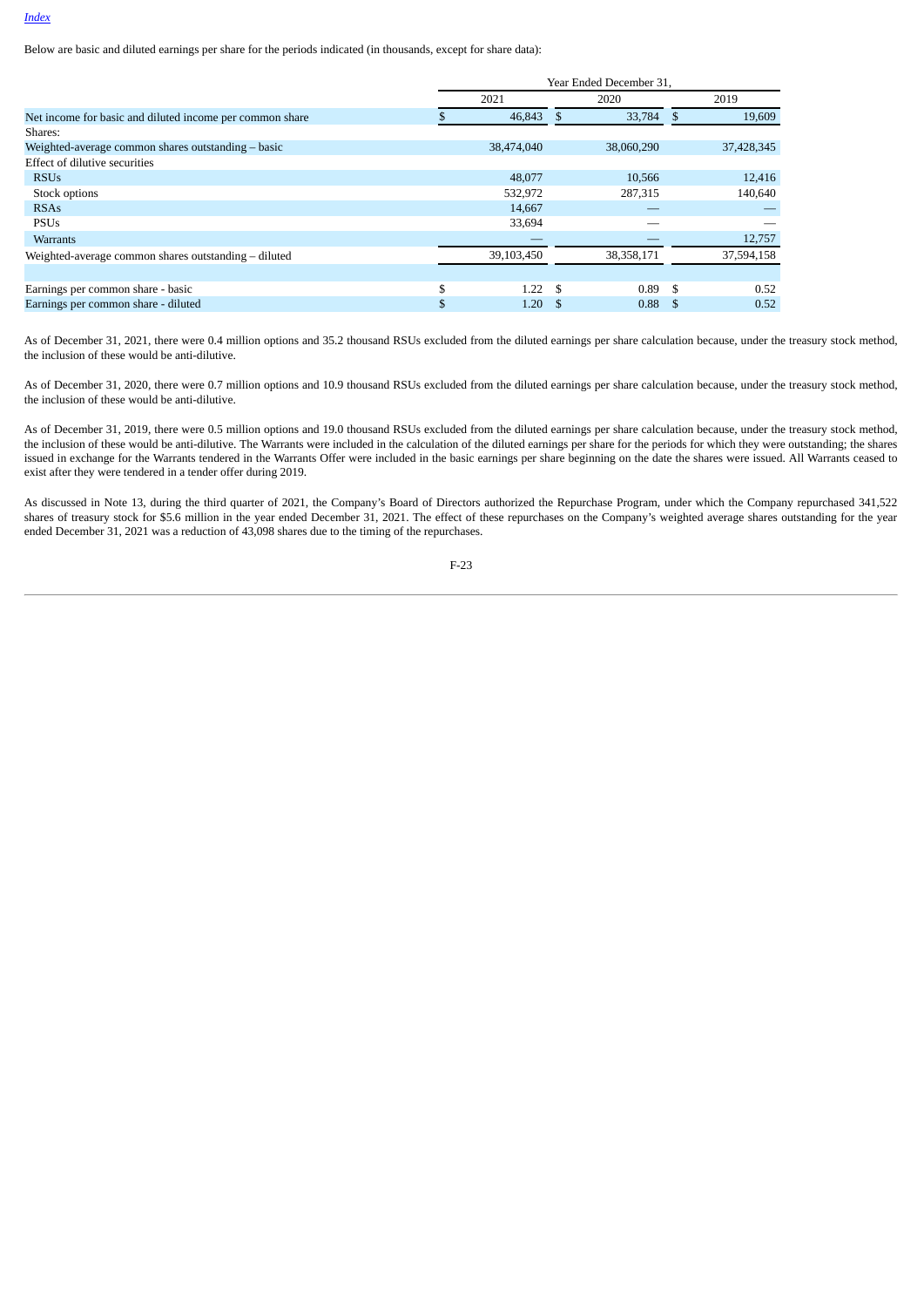## NOTE 15 *–* INCOME TAXES

The provision for income taxes consists of the following (in thousands):

| $\overline{a}$          | $\sim$<br>$\overline{\phantom{a}}$ |                         |        |     |        |     |       |
|-------------------------|------------------------------------|-------------------------|--------|-----|--------|-----|-------|
|                         |                                    | Year Ended December 31, |        |     |        |     |       |
|                         |                                    |                         | 2021   |     | 2020   |     | 2019  |
| Current tax provision:  |                                    |                         |        |     |        |     |       |
| Foreign                 |                                    | \$                      | 212    | -\$ | 224    | -S  | 201   |
| Federal                 |                                    |                         | 11,702 |     | 8,080  |     | 4,668 |
| State                   |                                    |                         | 3,824  |     | 2,780  |     | 1,591 |
| <b>Total Current</b>    |                                    |                         | 15,738 |     | 11,084 |     | 6,460 |
|                         |                                    |                         |        |     |        |     |       |
| Deferred tax provision: |                                    |                         |        |     |        |     |       |
| Federal                 |                                    |                         | 667    |     | 1,089  |     | 1,290 |
| <b>State</b>            |                                    |                         | 67     |     | 344    |     | 573   |
| Total deferred          |                                    |                         | 734    |     | 1,433  |     | 1,863 |
| Total tax provision     |                                    |                         | 16,472 |     | 12,517 | \$. | 8,323 |
|                         |                                    |                         |        |     |        |     |       |

A reconciliation between the income tax provision at the U.S. statutory tax rate and the Company's income tax provision on the consolidated statements of income and comprehensive income is below (in thousands):

|                                                      |  | Year Ended December 31, |  |        |    |        |  |
|------------------------------------------------------|--|-------------------------|--|--------|----|--------|--|
|                                                      |  | 2021                    |  | 2020   |    | 2019   |  |
| Income before income taxes                           |  | 63,315                  |  | 46,301 | S. | 27,932 |  |
| U.S. statutory tax rate                              |  | 21 %                    |  | 21 %   |    | 21 %   |  |
| Income tax expense at statutory rate                 |  | 13,296                  |  | 9,723  |    | 5,866  |  |
|                                                      |  |                         |  |        |    |        |  |
| State tax expense, net of federal                    |  | 3.073                   |  | 2,530  |    | 1,639  |  |
| Foreign tax rates different from U.S. statutory rate |  | 273                     |  | 264    |    | 260    |  |
| Non-deductible expenses                              |  | 337                     |  | 57     |    | 374    |  |
| Change in tax rate                                   |  |                         |  | (9)    |    | 71     |  |
| Other                                                |  | (507)                   |  | (48)   |    | 113    |  |
| Total tax provision                                  |  | 16,472                  |  | 12,517 |    | 8,323  |  |

As presented in the income tax reconciliation above, the tax provision recognized on the consolidated statements of income and comprehensive income was impacted by state taxes, non-deductible officer compensation and share-based compensation tax benefits, and foreign tax rates applicable to the Company's foreign subsidiaries that are higher or lower than the U.S. statutory rate. The Company is also subject to tax in various U.S. state jurisdictions. Changes in the annual allocation and apportionment of the Company's activity amongst these state jurisdictions results in changes to the blended state rate utilized to measure the Company's deferred tax assets and liabilities.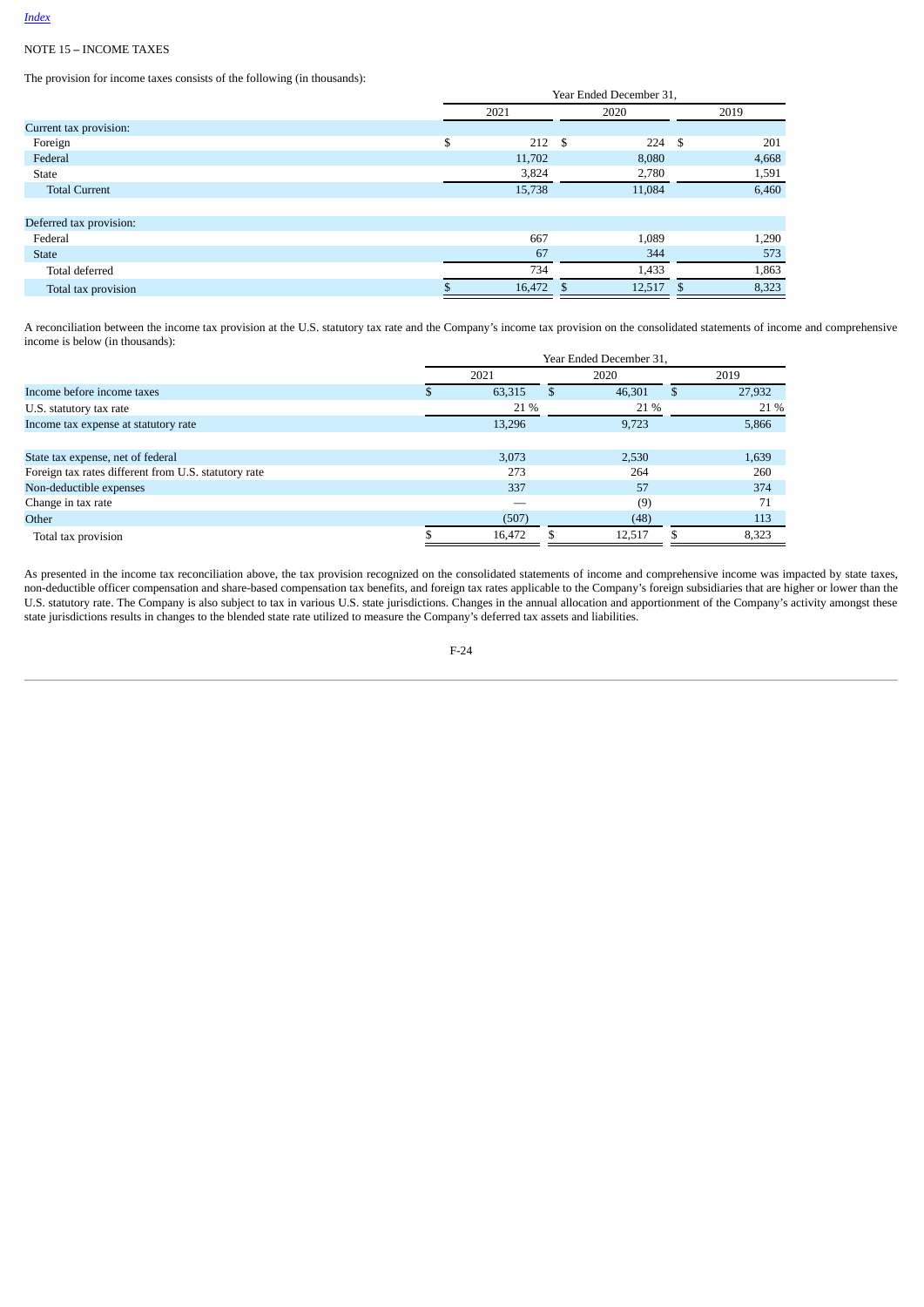Deferred tax assets and liabilities are recognized for the expected tax consequences of temporary differences between the book and tax bases of the Company's assets and liabilities. The following table outlines the principal components of the deferred tax assets and liabilities (in thousands):

|                                             |    | December 31, |    |          |
|---------------------------------------------|----|--------------|----|----------|
|                                             |    | 2021         |    | 2020     |
| Deferred tax assets:                        |    |              |    |          |
| U.S. federal and state net operating losses | \$ | 4,181        | -S | 5,529    |
| Foreign net operating losses                |    | 248          |    | 165      |
| Allowance for credit losses                 |    | 537          |    | 483      |
| Share-based compensation                    |    | 1,854        |    | 1,468    |
| Accrued compensation                        |    | 762          |    | 487      |
| Deferred revenue                            |    | 895          |    | 725      |
| Other                                       |    | 827          |    |          |
| Total deferred tax assets                   |    | 9,304        |    | 8,857    |
|                                             |    |              |    |          |
| Deferred tax liabilities                    |    |              |    |          |
| Depreciation                                |    | (3, 176)     |    | (2,460)  |
| Intangible amortization                     |    | (6, 914)     |    | (6, 924) |
| Debt origination costs                      |    | (392)        |    |          |
| Total deferred tax liabilities              |    | (10, 482)    |    | (9, 384) |
|                                             |    |              |    |          |
| Valuation allowance                         |    | (248)        |    | (165)    |
|                                             |    |              |    |          |
| Net deferred tax liability                  |    | (1, 426)     | \$ | (692)    |

At December 31, 2021, the Company had pre-tax federal, state and foreign net operating loss carryforwards of approximately \$17.4 million, \$13.7 million and \$0.9 million, respectively, which are available to reduce future taxable income. With few exceptions, these net operating loss carryforwards will expire from 2030 through 2037 for federal losses, from 2029 through 2037 for state losses, and from 2039 through 2041 for foreign losses. Utilization of the Company's net operating loss carryforwards is now subject to an annual limitation under Internal Revenue Code Section 382. The Company has recorded a deferred tax asset for only the portion of its net operating loss carryforward that it expects to realize before expiration.

With few exceptions, the Company is no longer subject to U.S. federal, state or local income tax examinations by tax authorities for the years prior to 2018. However, the Company has certain net operating loss carryforwards from tax years 2010 through 2017 that are subject to examination. As of December 31, 2021 and 2020, the Company did not have any amounts accrued for interest and penalties or recorded for uncertain tax positions.

In January 2020, Intermex Holdings II, Inc., the Company's previous parent company, was notified by the IRS that its 2017 federal income tax return was selected for examination. In August 2020, the examination was closed with no changes to the reported tax. As of December 31, 2021 and 2020, no amounts for tax, interest, or penalties have been paid or accrued as a result of this examination.

In accordance with criteria under FASB guidance, *Income Taxes*, a valuation allowance is recorded to reduce the carrying amounts of deferred tax assets unless it is more likely than not that such assets will be realized. After consideration of all evidence, both positive and negative, management has determined that no valuation allowance is required at December 31, 2021 or 2020 on the Company's U.S. deferred tax assets. However, a valuation allowance of \$0.2 million as of both December 31, 2021 and 2020 has been recorded on deferred tax assets associated with Canadian net operating loss carryforwards.

On March 27, 2020, the United States enacted the Coronavirus Aid, Relief, and Economic Security ("CARES") Act. The CARES Act is an emergency economic stimulus package that includes spending and tax breaks to strengthen the United States economy and fund a nationwide effort to curtail the effects of COVID-19. The CARES Act provides various tax law changes in response to the COVID-19 pandemic, including increasing the ability to deduct interest expense, providing for deferral on tax deposits, and amending certain provisions of the previously enacted Tax Cuts and Jobs Act. After considering the provisions of the CARES Act, the Company determined that the CARES Act did not have a material effect on its annual effective tax rate and the income tax provision for the years ended December 31, 2021 and 2020.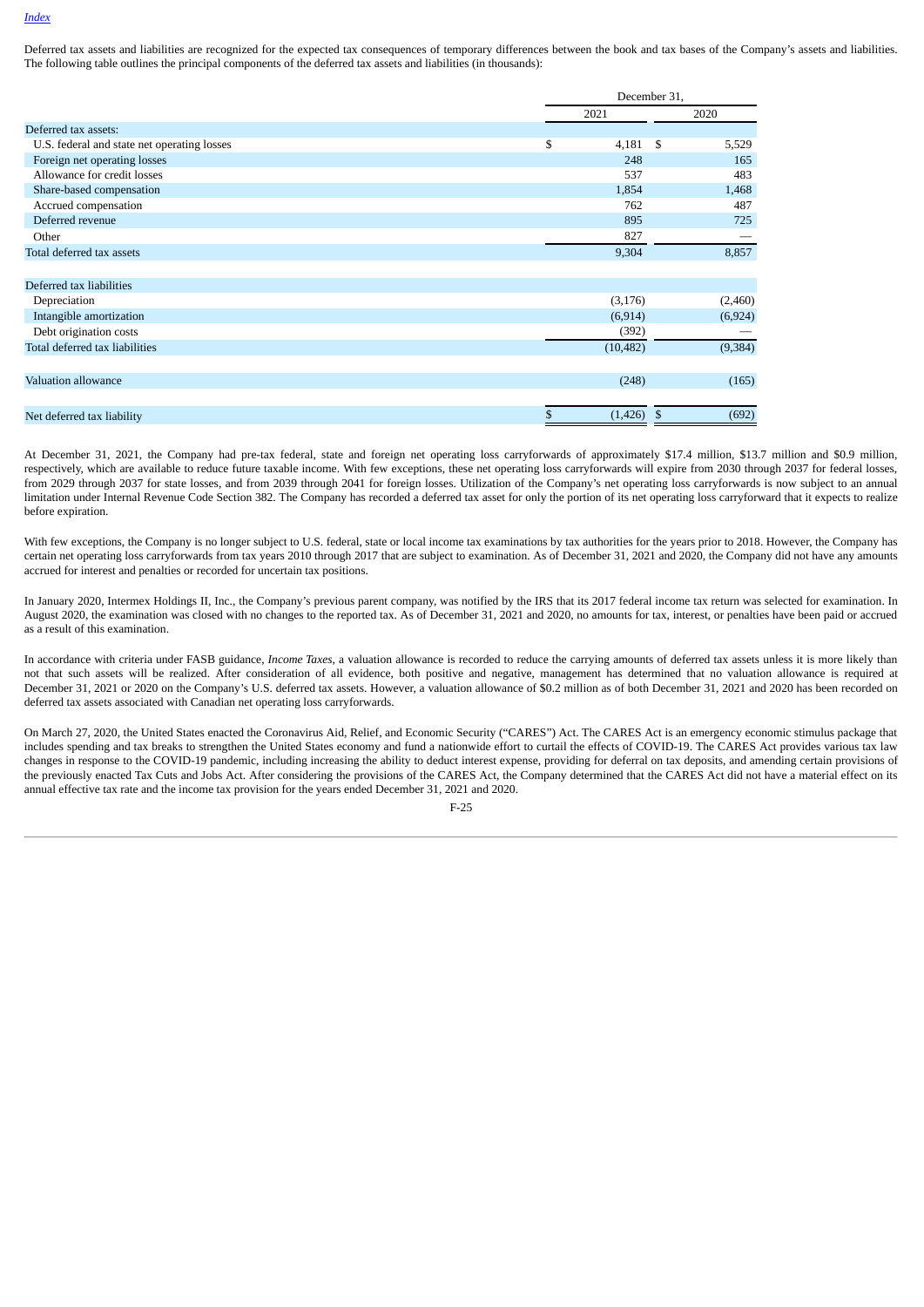### NOTE 16 *–* COMMITMENTS AND CONTINGENCIES

### Leases

The Company is a party to leases for office space, warehouses and Company-operated store locations. Rent expense under all operating leases, included in other selling, general and administrative expenses in the consolidated statements of income and comprehensive income, amounted to approximately \$2.4 million, \$2.2 million and \$2.1 million for the years ended December 31, 2021, 2020 and 2019, respectively.

At December 31, 2021, future minimum rental payments required under operating leases for the next five years and thereafter are as follows (in thousands):

| 2022         | ۰D | 1,625          |
|--------------|----|----------------|
| 2023         |    | 1,237          |
|              |    | 1,031          |
| 2024<br>2025 |    | 861            |
| 2026         |    | 109            |
| Thereafter   |    | $\overline{ }$ |
|              |    | 870            |

#### Contingencies and Legal Proceedings

The Company is subject to legal proceedings and claims that have arisen in the ordinary course of its business and have not been finally adjudicated. Although there can be no assurance as to the ultimate disposition of these matters, it is the opinion of the Company's management, based upon the information available at this time and the stage of the proceedings, that it is not possible to determine the probability of loss or estimate of damages, and therefore, the Company has not established a reserve for any of these proceedings, except for the matter related to a complaint filed under the Telephone Consumer Protection Act of 1991 (the "TCPA claim") described below.

On May 30, 2019, Stuart Sawyer filed a putative class action complaint in the United States District Court for the Southern District of Florida asserting a claim under the TCPA, 47 U.S.C. § 227, et seq., based on allegations that since May 30, 2015, the Company had sent text messages to class members' wireless telephones without their consent. The litigation was settled under a definitive Settlement Agreement on March 16, 2020, subsequently approved by the Court. The Settlement Agreement provides for resolution of Mr. Sawyer's TCPA claims and the claims of a class of similarly situated individuals, as defined in the complaint, who received text messages from the Company during the period May 30, 2015 through October 7, 2019, and for the creation of a \$3.25 million settlement fund that will be used to pay all class member claims, class counsel's fees and the costs of administering the settlement.

The settlement fund will be managed by a duly-appointed settlement administrator which will be authorized to, among other things, make payments from the fund in accordance with the terms of the Settlement Agreement and the final judgment in the case. No amount of the settlement fund will revert to the Company; instead, any unclaimed funds will be sent to a consumer advocacy organization approved by the Court.

The settlement fund and related legal expenses were paid in full in October 2020, and therefore, no remaining balance is included in accrued and other liabilities in the consolidated balance sheet as of December 31, 2021 or 2020. The settlement amount and related legal fees amounted to \$3.8 million out of which approximately \$0.1 million and \$3.7 million were incurred during the years ended December 31, 2020 and 2019, respectively, and are included in other selling, general and administrative expenses in the consolidated statements of income and comprehensive income. There were no expenses related to the settlement amount or legal expenses during the year ended December 31, 2021.

The Company operates in 50 U.S. states, two U.S. territories and three other countries. Money transmitters and their agents are under regulation by state and federal laws. Violations may result in civil or criminal penalties or a prohibition from providing money transfer services in a particular jurisdiction. It is the opinion of the Company's management, based on information available at this time, that the expected outcome of regulatory examinations will not have a material adverse effect on either the results of operations or financial condition of the Company.

### Regulatory Requirements

Pursuant to applicable licensing laws, certain domestic subsidiaries of the Company are required to maintain minimum tangible net worth and liquid assets (eligible securities) to cover the amount outstanding of wire transfers and money orders payable. As of December 31, 2021 and 2020, the Company's subsidiaries were in compliance with these two requirements.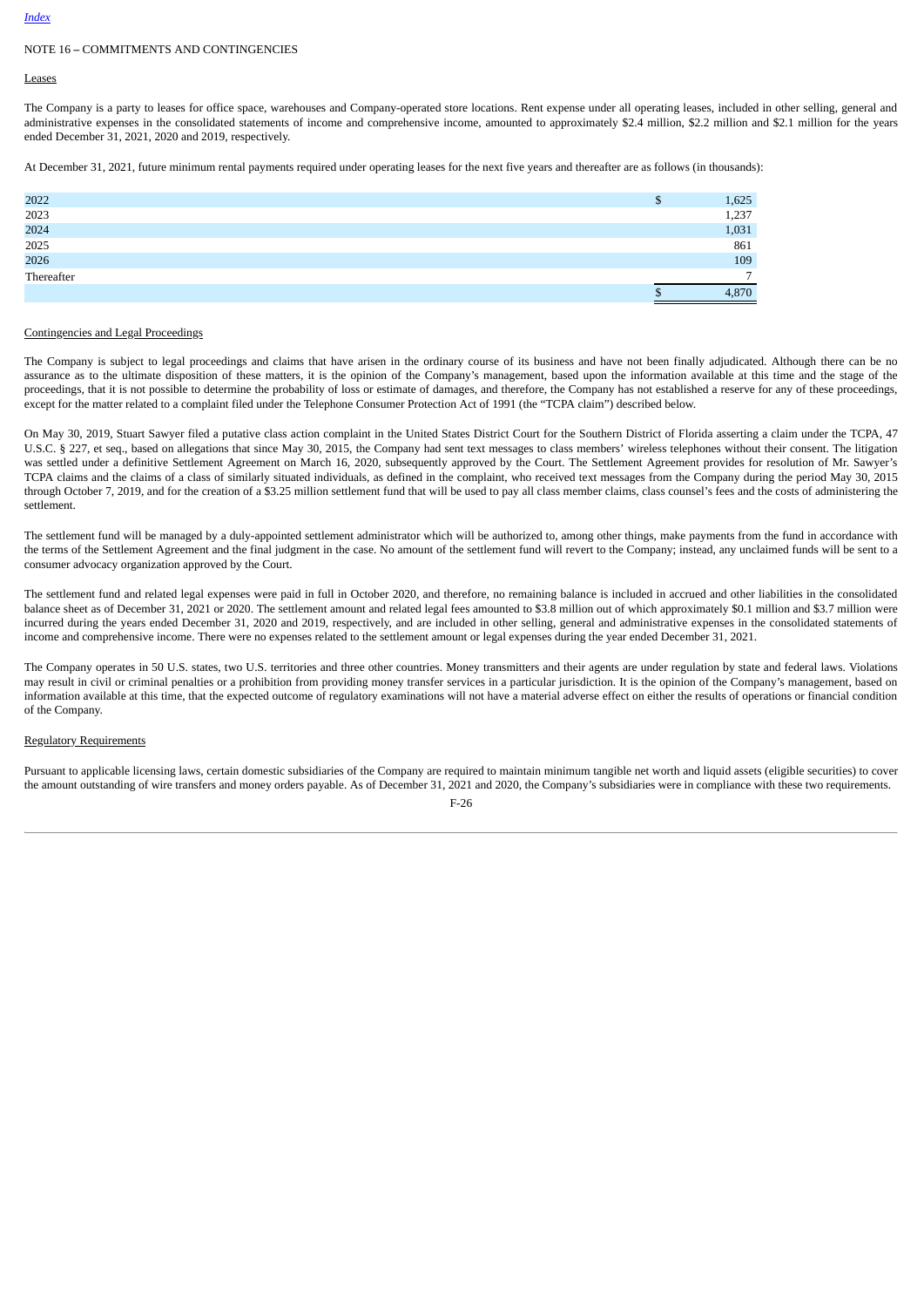## NOTE 17 *–* DEFINED CONTRIBUTION PLAN

The Company has a defined contribution plan available to most of its employees, where the Company makes contributions to the plan based on employee contributions. Total employer contribution expense included in salaries and benefits in the consolidated statements of income and comprehensive income was approximately \$0.2 million, \$0.1 million and \$0.1 million for the years ended December 31, 2021, 2020 and 2019, respectively.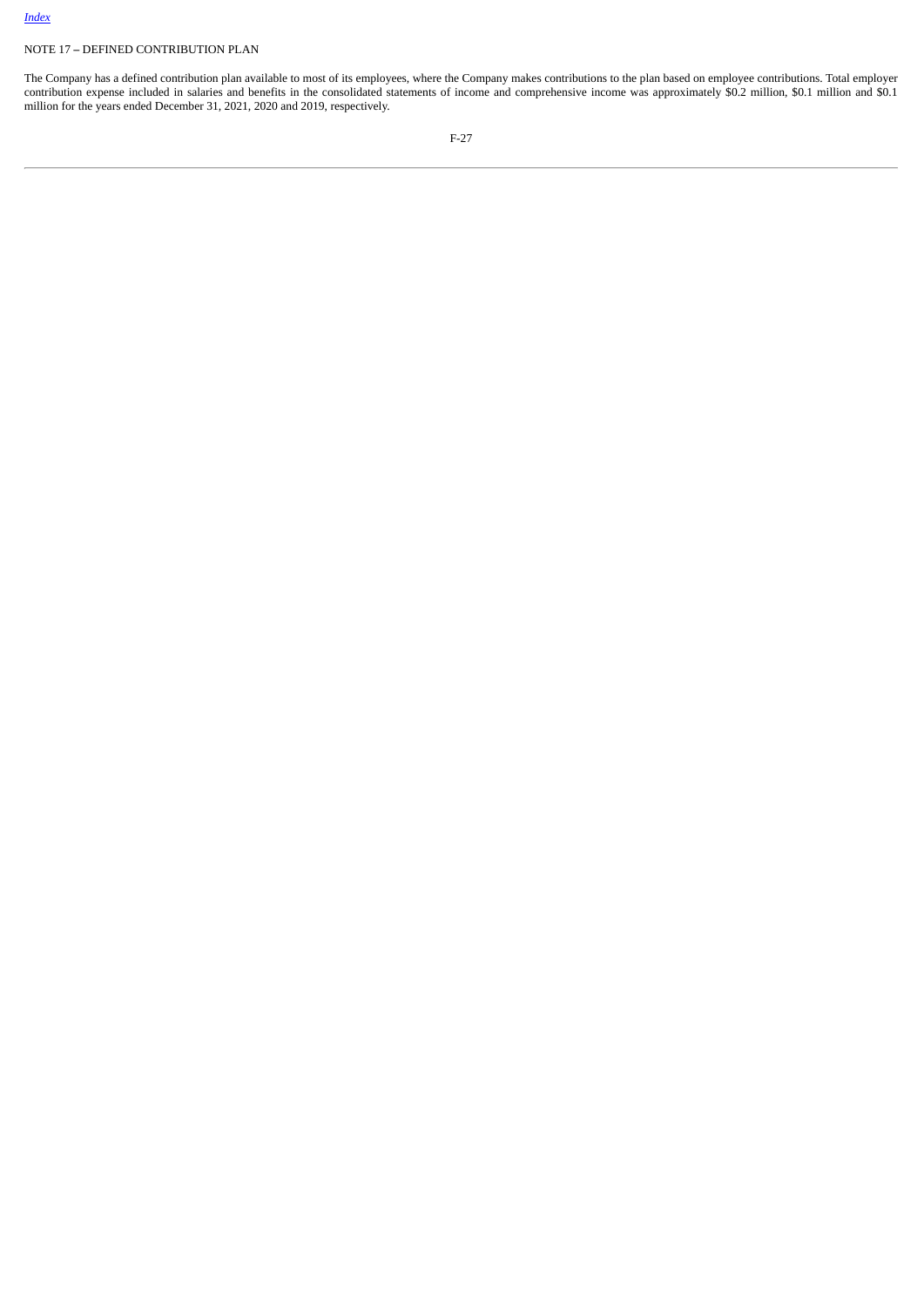#### **ITEM 9. CHANGES IN AND DISAGREEMENTS WITH ACCOUNTANTS ON ACCOUNTING AND FINANCIAL DISCLOSURE**

None.

## **ITEM 9A. CONTROLS AND PROCEDURES**

### **Evaluation of Disclosure Controls and Procedures**

We maintain disclosure controls and procedures (as defined in Rules 13a-15(e) and 15d-15(e) under the Securities Exchange Act of 1934, as amended (the "Exchange Act")) that are designed to ensure that information required to be disclosed in our reports filed pursuant to the Exchange Act is recorded, processed, summarized and reported within the time periods specified in the SEC's rules, regulations and related forms, and that such information is accumulated and communicated to our management, including our Chief Executive Officer and President, and Chief Financial Officer, as appropriate, to allow timely decisions regarding required disclosure.

A control system, no matter how well conceived and operated, can provide only reasonable, not absolute, assurance that the objectives of the control system are met. Because of inherent limitations in all control systems, no evaluation of controls can provide absolute assurance that all control issues, if any, within an organization have been detected. Accordingly, our disclosure controls and procedures are designed to provide reasonable, not absolute, assurance that the objectives of our disclosure control system are met.

As required by Rules 13a-15(b) and 15d-15(b) under the Exchange Act, our Chief Executive Officer and President, and Chief Financial Officer, carried out an evaluation of the effectiveness of our disclosure controls and procedures as of December 31, 2021. Based on their evaluation, the Company's principal executive officer and principal financial officer concluded that the Company's disclosure controls and procedures were effective and operating to provide reasonable assurance that material information required to be disclosed in the reports that we file or submit under the Exchange Act is recorded, processed, summarized and reported within the time periods specified in the SEC's rules and forms, including ensuring that such material information is accumulated and communicated to our management, including our Chief Executive Officer and President, and Chief Financial Officer, as appropriate, to allow timely decisions regarding required disclosure as of December 31, 2021.

### **Management's Report on Internal Control over Financial Reporting**

Our management is responsible for establishing and maintaining adequate internal control over financial reporting, as such term is defined in the Securities Exchange Act of 1934 Rule 13a-15(f). Our management, with the participation of our Chief Executive Officer and President, and our Chief Financial Officer, conducted an evaluation of the effectiveness of our internal control over financial reporting based on the 2013 Internal Control – Integrated Framework (the "COSO Framework"). Based on this evaluation under the COSO Framework, our management concluded that our internal control over financial reporting was effective as of December 31, 2021.

This Annual Report on Form 10-K does not include an attestation report of the Company's registered independent public accounting firm on management's assessment regarding internal control over financial reporting due to the exemption from such requirements established by rules of the SEC for emerging growth companies.

#### **Changes in Internal Control Over Financial Reporting**

Notwithstanding operational changes in response to the COVID-19 pandemic, during the most recently completed fiscal quarter, there have been no changes in our internal control over financial reporting (as defined in Rules 13a-15(f) and 15d-15(f) under the Exchange Act) that have materially affected, or are reasonably likely to materially affect, our internal control over financial reporting.

### **ITEM 9B. OTHER INFORMATION**

None.

## **ITEM 9C. DISCLOSURE REGARDING FOREIGN JURISDICTIONS THAT PREVENT INSPECTIONS**

Not applicable.

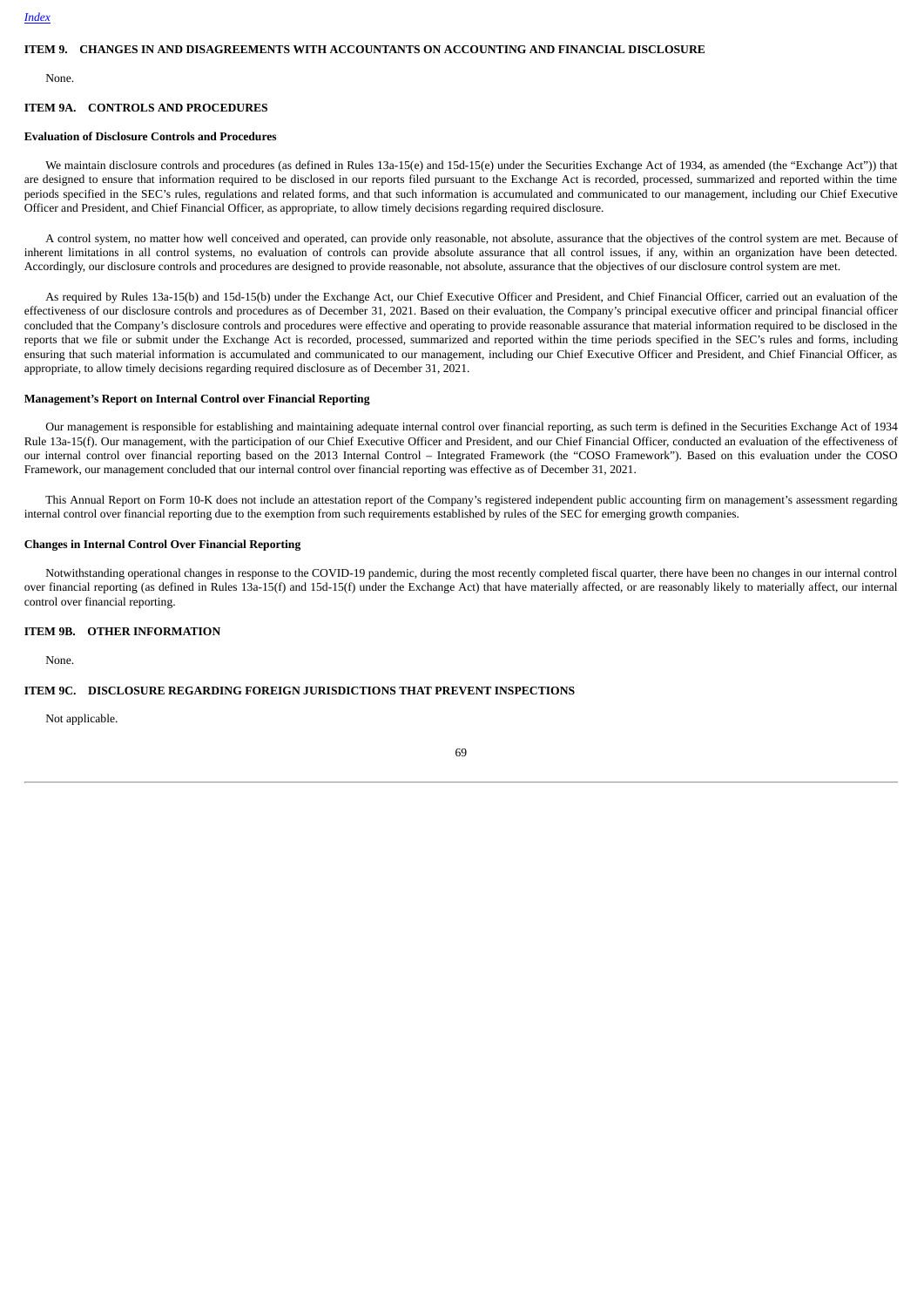### **PART III**

## **ITEM 10. DIRECTORS, EXECUTIVE OFFICERS AND CORPORATE GOVERNANCE**

### **Board of Directors**

Our board of directors ("Board of Directors" or "Board") is presently fixed at eight directors in accordance with the bylaws of International Money Express, Inc. (the "Company"). The Board of Directors is divided into three classes designated as Class I, Class II and Class III. One class of directors is elected at each annual meeting of our stockholders for a term of three years. Each director holds office until his or her successor has been duly elected and qualified, or the director's earlier resignation, death or removal. The term of the Board's Class I directors expires at the 2022 annual meeting of stockholders, the term of the Class II directors expires at the 2023 annual meeting of stockholders, and the term of the Board's Class III directors expires at the 2024 annual meeting of stockholders. Effective January 6, 2022, Kurt Holstein and Christopher Lofgren, each of whom has served as a Board member since 2018 and 2019, respectively, retired from the Board, and acting on the recommendation of the Nominating and Corporate Governance Committee, the Board appointed Ms. Debra Bradford and Mr. Bernardo Fernández to fill the vacancies on the Board effective January 7, 2022.

Set forth below are the name and age of each of the directors of the Company, positions with the Company, term of office as a director of the Company, business experience during the past five years or more, and additional biographical data as of March 1, 2022.

| Name               | Age | <b>Position</b>                                                           | <b>Director Since</b> | <b>Director Class</b> |
|--------------------|-----|---------------------------------------------------------------------------|-----------------------|-----------------------|
| <b>Robert Lisy</b> | 64  | Chief Executive Officer, President and Chairman of the Board of Directors | 2018                  | III                   |
| Debra Bradford     | 63  | Director                                                                  | 2022                  |                       |
| Bernardo Fernández | 60  | Director                                                                  | 2022                  |                       |
| Adam Godfrey       | 59  | Director                                                                  | 2018                  | III                   |
| Laura Maydón       | 48  | Director                                                                  | 2020                  |                       |
| Michael Purcell    | 64  | Lead Independent Director                                                 | 2018                  | III                   |
| John Rincon        | 56  | Director                                                                  | 2018                  | п                     |
| Justin Wender      | 52. | Director                                                                  | 2018                  |                       |

*Robert Lisy* has served as a director of International Money Express, Inc. since 2018. Mr. Lisy served as a director of International Money Express Sub 2, LLC's predecessor entities from 2009 to 2018. Mr. Lisy is the Chief Executive Officer, President, and Chairman of the Board of Directors of International Money Express, Inc. and its predecessors, which he joined in 2009. Mr. Lisy has more than 30 years of experience in the retail financial services and electronic payment processing industry in various positions, including three years as the Chief Marketing and Sales Officer of Vigo Remittance Corp., a money transfer and bill payments service in the United States and internationally, and over seven years at Western Union in various sales, marketing and operational positions of increasing responsibility. Mr. Lisy was a founding partner of Direct Express/Paystation America, which offered, among other things, prepaid debit cards to federal benefit recipients, where he served as Chief Operating Officer and on the board of directors. He was an integral part in the efforts to successfully sell Direct Express in 2000 to American Payment Systems. Mr. Lisy holds a bachelor's degree in Finance from Cleveland State University. We believe that Mr. Lisy's experience as the Chairman and Chief Executive Officer of Intermex coupled with his extensive operational experience in the retail financial services and remittance industries make him well qualified to serve as a director.

*Debra Bradford* was appointed to the Board of Directors of International Money Express, Inc. effective January 7, 2022. Ms. Bradford is President and Chief Financial Officer of First American Payment Systems, a global solutions provider in merchant account services. She joined First American Payment Systems in 2001 and has served as President and Chief Financial Officer since 2008. Prior to joining First American Payment Systems, Ms. Bradford served as Senior Vice President and Chief Financial Officer of ACE Cash Express, Inc., a financial services retailer, and in various roles, including Chief Operating Officer, with IPS Card Solutions (formerly NTS, Inc.), a division of First Data Corporation. Ms. Bradford also serves on the Board of Directors and Audit Committee of Triumph Bancorp, Inc. (NASDAQ: TBK), which offers a diversified line of banking, payments and factoring services. Ms. Bradford holds a Bachelor's of Science in Accounting degree from the University of Texas in Austin. She is a Certified Public Accountant and a member of the Texas Society of Certified Public Accountants. We believe that Ms. Bradford's extensive professional experience in the financial services industry makes her well qualified to serve as a director.

*Bernardo Fern*á*ndez* was appointed to the Board of Directors of International Money Express, Inc. effective January 7, 2022. Dr. Fernández is the Chief Executive Officer of Baptist Health Medical Group, a network of more than 250 physicians in multiple specialties spanning across several counties in south Florida, a position he has held since 2014. Before joining Baptist Health Medical Group, Dr. Fernández served as CEO and President of Cleveland Clinic Florida from 2006 to 2014, an academic health system. Dr. Fernández is also on the Board of Directors and the Audit & Risk Committee of U.S. Century Bank (NASDAQ: USCB), which offers a wide range of financial products and services. In addition, he serves on the board of trustees for St. Thomas University and the board of advisors of the Health Network Foundation, and is a member of the Orange Bowl Committee and the East Ridge Corporate Advisory Board. Dr. Fernández holds a Master's in Business Administration degree from the University of Miami, and is also a graduate of the Wharton School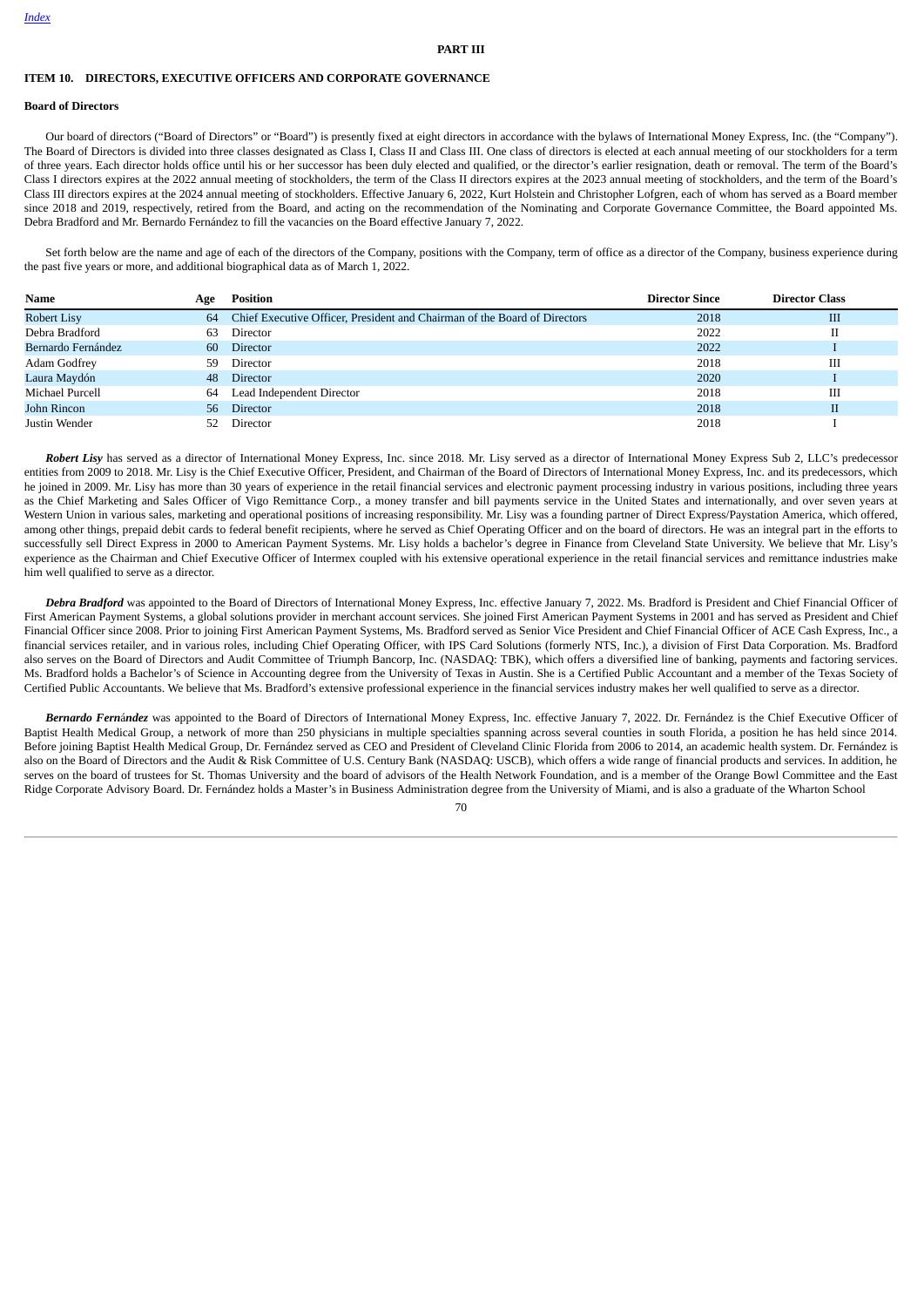of Business Executive Development Program. He received his medical degree from the Ponce School of Medicine in Ponce, Puerto Rico. Dr. Fernández is the holder of the John and Margaret Krupa Distinguished Chair, is Board-certified by the American Board of Vascular Medicine and is a Fellow of the Society of Vascular Medicine and the American College of Physician. We believe that Dr. Fernández's extensive professional experience as an executive of various entities as well as his experience as a board member of a financial institution make him well qualified to serve as a director.

*Adam Godfrey* has served as a director of International Money Express, Inc. since 2018. Mr. Godfrey served as a director of the Company's predecessor entity from 2006 to 2017. Mr. Godfrey is a Managing Partner of Stella Point Capital, which he co-founded in 2012. Stella Point Capital is a New York-based private equity firm focused on industrial, consumer and business services investments. Mr. Godfrey is an investment professional and has sourced and managed numerous investments for Stella Point Capital. Previously, Mr. Godfrey spent nearly 19 years with Lindsay Goldberg and its predecessor entities, which he joined in 1992. Mr. Godfrey was a Partner at the firm and served on the board of directors of 12 portfolio companies during his time with Lindsay Goldberg. Currently, he serves on the board of directors of First American Payment Systems Holdings, Inc., SPC Velir, LP, Vereco Holdings, LLC, American Orthodontics Corporation, and publicly traded Schneider National, Inc. (NYSE: SNDR), on which he currently also serves as Chairman of the board of directors and a member of the corporate governance committee. Mr. Godfrey holds a bachelor's degree from Brown University and a master's degree in business administration from the Tuck School of Business at Dartmouth. We believe that Mr. Godfrey's extensive investment management and transactional experience coupled with his experience serving as the chairman of a publicly traded company and on the boards of directors of other companies make him well qualified to serve as a director.

Laura Maydón has served as a director of International Money Express, Inc. since 2020. Ms. Maydón was the founding Managing Director and CEO for Endeavor Miami, an entrepreneurial accelerator for scale-ups, which she co-founded and led from September 2013 to June 2019, when she stepped away from day-to-day activities to serve for a year as a board member. She currently serves as mentor of the organization. From 2003 to 2013, Ms. Maydón held a variety of positions of increasing responsibility at Visa (NYSE: V), ultimately serving from 2010 through 2013 as Senior Business Leader, Commercial Solutions, LATAM & Caribbean after having been Business Development Leader, LATAM & Caribbean from 2004 to 2010. She currently serves on the Board of Advisors for Sustalytics and NovoPayment. She holds a Master of Business Administration from Harvard Business School and a B.S in Economics from Instituto Tecnológico Autónomo de México. We believe that Ms. Maydón's years of experience at Visa and Endeavor Miami and knowledge of digital financial and payment services, make her well-qualified to serve as a director.

*Michael Purcell* has served as a director of International Money Express, Inc. since 2018 and was appointed lead independent director for the Company on September 24, 2020. Mr. Purcell is a certified public accountant and became an independent business consultant following retirement in 2015. Mr. Purcell spent more than 36 years with Deloitte, where he was an audit partner and the Philadelphia office leader of Deloitte's middle-market and growth enterprise services. Mr. Purcell has served on the boards of directors of numerous companies and organizations, and currently serves as a director and member of the audit committee of publicly traded Tabula Rasa Healthcare, Inc. (NASDAQ: TRHC), CFG Bank, Hyperion Bank and several other for-profit and non-profit entities. He is a member of the American Institute of Certified Public Accountants and a former President of the Philadelphia Chapter of the Pennsylvania Institute of Certified Public Accountants. Mr. Purcell holds a bachelor's degree from Lehigh University and a master's degree in business administration from Drexel University. We believe that Mr. Purcell's extensive public accounting experience coupled with his experience serving on boards of directors make him well qualified to serve as a director.

John Rincon has served as a director of International Money Express, Inc. since 2018. Mr. Rincon served as a director of the Company's predecessor entity from 1994 to 2017. Mr. Rincon founded Intermex Wire Transfer, LLC in 1994 and served as its Chairman and President until 2006. Mr. Rincon has more than 20 years of experience in the money remittance and telecommunications industries, having held various management and supervisory positions prior to founding the Company. Mr. Rincon is the Chairman of Rincon Capital Partners, a private investment firm, which he founded in 2007. We believe that Mr. Rincon's experience as the Company's founder coupled with his extensive operational and transactional experience in the money remittance industry make him well qualified to serve as a director.

*Justin Wender* has served as a director of International Money Express, Inc. since 2018. Mr. Wender served as a director of Interwire LLC, an affiliate of Stella Point Capital, from 2017 to 2018. Mr. Wender is a Managing Partner of Stella Point Capital, which he co-founded in 2012. Stella Point Capital is a New York-based private equity firm focused on industrial, consumer and business services investments. Mr. Wender is an investment professional and has sourced and managed numerous investments for Stella Point Capital. Mr. Wender serves as trustee of the Weitz Funds. Previously, Mr. Wender spent more than 17 years at Castle Harlan, which he joined in 1993. Mr. Wender served as President of the firm from 2006 to 2010, led the effort of raising two funds, and served on the board of directors of 11 portfolio companies during his time with Castle Harlan. Currently, he serves on the board of directors of First American Payment Systems Holdings, Inc. SPC Velir, LP, and Vereco Holdings, LLC, as well as on the boards of several educational and charitable organizations. Mr. Wender holds a bachelor's degree from Carleton College and a master's degree in business administration from the Wharton School at the University of Pennsylvania. We believe that Mr. Wender's extensive investment management and transactional experience coupled with his experience serving on boards of directors make him well qualified as a director.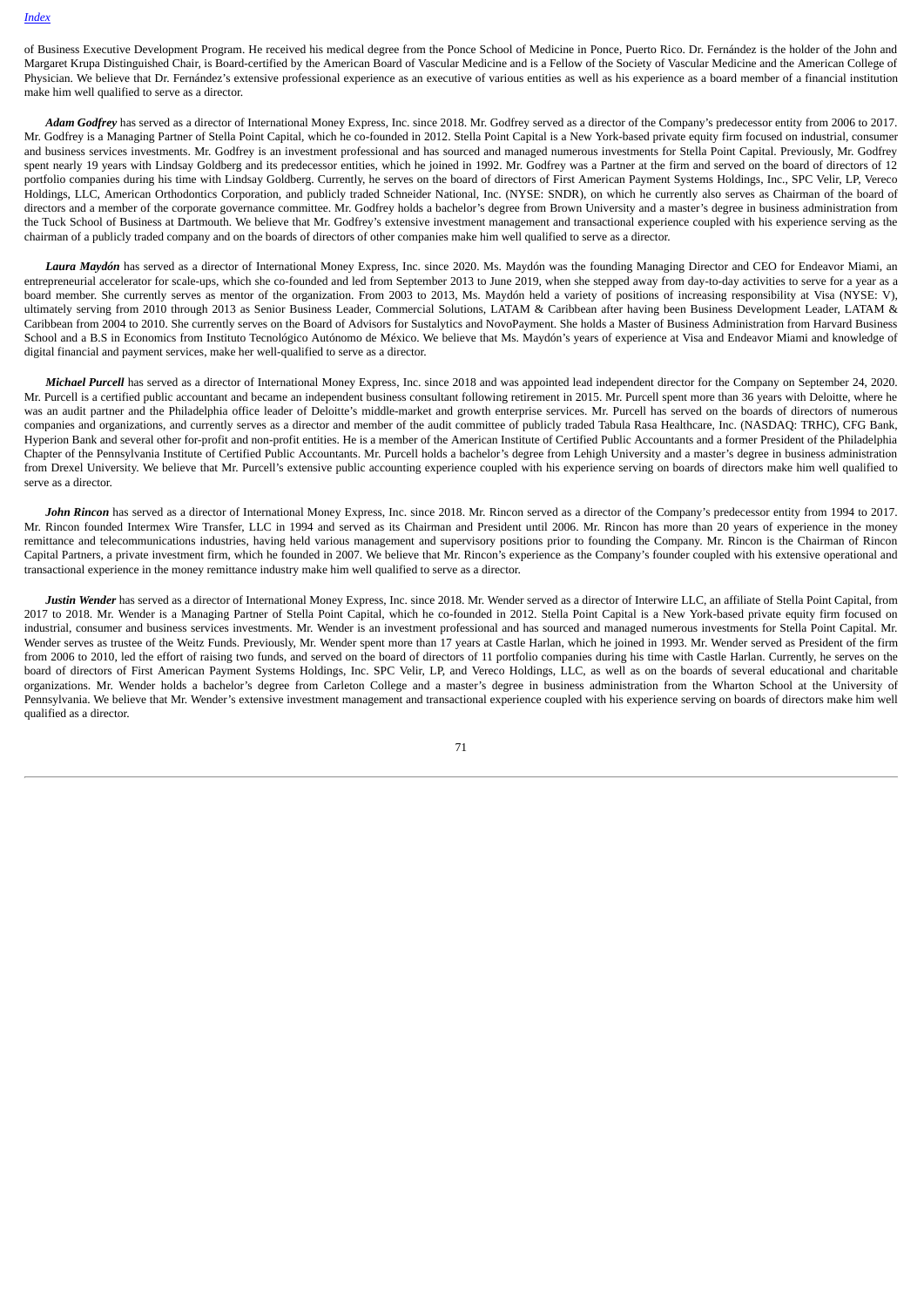### *[Index](#page-0-0)*

## **Executive Officers**

Set forth below is certain information regarding the Company's current executive officers:

| Name               | Age | <b>Position</b>                                                           |
|--------------------|-----|---------------------------------------------------------------------------|
| <b>Robert Lisy</b> | 64  | Chief Executive Officer, President and Chairman of the Board of Directors |
| Andras Bende       | 47  | Chief Financial Officer                                                   |
| Randy Nilsen       | 59  | Chief Revenue Officer                                                     |
| Joseph Aguilar     | 60  | <b>Chief Operating Officer</b>                                            |
| Ernesto Luciano    | 48  | General Counsel and Chief Regulatory Affairs Officer                      |

**Robert Lisy.** Biographical information for Mr. Lisy is included above with the director biographies under the caption "Board of Directors."

**Andras Bende** joined International Money Express, Inc. as Chief Financial Officer in December 2020. Prior to joining the Company, Mr. Bende served as the Chief Financial Officer of Computer Services, Inc., a financial technology company, from 2018 to 2019, where he helped guide the company during a period of significant growth and share price appreciation. Prior to his time at Computer Services, Inc., Mr. Bende held several international Chief Financial Officer and Controller roles at GE Capital from 2005 to 2017. Mr. Bende is a graduate of GE's Financial Management Program and the GE Corporate Audit Staff and holds a bachelor's degree in financial management from Clemson University.

**Randy Nilsen** has served as the Chief Revenue Officer of International Money Express, Inc. since 2018. Mr. Nilsen was Intermex's Chief Revenue Officer from 2015 to 2018. Prior to joining the Company, Mr. Nilsen served as Chief Revenue Officer at Sigue Money Transfer Services ("Sigue"), a global remittance provider from 2011 to 2015 where he was responsible for revenue generation through acquisition and retention of both agents and consumers within North America. Prior to his employment with Sigue, Mr. Nilsen was the Chief Franchise Sales and Operations Officer at Jackson Hewitt from 2008 to 2011. Prior to Jackson Hewitt, Mr. Nilsen was with Western Union from 1987 to 2008 where he held roles with increasing responsibility in sales, marketing and sales planning and was responsible for business units in the U.S., Canada and the U.K. Mr. Nilsen is a graduate of the Executive Management program at the University of California Los Angeles's Anderson School of Management and holds a bachelor's degree in Business Finance from Brigham Young University.

**Joseph Aguilar** joined International Money Express, Inc. in September 2019 as Chief Operating Officer. Prior to joining Intermex, Mr. Aguilar was a senior executive at Sigue Corporation; starting in 2005 as the Chief Auditor, where he established the Internal Audit function for its U.S. and Mexico Operations. Following several successful audit cycles, he was promoted to Chief Operating Officer, responsible for all operations and technology functions of the global organization. In 2014, Mr. Aguilar was promoted to President of SGS, Ltd. UK, the International Division of Sigue Corporation, with responsibility for all aspects of the business in the EU, Eastern Europe, Africa, Asia and South Asia. Prior to his roles at Sigue Corporation, Mr. Aguilar held senior roles at BBVA Bancomer, California Commerce Bank and Dai-Ichi Kangyo Bank of California. Mr. Aguilar holds a bachelor's degree in English from University of California at Santa Barbara.

**Ernesto Luciano** joined International Money Express, Inc. in December 2020. Mr. Luciano serves as General Counsel and Chief Regulatory Affairs Officer. Prior to joining the Company, Mr. Luciano was the vice president & associate general counsel of Kaplan Higher Education, LLC ("Kaplan") from 2016 to 2020. Prior to his role at Kaplan, Mr. Luciano was general counsel for Verizon Media's U.S. Hispanic and Latin American division and also held senior legal positions with Home Box Office, Inc. (HBO), Gilat Satellite Networks Ltd., and Turner Broadcasting Systems (TBS), among others. Mr. Luciano holds a bachelor's degree from the State University of New York at Albany and a Juris Doctor (J.D.) from the New England School of Law in Boston, Massachusetts.

#### **Relationships and Arrangements**

There is no family relationship between any of Company's directors or executive officers and, to the best of our knowledge, none of our directors or executive officers has, during the past ten years, been involved in any legal proceedings which are required to be disclosed pursuant to the rules and regulations of the Securities and Exchange Commission (the "SEC"). There are no arrangements between any director or executive officer of the Company and any other person pursuant to which he/she was, or will be, selected as a director or executive officer, respectively, except for certain Board designation rights provided to certain shareholders under the Shareholders Agreement as described below under the section captioned "Certain Related Person Transactions – Shareholders Agreement".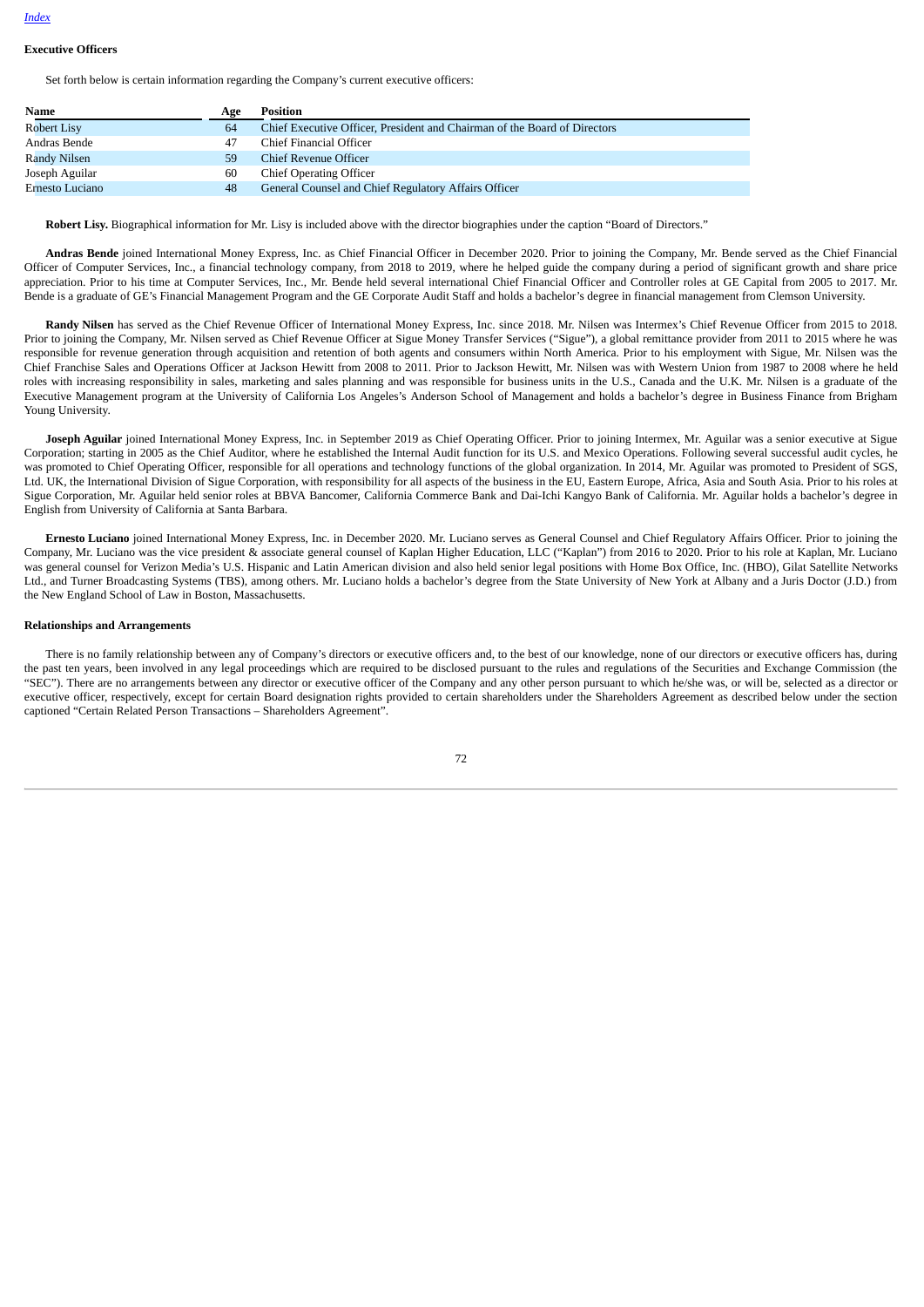### **Delinquent Section 16(a) Reports**

Section 16(a) of the Securities Exchange Act of 1934, as amended (the "Exchange Act") requires our directors and executive officers, and persons who beneficially own more than 10% of a registered class of our equity securities, to file with the SEC initial reports of ownership and reports of changes in ownership of our common stock and other equity securities. Specific due dates for these reports have been established, and the Company is required to report any failure to comply therewith during the fiscal year ended December 31, 2020. To our knowledge, based solely on a review of the reports filed electronically with the SEC during the registrant's most recent fiscal year and, where applicable, written representations that no other reports were required, all Section 16(a) filing requirements were complied with in a timely manner during the fiscal year ended December 31, 2021, except that: Jose Perez-Villarreal filed one late Form 4 with respect to one transaction and Robert Lisy filed one late Form 4 with respect to six transactions.

#### **Code of Business Conduct and Ethics**

We have adopted a code of business conduct and ethics for our directors, officers, employees and certain affiliates in accordance with applicable federal securities laws, a copy of which is available on the Company's website at www.intermexonline.com. If we amend or grant a waiver of one or more of the provisions of our Code of Business Conduct and Ethics, we intend to satisfy the requirements under Item 5.05 of Form 8-K regarding the disclosure of amendments to or waivers from provisions of our Code of Business Conduct and Ethics that apply to our principal executive officer, principal financial officer and principal accounting officer (or persons performing similar functions) by posting the required information on the Company's website at www.intermexonline.com. The information found on the website is not part of this Form 10-K.

### **Director Nominations**

No material changes have been made to the procedures by which stockholders may recommend nominees to our Board of Directors.

#### **Audit Committee**

The Audit Committee of the Board of Directors (the "Audit Committee") was established by the Board in accordance with Section 3(a)(58)(A) of the Exchange Act, to oversee the Company's corporate accounting and financial reporting processes and audits of its financial statements. Our Audit Committee consists of Messrs. Purcell, Fernández and Rincon, with Mr. Purcell serving as the Chairman. The Board has determined that Messrs. Purcell, Fernández and Rincon meet the independent director standards for Audit Committee members under the Nasdaq Capital Market ("Nasdaq") listing rules and under Rule 10A-3(b)(1) of the Exchange Act. As required by the Nasdaq listing rules, the Audit Committee will at all times be composed exclusively of independent directors who are able to read and understand fundamental financial statements, including a company's balance sheet, income statement and cash flow statement. In addition, the Company is required to certify to Nasdaq that the Audit Committee has, and will continue to have, at least one member who has past employment experience in finance or accounting, requisite professional certification in accounting, or other comparable experience or background that results in the individual's financial sophistication. The Board has determined that Mr. Purcell satisfies Nasdaq's definition of financial sophistication and also qualifies as an "audit committee financial expert," as defined under rules and regulations of the SEC.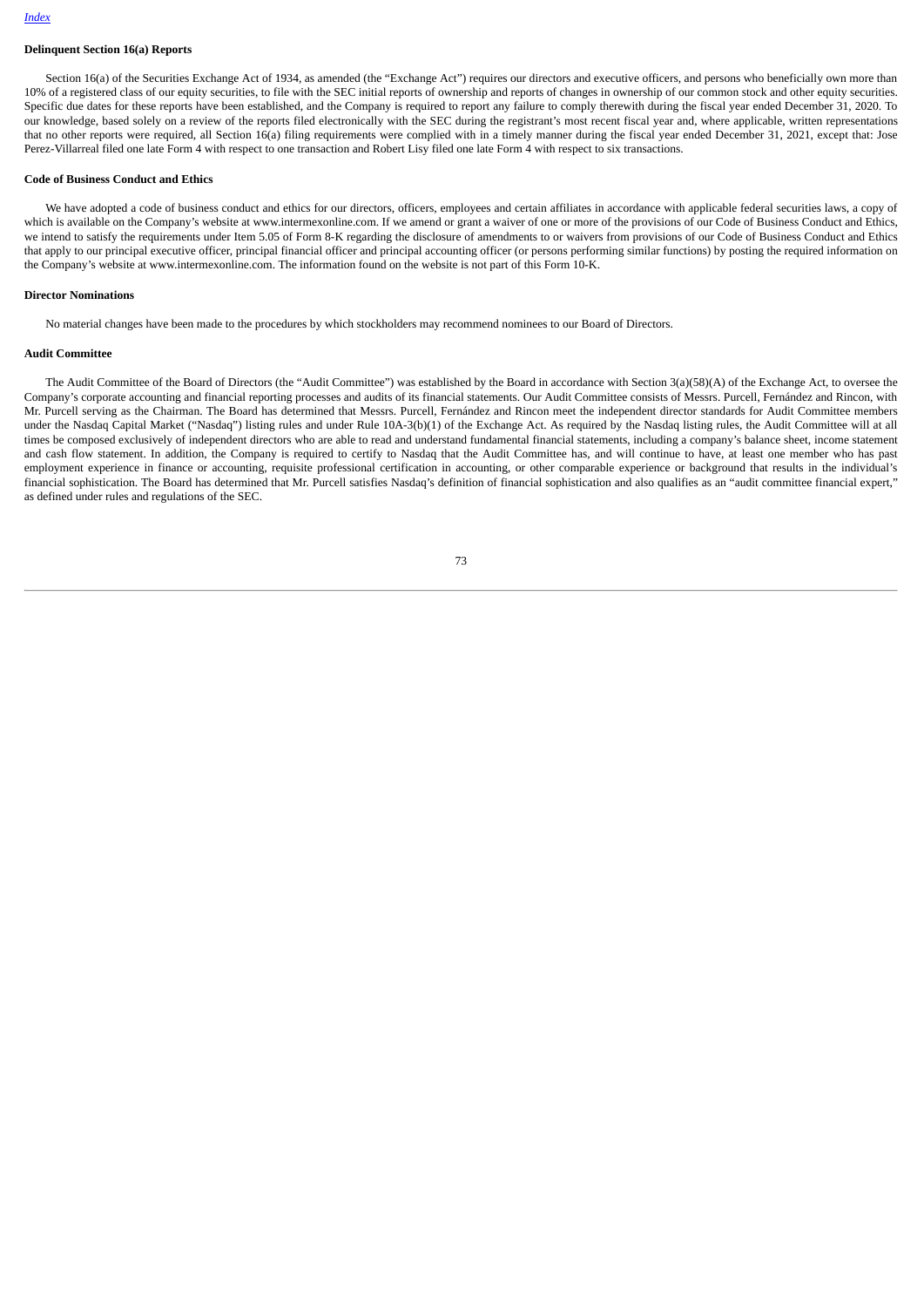## **ITEM 11. EXECUTIVE COMPENSATION**

### **Overview**

As an emerging growth company, the Company has opted to comply with the executive compensation rules applicable to "smaller reporting companies," as such term is defined under the Securities Act, which require compensation disclosure for the Company's "named executive officers", as defined below.

The tabular disclosure and discussion that follow describe the Company's executive compensation program during the most recently completed fiscal year ended December 31, 2021, with respect to the Company's named executive officers as of December 31, 2021, including: Robert Lisy, Chief Executive Officer and President; Andras Bende, Chief Financial Officer; Joseph Aguilar, Chief Operating Officer; and Randall D. Nilsen, Chief Revenue Officer (collectively, the Company's "named executive officers").

#### **Summary Compensation Table**

The following table sets forth the compensation paid to and earned by the named executive officers (the "NEOs") that is attributable to services performed during fiscal years 2021 and 2020.

| <b>Name and Principal</b><br><b>Position</b>  | Year               |      | <b>Salary</b><br>(\$) | <b>Bonus</b><br>$(5)^{(1)}$ | <b>Stock</b><br>Awards<br>$(5)^{(2)}$ | <b>Options</b><br>Awards<br>$(5)^{(2)}$ | <b>Nonequity</b><br><b>Incentive Plan</b><br>Compensation<br>$(5)^{(3)}$ | <b>All Other</b><br>Compensation<br>$(5)^{(4)}$ | <b>Total</b><br>$($ \$) |
|-----------------------------------------------|--------------------|------|-----------------------|-----------------------------|---------------------------------------|-----------------------------------------|--------------------------------------------------------------------------|-------------------------------------------------|-------------------------|
| <b>Robert Lisy</b><br>Chief Executive Officer | 2021               | - \$ | 1.000.000 \$          | $-$ \$                      | 2,500,013 \$                          | $-$ \$                                  | 1,500,000 \$                                                             | $4.447$ \$                                      | 5,004,460               |
| and President                                 | $2020 \text{ }$ \$ |      | 752,885 \$            | $-$ \$                      | $-$ \$                                | $-$ \$                                  | 463,733 \$                                                               | 88,579 \$                                       | 1,305,197               |
| Andras Bende <sup>(5)</sup>                   | 2021               | - \$ | 425,000 \$            | 55,000 \$                   | 524,290 \$                            | $-$ \$                                  | 233,750 \$                                                               | $-$ \$                                          | 1,238,040               |
| Chief Financial Officer                       | 2020 \$            |      | 24.519 \$             | 14.200 \$                   | $-$ \$                                | $-$ \$                                  | $-$ \$                                                                   | 125,000 \$                                      | 163,719                 |
| Joseph Aguilar                                | $2021 \text{ } $$  |      | 375,000 \$            | 55,000 \$                   | 550,023 \$                            | $-$ \$                                  | 254,813 \$                                                               | $1,632$ \$                                      | 1,236,468               |
| <b>Chief Operating Officer</b>                | 2020S              |      | 327,115 \$            | $29,000 \text{ }$ \$        | $-$ \$                                | 713,605 \$                              | 121.895 \$                                                               | 39,000 \$                                       | 1,230,615               |
| Randall D. Nilsen                             | 2021               | - \$ | 375,000 \$            | 55,000 \$                   | 550,023 \$                            | $-$ \$                                  | 256,207 \$                                                               | 13.349 \$                                       | 1,249,579               |
| Chief Revenue Officer                         | 2020S              |      | 299,269 \$            | 26,200 \$                   | $-$ \$                                | $-$ \$                                  | 118,078 \$                                                               | 15,232 \$                                       | 458,779                 |
|                                               |                    |      |                       |                             |                                       |                                         |                                                                          |                                                 |                         |

(1) On February 28, 2022, the Compensation Committee approved the payment of discretionary bonuses to named executive officers due to their extraordinary performance and contributions to the success of the Company.

- (2) The amounts included in the "Stock Awards" column and "Option Awards" column reflect the aggregate grant date fair value of equity awards granted to the NEOs as computed in accordance with FASB ASC Topic 718. For a discussion of the assumptions made in the valuation reflected in these columns for fiscal year 2021, see Note 12 to the Consolidated Financial Statements in this Annual Report on Form 10-K.
- (3) The amounts included in the "Nonequity Incentive Plan Compensation" column reflect the quarterly and annual performance bonuses paid and earned under the Company's Employee Incentive Bonus Plan for fiscal years 2021 and 2020. The "Annual Cash Incentive Awards" section below describes how the Employee Incentive Bonus Plan awards were determined.
- (4) For Mr. Lisy, the amounts set forth above include (x) a housing allowance in the amount of \$84.5 thousand for an apartment in the Miami, Florida area, for fiscal year 2020 (none for 2021) and (y) matching contributions under our 401(k) retirement savings plan, in the amount of \$4.5 thousand and \$4.1 thousand for fiscal years 2021 and 2020, respectively. For Mr. Bende, the amounts set forth above include a moving allowance of \$125.0 thousand in 2020. For Mr. Aguilar, the amount set forth above includes (x) matching contributions under our 401(k) retirement savings plan, in the amount of \$1.6 thousand for fiscal year 2021 (none for 2020) and (y) a housing allowance of \$39.0 thousand for fiscal year 2020 (none for 2021). For Mr. Nilsen, the amounts set forth above include (x) reimbursements for car-related costs of \$11.0 thousand and \$13.0 thousand for fiscal years 2021 and 2020, respectively, and (y) matching contributions under our 401(k) retirement savings plan, in the amount of \$2.3 thousand and \$2.2 thousand for fiscal years 2021 and 2020, respectively.
- (5) Mr. Bende joined the Company as the Chief Financial Officer in December 2020.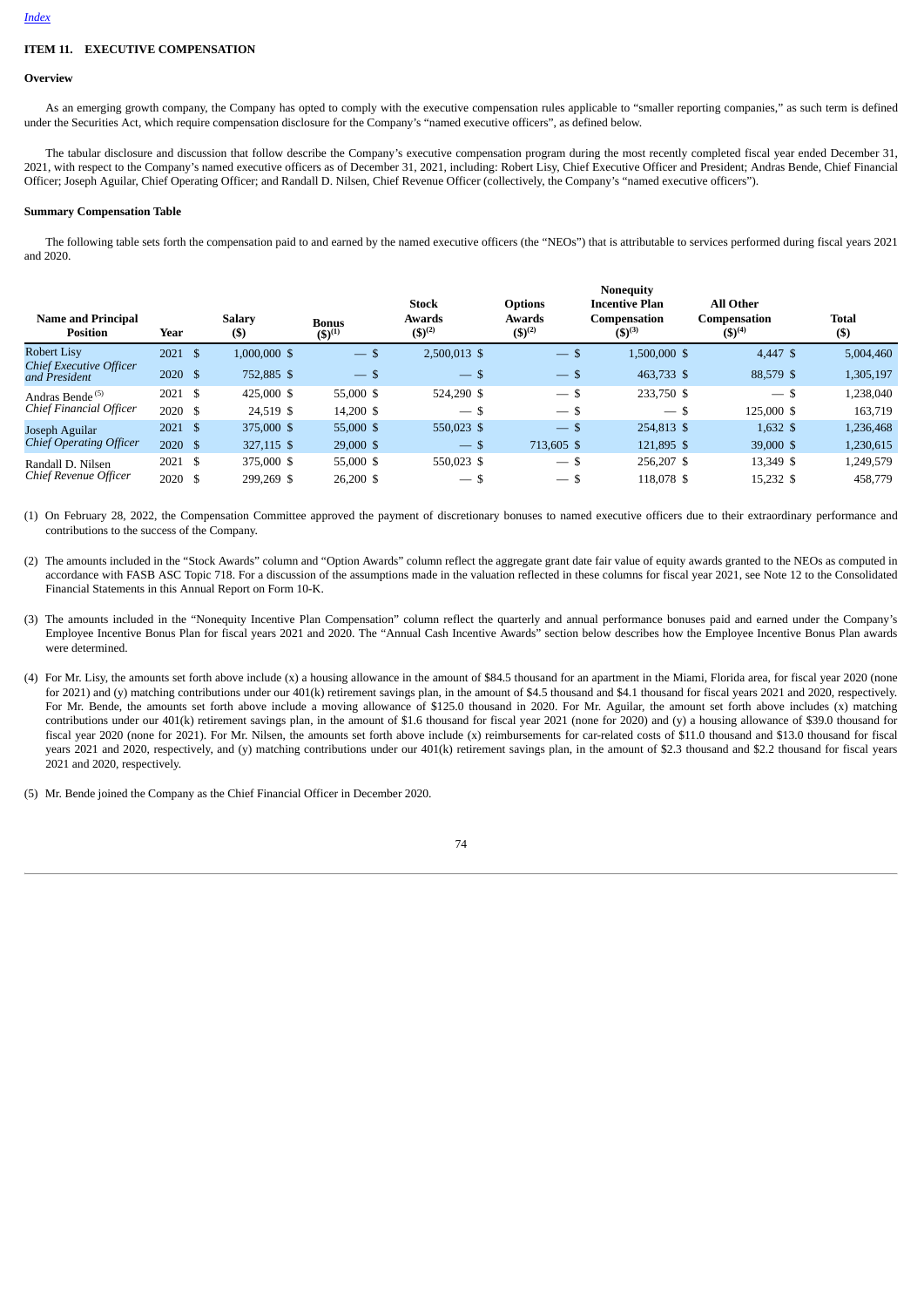## **Annual Cash Incentive Awards**

We maintain the Employee Incentive Bonus Plan (the "Bonus Plan"), an annual, cash-based, incentive plan, in which certain sales employees and all non-sales employees, including the named executive officers, participate. For 2021, payments under the Bonus Plan were determined based on completion of certain individual performance objectives, varying by employee category/position (the "Objective component") and Company-wide Adjusted EBITDA targets (the "Adjusted EBITDA component"), as discussed below. Refer to the "Non-GAAP Financial Measures" section of Item 7 in this Annual Report on Form 10-K for our calculation methodology. Adjusted EBITDA for purposes of the Bonus Plan may differ from that reported in this Form 10-K due to further adjustments permitted under the terms of the Bonus Plan.

Each named executive officer's target bonus amount was determined at the outset of the year and was expressed generally as a percentage of such officer's base salary. The target bonus percentages for 2021 were 100% for Mr. Lisy, 40% for Mr. Bende, 50% for Mr. Aguilar and 50% for Mr. Nilsen. The CEO's Bonus Plan was determined solely based on Adjusted EBITDA performance. The Bonus Plan for the other named executive officers was determined 75% based on Adjusted EBITDA performance and 25% based on the Objective component.

Under the terms of the Bonus Plan, the Objective component was measured and paid on a quarterly basis and may range from 0% to 150% of target. Half of the Adjusted EBITDA component is paid based on quarterly performance with the remaining half subject to full-year performance. The quarterly payout for Adjusted EBITDA is made on a binary basis, such that if the quarterly target is achieved, then the quarterly payout is made (12.5% of target), with no partial payouts. All quarterly Adjusted EBITDA targets were set at the beginning of the year.

For the full-year Adjusted EBITDA component, the Compensation Committee set threshold, target and maximum levels of performance at the outset of the year. Threshold performance was set at 90% of the targeted Adjusted EBITDA amount, achievement of which pays 0% of target. Target performance was set at 100% of the targeted Adjusted EBITDA amount, achievement of which pays 100% of target. Maximum performance was set at 115% of the targeted Adjusted EBITDA amount, the achievement of which pays 150% of target. There would be no payment under the Bonus Plan for performance below threshold and linear interpolation applies between threshold/target and target/maximum performance levels.

For 2021, the quarterly Adjusted EBITDA targets were achieved for all quarters. The full-year Adjusted EBITDA performance, after adjustment to remove the de minimis impact of discretionary bonuses, was above the maximum level of \$87 million, resulting in a full-year Adjusted EBITDA earnout of 150% of target.

Mr. Bende's individual objectives were based on the following factors: (i) completing debt refinancing, (ii) enhancing liquidity management, (iii) enhancing capital management, (iv) performing and leading merger & acquisition related activities, (v) enhancing board reporting process, and (vi) monitoring and optimizing internal control and internal audit activities. For each quarter in 2021, Mr. Bende's level of achievement of his individual objectives was 100% of the applicable goal.

Mr. Aguilar's individual objectives were based on the following factors: (i) enhancing operational functionality of the Company's check processing and digital products, (ii) improving functionality of the Company's headquarters and, call centers in Mexico and Guatemala, (iii) performing and leading merger & acquisition related activities, and (iv) transitioning of the oversight of Information Technology Department. For each quarter in 2021, Mr. Aguilar's level of achievement of his individual objectives ranged approximately from 73% to 102% of the applicable goal.

Mr. Nilsen's individual objectives were tied to his role as Chief Revenue Officer and were specifically measured based on factors such as market penetration, agent activation, and increasing sales volume. For each quarter in 2021, Mr. Nilsen's level of achievement of his individual objectives ranged approximately from 94% to 102% of the applicable goal.

Based on the combined impact of Adjusted EBITDA and Objective component performance, the overall payout as a percent of target was 150% of target for the CEO (based on Adjusted EBITDA performance only) and ranged approximately from 135% to 138% for Messrs. Bende, Aguilar and Nilsen, based on quarterly and annual Adjusted EBITDA and quarterly Objective components performance.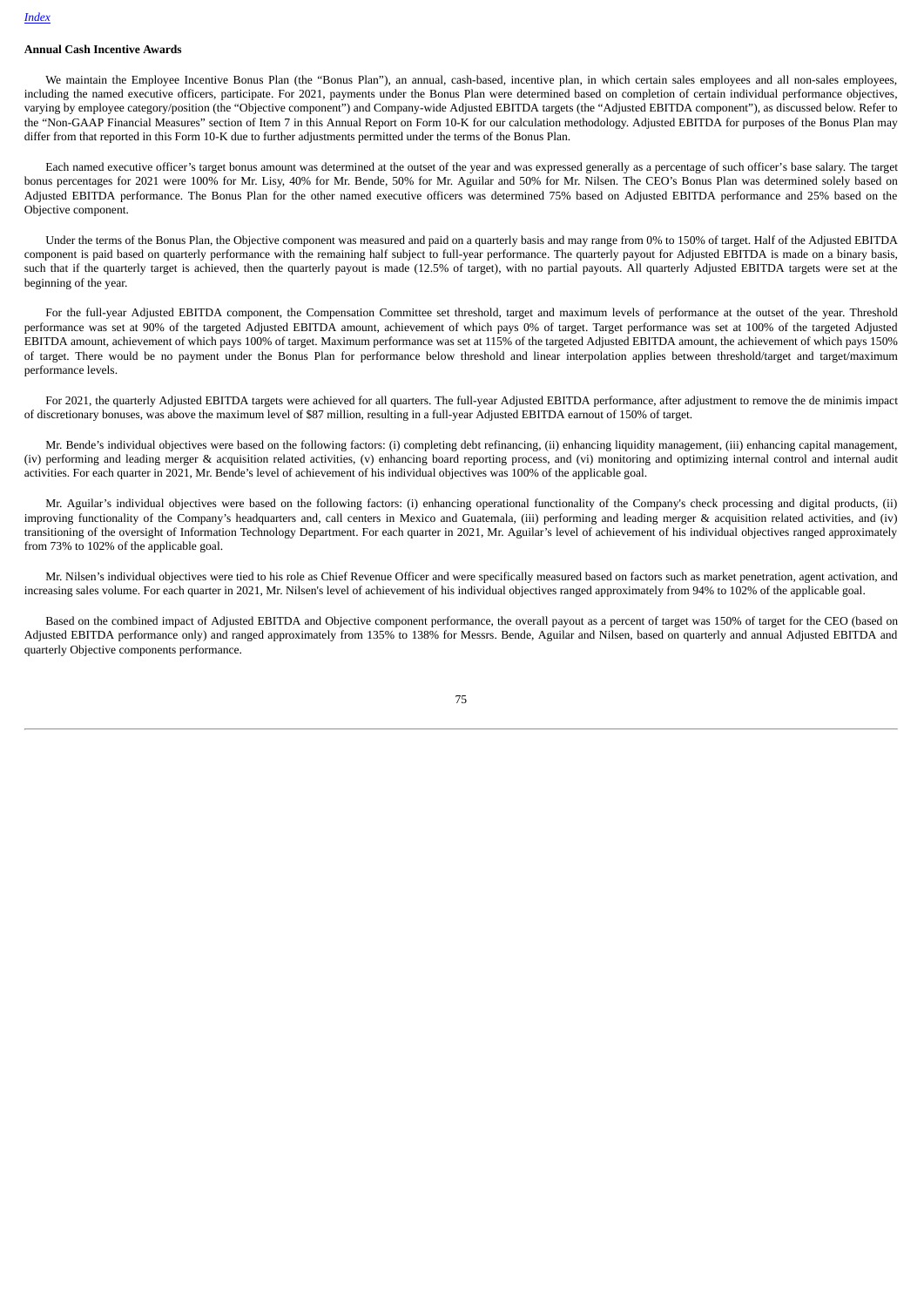## **Employment Agreements**

Each of Messrs. Lisy, Bende, Aguilar and Nilsen is a party to an employment agreement with the Company, summarized below.

### *Chief Executive Officer and President (Robert Lisy)*

On December 19, 2017, Intermex Holdings, Inc. ("Holdings") entered into an amended and restated employment agreement (the "CEO Employment Agreement") with Mr. Lisy for the position of Chief Executive Officer and President, which was in effect through December 30, 2020. Effective January 1, 2021, Holdings entered into an amended and restated employment agreement with Mr. Lisy (the "2021 CEO Employment Agreement"), which expires on December 31, 2021 subject to automatic one-year extensions unless either the Company or Mr. Lisy provides at least 90 days' written notice to the other of intent not to renew the term. The 2021 CEO Employment Agreement replaced prior employment agreements between Mr. Lisy and the Company, including the CEO Employment Agreement in effect during 2020. During 2020, Mr. Lisy's base salary was \$725,000 and effective January 1, 2021, Mr. Lisy's base salary is \$1,000,000. The 2021 CEO Employment Agreement also provides that Mr. Lisy is eligible to earn a performance based annual cash incentive. The amount of any annual cash incentive payable shall be determined by the Board of Directors in its discretion, and shall be conditioned on the achievement of certain performance goals, including the achievement by Holdings of budgeted Adjusted EBITDA (as defined in the CEO Employment Agreement) as approved by the Board in its reasonable discretion, and the achievement of individual performance goals as may be reasonably agreed to by the Board and Mr. Lisy. The Board may, with Mr. Lisy's consent, prospectively amend or modify from time to time the established cash incentive criteria, including any related performance requirements and target levels. Effective as of January 1, 2020, Mr. Lisy's annual cash incentive target was increased to up to \$363,000 and effective January 1, 2021, Mr. Lisy's annual cash incentive target was increased to 100% of his base salary, or \$1,000,000. The 2021 CEO Employment Agreement, subject to approval by the Compensation Committee, provides for an award to Mr. Lisy of restricted stock units ("RSUs") and performance stock units ("PSUs"), in each case granted under the terms of the Company's 2020 Omnibus Equity Compensation Plan (the "2020 Plan") and having a grant date value of \$1,250,000, as computed in accordance with U.S. GAAP. On March 4, 2021, the Compensation Committee approved the awards, consisting of 88,215 shares of restricted stock (in lieu of RSUs) and 88,215 PSUs. The vesting terms and performance goals of the awards were determined by the Compensation Committee at the time of grant and are generally consistent with awards granted to the Company's other employees, except that, as required by the New CEO Employment Agreement, if Mr. Lisy retires after age 66, all awards will continue to vest in accordance with their original vesting schedule, subject to attainment of any applicable performance goals.

The 2021 CEO Employment Agreement provides that Mr. Lisy continues to be eligible to participate in all benefit programs (excluding severance, bonus, incentive or profitsharing plans) offered by Holdings on the same basis as generally made available to other employees of Holdings and vacation and reimbursement benefits customary for a chief executive officer. In addition, Mr. Lisy is also entitled to the following benefits: (a) car allowance; (b) reimbursement for legal and certain other advisory fees incurred in connection with the negotiation of the 2021 CEO Employment Agreement; and (c) if obtained by Holdings during the term of Mr. Lisy's employment, the right to acquire and assume the premium payments under any life insurance policy held by Holdings upon termination of Mr. Lisy's employment. The 2021 CEO Employment Agreement continues to subject Mr. Lisy to the following restrictive covenants: (i) non-solicitation of customers and employees of Holdings during employment and for two years thereafter; (ii) non-competition during employment and for two years thereafter; (iii) non-disclosure of confidential information for an unspecified duration; and (iv) mutual and perpetual non-disparagement. The 2021 CEO Employment Agreement also provides for severance upon a termination of employment under certain circumstances, as described below under "—Potential Payments upon Termination or Change in Control.'

On November 15, 2021, Holdings entered into a new amended and restated employment agreement with Mr. Lisy (the "New CEO Employment Agreement") effective as of January 1, 2022. The New CEO Employment Agreement contains all of the material terms described above except that (a) the New CEO Employment Agreements expires on December 31, 2023, subject to automatic extensions as described above, (b) Mr. Lisy's annual cash incentive target was increased to 125% of his base salary, or \$1,250,000, and (c) subject to approval by the Compensation Committee, provides for an award to Mr. Lisy of restricted stock and PSUs, in each case granted under the terms of the 2020 Plan and having a grant date value of \$1,500,000, as computed in accordance with U.S. GAAP. On February 28, 2022, the Compensation Committee approved the award of 93,400 shares of restricted stock. The vesting terms of the restricted stock awards were determined by the Compensation Committee at the time of grant and are generally consistent with restricted stock unit awards granted to the Company's other employees.

#### *Chief Financial Officer (Andras Bende)*

On December 7, 2020, the Company entered into an employment agreement (the "CFO Employment Agreement") with Mr. Bende for the position of Chief Financial Officer for an indefinite term beginning on December 7, 2020. The CFO Employment Agreement provides for a base salary of \$425,000 per year, subject to increase at the discretion of the Board of Directors. Effective January 1, 2022, Mr. Bende's base salary was increased to \$450,000 per year. The CFO Employment Agreement also provides that Mr. Bende is eligible to participate in the Company's annual incentive compensation plan, with a target opportunity of 40% of his base salary (or \$170,000) based upon the attainment of performance goals, as determined by the Board in its discretion. Mr. Bende is also eligible to participate in any benefit plans (excluding severance, bonus, incentive or profit-sharing plans, unless approved or determined by the Board of Directors in its discretion) offered by the Company as in effect from time to time on the same basis as generally made available to other employees of the

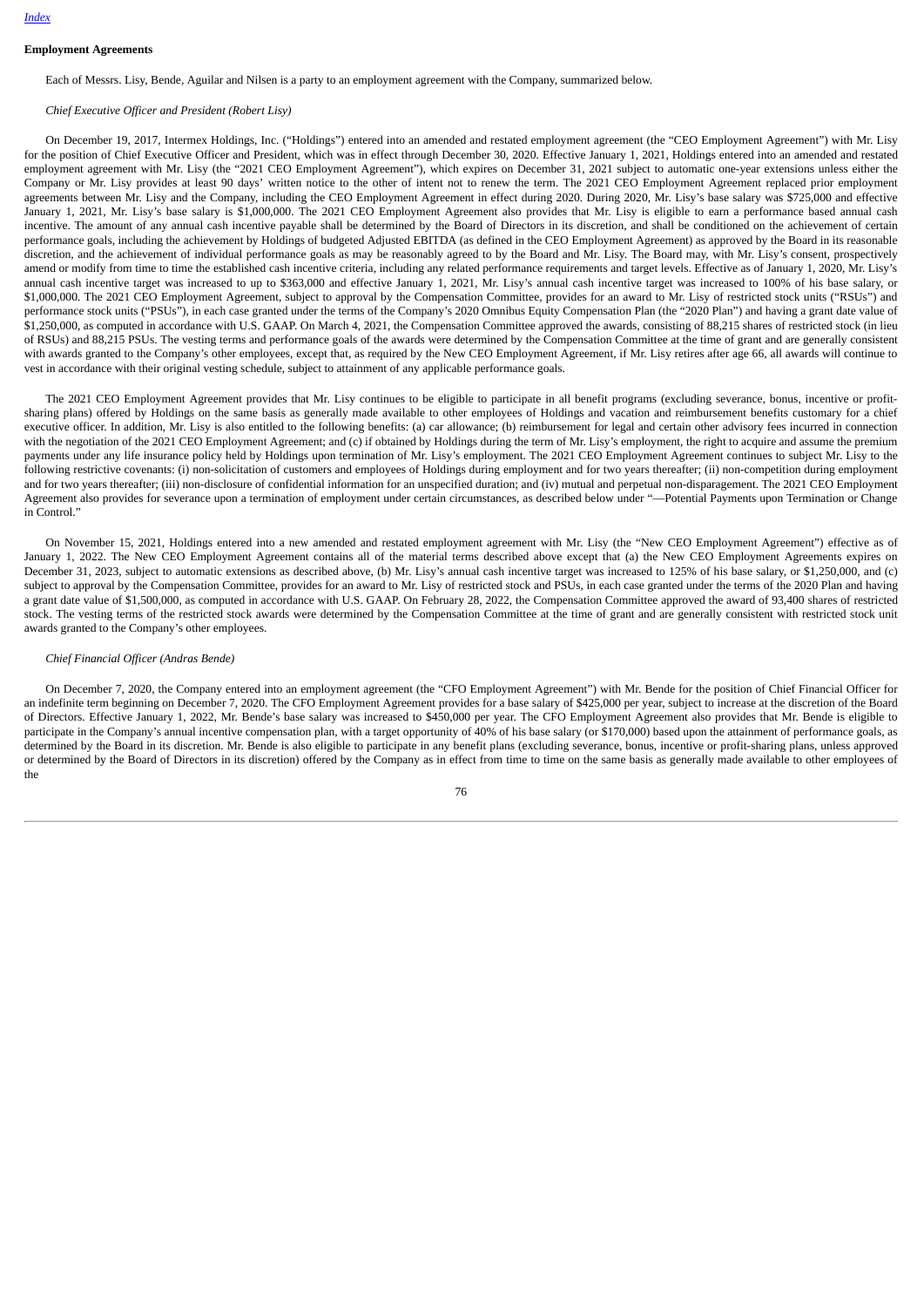Company. In addition, Mr. Bende is entitled to reimbursement and vacation benefits typical for a senior executive. The CFO Employment Agreement provides for awards to be granted to Mr. Bende, subject to the terms of the 2020 Plan, of 15,000 RSUs and 40,000 stock options in 2021. On March 4, 2021, the Compensation Committee approved the awards, consisting of 15,000 shares of restricted stock units and 22,000 PSUs (in lieu of options, with Mr. Bende's consent). The vesting terms and performance goals of the awards were determined by the Compensation Committee at the time of grant and are generally consistent with awards granted to the Company's other employees. The CFO Employment Agreement subjects Mr. Bende to the following restrictive covenants: (i) non-solicitation of customers and employees of the Company during employment and for three years thereafter; (ii) non-competition during employment and for nine months thereafter; (iii) non-disclosure of confidential information for an unspecified duration; and (iv) perpetual nondisparagement. The CFO Employment Agreement also provides for severance upon termination of employment under certain circumstances, as described below under "—Potential Payments upon Termination or Change in Control."

### *Chief Operating Officer (Joseph Aguilar)*

On September 23, 2019, the Company entered into an employment agreement (the "COO Employment Agreement") with Mr. Aguilar for the position of Chief Operating Officer for an indefinite term beginning on September 23, 2019. The COO Employment Agreement provides for a base salary of \$315,000 per year, subject to increase at the discretion of the Board of Directors, which base salary was increased to \$375,000 effective January 1, 2021. Effective January 1, 2022, Mr. Aguilar's base salary was increased to \$420,000 per year. The COO Employment Agreement also provides that Mr. Aguilar is eligible to participate in the Company's annual incentive compensation plan and shall have the opportunity to earn a performance based annual cash incentive of up to \$100,000 (which bonus opportunity was increased to 50% of base salary, or \$187,500, effective January 1, 2021), based upon the attainment of performance goals, as determined by the Board. Mr. Aguilar is also eligible to participate in any benefit plans (excluding severance, bonus, incentive or profit-sharing plans, unless approved or determined by the Board of Directors in its discretion) offered by the Company as in effect from time to time on the same basis as generally made available to other employees of the Company. In addition, Mr. Aguilar is entitled to reimbursement and vacation benefits typical for a senior executive. The COO Employment Agreement subjects Mr. Aguilar to the following restrictive covenants: (i) non-solicitation of customers and employees of the Company during employment and for three years thereafter; (ii) noncompetition during employment and for nine months thereafter; (iii) non-disclosure of confidential information for an unspecified duration; and (iv) perpetual non-disparagement. The COO Employment Agreement also provides for severance upon termination of employment under certain circumstances, as described below under "—Potential Payments upon Termination or Change in Control."

### *Chief Revenue Officer (Randy Nilsen)*

On February 1, 2017, Holdings entered into an employment agreement (the "CRO Employment Agreement") with Mr. Nilsen for the position of Chief Revenue Officer for an indefinite term beginning on February 1, 2017. The CRO Employment Agreement provides for a base salary, subject to increase at the discretion of the Board of Directors. Effective January 1, 2021, Mr. Nilsen's base salary was \$375,000 and effective January 1, 2022, Mr. Nilsen's base salary was increased to \$420,000 per year. The CRO Employment Agreement also provides that Mr. Nilsen is eligible to participate in Holdings's annual incentive compensation plan and shall have the opportunity to earn a performance based annual cash incentive, which incentive opportunity was increased to 50% of base salary, or \$187,500, as of January 1, 2021, based upon the attainment of performance goals, as determined by the Board. Mr. Nilsen is also eligible to participate in any benefit plans (excluding severance, bonus, incentive or profit-sharing plans, unless approved or determined by the Board of Directors in its discretion) offered by Holdings as in effect from time to time on the same basis as generally made available to other employees of Holdings. In addition, Mr. Nilsen is entitled to reimbursement and vacation benefits customary for a senior executive. The CRO Employment Agreement subjects Mr. Nilsen to the following restrictive covenants: (i) nonsolicitation of customers and employees of Holdings during employment and for three years thereafter; (ii) non-competition during employment and for nine months thereafter; (iii) non-disclosure of confidential information for an unspecified period; and (iv) perpetual non-disparagement. The CRO Employment Agreement also provides for severance upon a termination of employment under certain circumstances, as described below under "—Potential Payments upon Termination or Change in Control."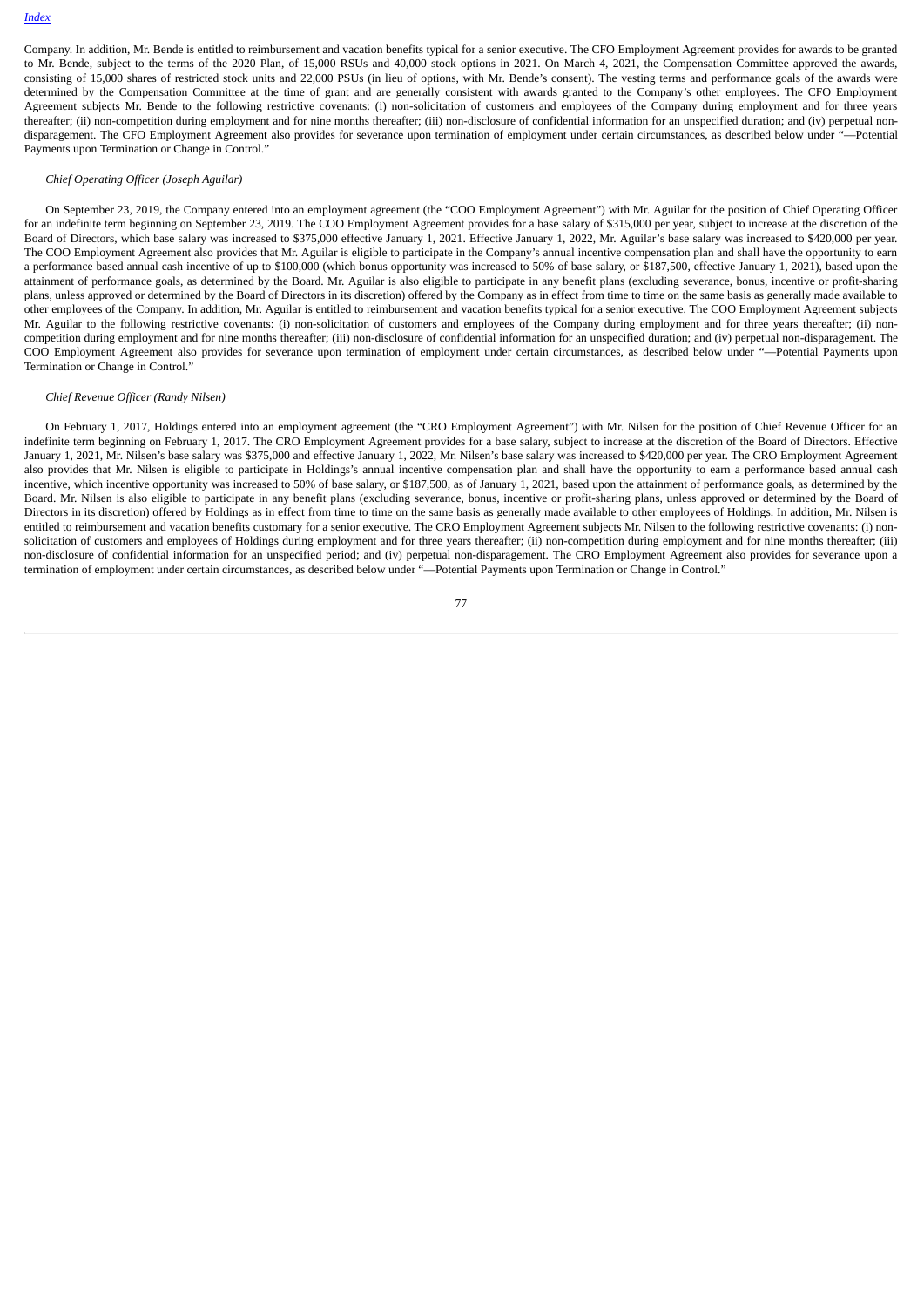# **Outstanding Equity Awards at End of Fiscal Year 2021**

|                                                |               |                        |                                                                                       | Option Awards <sup>(1)</sup>                                                               |                                                                                                                                        |                                    |                              |                                                                                     |                                                                                                 | Stock Awards <sup>(2)</sup>                                                                                                                    |                                                                                                                                                 |
|------------------------------------------------|---------------|------------------------|---------------------------------------------------------------------------------------|--------------------------------------------------------------------------------------------|----------------------------------------------------------------------------------------------------------------------------------------|------------------------------------|------------------------------|-------------------------------------------------------------------------------------|-------------------------------------------------------------------------------------------------|------------------------------------------------------------------------------------------------------------------------------------------------|-------------------------------------------------------------------------------------------------------------------------------------------------|
| Name                                           | Grant<br>Date | Grant<br><b>Type</b>   | Number of<br>securities<br>underlying<br>unexercised<br>options<br>(#)<br>exercisable | Number of<br>securities<br>underlying<br>unexercised<br>options<br>$($ #)<br>unexercisable | <b>Equity</b><br>incentive plan<br>awards:<br>Number of<br>securities<br>underlying<br>unexercised<br>unearned<br>options<br>$($ # $)$ | Option<br>exercise<br>price<br>(5) | Option<br>expiration<br>date | Number of<br>shares or<br>units of<br>stock that<br>have not<br>vested<br>$($ # $)$ | <b>Market</b><br>value of<br>shares or<br>units of<br>stock that<br>have not<br>vested<br>$($)$ | <b>Equity</b><br>incentive plan<br>awards:<br>number of<br>unearned<br>shares, units or<br>other rights<br>that have not<br>vested<br>$^{(#)}$ | Equity incentive<br>plan awards:<br>market or<br>payout value of<br>unearned<br>shares, units or<br>other rights that<br>have not vested<br>(5) |
| <b>Robert Lisy</b>                             |               | 7/26/2018 Option Award | 497,911                                                                               | 297,476                                                                                    | $\overline{\phantom{0}}$                                                                                                               | \$9.91                             | 7/26/2028                    |                                                                                     |                                                                                                 |                                                                                                                                                |                                                                                                                                                 |
| Chief Executive Officer<br>and President       | 3/4/2021      | <b>RSA</b>             |                                                                                       |                                                                                            |                                                                                                                                        |                                    |                              | 88,215                                                                              | \$1,407,911                                                                                     |                                                                                                                                                |                                                                                                                                                 |
|                                                | 3/4/2021      | <b>PSU</b>             |                                                                                       |                                                                                            |                                                                                                                                        |                                    |                              |                                                                                     |                                                                                                 | 88,215                                                                                                                                         | \$1,407,911                                                                                                                                     |
| Andras Bende<br><b>Chief Financial Officer</b> | 3/4/2021      | <b>RSU</b>             |                                                                                       |                                                                                            |                                                                                                                                        |                                    |                              | 15,000                                                                              | \$239,400                                                                                       |                                                                                                                                                |                                                                                                                                                 |
| (2)                                            | 3/4/2021      | PSU                    |                                                                                       |                                                                                            |                                                                                                                                        |                                    |                              | —                                                                                   |                                                                                                 | 22,000                                                                                                                                         | \$351,120                                                                                                                                       |
|                                                |               | 9/23/2019 Option Award | 62,500                                                                                | 62,500                                                                                     |                                                                                                                                        | \$14.46                            | 9/23/2029                    | $\qquad \qquad \overline{\qquad \qquad }$                                           | -                                                                                               |                                                                                                                                                |                                                                                                                                                 |
|                                                |               | 6/26/2020 Option Award | 31,250                                                                                | 93,750                                                                                     |                                                                                                                                        | \$12.45                            | 6/26/2030                    |                                                                                     |                                                                                                 |                                                                                                                                                |                                                                                                                                                 |
| Joseph Aguilar<br>Chief Operating Officer      | 3/4/2021      | <b>RSU</b>             |                                                                                       |                                                                                            |                                                                                                                                        |                                    |                              | 19,408                                                                              | \$309,752                                                                                       |                                                                                                                                                |                                                                                                                                                 |
|                                                | 3/4/2021      | <b>PSU</b>             |                                                                                       |                                                                                            |                                                                                                                                        | -                                  |                              |                                                                                     |                                                                                                 | 19,408                                                                                                                                         | \$309,752                                                                                                                                       |
|                                                |               | 7/26/2018 Option Award | 172,500                                                                               | 57,500                                                                                     |                                                                                                                                        | \$9.91                             | 7/26/2028                    |                                                                                     |                                                                                                 |                                                                                                                                                |                                                                                                                                                 |
| Randall D. Nilsen<br>Chief Revenue Officer     | 3/4/2021      | <b>RSU</b>             |                                                                                       |                                                                                            |                                                                                                                                        | $\sim$                             |                              | 19,408                                                                              | \$309,752                                                                                       |                                                                                                                                                |                                                                                                                                                 |
|                                                | 3/4/2021      | PSU                    |                                                                                       |                                                                                            |                                                                                                                                        |                                    |                              |                                                                                     |                                                                                                 | 19,408                                                                                                                                         | \$309,752                                                                                                                                       |

(1) The Option Awards columns reflect stock options granted to the applicable NEO on the dates shown, which vest and become exercisable in four equal installments beginning one year after the date of grant, subject to the NEO's continued employment with the Company. The Option Awards described in this table were granted under the International Money Express, Inc. 2018 Omnibus Equity Compensation Plan.

(2) The Stock Awards columns reflect RSUs and RSAs granted to the applicable NEO on the dates shown, which vest generally in four equal installments beginning one year after the date of grant, subject to the NEO's continued employment with the Company. In addition, the Stock Awards column reflects PSUs granted, shown based on threshold performance, to the applicable NEO on the dates shown, which generally vest subject to attainment of performance criteria during the service period established by the Compensation Committee.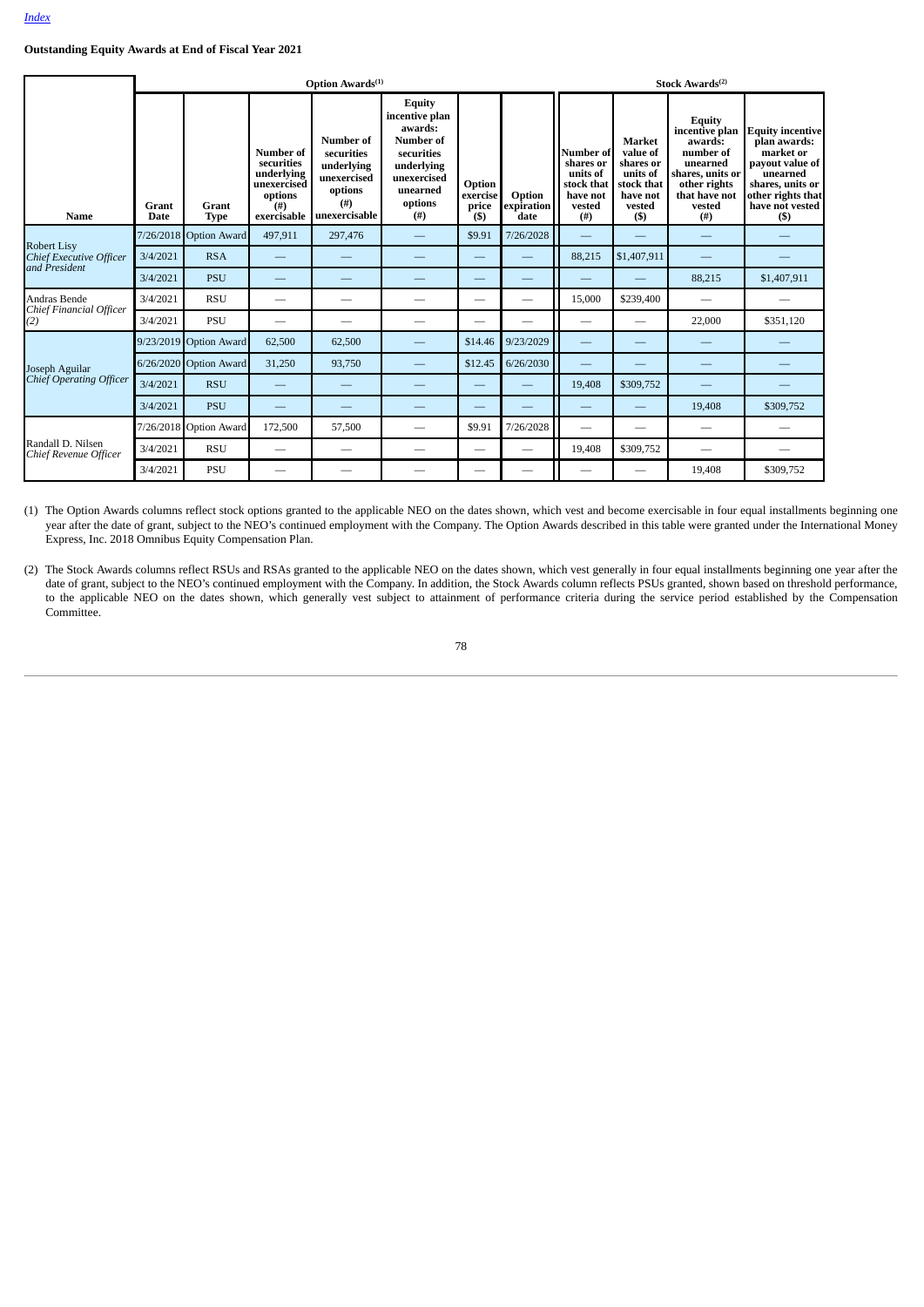### **Retirement Benefit Programs**

The Company maintains a tax-qualified defined contribution plan (the "401(k) Plan") that provides retirement benefits to employees, including matching contributions. The Company matches 50% of each employee's contributions up to a maximum of 3% of their total compensation. The NEOs are eligible to participate in the 401(k) Plan on the same terms as other participating employees.

#### **Potential Payments upon Termination or Change in Control**

#### *Severance under Employment Agreements*

Pursuant to the terms of the employment agreements with Mr. Lisy, Mr. Bende, Mr. Aguilar and Mr. Nilsen, the NEOs are entitled to receive certain payments in connection with certain termination events.

In the event that (i) Mr. Lisy is terminated by Holdings other than for Cause, Disability (as such terms are defined in the New CEO Employment Agreement) or death, (ii) if Mr. Lisy resigns for Good Reason (as defined in the New CEO Employment Agreement) or (iii) Mr. Lisy's employment is terminated pursuant to the Company providing notice of nonrenewal of the term of the New CEO Employment Agreement, Mr. Lisy is entitled to an amount equal to two times the sum of Mr. Lisy's base salary and Mr. Lisy's target bonus payable in equal installments over the two year period following termination and any other Accrued Rights (as defined in the New CEO Employment Agreement). In the event Mr. Lisy's employment is terminated by us for Cause (as defined in the New CEO Employment Agreement), Mr. Lisy would be entitled to receive any base salary through the date of termination that remains unpaid as of the date of termination, any accrued and unpaid bonus for any previously completed year that Mr. Lisy is entitled to receive as of the date of termination, and any other Accrued Rights (as defined in the New CEO Employment Agreement).

If Mr. Lisy resigns for retirement (resignation after attainment of age 66 and providing six months' notice), then outstanding awards granted under the Holdings long term incentive program will continue to vest in accordance with their original vesting schedule, subject to attainment of any applicable performance goals.

Pursuant to the New CEO Employment Agreement, in the event that any of the payments or benefits provided by Holdings to Mr. Lisy (whether pursuant to the terms of the New CEO Employment Agreement or any equity compensation or other agreement with Holdings) would constitute "parachute payments" ("Parachute Payments") within the meaning of Section 280G of the Code, and would be subject to the excise tax imposed under Section 4999 of the Code or any interest or penalties with respect to such excise tax (collectively, the "Excise Tax"), then such Parachute Payments to be made to Mr. Lisy shall be payable either (1) in full or (2) as to such lesser amount which would result in no portion of such Parachute Payments being subject to the Excise Tax, whichever of the foregoing amounts, taking into account the applicable federal, state and local income taxes and the Excise Tax, results in Mr. Lisy's receipt on an after-tax basis, of the greatest amount of economic benefits under the New CEO Employment Agreement, notwithstanding that all or some portion of such benefits may be subject to the Excise Tax. If a reduction in the Parachute Payment is necessary, then the reduction shall occur in accordance with the terms of the New CEO Employment Agreement.

In the event that Mr. Bende is terminated by Holdings other than for Cause, Disability (as such terms are defined in the CFO Employment Agreement) or death or if Mr. Bende resigns for Good Reason (as defined in the CFO Employment Agreement), he is entitled to base salary continuation for nine months, a payment equal to a pro-rata portion of his target bonus for the year in which termination occurs (less any bonus amounts already paid for such year) and any other Accrued Rights (as defined in the CFO Employment Agreement). In the event Mr. Bende's employment is terminated by the Company for Cause (as defined in the CFO Employment Agreement), Mr. Bende would be entitled to any base salary through the date of termination that remains unpaid as of the date of termination, any accrued and unpaid bonus for any previously completed bonus period that Mr. Bende is entitled to receive as of the date of termination, and any other Accrued Rights (as defined in the CFO Employment Agreement).

In the event that Mr. Aguilar is terminated by Holdings other than for Cause, Disability (as such terms are defined in the COO Employment Agreement) or death or if Mr. Aguilar resigns for Good Reason (as defined in the COO Employment Agreement), he is entitled to base salary continuation for nine months, a pro-rata portion of his target bonus for the year in which termination occurs (less any bonus amounts already paid for such year) and any other Accrued Rights (as defined in the COO Employment Agreement). In the event Mr. Aguilar's employment is terminated by the Company for Cause (as defined in the COO Employment Agreement), Mr. Aguilar would be entitled to any base salary through the date of termination that remains unpaid as of the date of termination, any accrued and unpaid bonus for any previously completed bonus period that Mr. Aguilar is entitled to receive as of the date of termination, and any other Accrued Rights (as defined in the COO Employment Agreement).

In the event that Mr. Nilsen is terminated by Holdings other than for Cause, Disability (as such terms are defined in the CRO Employment Agreement) or death or if Mr. Nilsen resigns for Good Reason (as defined in the CRO Employment Agreement), he is entitled to base salary continuation for nine months, a pro-rata portion of his target bonus for the year in which termination occurs (less any bonus amounts already paid for such year) and any other Accrued Rights (as defined in the CRO Employment Agreement). In the event Mr. Nilsen's employment is terminated by the Company for Cause (as defined in the CRO Employment Agreement), Mr. Nilsen would be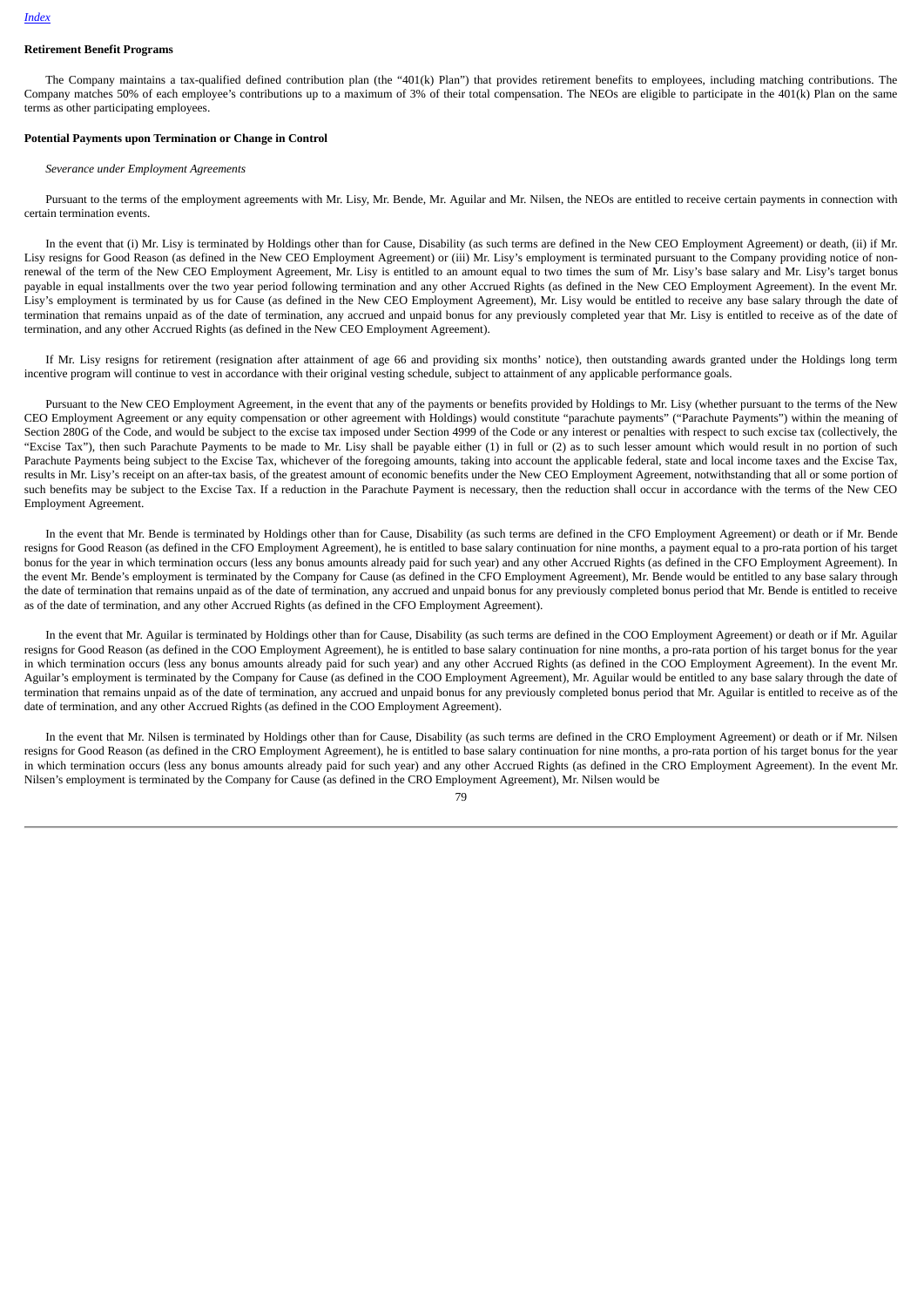entitled to receive any base salary through the date of termination that remains unpaid as of the date of termination, any accrued and unpaid bonus for any previously completed bonus period that Mr. Nilsen is entitled to receive as of the date of termination, and any other Accrued Rights (as defined in the CRO Employment Agreement).

In addition to the rights described above upon certain terminations, termination of an NEO's employment due to death or disability will result in accelerated vesting of outstanding awards under the International Money Express, Inc. 2018 Omnibus Equity Compensation Plan (the "2018 Plan") and the 2020 Plan, although the number of any outstanding PSUs that vest depends on when the termination occurs during the applicable vesting period (either 100% of target or based on attainment of performance goals).

In the event of a change in control (as defined in the 2018 Plan) of Holdings, the NEO would be entitled to a full vesting of all options outstanding under the 2018 Plan. Awards granted under the standard form of RSU and PSU award agreements under the 2020 Plan provide that upon a change in control (as defined in the 2020 Plan) of Holdings, all awards will vest for an NEO if (a) the award is not assumed in the change in control or (b) the award is assumed in the change in control but within two years following the change in control the NEO's employment is terminated without Cause (as defined in the 2020 Plan form of award agreement).

For awards of PSUs under the 2020 Plan standard form, if a change in control (as defined in the 2020 Plan) of Holdings occurs, the PSUs will generally convert into RSUs if the award is assumed in the change in control and the RSUs will continue to vest either based on target or based on attainment of performance goals through the change in control, but the other vesting rules applicable to RSU awards under the 2020 Plan will then apply (either full acceleration of vesting if no assumption of the RSU in the change in control or full acceleration of vesting following a termination without Cause within 2 years following the change in control). In addition, in the event of a termination without Cause (as defined in the 2020 Plan form PSU agreement) after the first year of the performance period, a pro rata portion of the PSUs may vest depending upon attainment of performance goals identified in the PSU agreement. Except for the terms of the awards for Mr. Lisy as described above, awards of RSUs and PSUs granted to NEOs in March 2021 each contain the terms set forth in the standard form of RSU and PSU agreement, as applicable.

#### **Compensation of Directors**

The directors for fiscal year 2021 included Robert Lisy, Justin Wender, Adam Godfrey, John Rincon, Kurt Holstein, Michael Purcell, Christopher Lofgren and Laura Maydón. Only the independent non-employee directors of the Company, John Rincon, Kurt Holstein, Michael Purcell, Christopher Lofgren and Laura Maydón, received compensation for their service as directors for the fiscal year ended December 31, 2021. Messrs. Kurt Holstein and Christopher Lofgren retired from the Board of Directors effective January 6, 2022.

For 2021, the compensation of the independent non-employee directors was as follows: (a) the Lead Independent Director received an annual retainer of \$36,000 in cash and \$36,000 in an award of fully vested shares, payable on a quarterly basis, at the end of each quarter; (b) the Audit Committee Chair received an annual retainer of \$12,000 in cash and \$12,000 in an award of fully vested shares, payable on a quarterly basis, at the end of each quarter; (c) the Compensation Committee Chair and Nominating and Corporate Governance Committee Chair each received an annual retainer of \$8,000 in cash and \$8,000 in an award of fully vested shares, payable on a quarterly basis at the end of each quarter; (d) the nonchair members of all committees each received an annual retainer of \$8,000 in cash payable on an annual basis; and (e) the equity portion of the annual retainer for all independent non-employee directors was \$100,000, payable on an annual basis in an equity-based award that vests on the one-year anniversary of the grant date. Independent non-employee directors also each continued to receive an annual cash retainer of \$50,000, payable on an annual basis.

Also, all members of our Board of Directors are reimbursed for their usual and customary expenses incurred in connection with attending all Board and other committee meetings.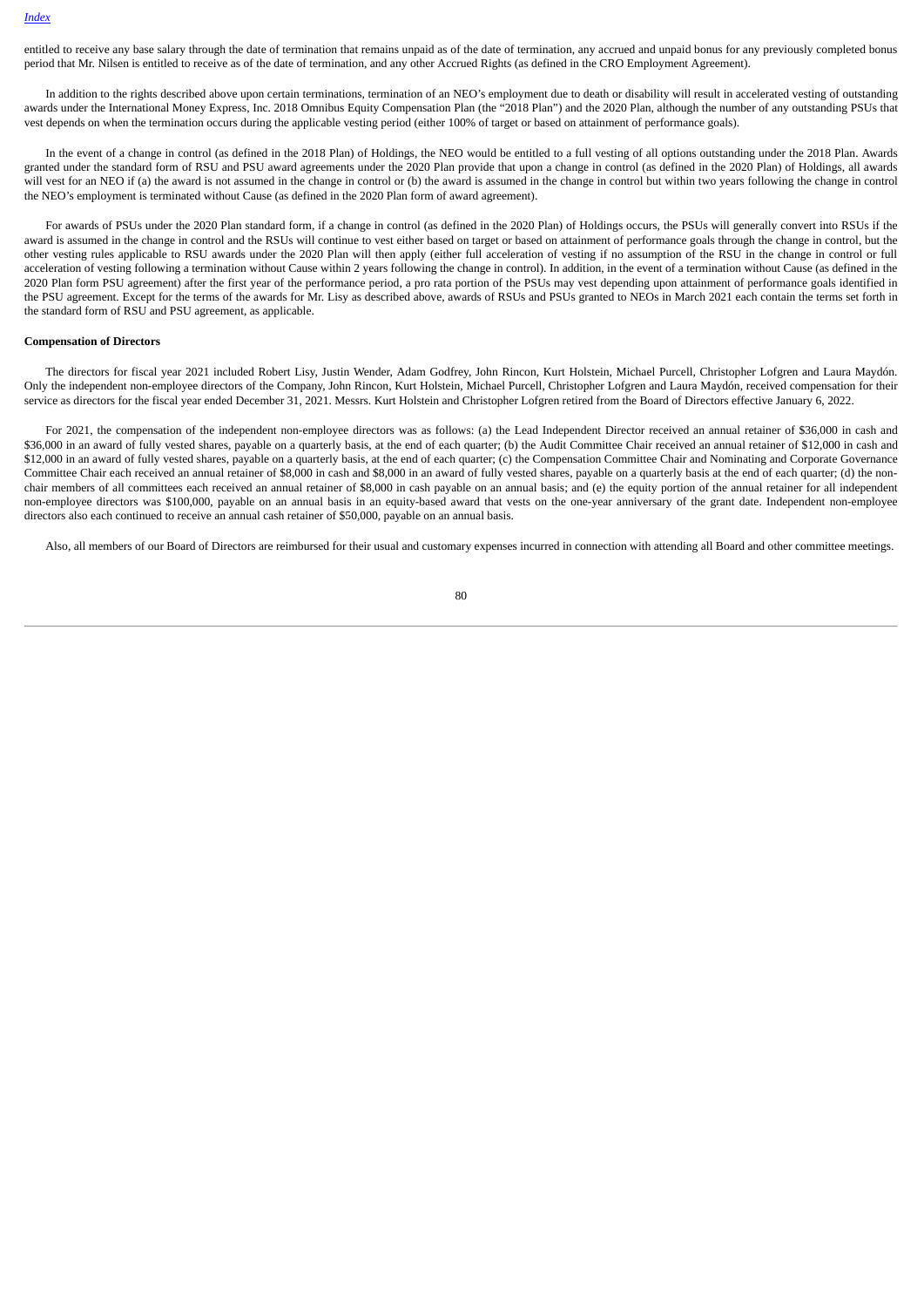## **Director Compensation Table for Fiscal Year 2021**

The following table sets forth information for the year ended December 31, 2021 regarding the compensation awarded to, earned by or paid to our independent non-employee directors:

| Total     |
|-----------|
| \$166,000 |
| \$174,000 |
| \$254,000 |
| \$170,000 |
| \$170,000 |
|           |

(1) Does not include any non-independent directors, including directors who also serve as officers of the Company, as these directors do not receive compensation for their service on the Board of Directors.

- (2) Amounts shown in this column represent the grant date fair value of (a) restricted stock units granted to and (b) fully vested shares issued to each of the Company's independent directors during fiscal year 2021 as computed in accordance with FASB ASC Topic 718. For a discussion of the assumptions made in the valuation reflected in these columns, see Note 12 to the Consolidated Financial Statements in this Annual Report on Form 10-K.
- (3) As of December 31, 2021, each of the independent directors held 6,473 unvested restricted stock units, which vest on June 30, 2022.
- (4) Messrs. Kurt Holstein and Christopher Lofgren retired from the Board of Directors effective January 6, 2022.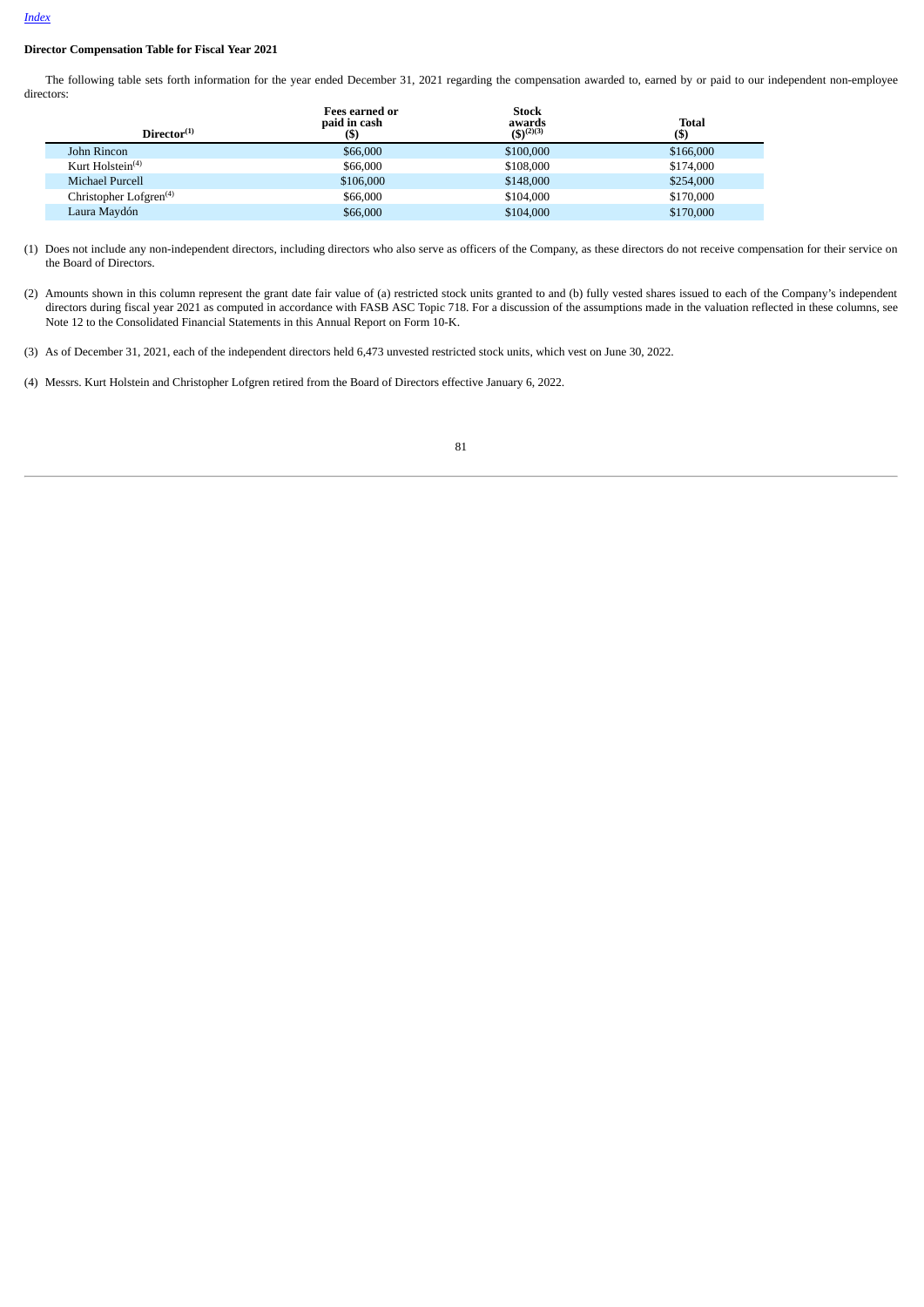# *[Index](#page-0-0)*

## **ITEM 12. SECURITY OWNERSHIP OF CERTAIN BENEFICIAL OWNERS AND MANAGEMENT AND RELATED STOCKHOLDER MATTERS**

## **Equity Compensation Plan Information**

The following table sets forth information about our common stock that may be issued under all of our equity compensation plans as of December 31, 2021, which included: the International Money Express, Inc. 2020 Omnibus Equity Compensation Plan ("2020 Plan") and the International Money Express, Inc. 2020 Employee Stock Purchase Plan (the "ESPP"), each of which was approved by the Company's stockholders. **Number of securities remaining**

| <b>Plan category</b>                                          | <b>Number of securities</b><br>to be issued upon exercise of<br>outstanding options, warrants<br>and rights<br>(a) |  | Weighted-average<br>exercise price of<br>outstanding<br>options, warrants<br>and rights<br>(b) |       | Number of securities remaining<br>available<br>for future issuance<br>under equity<br>compensation plans (excluding<br>securities<br>reflected in column (a))<br>(C) |  |
|---------------------------------------------------------------|--------------------------------------------------------------------------------------------------------------------|--|------------------------------------------------------------------------------------------------|-------|----------------------------------------------------------------------------------------------------------------------------------------------------------------------|--|
| Equity compensation plans approved by security<br>holders     | $2,390,336(1)$ \$                                                                                                  |  |                                                                                                | 11.92 | 3,631,490(2)                                                                                                                                                         |  |
| Equity compensation plans not approved by security<br>holders |                                                                                                                    |  |                                                                                                |       |                                                                                                                                                                      |  |
| Total                                                         | 2,390,336                                                                                                          |  |                                                                                                | 11.92 | 3,631,490                                                                                                                                                            |  |

(1) This number includes the following: 1,673,687 shares subject to outstanding awards granted under the 2018 Plan, all of which were subject to outstanding options awards. This number also includes 716,649 shares subject to outstanding awards granted under the 2020 Plan, of which 225,000 shares were subject to outstanding options awards, 231,934 shares were subject to outstanding RSU awards, 88,215 shares were subject to outstanding RSA awards, and 171,500 shares were subject to outstanding PSU awards.

(2) Represents 2,881,490 shares available for issuance under the 2020 Plan and 750,000 shares available for issuance under the ESPP.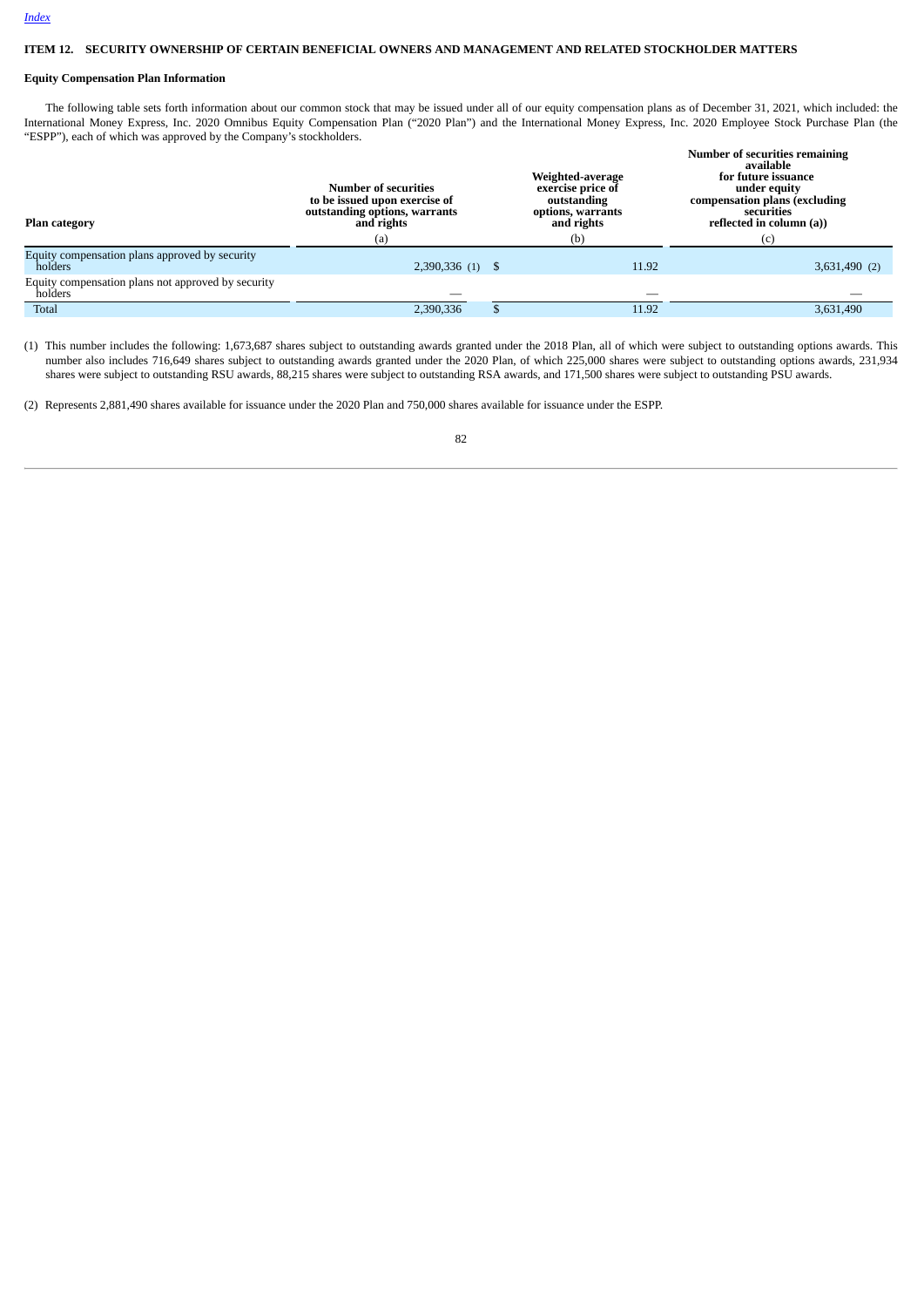## **Security Ownership of Certain Beneficial Owners and Management**

The following table sets forth certain information regarding the beneficial ownership of our outstanding shares of common stock as of February 25, 2022 by: (a) each person or "group" (as such term is used in Section 13(d)(3) of the Exchange Act) who is known by us to beneficially own 5% or more of our shares of common stock, (b) each of our directors and each of our NEOs, and (c) all of our directors and executive officers as a group. Except as otherwise indicated, the persons named in the table below have sole voting and investment power with respect to all of the common stock owned by them.

Unless otherwise provided, beneficial ownership of common stock of the Company is based on 38,318,279 shares of common stock of the Company outstanding as of February 25, 2022.

Unless otherwise indicated, we believe that all persons named in the table below have sole voting and investment power with respect to all shares of common stock beneficially owned.

| Name of Beneficial Owners                                        | Number of Shares of<br><b>Common Stock</b><br><b>Beneficially Owned</b><br>(1) | <b>Percentage of Common</b><br><b>Stock Beneficially Owned</b><br>(2) |
|------------------------------------------------------------------|--------------------------------------------------------------------------------|-----------------------------------------------------------------------|
| Directors and Executive Officers: <sup>(3)</sup>                 |                                                                                |                                                                       |
| Robert Lisy (4)                                                  | 1,814,789                                                                      | 4.7%                                                                  |
| Andras Bende (5)                                                 | 3,750                                                                          |                                                                       |
| Randall D. Nilsen (6)                                            | 348,274                                                                        |                                                                       |
| Joseph Aguilar (7)                                               | 98,602                                                                         | $*$                                                                   |
| Debra Bradford (8)                                               |                                                                                |                                                                       |
| Bernardo Fernández (9)                                           |                                                                                |                                                                       |
| Adam Godfrey (10)                                                | 3,192,076                                                                      | 8.3 %                                                                 |
| Michael Purcell (11)                                             | 29,675                                                                         | ∗                                                                     |
| Laura Maydón (12)                                                | 5,050                                                                          |                                                                       |
| John Rincon (13)                                                 | 695,060                                                                        | 1.8%                                                                  |
| Justin Wender (10)                                               | 3,192,076                                                                      | 8.3%                                                                  |
| All directors and executive officers as a group (12 individuals) | 6,193,213                                                                      | 15.8%                                                                 |
|                                                                  |                                                                                |                                                                       |
| Five Percent Holders:                                            |                                                                                |                                                                       |
| SPC Intermex, LP (14)                                            | 3,192,076                                                                      | 8.3%                                                                  |
| Wellington Management Group LLP (15)                             | 3,506,275                                                                      | 9.2%                                                                  |
| Conifer Management, L.L.C. (16)                                  | 2,000,000                                                                      | 5.2%                                                                  |
| BlackRock, Inc. (17)                                             | 2,550,399                                                                      | 6.7%                                                                  |
| Wellington Trust Company (18)                                    | 2,187,632                                                                      | 5.7%                                                                  |
| The Vanguard Group, Inc. (19)                                    | 2,119,575                                                                      | 5.5 %                                                                 |

\* Less than 1 percent.

- (1) For purposes of this table, a person is deemed to be the beneficial owner of a security if he or she (a) has or shares voting power or dispositive power with respect to such security, or (b) has the right to acquire such ownership within 60 days. "Voting power" is the power to vote or direct the voting of shares, and "dispositive power" is the power to dispose or direct the disposition of shares, irrespective of any economic interest in such shares.
- (2) In calculating the percentage ownership or percent of equity vote for a given individual or group, the number of common shares outstanding includes unissued shares subject to options, warrants, rights or conversion privileges, exercisable within 60 days of February 25, 2022, held by such individual or group, but are not deemed outstanding by any other person or group.
- (3) Unless otherwise noted, the business address of each of the directors and executive officers is 9480 South Dixie Highway, Miami, Florida 33156.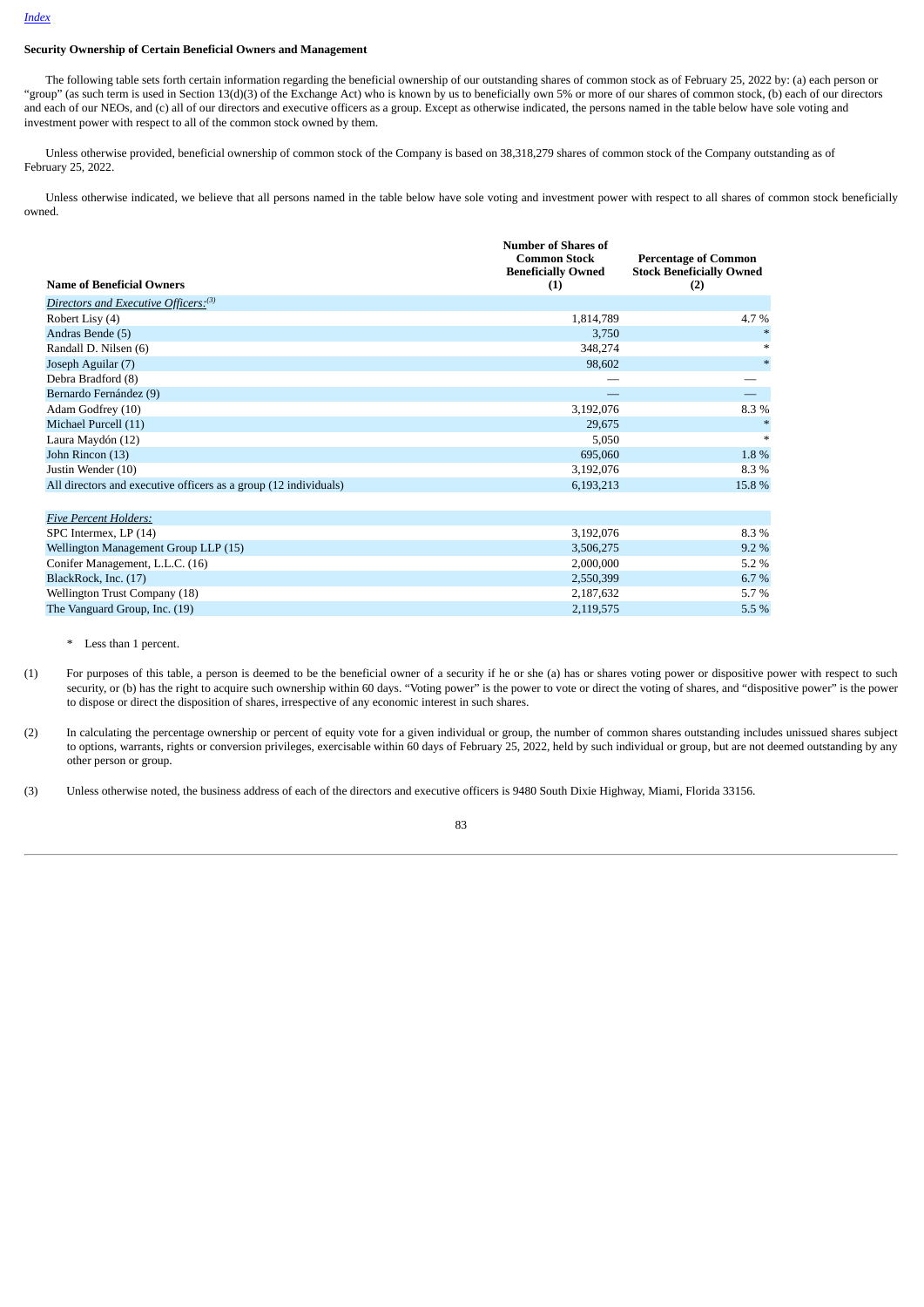*[Index](#page-0-0)*

- (4) Includes (i) 438,531 shares held by Hawk Time Enterprises, LLC, a Delaware limited liability company ("Hawk Time"), (ii) 813,629 shares held by the Robert Lisy Family Revocable Living Trust (the "Lisy Trust") and (iii) 497,911 shares held by Mr. Lisy, representing shares issuable upon exercise of options that are exercisable as of February 25, 2022. Mr. Lisy is the sole manager of Hawk Time and sole trustee of the Lisy Trust.
- (5) Includes 3,750 shares deliverable within 30 days after vesting of restricted stock units on March 4, 2022. Excludes 22,000 shares deliverable within 30 days after vesting of awards of performance stock units.
- (6) Includes 172,500 shares issuable upon exercise of options that are exercisable within 60 days of February 25, 2022 and 4,852 shares deliverable within 30 days after vesting of restricted stock units on March 4, 2022. Excludes 14,556 shares and 19,408 shares deliverable within 30 days after vesting of awards of restricted stock units and performance stock units, respectively.
- (7) Includes 93,750 shares issuable upon exercise of options that are exercisable within 60 days of February 25, 2022 and 4,852 shares deliverable within 30 days after vesting of restricted stock units on March 4, 2022. Excludes 14,556 shares and 19,408 shares deliverable within 30 days after vesting of awards of restricted stock units and performance stock units, respectively.
- (8) Ms. Bradford currently serves on the Board of Directors of the Company. Excludes 3,104 shares deliverable within 30 days after vesting of restricted stock units on June 30, 2022.
- (9) Mr. Fernández currently serves on the Board of Directors of the Company. Excludes 3,104 shares deliverable within 30 days after vesting of restricted stock units on June 30, 2022.
- (10) Includes 3,192,076 shares held by SPC Intermex, LP, whose general partner is SPC Intermex GP, LLC. Stella Point Capital ("Stella Point") is the sole manager of SPC Intermex GP, LLC, and Messrs. Godfrey and Wender are Managing Partners of Stella Point and as a result of their position they may be deemed to be the beneficial owner of those shares. Messrs. Godfrey and Wender serve on the Board of Directors of the Company as representatives of Stella Point. The ownership information set forth herein is based in its entirety on the material contained in Schedule 13D, as amended, dated November 5, 2020, filed with the SEC by Messrs. Godfrey and Wender, along with certain other filing parties. Based on the Schedule 13D, as amended, Messrs. Godfrey and Wender are each the beneficial owner of an aggregate of 3,192,076 shares with shared voting power over 3,192,076 shares and shared dispositive power over 3,192,076 shares. Messrs. Godfrey and Wender disclaim beneficial ownership of any shares of common stock held by SPC Intermex, LP. The address for Messrs. Godfrey and Wender is c/o Stella Point Capital LLC, 444 Madison Ave., 25th Floor, New York, New York 10022.
- (11) Mr. Purcell, who owns 29,675 shares on a personal basis, currently serves on the Board of Directors of the Company. Excludes 6,473 shares deliverable within 30 days after vesting of restricted stock units on June 30, 2022.
- (12) Ms. Maydón, who owns 5,050 shares on a personal basis, currently serves on the Board of Directors of the Company. Excludes 6,473 shares deliverable within 30 days after vesting of restricted stock units on June 30, 2022.
- (13) Includes (i) 25,298 shares held by Mr. Rincon, (ii) 495,804 shares held by Latin American Investment Holdings, Inc. and (iii) 180,431 shares held by Rincon Capital Partners, LLC. Mr. Rincon owns 100% of Latin American Investment Holdings, Inc. ("LAIH") and jointly owns Rincon Capital Partners, LLC ("Rincon LLC"). Excludes 6,473 shares of which are deliverable to Mr. Rincon within 30 days after vesting of restricted stock units on June 30, 2022. Mr. Rincon owns 100% of LAIH and jointly owns Rincon LLC and is its managing member.
- (14) Includes 3,192,706 shares held by SPC Intermex, LP. The ownership information set forth herein is based in its entirety on the information contained in the Schedule 13D, as amended, filed with the SEC on November 5, 2020 by SPC Intermex, LP, SPC Intermex GP, LLC and Stella Point, along with certain other filing parties. Based on the Schedule 13D, as amended, SPC Intermex, LP is the beneficial owner of an aggregate of 3,192,706 shares with shared voting power over 3,192,706 shares and shared dispositive power over 3,192,706 shares. The general partner of SPC Intermex, LP is SPC Intermex GP, LLC and Stella Point is the sole manager of SPC Intermex GP, LLC. Messrs. Godfrey and Wender are the Managing Partners of and jointly control Stella Point. SPC Intermex GP, LLC, Stella Point, and Messrs. Godfrey and Wender may be deemed to share beneficial ownership of the shares held of record by SPC Intermex, LP, but disclaim beneficial ownership of such shares. See "Risk Factors - SPC Intermex LP ("SPC Intermex"), an affiliate of Stella Point Capital ("Stella Point") has controlled a significant percentage of our common stock, and has had the ability to influence our major corporate decisions. Although SPC Intermex owns significantly fewer shares of our common stock after the Company's secondary offering in 2020, it remains a significant stockholder the interests of which may conflict with the interests of other holders of our common stock." in Item 1A of this Annual Report on Form 10-K. The address for SPC Intermex, LP is c/o Stella Point Capital LLC, 444 Madison Ave., 25th Floor, New York, New York 10022.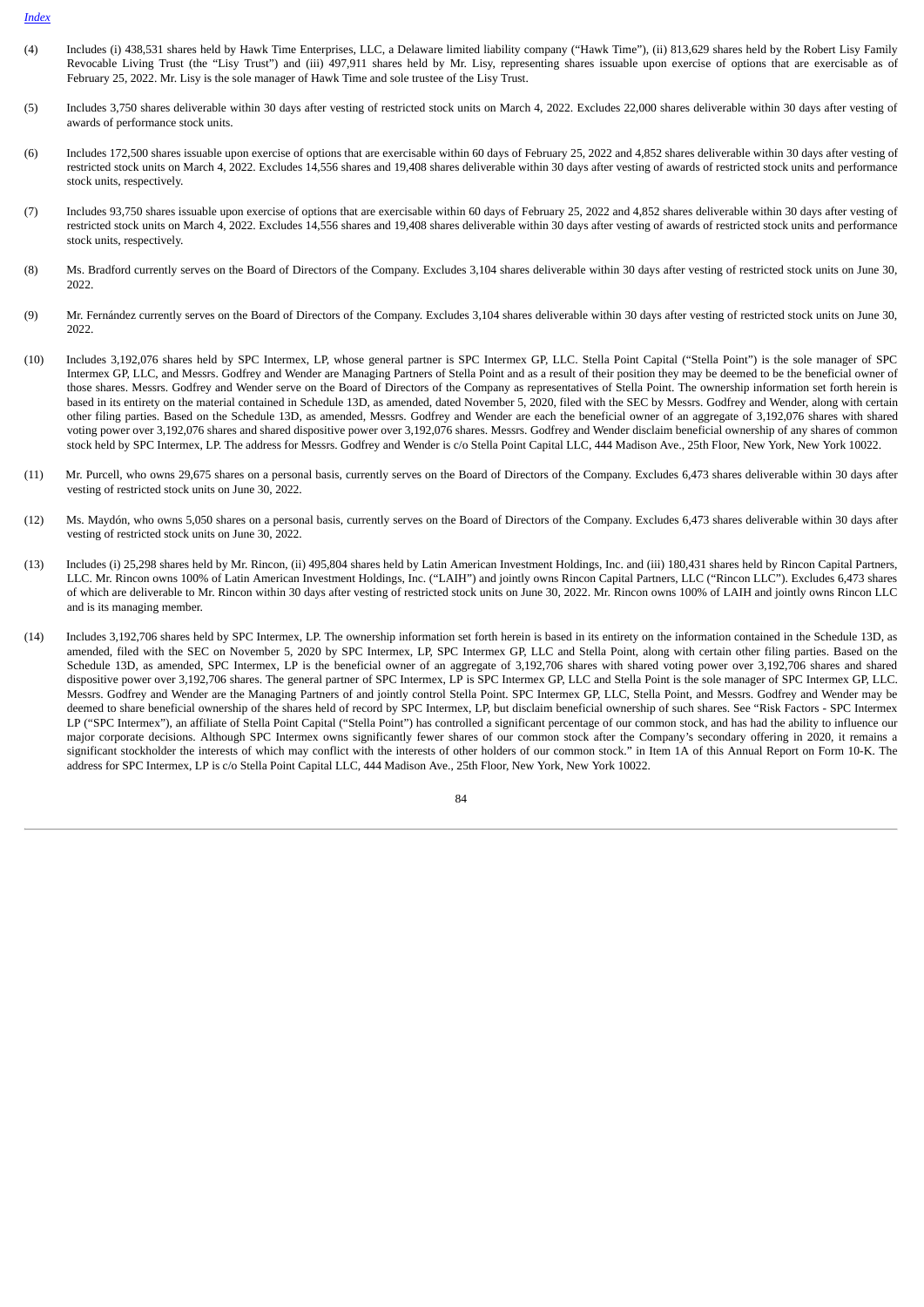*[Index](#page-0-0)*

- (15) Based solely on the information contained in the Schedule 13G, as amended, jointly filed with the SEC on February 4, 2022 by Wellington Management Group LLP ("WMG"), Wellington Group Holdings LLP ("WGH"), Wellington Investment Advisors Holdings LLP ("WIAH") and Wellington Management Company LLP ("WMC" and collectively with WMG, WGH and WIAH, the "Wellington Group"), each of WMG, WGH and WIAH is the beneficial owner of 3,506,275 shares with shared voting power over 3,437,625 and shared dispositive power over 3,506,275 shares, and WMC is the beneficial owner of 3,452,464 shares with shared voting power over 3,383,814 and shared dispositive power over 3,452,464 shares. The shares were acquired by the following subsidiaries of WMG, as the parent holding company of certain holding companies and investment advisors: WGH, WIAH, Wellington Management Global Holdings, Ltd., WMC, Wellington Management Canada LLC, Wellington Management Singapore Pte Ltd, Wellington Management Hong Kong Ltd, Wellington Management International Ltd, Wellington Management Japan Pte Ltd, and Wellington Management Australia Pty Ltd. The address for the Wellington Group is c/o Wellington Management Company LLP 280 Congress Street, Boston, MA 02210.
- (16) Based solely on the information contained in the Schedule 13G filed, as amended, with the SEC on February 14, 2022 by Conifer Management, L.L.C. ("Conifer"), Conifer may be deemed to be the beneficial owner of 2,000,000 shares with sole voting and sole dispositive power over all of such shares. The address for Conifer is 9 West 57th Street, Suite 5000, New York, New York 10019-2701.
- (17) Based solely on the information contained in the Schedule 13G filed with the SEC on February 3, 2022 by BlackRock, Inc. ("BlackRock"), BlackRock is the beneficial owner of 2,550,399 shares with sole voting power over 2,437,594 shares and sole dispositive power over 2,550,399 shares. The shares were acquired by the following subsidiaries of BlackRock: Aperio Group, LLC, BlackRock Advisors, LLC, BlackRock Investment Management (UK) Limited, BlackRock Asset Management Canada Limited, BlackRock Fund Advisors, BlackRock Asset Management Ireland Limited, BlackRock Institutional Trust Company, National Association, BlackRock Financial Management, Inc., BlackRock Fund Managers Ltd, BlackRock Japan Co., Ltd., BlackRock Asset Management Schweiz AG, and BlackRock Investment Management, LLC. The address for BlackRock is 55 East 52nd Street, New York, NY 10055.
- (18) Based solely on the information contained in the Schedule 13G filed with the SEC on February 4, 2022 by Wellington Trust Company, NA ("WTC"), WTC is the beneficial owner of 2,187,632 shares with shared voting and shared dispositive power over all such shares. The address for the Wellington Trust Company, NA is c/o Wellington Management Company LLP 280 Congress Street, Boston, MA 02210.
- (19) Based solely on the information contained in the Schedule 13G filed with the SEC on February 10, 2022 by The Vanguard Group ("Vanguard"), Vanguard may be deemed to be the beneficial owner of 2,119,575 shares with shared voting power over 60,744 shares, sole dispositive power over 2,033,670 shares and shared dispositive power over 85,905 shares. The address for Vanguard is 100 Vanguard Blvd., Malvern, PA 19355.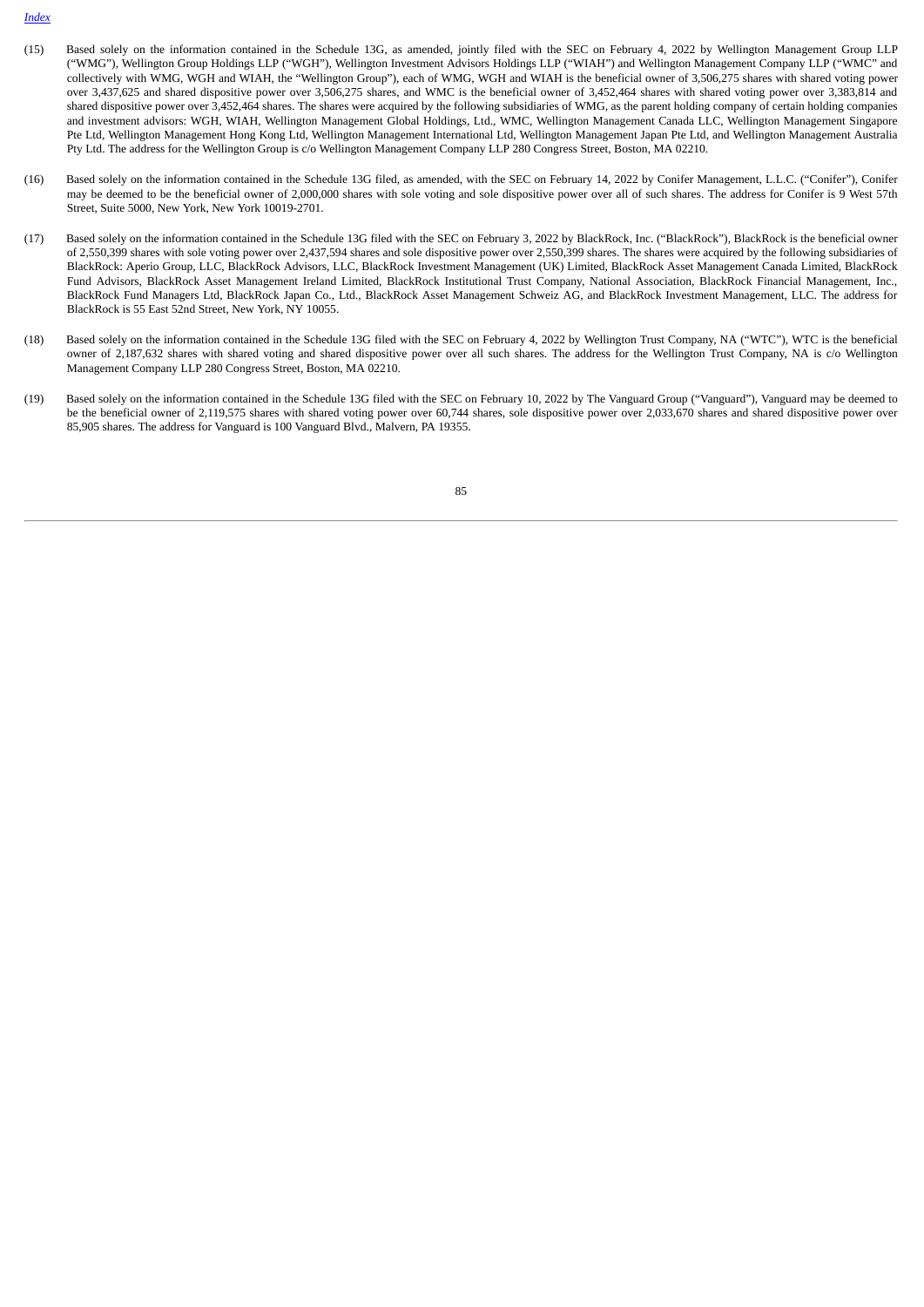#### **ITEM 13. CERTAIN RELATIONSHIPS AND RELATED TRANSACTIONS, AND DIRECTOR INDEPENDENCE**

### **Review of Related Party Transactions**

In accordance with the charter for the Audit Committee of the Board of Directors, our Audit Committee reviews and approves in advance any proposed related person transactions. For purposes of these procedures, "related person" and "transaction" have the meanings contained in Item 404 of Regulation S-K.

Our Board has also adopted a written related person transaction policy that sets forth the policies and procedures for the review and approval or ratification of related person transactions. In accordance with our Related Person Transactions Policy and Procedures, either the Audit Committee or the affirmative vote of a majority of directors who do not have a direct or indirect material interest in such related party transaction must review and approve all transactions in which (i) the Company or one of its subsidiaries is a participant, (ii) the amount involved exceeds \$120,000 and (iii) a related person has a direct or indirect material interest, other than transactions available to all employees of the Company generally.

In assessing a related party transaction brought before it for approval the Audit Committee considers, among other factors it deems appropriate, whether the related party transaction is on terms no less favorable than terms generally available to an unaffiliated third-party under the same or similar circumstances and the extent of the related person's interest in the transaction. The Audit Committee may then approve or disapprove the transaction in its discretion.

### **Certain Related Person Transactions**

Since the beginning of the fiscal year ended December 31, 2021, there has not been, nor is there, any currently proposed transaction or series of similar transactions to which the Company was or is to be a party in which the amount involved exceeded or exceeds the lesser of \$120,000 and in which any related person had, has or will have a direct or indirect material interest, other than as set forth in the sections captioned "Executive Compensation", "Director Compensation Table" and "Security Ownership of Certain Beneficial Owners and Management" above, or as disclosed below. In addition, please see the section captioned "Risk Factors" in this Annual Report on Form 10-K for descriptions of risks that may arise as a result of these and other such relationships and related person transactions.

#### *Registration Rights*

The Company is a party to a Registration Rights Agreement, dated July 26, 2018 as amended on July 29, 2019 (as amended, the "Registration Rights Agreement"), with certain of our stockholders, including entities affiliated with certain of our directors, Messrs. Godfrey, Wender, Rincon, Lisy and Holstein, and two of our executives, Messrs. Lisy, and Nilsen, that provides certain registration rights with respect to the shares of the Company's common stock. The Registration Rights Agreement provides the stockholders party to the agreement the right to require the Company to effect one or more shelf registrations under the Securities Act, covering all or part of such stockholder's common stock upon written request to the Company. The Registration Rights Agreement additionally provides piggyback rights to the stockholders party to the Registration Rights Agreement, subject to customary underwriter cutbacks and issuer blackout periods. The Company also agreed to pay certain fees and expenses relating to registrations under the Registration Rights Agreement.

#### *Shareholders Agreement*

The Company is a party to the Shareholders Agreement with certain shareholders, including entities affiliated with three directors, Messrs. Godfrey, Wender and Lisy, and two of our executives, Messrs. Lisy and Nilsen. Pursuant to the Shareholders Agreement, for so long as the Intermex Legacy Stockholders party thereto hold, in the aggregate, at least 10% of the total outstanding shares of the Company's common stock, SPC Representative will be entitled to designate eight individuals for election to the Company's Board of Directors of which at least three designees must qualify as an "independent director" under the Exchange Act and Nasdaq rules. Following such times as the collective ownership of such Intermex Legacy Stockholders is less than 10% of the outstanding shares of the Company's common stock, SPC Representative will be entitled to designate one person for election to the Company's Board of Directors, which designation right will lapse at such time as the Intermex Legacy Stockholders' collective ownership is less than 5% of the outstanding shares of the Company's common stock. Pursuant to the Shareholders Agreement, all of the stockholders party thereto are required to vote their shares of the Company's common stock subject to the Shareholders Agreement as set forth therein for the director nominees designated thereunder; however, on October 5, 2020, the Company, FinTech Investor Holdings II ("Fintech") and SPC Representative entered into a Waiver to the Shareholders Agreement, pursuant to which the obligation of each party to the Shareholders Agreement (other than SPC Intermex LP) to vote to elect and/or maintain in office as members of the Company's board of directors the individuals nominated by SPC Representative was irrevocably and permanently waived. As of December 31, 2021, the Intermex Legacy Stockholders continued to own more than 10% of our outstanding shares of common stock. See "Risk Factors - SPC Intermex LP, an affiliate of Stella Point Capital, has controlled a significant percentage of our common stock, and has had the ability to influence our major corporate decisions. Although SPC Intermex owns significantly fewer shares of our common stock after the Company's secondary offering in 2020, it remains a significant stockholder the interests of which may conflict with the interests of other holders of our common stock." of this Annual Report on Form 10-K for additional information.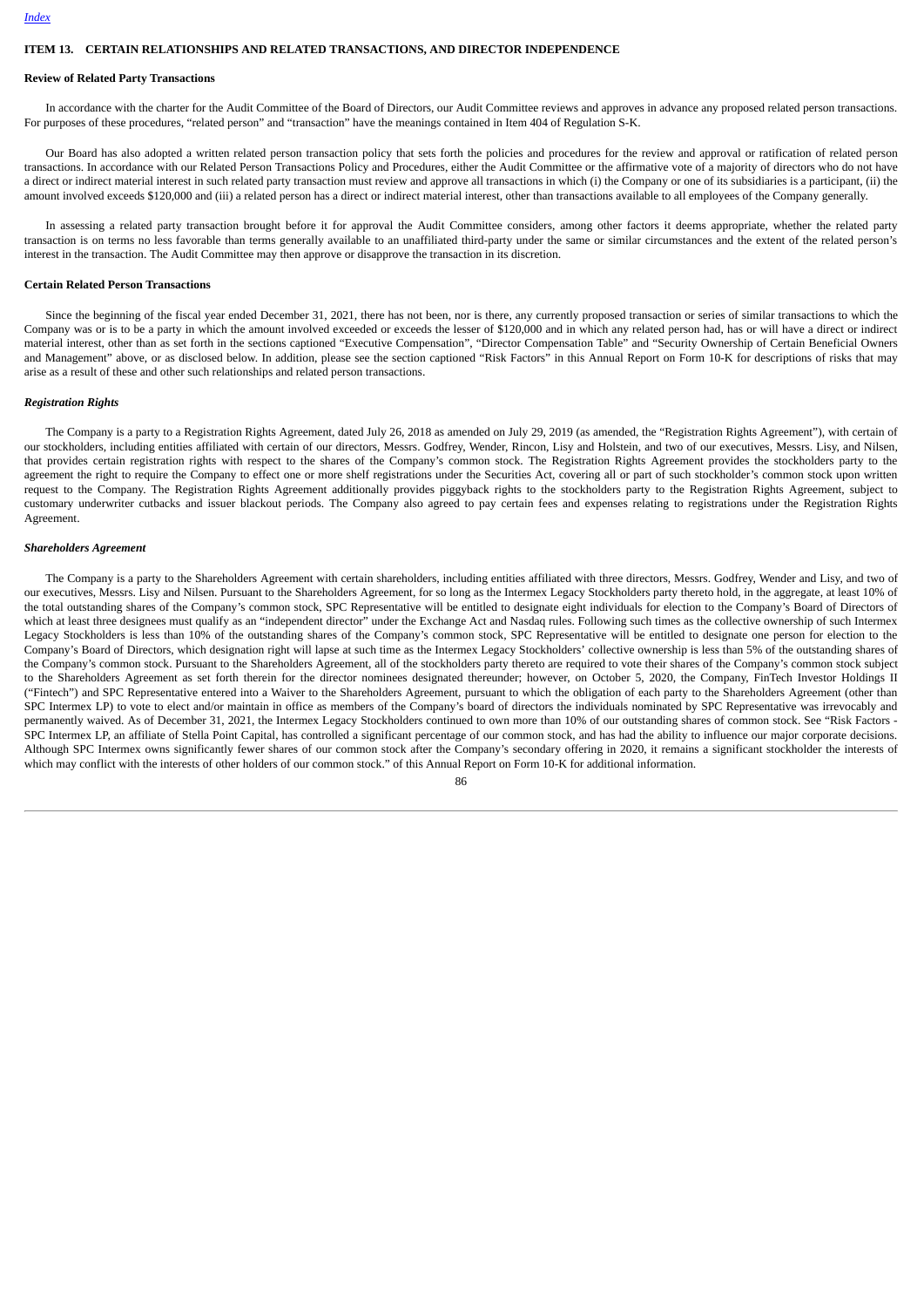## **Director Independence**

Nasdaq listing rules require that a majority of the board of directors of a company listed on Nasdaq be composed of "independent directors," which is defined generally as a person other than an officer or employee of the company or its subsidiaries or any other individual having a relationship, which, in the opinion of the company's board of directors, would interfere with the director's exercise of independent judgment in carrying out the responsibilities of a director. Our Board of Directors has determined that John Rincon, Michael Purcell, Laura Maydón, Debra Bradford and Bernardo Fernández are independent directors under the Nasdaq listing rules and Rule 10A-3 of the Exchange Act. Additionally, the Board determined that Kurt Holstein and Christopher Lofgren were independent during the period in which each served as a director during 2021 and 2022. In making these determinations, our Board of Directors considered the current and prior relationships that each non-employee director had with the Company and all other facts and circumstances our Board of Directors deemed relevant in determining independence, including the beneficial ownership of our common stock by each non-employee director, and the transactions involving them. In addition, the Board of Directors appointed Mr. Purcell as the Lead Independent Director, effective September 2020.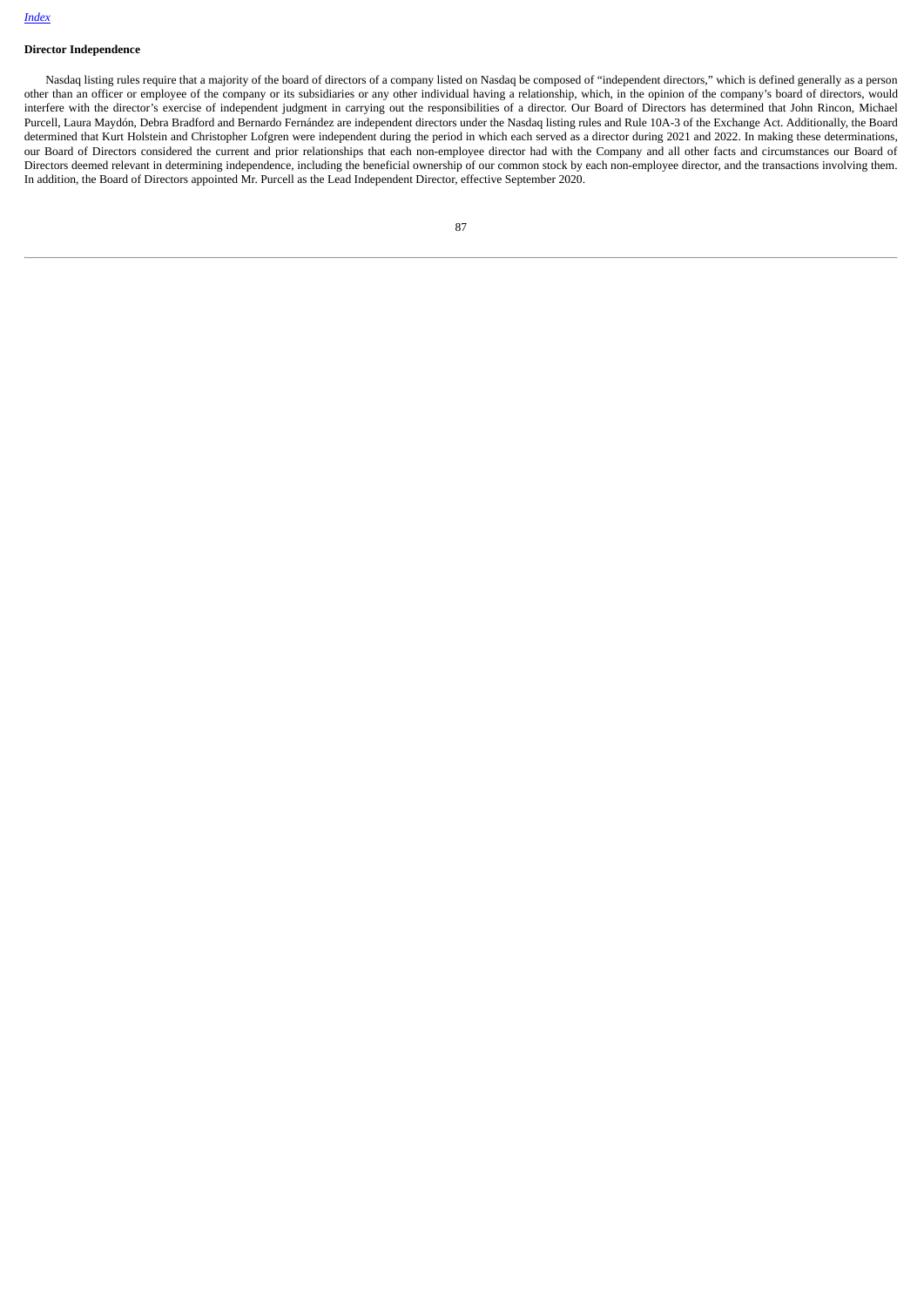## **ITEM 14. PRINCIPAL ACCOUNTING FEES AND SERVICES**

The following tables present fees for professional audit services rendered by BDO USA, LLP for the audit of the Company's annual financial statements for the years ended December 31, 2021 and 2020, and fees billed for the other services rendered during those periods.

|                        | 2021                     |   | 2020                     |
|------------------------|--------------------------|---|--------------------------|
| Audit fees (1)         | 632,500                  |   | 692,932                  |
| Audit-related fees (2) | 398,735                  | S | $\overline{\phantom{a}}$ |
| Tax fees $(3)$         | _                        | D |                          |
| All other fees (4)     | $\overline{\phantom{a}}$ |   |                          |

#### **(1) Audit Fees**

Audit fees include the aggregate fees for the audit of our annual consolidated financial statements included in our Forms 10-K and the reviews of each of the quarterly consolidated financial statements included in our Forms 10-Q, as well as work generally only the independent registered certified public accountants can reasonably be expected to provide, such as statutory and other audit work performed with respect to certain of our subsidiaries. Such audit fees also include professional services for comfort letters, consents and reviews of documents filed with the Securities and Exchange Commission.

#### **(2) Audit-Related Fees**

Audit-related fees primarily include fees, not included in "Audit Fees" above, for assurance and related services traditionally performed by the independent auditor. These services would include, among others, due diligence related to transactions or events, including acquisitions, and attest services related to financial reporting that are not required by statute or regulation.

### **(3) Tax Fees**

Tax fees would consist of assistance with tax compliance services, preparation of tax returns, tax planning, and providing tax guidance. No such products and services were provided in the relevant periods.

### **(4) All Other Fees**

All other fees would consist of the aggregate fees billed for products and services other than the services described under audit fees, audit-related fees and tax fees. No such products and services were provided in the relevant periods.

## **Pre-Approval Policies and Procedures**

All of the fees described above were approved by the Audit Committee. The Audit Committee is responsible for overseeing the audit fee negotiations associated with the retention of BDO USA LLP to perform the audit of our annual consolidated financial statements. The Audit Committee has adopted a pre-approval policy under which the Audit Committee approves in advance all audit and non-audit services to be performed by our independent auditors. As part of its pre-approval policy, the Audit Committee considers whether the provision of any proposed non-audit services is consistent with the SEC's rules on auditor independence. If there are any additional services to be provided, a request for pre-approval must be submitted by management to the Audit Committee for its consideration under the policy. Finally, in accordance with the pre-approval policy, the Audit Committee has delegated pre-approval authority to each of its members. Any member who exercises this authority must report any pre-approval decisions to the Audit Committee at its next meeting.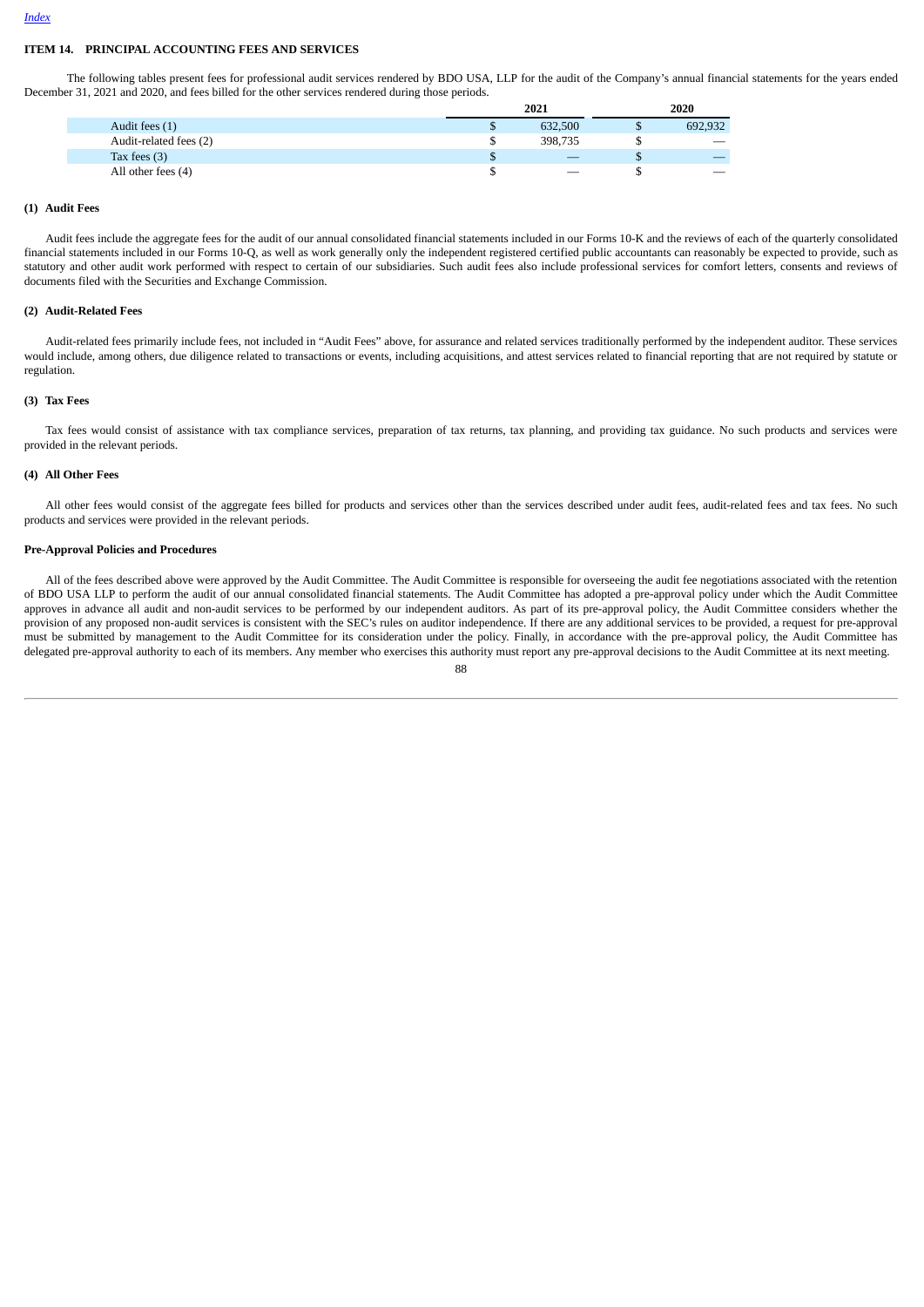## **PART IV**

## **ITEM 15. EXHIBITS, FINANCIAL STATEMENT SCHEDULES**

(a) The following documents are filed as part of this report:

- 1. Financial Statements (See Index to Consolidated Financial Statements in Item 8, *Financial Statements and Supplementary Data*, of this Annual Report on Form 10-K);
- 2. Financial Statement Schedule (See Index to Consolidated Financial Statements in Item 8, *Financial Statements and Supplementary Data*, of this Annual Report on Form 10-K);
- 3. The exhibits listed in the "Exhibit Index" attached to this Annual Report on Form 10-K.

## **EXHIBIT INDEX**

| No. | <b>Exhibit</b> | <b>Document</b>                                                                                                                                                                                                                                                                                                                                                                                                                                                                                                                                                                                                         |
|-----|----------------|-------------------------------------------------------------------------------------------------------------------------------------------------------------------------------------------------------------------------------------------------------------------------------------------------------------------------------------------------------------------------------------------------------------------------------------------------------------------------------------------------------------------------------------------------------------------------------------------------------------------------|
|     | $3.1***$       | Second Amended and Restated Certificate of Incorporation of the Company, dated July 26, 2018 (incorporated by reference to<br>Exhibit 3.1 to the Registrant's Registration Statement on Form S-1 filed on September 28, 2018 (File No. 333-226948)).                                                                                                                                                                                                                                                                                                                                                                    |
|     | $3.2**$        | Second Amended and Restated Bylaws of the Company, effective as of July 26, 2018 (incorporated by reference to Exhibit 3.2 to the<br>Registrant's Registration Statement on Form S-1 filed on September 28, 2018 (File No. 333-226948)).                                                                                                                                                                                                                                                                                                                                                                                |
|     | $4.1***$       | Warrant Agreement, dated January 19, 2017, between Continental Stock Transfer & Trust Company and the Company (incorporated<br>by reference to Exhibit 4.2 to the Registrant's Registration Statement on Form S-1 filed on September 28, 2018 (File No. 333-226948)).                                                                                                                                                                                                                                                                                                                                                   |
|     | $4.2***$       | Amendment No. 1 to Warrant Agreement, dated April 29, 2019, by and between International Money Express, Inc. and Continental<br>Stock Transfer & Trust Company (incorporated by reference to Exhibit 10.1 to the Registrant's Current Report on Form 8-K Filed on April 30,<br>2019).                                                                                                                                                                                                                                                                                                                                   |
|     | $4.3***$       | Shareholders Agreement, dated July 26, 2018, between the Company and the stockholders of the Company signatory thereto<br>(incorporated by reference to Exhibit 4.3 to the Registrant's Registration Statement on Form S-1 filed on September 28, 2018 (File No. 333-<br>$226948$ ).                                                                                                                                                                                                                                                                                                                                    |
|     | $4.4***$       | Shareholders Agreement Amendment, dated as of December 12, 2018, by and among FinTech Investor Holdings II, LLC, the<br>Company and SPC Intermex Representative LLC (incorporated by reference to Exhibit 4.1 to the Registrant's Current Report on Form 8-K on<br>filed on December 14, 2018).                                                                                                                                                                                                                                                                                                                         |
|     | $4.5***$       | Shareholders Agreement Waiver dated August 23, 2019, among Fintech Investor Holdings II, LLC, the Company and SPC Intermex<br>Representative LLC (incorporated by reference to Exhibit 10.1 to the Registrant's Current Report on Form 8-K Filed on August 23, 2019).                                                                                                                                                                                                                                                                                                                                                   |
|     | $4.6***$       | Shareholders Agreement Waiver, dated October 5, 2020, among the Company, FinTech Investor Holdings II and SPC Intermex<br>Representative LLC (incorporated by reference to Exhibit 4.1 to the Registrant's Quarterly Report on Form 10-Q filed on November 6, 2020).                                                                                                                                                                                                                                                                                                                                                    |
|     | $4.7**$        | Description of Securities (incorporated by reference to Exhibit 4.6 to the Registrant's Annual Report on Form 10-K Filed on March<br>11, 2020).                                                                                                                                                                                                                                                                                                                                                                                                                                                                         |
|     | $10.1(a)$ **   | Credit Agreement, dated November 7, 2018, by and among Intermex Wire Transfer, LLC, Intermex Holdings, Inc., International<br>Money Express, Inc., International Money Express Sub 2, LLC, each Guarantor, and KeyBank National Association, as Administrative Agent<br>and L/C Issuer (incorporated by reference to Exhibit 10.1 to the Registrant's Current Report on Form 8-K on filed on November 8, 2018).                                                                                                                                                                                                         |
|     | $10.1(b)$ **   | Amendment No. 1, dated as of December 7, 2018 to the Credit by and among Intermex Wire Transfer, LLC, Intermex Holdings, Inc.,<br>International Money Express, Inc., International Money Express Sub 2, LLC, each Guarantor, and KeyBank National Association, as<br>Administrative Agent and L/C Issuer (incorporated by reference to Exhibit 10.1 to the Registrant's Current Report on Form 8-K on filed on<br>December 10, 2018).                                                                                                                                                                                   |
|     | $10.1(c)$ **   | Increase Joinder No. 1 to Credit Agreement, dated March 25, 2019, by and among International Money Express, Inc., as Holdings,<br>International Money Express Sub 2, LLC, as Intermediate Holdings, Intermex Holdings, Inc., as the Term Borrower, Intermex Wire Transfer,<br>LLC, as the Revolver Borrower, the other guarantors from time to time party thereto, the lenders from time to time party thereto and Keybank<br>National Association, as the administrative agent (incorporated by reference to Exhibit 10.2 to the Registrant's Current Report on Form 8-K<br>filed on April 30, 2019).                  |
|     | $10.1(d)$ **   | Increase Joinder No. 2 to Credit Agreement, dated as of May 12, 2021, by and among International Money Express, Inc., as<br>Holdings, International Money Express Sub 2, LLC, as Intermediate Holdings, Intermex Holdings, Inc., as the Term Borrower, Intermex Wire<br>Transfer, LLC, as the Revolver Borrower, the other guarantors from time to time party thereto, the lenders from time to time party thereto and<br>KeyBank National Association, as the Administrative Agent and L/C Issuer. (incorporated by reference to Exhibit 10.1 to the Registrant's<br>Current Report on Form 8-K filed on May 14, 2021) |
|     | $10.1(e)$ **   | Amended and Restated Credit Agreement, dated as of June 24, 2021, by and among International Money Express, Inc., as Holdings,<br>International Money Express Sub 2, LLC, as Intermediate Holdings, Intermex Holdings, Inc., as the Term Borrower, Intermex Wire Transfer,<br>LLC, as the Revolver Borrower, the other guarantors from time to time party thereto, the lenders from time to time party thereto and KeyBank<br>National Association, as the Administrative Agent and L/C Issuer. (incorporated by reference to Exhibit 10.1 to the Registrant's Current<br>Report on Form 8-K filed on June 28, 2021)    |
|     | $10.2(a)$ **   | Registration Rights Agreement, dated July 26, 2018, by and among FinTech Acquisition Corp. II, SPC Investors, Minority Investors<br>and Additional Investors (incorporated by reference to Exhibit 10.2 to the Registrant's Registration Statement on Form S-1 filed on September<br>28, 2018 (File No. 333-226948)).                                                                                                                                                                                                                                                                                                   |
|     | $10.2(b)$ **   | Amendment No. 1 to the Registration Rights Agreement, dated July 29, 2019 (incorporated by reference to Exhibit 10.1 to the<br>Registrant's Current Report on Form 8-K filed on July 30, 2019).                                                                                                                                                                                                                                                                                                                                                                                                                         |
|     | $10.3**$       | Registration Rights Agreement Waiver dated August 23, 2019, among Fintech Investor Holdings II, LLC, International Money<br>Express, Inc. and SPC Intermex, LP (incorporated by reference to Exhibit 10.2 to the Registrant's Current Report on Form 8-K filed on<br>August 23, 2019).                                                                                                                                                                                                                                                                                                                                  |
|     | $10.4***$      | Settlement Agreement and Release, dated March 16, 2020, among Stuart Sawyer, on behalf of himself and all Settlement Class<br>Members, and Intermex Wire Transfer, LLC (incorporated by reference to Exhibit 10.1 to the Registrant's Current Report on Form 8-K filed<br>on March 19, 2020).                                                                                                                                                                                                                                                                                                                           |
|     | $10.5***$      | International Money Express, Inc. 2018 Omnibus Equity Compensation Plan (incorporated by reference to Exhibit 10.3(a) to the<br>Registrant's Registration Statement on Form S-1 filed on September 28, 2018 (File No. 333-226948)).                                                                                                                                                                                                                                                                                                                                                                                     |
|     | $10.6***$      | Form of Nonqualified Stock Option Agreement (Robert Lisy) pursuant to the International Money Express, Inc. 2018 Omnibus<br>Equity Compensation Plan (incorporated by reference to Exhibit 10.4(f) to the Registrant's Registration Statement on Form S-1 filed on<br>September 28, 2018 (File No. 333-226948)).                                                                                                                                                                                                                                                                                                        |
|     | $10.7***$      | Form of Nonqualified Stock Option Agreement pursuant to the International Money Express, Inc. 2018 Omnibus Equity<br>Compensation Plan (incorporated by reference to Exhibit 10.4(b) to the Registrant's Registration Statement on Form S-1 filed on September<br>28, 2018 (File No. 333-226948)).                                                                                                                                                                                                                                                                                                                      |
|     | $10.8***$      | Form of Incentive Stock Option Award pursuant to the International Money Express, Inc. 2018 Omnibus Equity Compensation Plan<br>(incorporated by reference to Exhibit 10.4(a) to the Registrant's Registration Statement on Form S-1 filed on September 28, 2018 (File No.<br>333-226948)).                                                                                                                                                                                                                                                                                                                             |
|     | $10.9***$      | International Money Express, Inc. 2020 Omnibus Equity Compensation Plan (incorporated by reference to Annex A to the<br>Registrant's Definitive Proxy Statement on Schedule 14A filed with the Securities and Exchange Commission on May 15, 2020).                                                                                                                                                                                                                                                                                                                                                                     |
|     | $10.10***$     | International Money Express, Inc. 2020 Employee Stock Purchase Plan (incorporated by reference to Annex B to the Registrant's<br>Definitive Proxy Statement on Schedule 14A filed with the Securities and Exchange Commission on May 15 2020).                                                                                                                                                                                                                                                                                                                                                                          |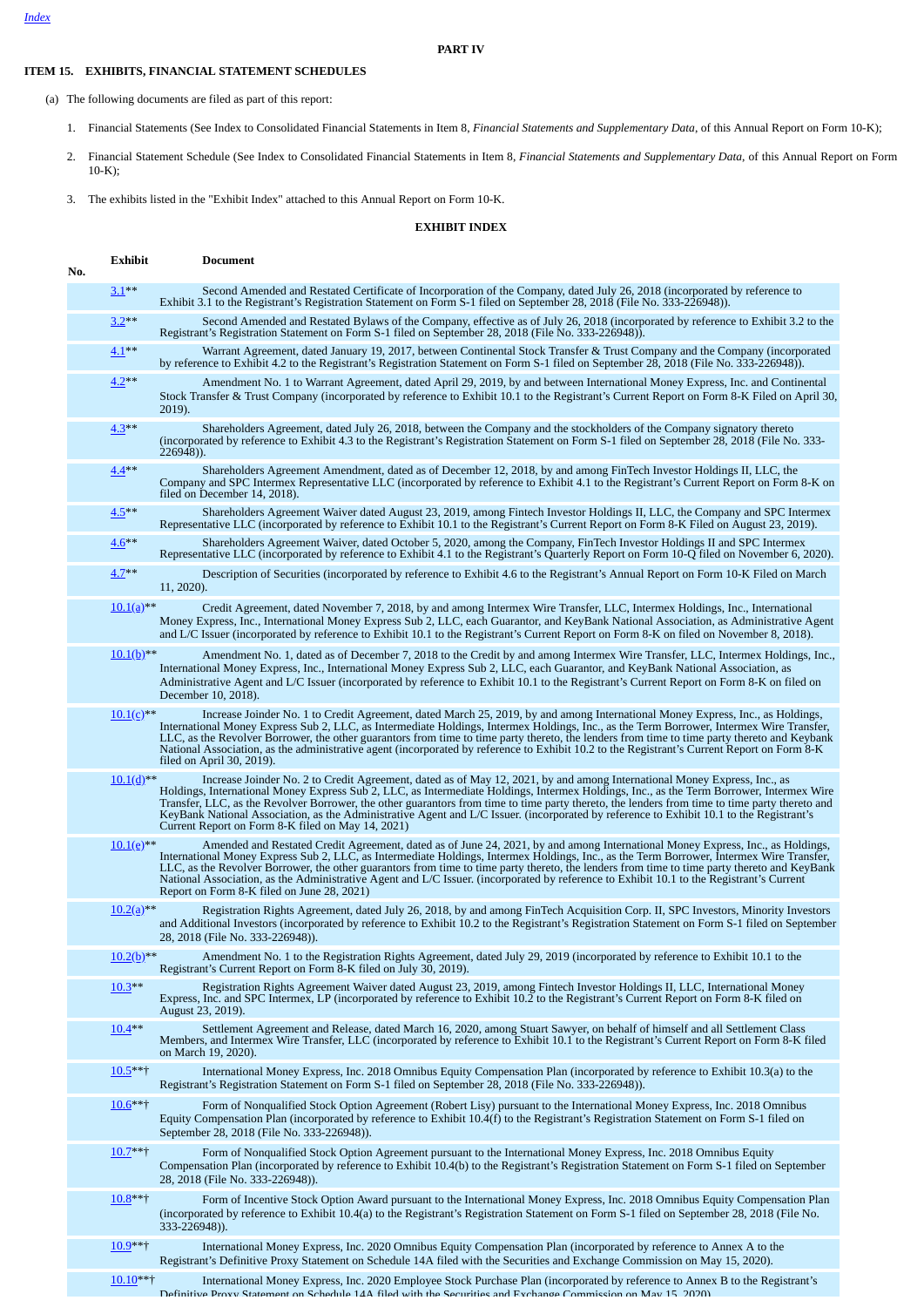|            | Dimitimant din Denetimite a fra ancul francine decentries una antenninge sonningovon on mai, auj auau ji                                                                                                                                                                                                                                                                                                                                                                                                                     |
|------------|------------------------------------------------------------------------------------------------------------------------------------------------------------------------------------------------------------------------------------------------------------------------------------------------------------------------------------------------------------------------------------------------------------------------------------------------------------------------------------------------------------------------------|
| $10.11***$ | Form of Non-Qualified Stock Option Agreement pursuant to the International Money Express, Inc. 2020 Omnibus Equity<br>Compensation Plan (incorporated by reference to Exhibit 10.3 to the Registrant's Quarterly Report on Form 10-Q filed on August 6, 2020).                                                                                                                                                                                                                                                               |
| $10.12***$ | Form of RSU Agreement (Non-Employee Directors) pursuant to the International Money Express, Inc. 2020 Omnibus Equity<br>Compensation Plan (incorporated by reference to Exhibit 10.4 to the Registrant's Quarterly Report on Form 10-Q filed on August 6, 2020).                                                                                                                                                                                                                                                             |
| $10.13***$ | Form of RSU Agreement (Employees) pursuant to the International Money Express, Inc. 2020 Omnibus Equity Compensation Plan<br>(incorporated by reference to Exhibit 10.17 to the Registrant's Annual Report on Form 10-K filed on March 15, 2021).                                                                                                                                                                                                                                                                            |
| $10.14***$ | Form of PSU Agreement (Employees) pursuant to the International Money Express, Inc. 2020 Omnibus Equity Compensation Plan<br>(incorporated by reference to Exhibit 10.18 to the Registrant's Annual Report on Form 10-K filed on March 15, 2021).                                                                                                                                                                                                                                                                            |
| $10.15***$ | Form of PSU Agreement (Robert Lisy) pursuant to the International Money Express, Inc. 2020 Omnibus Equity Compensation Plan<br>(incorporated by reference to Exhibit 10.19 to the Registrant's Annual Report on Form 10-K filed on March 15, 2021).                                                                                                                                                                                                                                                                          |
| $10.16***$ | Form of Restricted Stock Award Agreement (Robert Lisy) pursuant to the International Money Express, Inc. 2020 Omnibus Equity<br>Compensation Plan (incorporated by reference to Exhibit 10.20 to the Registrant's Annual Report on Form 10-K filed on March 15, 2021).                                                                                                                                                                                                                                                       |
| $10.17***$ | Amended and Restated Employment Agreement by and between Robert Lisy and Intermex Holdings, Inc., dated as of November 15,<br>2021 (incorporated by reference to Exhibit 10.1 to the Registrant's Current Report on Form 8-K filed on November 17, 2021).                                                                                                                                                                                                                                                                    |
| $10.18***$ | Employment Agreement by and between Andras Bende and the Company, dated as of December 7, 2020 (incorporated by reference<br>to Exhibit 10.1 to the Registrant's Current Report on Form 8-K filed on December 8, 2020).                                                                                                                                                                                                                                                                                                      |
| $10.19***$ | Employment Agreement by and between Randy Nilsen and Intermex Holdings, Inc. dated as of February 1, 2017 (incorporated by<br>reference to Exhibit 10.5(e) to the Registrant's Registration Statement on Form S-1 filed on September 28, 2018 (File No. 333-226948)).                                                                                                                                                                                                                                                        |
| $10.20***$ | Employment Agreement dated September 23, 2019, between Joseph Aguilar and the Company (incorporated by reference to Exhibit<br>10.1 to the Registrant's Current Report on Form 8-K filed On October 3, 2019).                                                                                                                                                                                                                                                                                                                |
| $10.21***$ | Form of Indemnification Agreement (incorporated by reference to Exhibit 10.1 to the Registrant's Registration Statement on Form S-<br>1 filed on September 28, 2018 (File No. 333-226948)).                                                                                                                                                                                                                                                                                                                                  |
| $21.1*$    | Subsidiaries of the registrant                                                                                                                                                                                                                                                                                                                                                                                                                                                                                               |
| $23.1*$    | Consent of BDO USA, LLP.                                                                                                                                                                                                                                                                                                                                                                                                                                                                                                     |
| $31.1*$    | Certification Pursuant to Section 302 of the Sarbanes-Oxley Act of 2002- Chief Executive Officer                                                                                                                                                                                                                                                                                                                                                                                                                             |
| $31.2*$    | Certification Pursuant to Section 302 of the Sarbanes-Oxley Act of 2002- Chief Financial Officer                                                                                                                                                                                                                                                                                                                                                                                                                             |
| 32.1#      | Certification of Chief Executive Officer Pursuant to 18 U.S.C. Section 1350, as adopted pursuant to Section 906 of the Sarbanes-<br>Oxley Act of 2002                                                                                                                                                                                                                                                                                                                                                                        |
| 32.2#      | Certification of Chief Financial Officer Pursuant to 18 U.S.C. Section 1350, as adopted pursuant to Section 906 of the Sarbanes-<br>Oxley Act of 2002                                                                                                                                                                                                                                                                                                                                                                        |
| $101*$     | The following materials from the Company's Annual Report on Form 10-K for the year ended December 31, 2021, are formatted in<br>iXBRL (Inline Extensible Business Reporting Language): (i) the Audited Consolidated Balance Sheets, (ii) the Audited Consolidated<br>Statements of Income and Comprehensive Income, (iii) the Audited Consolidated Statements of Changes in Stockholders' Equity, (iv) the<br>Audited Consolidated Statements of Cash Flows, and (v) the Notes to Audited Consolidated Financial Statements. |
| $104*$     | The cover page from the Company's Annual Report on Form 10-K for the year ended December 31, 2021, formatted in iXBRL and<br>contained in Exhibit 101.                                                                                                                                                                                                                                                                                                                                                                       |

† Management contract or compensatory plan or arrangement.

\* Filed herewith.

\*\* Previously filed.

# Furnished herewith.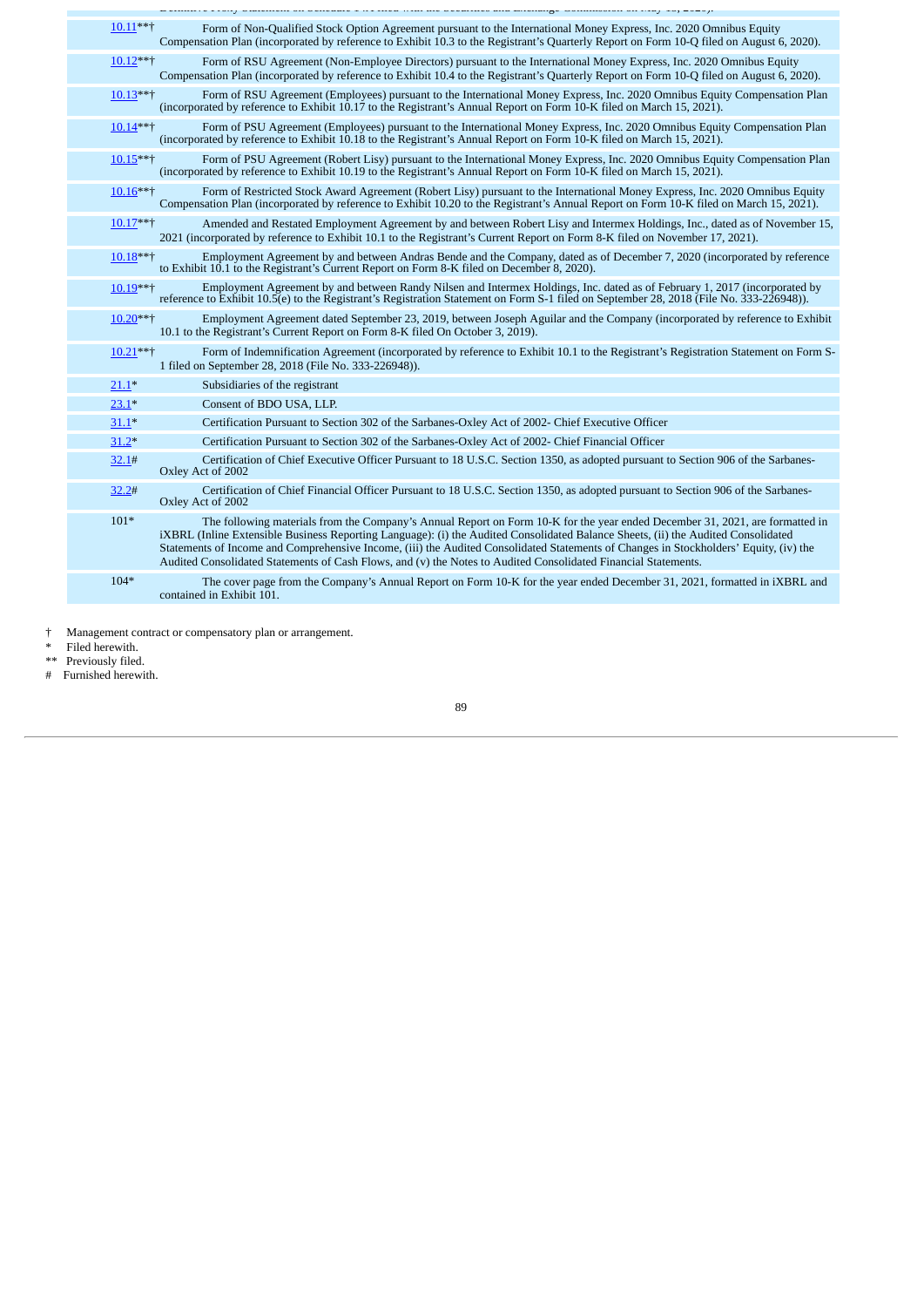# **ITEM 16. FORM 10-K SUMMARY**

None.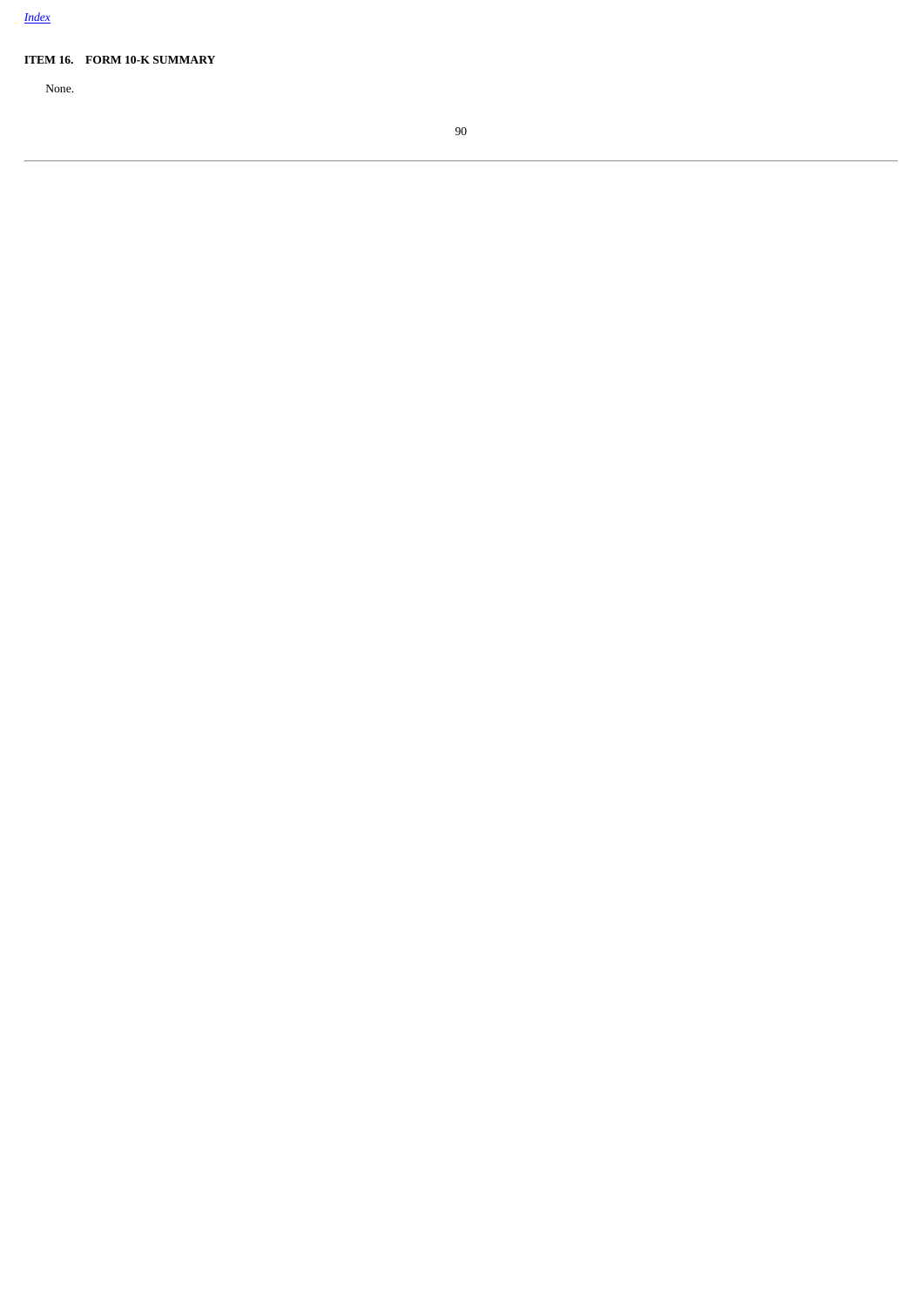## **SIGNATURES**

Pursuant to the requirements of Section 13 or 15(d) of the Securities Exchange Act of 1934, the Registrant has duly caused this report to be signed on its behalf by the undersigned, thereunto duly authorized.

## **International Money Express, Inc. (Registrant)**

March 7, 2022 By: /s/Robert Lisy **Robert Lisy Chief Executive Officer and President**

Pursuant to the requirements of the Securities Exchange Act of 1934, this report has been signed below by the following persons on behalf of the registrant and in the capacities and on the dates indicated.

| Signature                 | <b>Title</b>                                                                                               | <b>Date</b>   |  |
|---------------------------|------------------------------------------------------------------------------------------------------------|---------------|--|
| /s/ Robert Lisy           | Chief Executive Officer, President and Chairman of the Board of<br>Directors (Principal Executive Officer) | March 7, 2022 |  |
| <b>Robert Lisy</b>        |                                                                                                            |               |  |
| /s/ Andras Bende          | Chief Financial Officer (Principal Financial Officer and Principal<br><b>Accounting Officer)</b>           | March 7, 2022 |  |
| <b>Andras Bende</b>       |                                                                                                            |               |  |
| /s/ Debra Bradford        | Director                                                                                                   | March 7, 2022 |  |
| Debra Bradford            |                                                                                                            |               |  |
| /s/ Bernardo Fernández    | Director                                                                                                   | March 7, 2022 |  |
| <b>Bernardo Fernández</b> |                                                                                                            |               |  |
|                           |                                                                                                            |               |  |
| /s/ Adam Godfrey          | Director                                                                                                   | March 7, 2022 |  |
| <b>Adam Godfrey</b>       |                                                                                                            |               |  |
| /s/ Laura Maydón          | Director                                                                                                   | March 7, 2022 |  |
| Laura Maydón              |                                                                                                            |               |  |
| /s/ Michael Purcell       | <b>Lead Director</b>                                                                                       | March 7, 2022 |  |
| <b>Michael Purcell</b>    |                                                                                                            |               |  |
| /s/ John Rincon           | Director                                                                                                   | March 7, 2022 |  |
| <b>John Rincon</b>        |                                                                                                            |               |  |
| /s/ Justin Wender         | Director                                                                                                   | March 7, 2022 |  |
| <b>Justin Wender</b>      |                                                                                                            |               |  |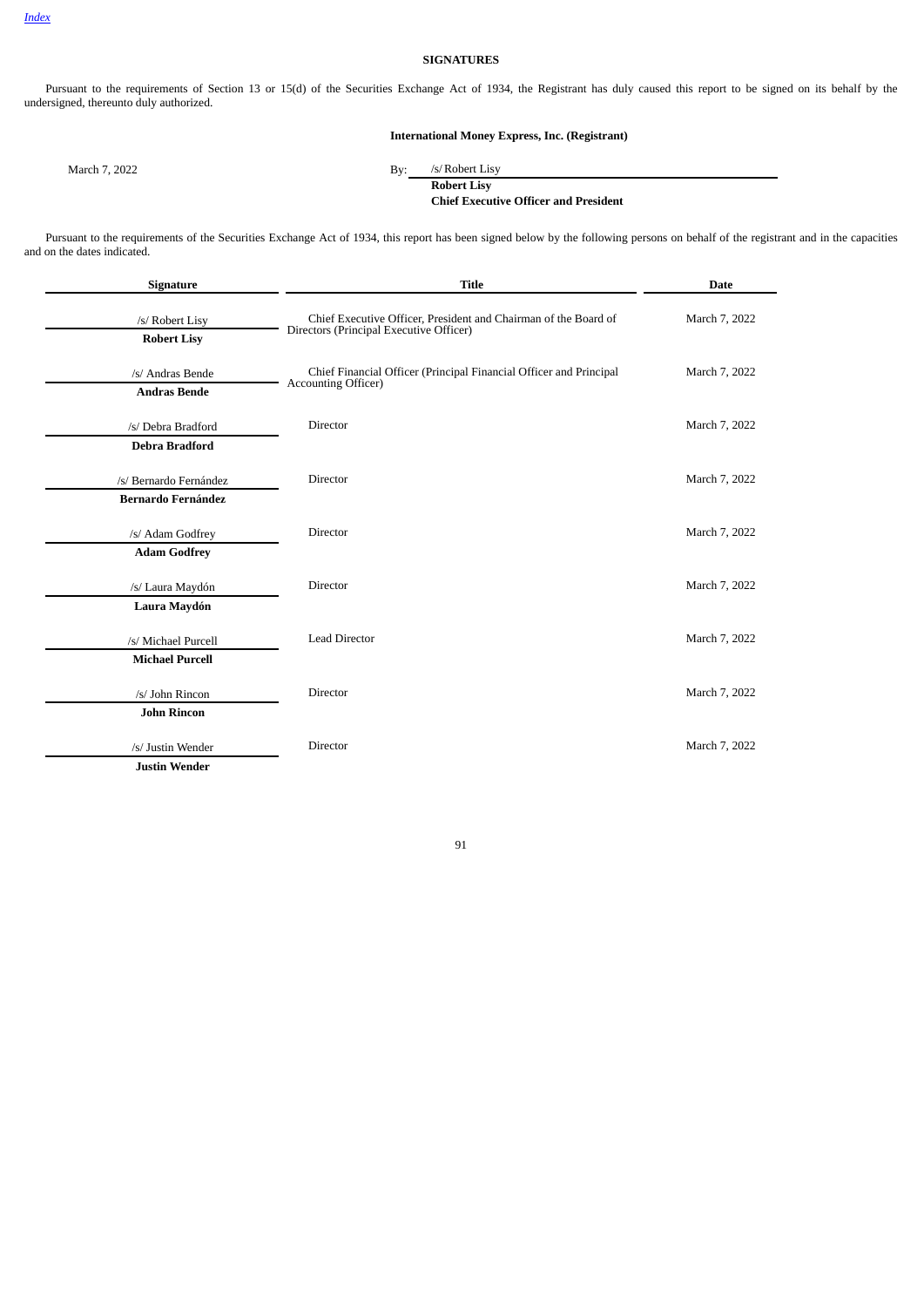# **Subsidiaries of International Money Express, Inc.**

<span id="page-96-0"></span>

| Entity                                           | <b>State of Organization</b> |
|--------------------------------------------------|------------------------------|
| International Money Express Sub 2, LLC           | <b>Delaware</b>              |
| Intermex Holdings, Inc.                          | Delaware                     |
| Intermex Wire Transfer, LLC                      | Florida                      |
| Intermex Wire Transfer Corp.                     | California                   |
| Intermex Wire Transfer II, LLC                   | Delaware                     |
| Intermex Transfers de Mexico S.A. de C.V.        | Mexico                       |
| Intermex Wire Transfer de Mexico S.A. de C.V.    | Mexico                       |
| Intermex Wire Transfers de Guatemala S.A.        | Guatemala                    |
| Intermex Servicios Integrales S. de R.L. de C.V. | Mexico                       |
| Intermex Central de Servicios S. de R.L. de C.V. | Mexico                       |
| Canada International Transfers Corp.             | British Columbia, Canada     |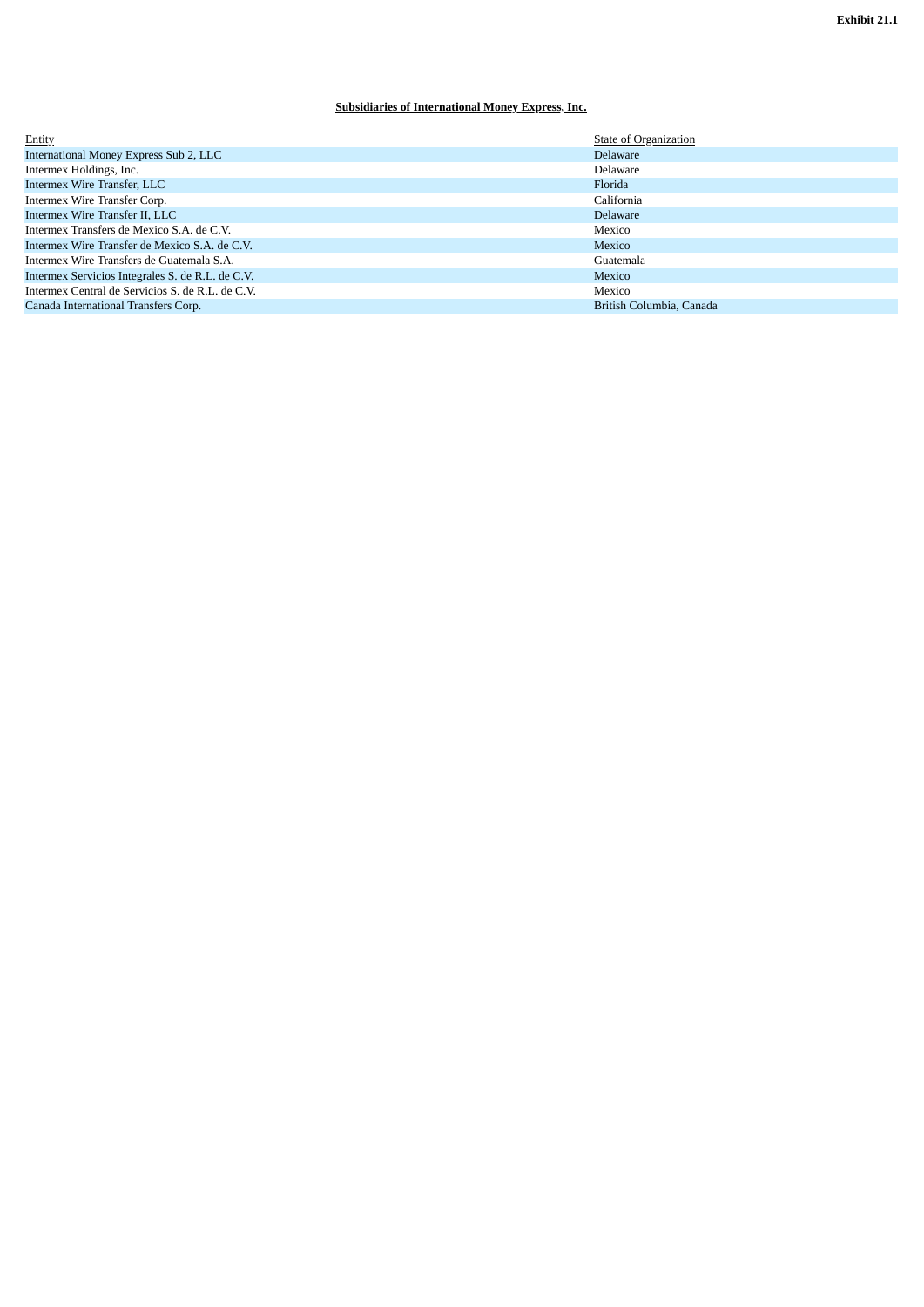## Consent of Independent Registered Public Accounting Firm

<span id="page-97-0"></span>International Money Express, Inc. Miami, Florida

We hereby consent to the incorporation by reference in the Registration Statements on Form S-3 (Nos. 333-232888 and 333-248902) and Form S-8 (Nos. 333-233392 and 333-248563) of International Money Express, Inc. of our report dated March 7, 2022 relating to the consolidated financial statements, which appears in this Form 10-K.

/s/ *BDO USA, LLP*

Miami, Florida March 7, 2022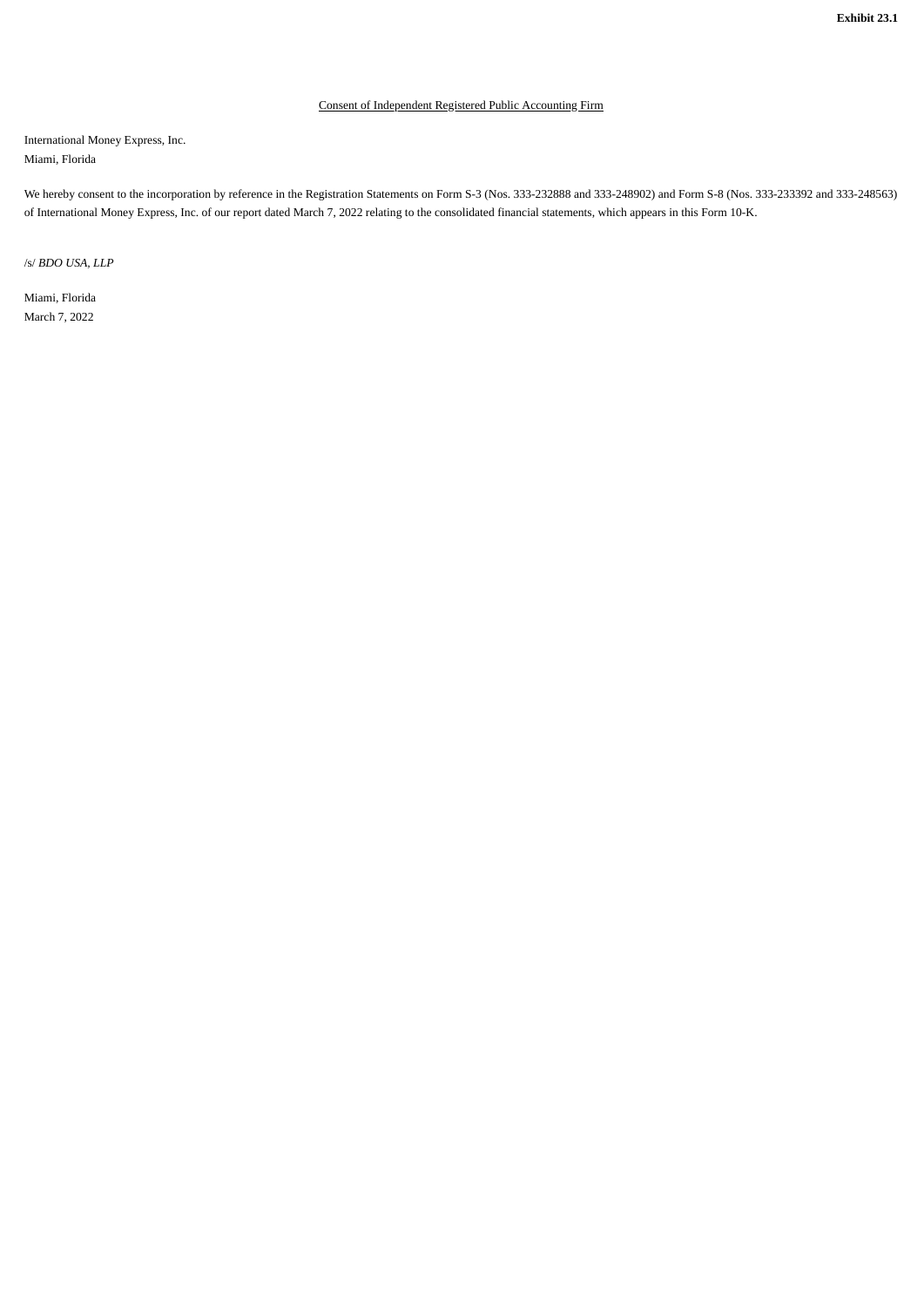## **CERTIFICATION OF THE CHIEF EXECUTIVE OFFICER**

<span id="page-98-0"></span>I, Robert Lisy, certify that:

- 1. I have reviewed this Annual Report on Form 10-K of International Money Express, Inc.;
- 2. Based on my knowledge, this report does not contain any untrue statement of a material fact or omit to state a material fact necessary to make the statements made, in light of the circumstances under which such statements were made, not misleading with respect to the period covered by this report;
- 3. Based on my knowledge, the financial statements, and other financial information included in this report, fairly present in all material respects the financial condition, results of operations and cash flows of the registrant as of, and for, the periods presented in this report;
- 4. The registrant's other certifying officer and I are responsible for establishing and maintaining disclosure controls and procedures (as defined in Exchange Act Rules 13a-15(e) and 15d-15(e)) and internal control over financial reporting (as defined in Exchange Act Rules 13a-15(f) and 15d-15(f)) for the registrant and have:
	- (a) Designed such disclosure controls and procedures, or caused such disclosure controls and procedures to be designed under our supervision, to ensure that material information relating to the registrant, including its consolidated subsidiaries, is made known to us by others within those entities, particularly during the period in which this report is being prepared;
	- (b) Designed such internal control over financial reporting, or caused such internal control over financial reporting to be designed under our supervision, to provide reasonable assurance regarding the reliability of financial reporting and the preparation of consolidated financial statements for external purposes in accordance with generally accepted accounting principles;
	- (c) Evaluated the effectiveness of the registrant's disclosure controls and procedures and presented in this report our conclusions about the effectiveness of the disclosure controls and procedures, as of the end of the period covered by this report based on such evaluation; and
	- (d) Disclosed in this report any change in the registrant's internal control over financial reporting that occurred during the registrant's most recent fiscal quarter (the registrant's fourth fiscal quarter in the case of an annual report) that has materially affected, or is reasonably likely to materially affect, the registrant's internal control over financial reporting; and
- 5. The registrant's other certifying officer and I have disclosed, based on our most recent evaluation of internal control over financial reporting, to the registrant's auditors and the audit committee of the registrant's board of directors (or persons performing the equivalent functions):
	- (a) All significant deficiencies and material weaknesses in the design or operation of internal control over financial reporting which are reasonably likely to adversely affect the registrant's ability to record, process, summarize and report financial information; and
	- (b) Any fraud, whether or not material, that involves management or other employees who have a significant role in the registrant's internal control over financial reporting.

Date: March 7, 2022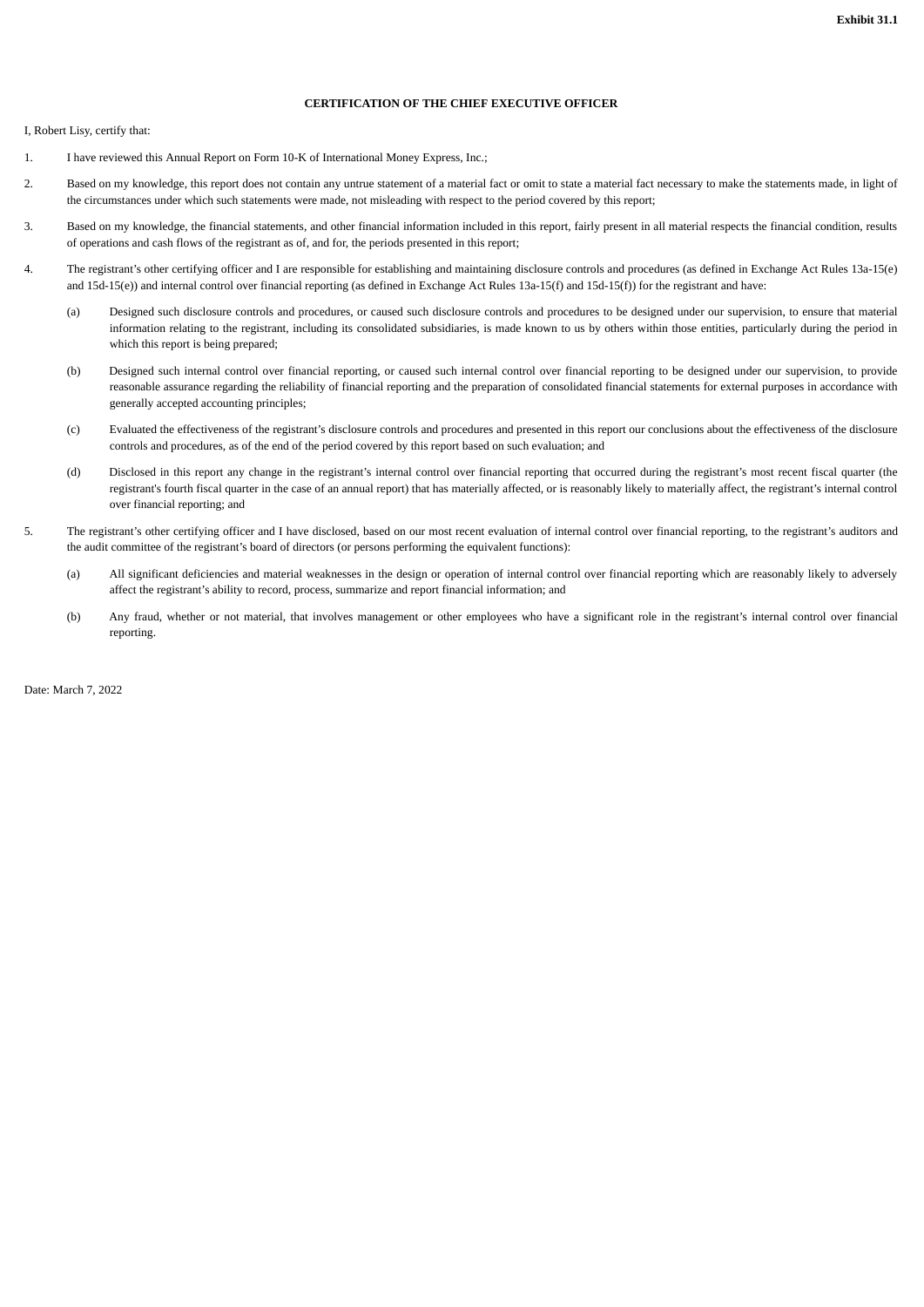By: /s/ Robert Lisy

Name: Robert Lisy

Title: Chief Executive Officer and President (Principal Executive Officer)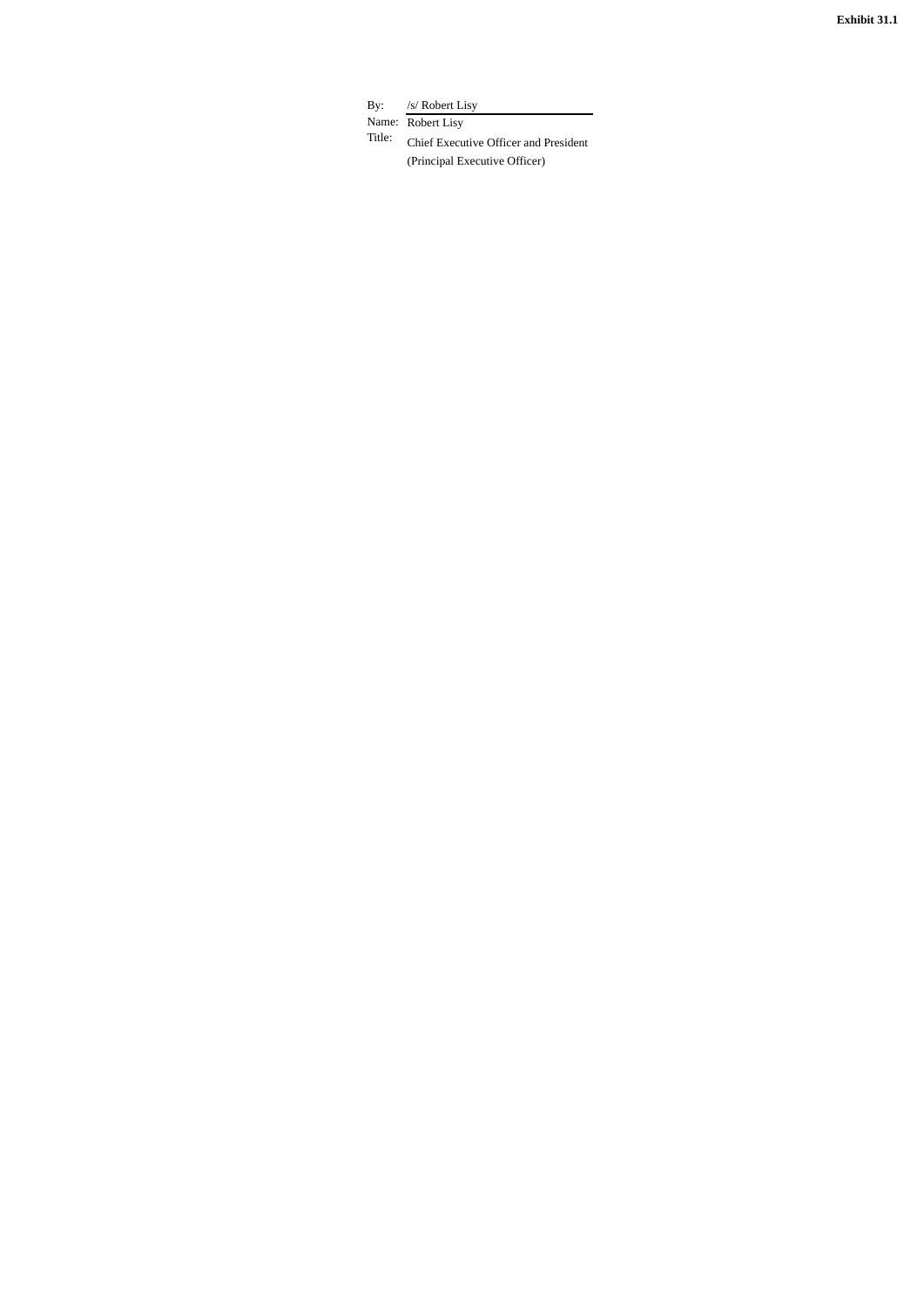## **CERTIFICATION OF THE CHIEF FINANCIAL OFFICER**

<span id="page-100-0"></span>I, Andras Bende, certify that:

- 1. I have reviewed this Annual Report on Form 10-K of International Money Express, Inc.;
- 2. Based on my knowledge, this report does not contain any untrue statement of a material fact or omit to state a material fact necessary to make the statements made, in light of the circumstances under which such statements were made, not misleading with respect to the period covered by this report;
- 3. Based on my knowledge, the financial statements, and other financial information included in this report, fairly present in all material respects the financial condition, results of operations and cash flows of the registrant as of, and for, the periods presented in this report;
- 4. The registrant's other certifying officer and I are responsible for establishing and maintaining disclosure controls and procedures (as defined in Exchange Act Rules 13a-15(e) and 15d-15(e)) and internal control over financial reporting (as defined in Exchange Act Rules 13a-15(f) and 15d-15(f)) for the registrant and have:
	- (a) Designed such disclosure controls and procedures, or caused such disclosure controls and procedures to be designed under our supervision, to ensure that material information relating to the registrant, including its consolidated subsidiaries, is made known to us by others within those entities, particularly during the period in which this report is being prepared;
	- (b) Designed such internal control over financial reporting, or caused such internal control over financial reporting to be designed under our supervision, to provide reasonable assurance regarding the reliability of financial reporting and the preparation of consolidated financial statements for external purposes in accordance with generally accepted accounting principles;
	- (c) Evaluated the effectiveness of the registrant's disclosure controls and procedures and presented in this report our conclusions about the effectiveness of the disclosure controls and procedures, as of the end of the period covered by this report based on such evaluation; and
	- (d) Disclosed in this report any change in the registrant's internal control over financial reporting that occurred during the registrant's most recent fiscal quarter (the registrant's fourth fiscal quarter in the case of an annual report) that has materially affected, or is reasonably likely to materially affect, the registrant's internal control over financial reporting; and
- 5. The registrant's other certifying officer and I have disclosed, based on our most recent evaluation of internal control over financial reporting, to the registrant's auditors and the audit committee of the registrant's board of directors (or persons performing the equivalent functions):
	- (a) All significant deficiencies and material weaknesses in the design or operation of internal control over financial reporting which are reasonably likely to adversely affect the registrant's ability to record, process, summarize and report financial information; and
	- (b) Any fraud, whether or not material, that involves management or other employees who have a significant role in the registrant's internal control over financial reporting.

Date: March 7, 2022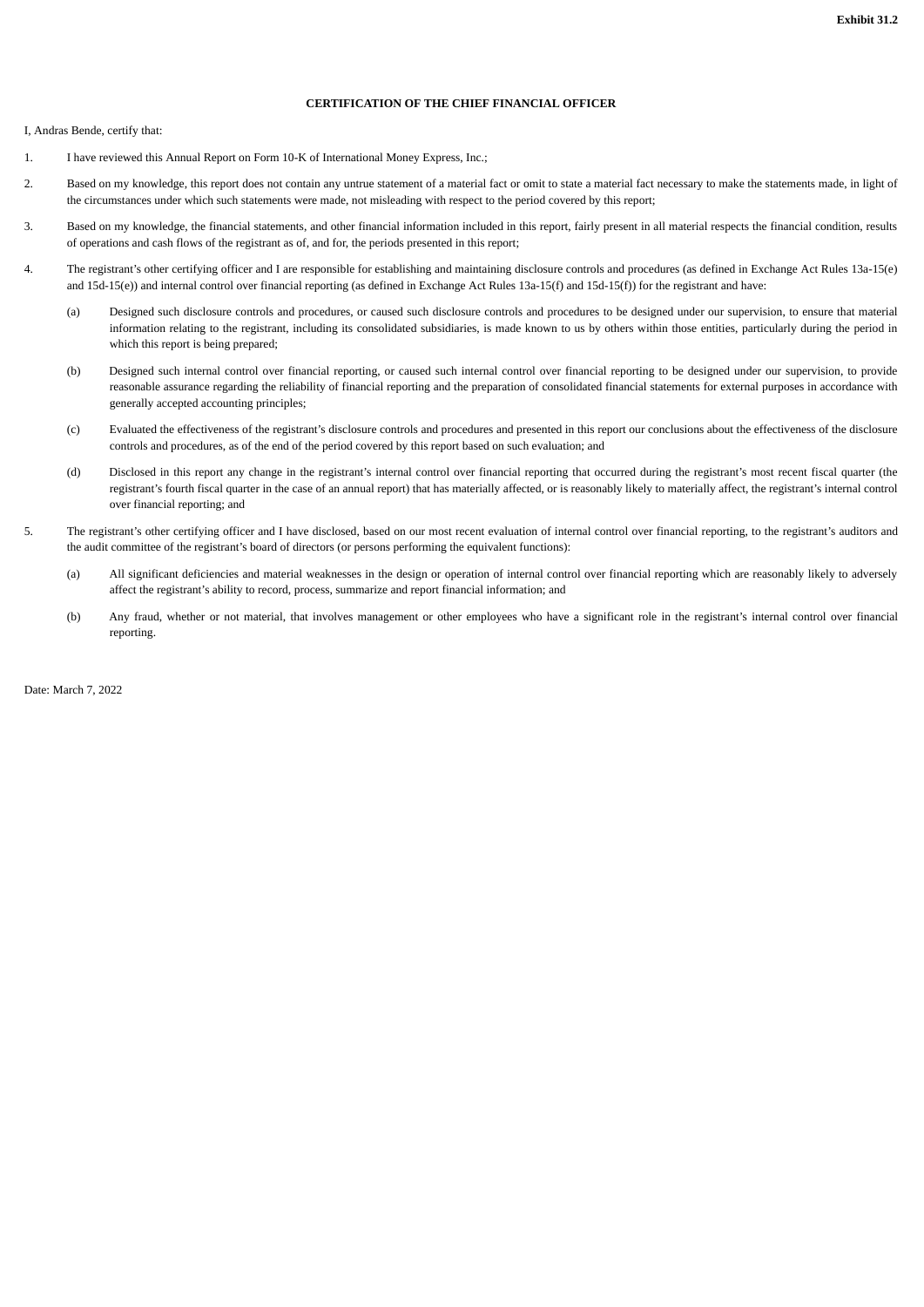By: /s/ Andras Bende

Name: Andras Bende

Title: Chief Financial Officer (Principal Financial Officer)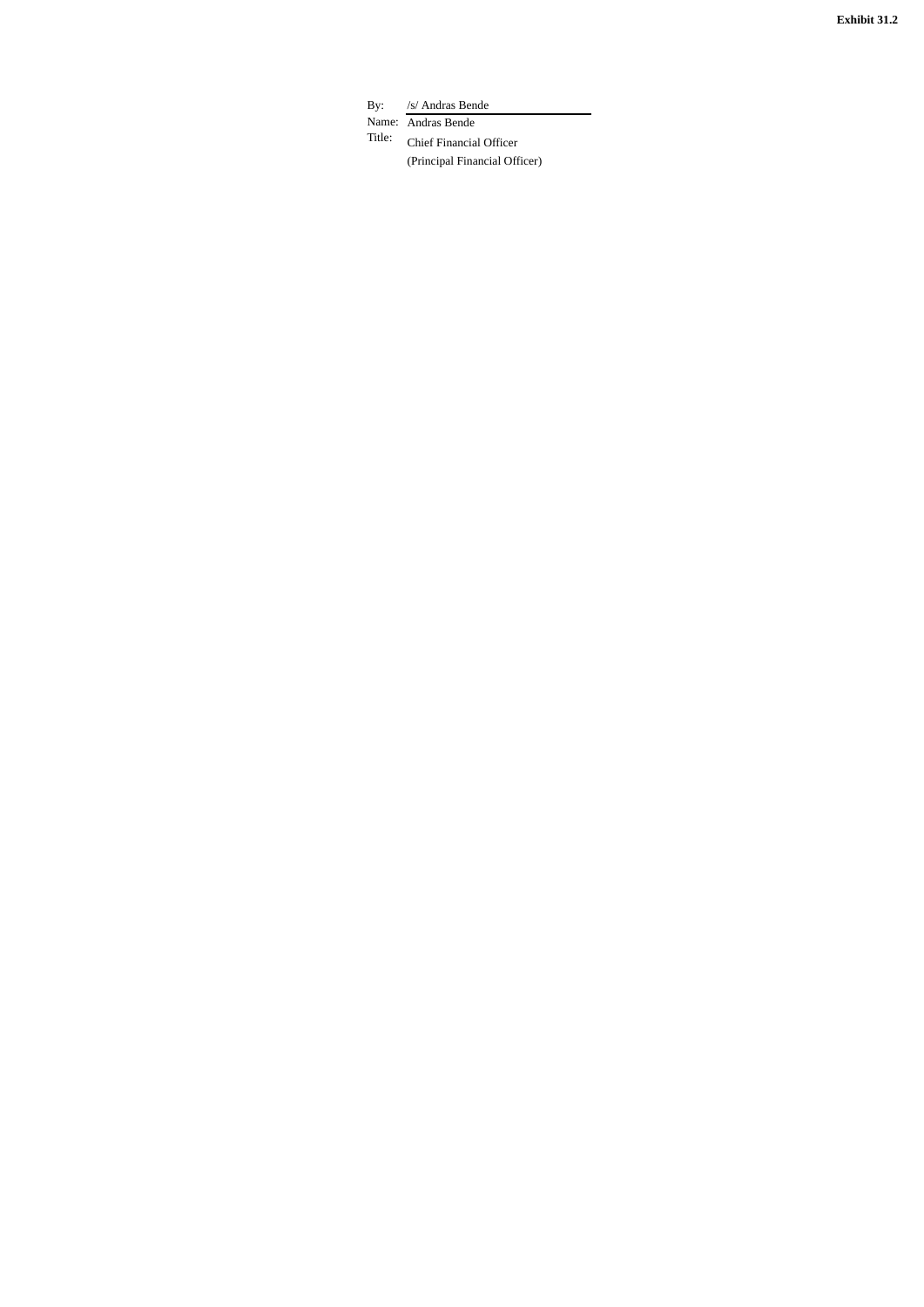## **CERTIFICATION PURSUANT TO 18 U.S.C. SECTION 1350 AS ADOPTED PURSUANT TO SECTION 906 OF THE SARBANES-OXLEY ACT OF 2002**

<span id="page-102-0"></span>I, Robert Lisy, Chief Executive Officer and President of International Money Express, Inc. (the "Company"), hereby certify, pursuant to 18 U.S.C. Section 1350, that, to my knowledge:

- 1. the Annual Report on Form 10-K of the Company for the year ended December 31, 2021 (the "Report") fully complies with the requirements of Section 13(a) or 15(d) of the Securities Exchange Act of 1934, as amended and
- 2. the information contained in the Report fairly presents, in all material respects, the financial condition and results of operations of the Company.

Date: March 7, 2022

By: /s/ Robert Lisy

Name: Robert Lisy

Title: Chief Executive Officer and President (Principal Executive Officer)